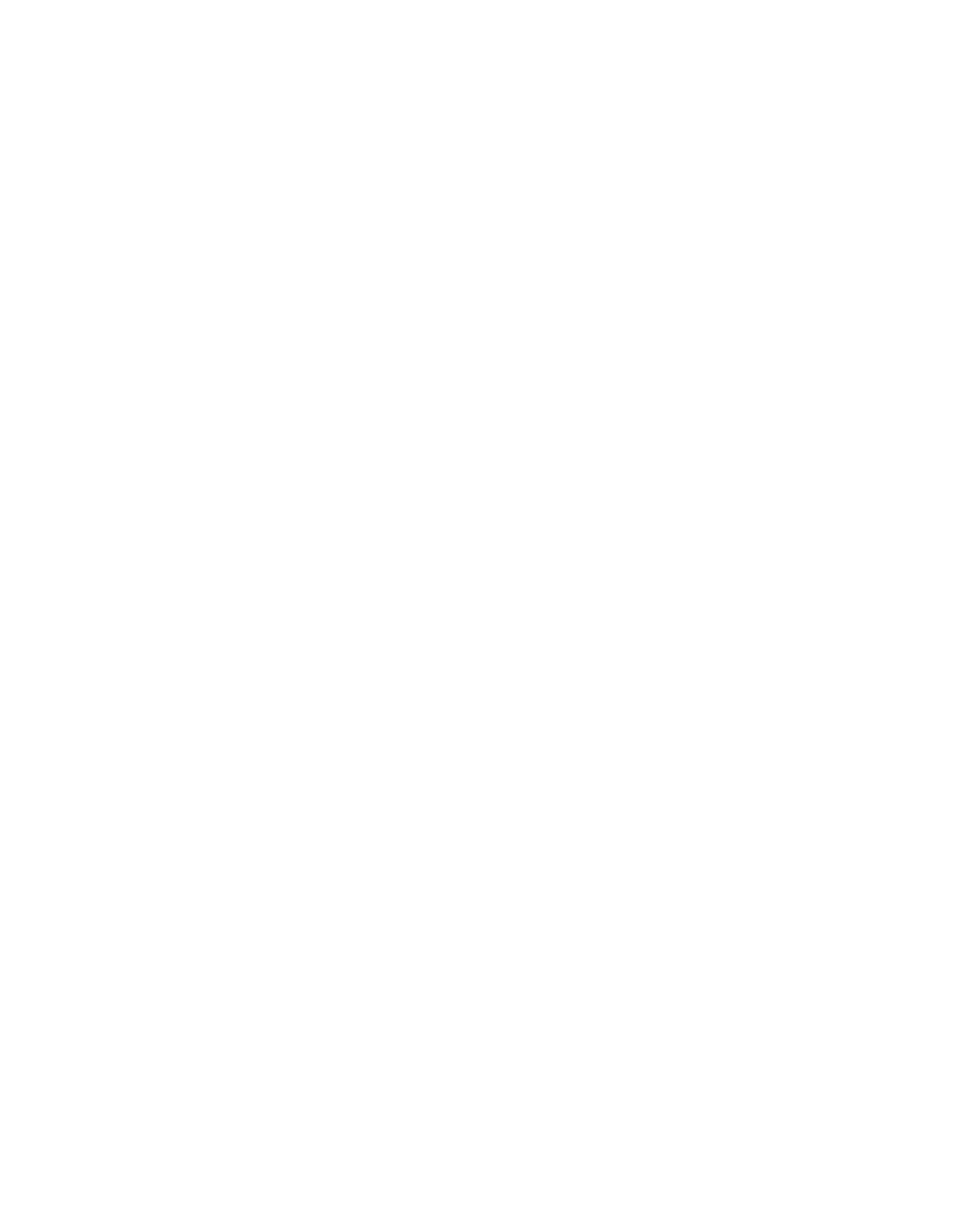## **TABLE OF CONTENTS**

|                                                                                           | $1-3$             |
|-------------------------------------------------------------------------------------------|-------------------|
| <b>Required Supplementary Information</b>                                                 |                   |
|                                                                                           | $4-41$            |
| <b>Basic Financial Statements</b>                                                         |                   |
| District-wide Financial Statements                                                        |                   |
|                                                                                           | $5-5a$            |
|                                                                                           | 6                 |
| Governmental Fund Financial Statements                                                    |                   |
|                                                                                           | $7-7a$            |
| Reconciliation of Governmental Funds Balance Sheet to the                                 |                   |
|                                                                                           | 8                 |
| Statement of Revenues, Expenditures, and Changes in Fund Balance -                        |                   |
|                                                                                           | $9-9a$            |
| Reconciliation of Governmental Funds to the Statement of Revenues, Expenditures,          |                   |
|                                                                                           | 10                |
|                                                                                           | 11                |
|                                                                                           | 12                |
|                                                                                           | 13-46             |
|                                                                                           |                   |
| <b>Required Supplementary Information</b>                                                 |                   |
| Schedule of Revenues Compared to Budget (Non-GAAP) - General Fund                         | 47                |
| Schedule of Expenditures Compared to Budget (Non-GAAP) - General Fund                     | 48-48a            |
| Schedules of School District Contributions - NYSLRS and NYSTRS Pension Plans              | $49-49a$          |
| Schedules of the School District's Proportionate Share of the Net Pension Asset/Liability | 50                |
| Schedule of Changes in the School District's Total OPEB Liability and Related Ratios      | $51-51a$<br>52-56 |
| <b>Supplementary Financial Information</b>                                                |                   |
| Schedule of Change from Adopted Budget to Final Budget and the Real Property Tax Limit    | 57                |
|                                                                                           | 58-58a            |
|                                                                                           | 59                |
| <b>Report Required Under Government Auditing Standards</b>                                |                   |
| Independent Auditors' Report on Internal Control Over Financial Reporting and on          |                   |
| Compliance and Other Matters Based on an Audit of Financial Statements                    |                   |
|                                                                                           | $60 - 61$         |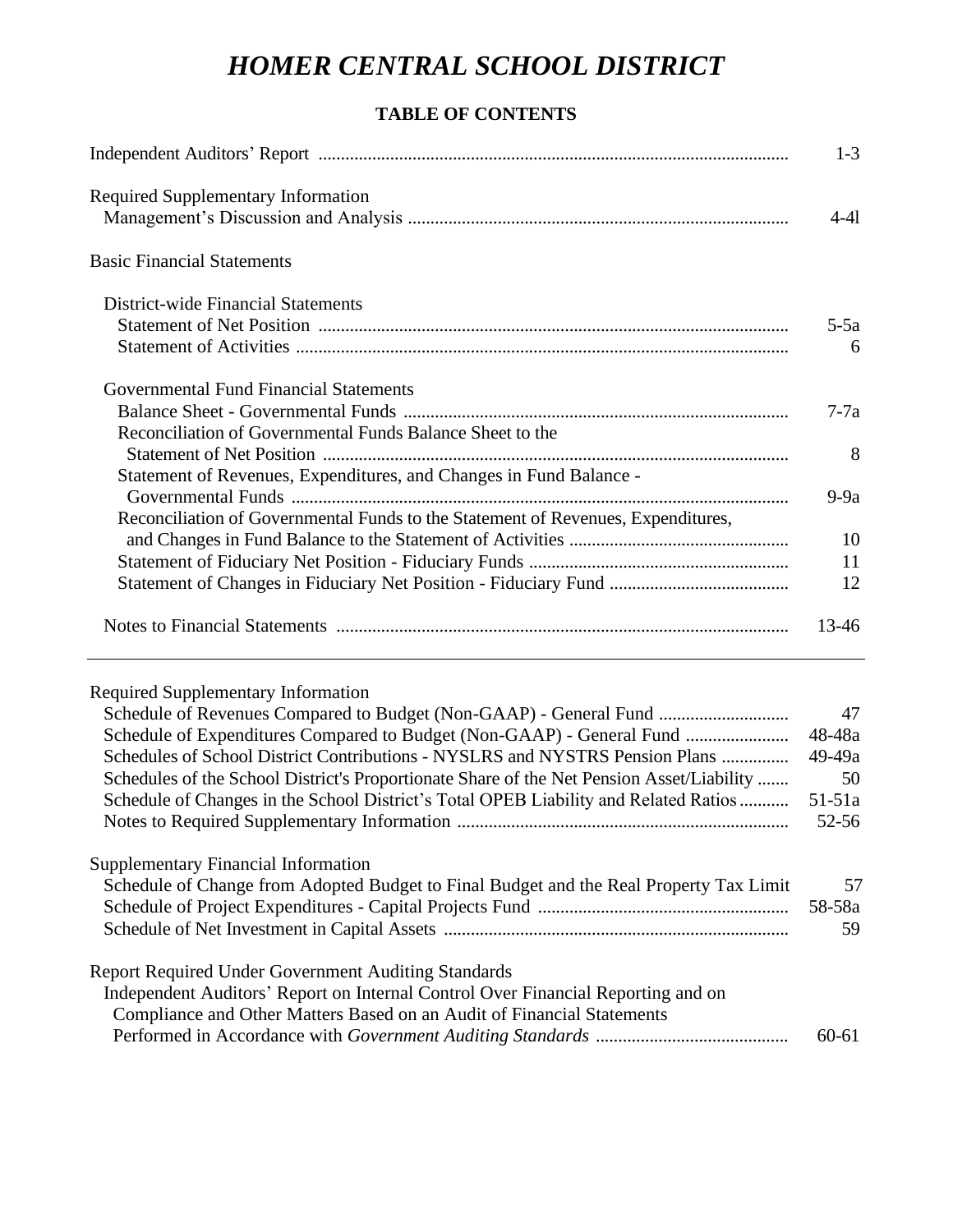## **TABLE OF CONTENTS**

| Reports Required Under the Single Audit Act (Uniform Guidance)           |           |
|--------------------------------------------------------------------------|-----------|
| Independent Auditors' Report on Compliance for Each Major Program and on |           |
|                                                                          | $62 - 63$ |
|                                                                          | 64        |
|                                                                          | 65        |
|                                                                          | 66        |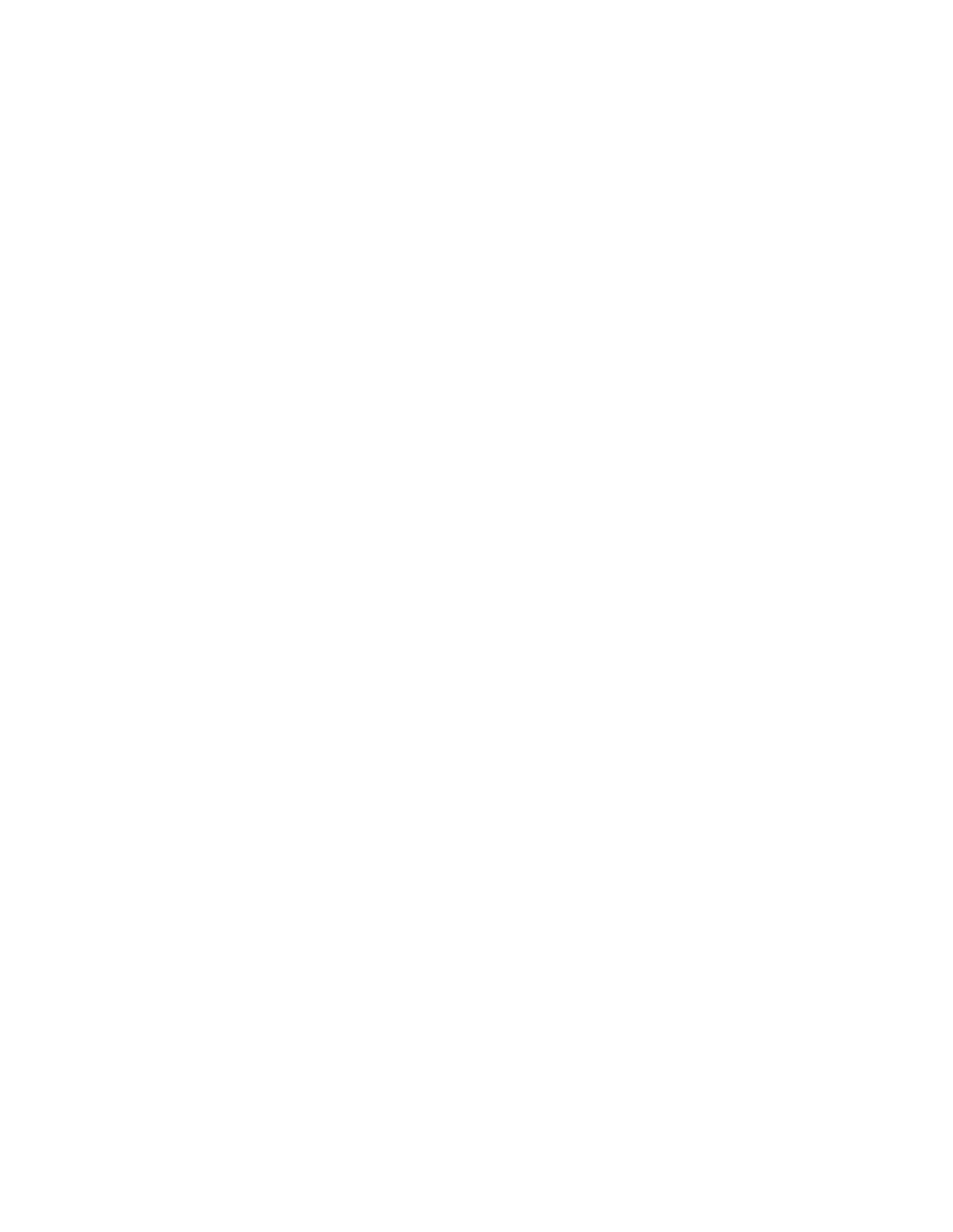### *Opinions*

In our opinion, the financial statements referred to above present fairly, in all material respects, the respective financial position of the governmental activities, each major fund, and the aggregate remaining fund information of the School District, as of June 30, 2019, and the respective changes in financial position thereof for the year then ended in accordance with accounting principles generally accepted in the United States of America.

#### *Other Matters*

### *Required Supplementary Information*

Accounting principles generally accepted in the United States of America require that the Management's Discussion and Analysis, budgetary comparison, Schedule of Changes in the School District's Total OPEB Liability and Related Ratios, the Schedules of School District Contributions - NYSLRS and NYSTRS Pension Plans, and the Schedules of the School District's Proportionate Share of the Net Pension Asset/Liability, and related notes on pages 4-4l and 47-56 be presented to supplement the basic financial statements. Such information, although not a part of the basic financial statements, is required by the Governmental Accounting Standards Board, who considers it to be an essential part of financial reporting for placing the basic financial statements in an appropriate operational, economic, or historical context. We have applied certain limited procedures to the required supplementary information in accordance with auditing standards generally accepted in the United States of America, which consisted of inquiries of management about the methods of preparing the information and comparing the information for consistency with management's responses to our inquiries, the basic financial statements, and other knowledge we obtained during our audit of the basic financial statements. We do not express an opinion or provide any assurance on the information because the limited procedures do not provide us with sufficient evidence to express an opinion or provide any assurance.

#### *Other Information*

Our audit was conducted for the purpose of forming opinions on the financial statements that collectively comprise the School District's basic financial statements. The Schedule of Change from Adopted Budget to Final Budget and the Real Property Tax Limit, Schedule of Project Expenditures - Capital Projects Fund, and Schedule of Net Investment in Capital Assets (supplementary information) on pages 57-59 is presented for purposes of additional analysis and is not a required part of the basic financial statements. The Schedule of Expenditures of Federal Awards is presented for purposes of additional analysis as required by Title 2 U.S. *Code of Federal Regulations* (CFR) Part 200, *Uniform Administrative Requirements, Cost Principles, and Audit Requirements for Federal Awards*, and is also not a required part of the financial statements.

The supplementary information and the Schedule of Expenditures of Federal Awards are the responsibility of management and were derived from and relate directly to the underlying accounting and other records used to prepare the financial statements. Such information has been subjected to the auditing procedures applied in the audit of the financial statements and certain additional procedures, including comparing and reconciling such information directly to the underlying accounting and other records used to prepare the financial statements or to the financial statements themselves, and other additional procedures in accordance with auditing standards generally accepted in the United States of America. In our opinion, the supplementary information and the Schedule of Expenditures of Federal Awards are fairly stated in all material respects in relation to the financial statements as a whole.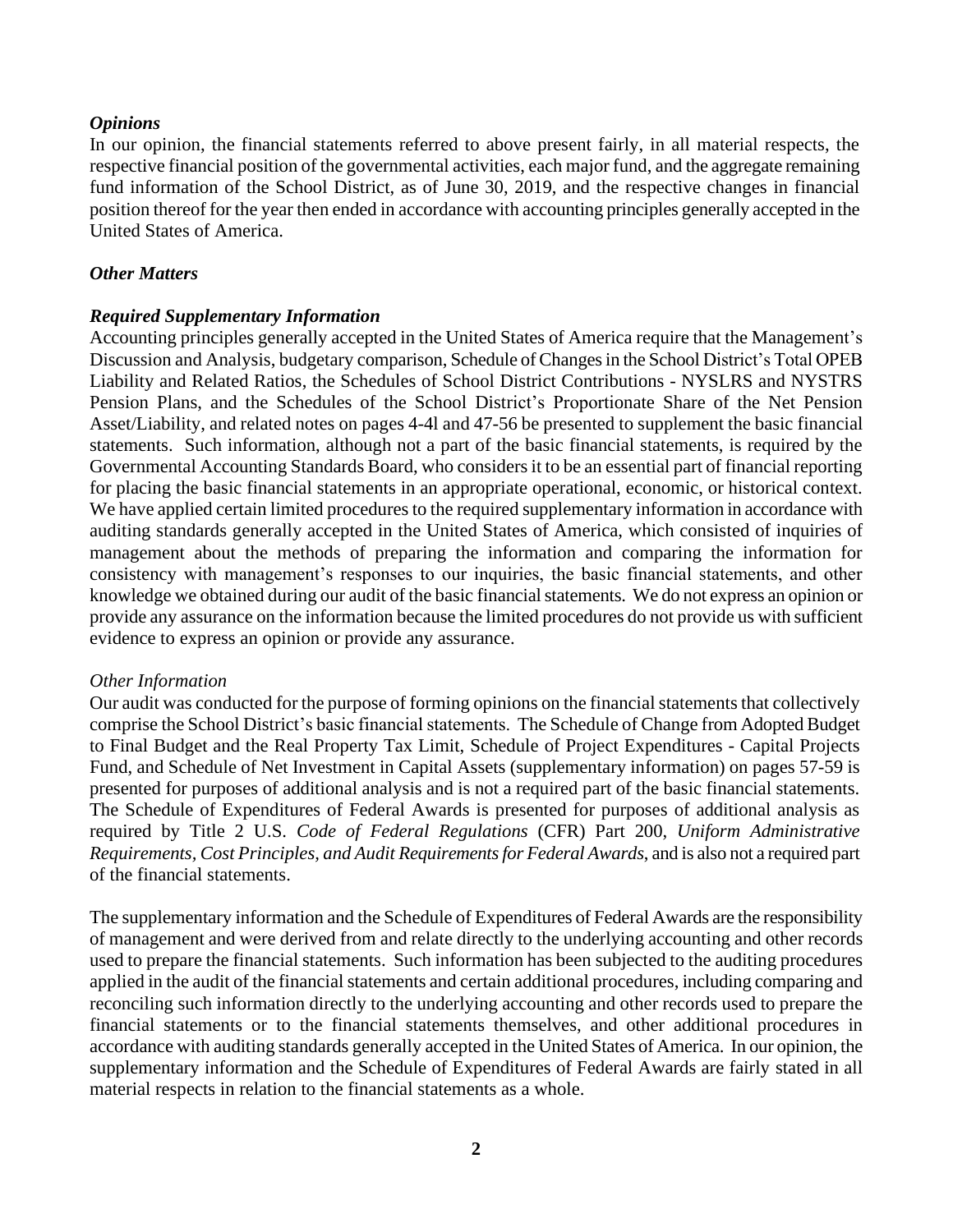## **Other Reporting Required by** *Government Auditing Standards*

In accordance with *Government Auditing Standards*, we have also issued our report dated October 9, 2019 on our consideration of the School District's internal control over financial reporting and our tests of its compliance with certain provisions of laws, regulations, contracts, and grant agreements and other matters. The purpose of that report is to describe the scope of our testing of internal control over financial reporting and compliance and the results of that testing and not to provide an opinion on the internal control over financial reporting or on compliance. That report is an integral part of an audit performed in accordance with *Government Auditing Standards* in considering the School District's internal control over financial reporting and compliance.

Respectfully Submitted,

nsero r Co. CPA, LLP

Insero & Co. CPAs, LLP Certified Public Accountants

Ithaca, New York October 9, 2019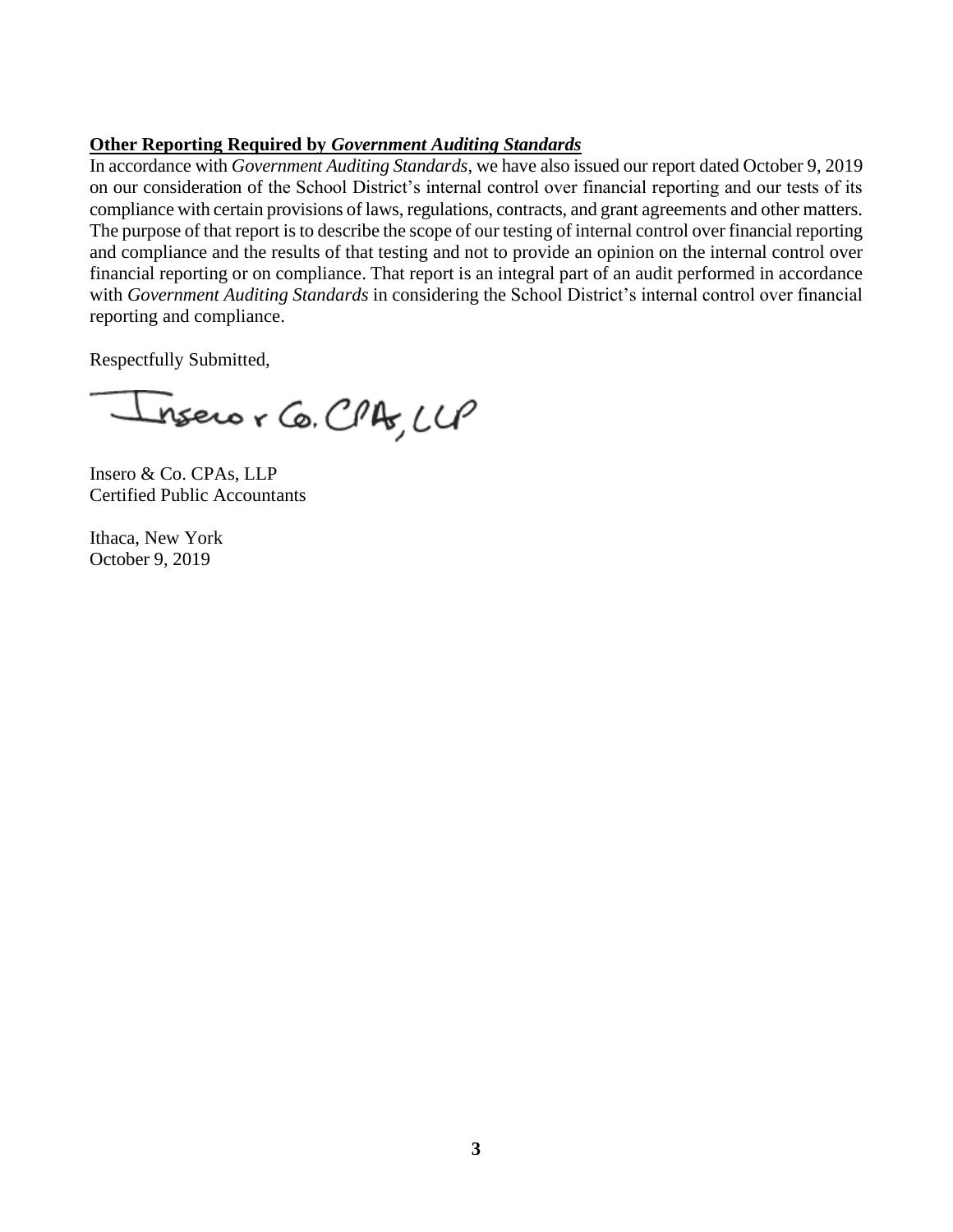## **MANAGEMENT'S DISCUSSION AND ANALYSIS JUNE 30, 2019**

The following is a discussion and analysis of Homer Central School District's (the School District) financial performance for the fiscal year ended June 30, 2019. This section is a summary of the School District's financial activities based on currently known facts, decisions or conditions. It is also based on both the District-wide and fund-based financial statements. The results of the current year are discussed in comparison with the prior year, with an emphasis placed on the current year. The Management's Discussion and Analysis (MD&A) section is only an introduction and should be read in conjunction with the School District's financial statements, which immediately follow this section.

## **FINANCIAL HIGHLIGHTS**

- The School District recognizes its total other postemployment benefits (OPEB) liability, as well as deferred outflows and deferred inflows of resources related to the OPEB plan in accordance with the parameters of GASB Statement No. 75, "Accounting and Financial Reporting for Postemployment Benefits Other than Pensions." Current year recognition resulted in an increase of District-wide expenses of \$1,024,230, compared to an increase of \$2,050,275 in 2018.
- The School District ended the year with a total net deficit of \$6,898,632, a decrease in net deficit of \$378,719 from the prior year. Year-end net position was composed of \$10,914,300 in restricted, \$27,552,271 in net investment in capital assets, and \$45,365,203 in unrestricted net deficit. The unrestricted net deficit increased \$853,716 compared to the prior year. The unrestricted net deficit at June 30, 2019 is primarily attributable to recognition of the net accumulated OPEB liability of \$45,804,821.
- Revenues exceeded expenses by \$378,719 in 2019, compared to expenses exceeding revenues by \$2,574,484 in 2018.
- The School District had \$27,689,928 in outstanding debt at year end, a decrease of \$3,086,934 from the prior year; primarily due to principal payments on outstanding long-term debt.
- Capital asset additions during 2019 amounted to \$1,741,170 for the purchase of equipment and construction in progress expenditures. Depreciation expense was \$2,222,535 for the current year.
- General Fund budgeted expenditures, including carry-over encumbrances, and other financing uses, were underspent by \$464,504. General Fund revenues and other financing sources were less than budgeted amounts by \$423,975.
- Total General Fund balance, including reserves, was \$7,881,888 at June 30, 2019. Unassigned fund balance amounted to \$1,364,808 which was subject to and below the maximum limit (4% of 2019- 2020 appropriations) permitted under New York State Real Property Tax Law.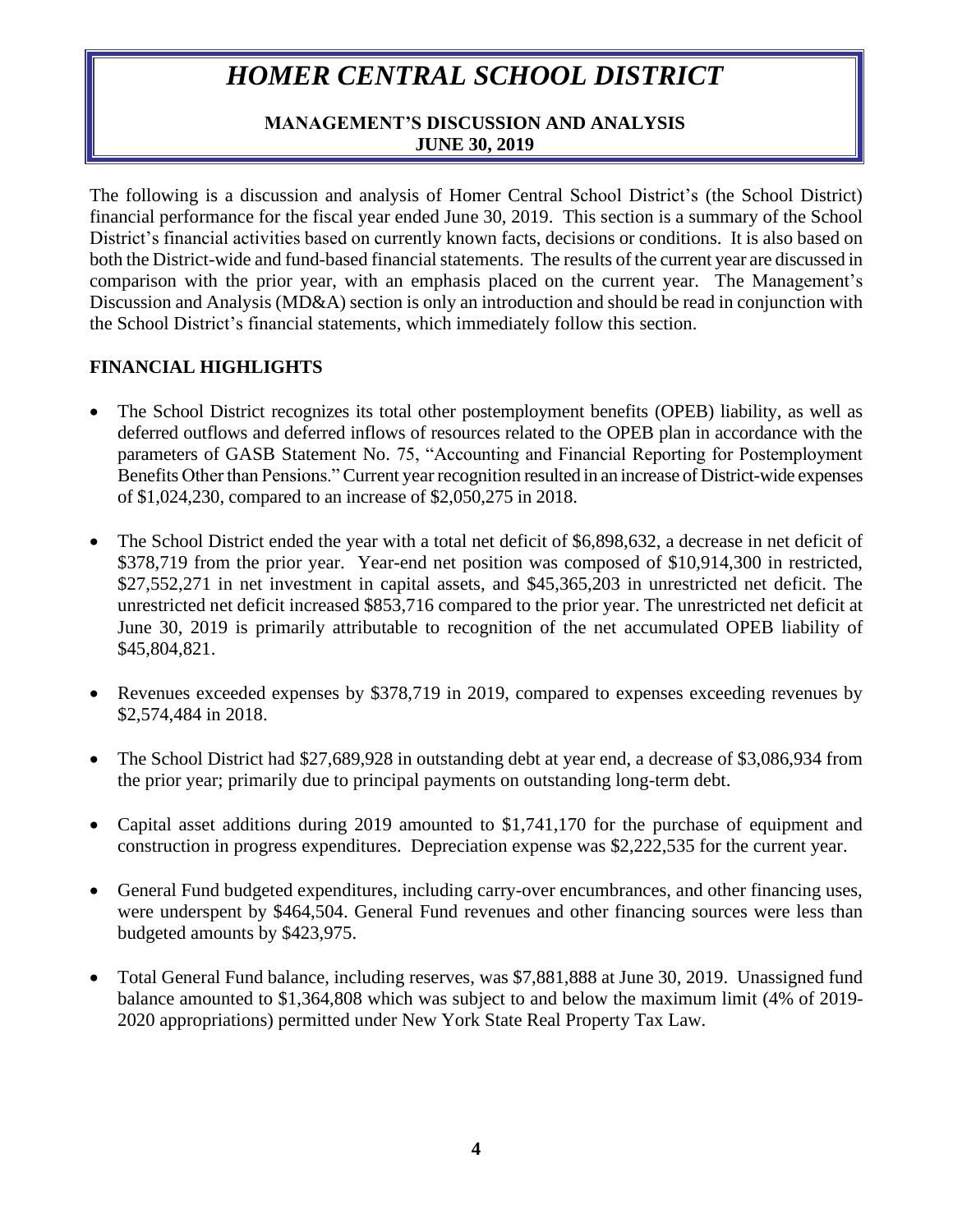### **MANAGEMENT'S DISCUSSION AND ANALYSIS JUNE 30, 2019**

• Changes in enrollment - As the schedule below indicates, enrollment over the past several years peaked in 2000-2001. Recent kindergarten enrollments indicate a slight annual decline.

| <b>School Year</b> | <b>Enrollment</b> |
|--------------------|-------------------|
| 2000-2001          | 2,464             |
| 2001-2002          | 2,431             |
| 2002-2003          | 2,427             |
| 2003-2004          | 2,363             |
| 2004-2005          | 2,318             |
| 2005-2006          | 2,275             |
| 2006-2007          | 2,265             |
| 2007-2008          | 2,201             |
| 2008-2009          | 2,215             |
| 2009-2010          | 2,169             |
| 2010-2011          | 2,202             |
| 2011-2012          | 2,154             |
| 2012-2013          | 2,098             |
| 2013-2014          | 2,139             |
| 2014-2015          | 2,036             |
| 2015-2016          | 2,041             |
| 2016-2017          | 2,036             |
| 2017-2018          | 1,899             |
| 2018-2019          | 1,917             |

• Known changes in state aid - Estimating state aid has become a nearly impossible task for school districts during the last several years. The School District had an increase in state aid for 2018-2019. It is difficult for the state to support public education in the wake of fiscal distress in the economy and natural disasters throughout the nation. Increases in retirement and health insurance costs continue to stress our ability to provide educational programming for our children.

The School District is a labor-intensive enterprise, and the cost of benefits continues to out-pace the inflation rate. State aid continues to lag behind School District expenses.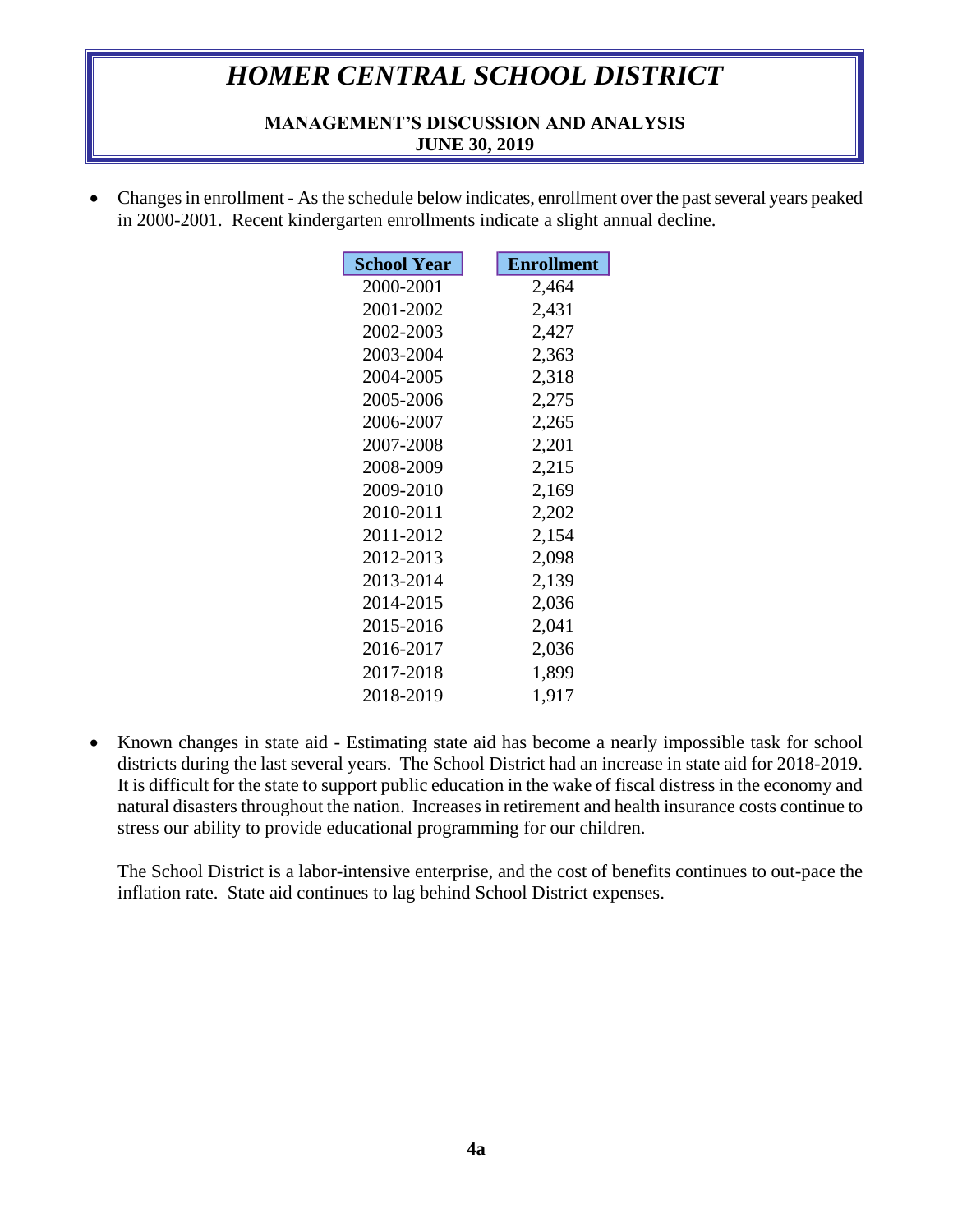### **MANAGEMENT'S DISCUSSION AND ANALYSIS JUNE 30, 2019**

Below is a detail of the School District's budget, State aid and required property tax levy to meet the budget.

| Year      | <b>Budget</b> | <b>State Aid</b> | <b>Levy</b>  |
|-----------|---------------|------------------|--------------|
| 2001-2002 | \$25,433,397  | S.<br>14,226,684 | \$ 8,698,930 |
| 2002-2003 | 28,434,163    | 16,326,691       | 9,477,860    |
| 2003-2004 | 28,366,636    | 15,079,697       | 10,828,620   |
| 2004-2005 | 29,397,295    | 15,802,920       | 11,529,815   |
| 2005-2006 | 31,165,450    | 16,556,920       | 12,215,850   |
| 2006-2007 | 33,261,250    | 18,011,890       | 12,927,370   |
| 2007-2008 | 36,162,815    | 19,361,255       | 13,419,900   |
| 2008-2009 | 37,198,050    | 20,292,070       | 13,969,410   |
| 2009-2010 | 40,078,343    | 20,553,032       | 13,969,410   |
| 2010-2011 | 38,286,495    | 18,378,786       | 14,282,650   |
| 2011-2012 | 39,846,943    | 18,461,864       | 14,865,845   |
| 2012-2013 | 38,830,951    | 19,054,452       | 15,240,767   |
| 2013-2014 | 39,145,840    | 19,724,559       | 15,697,990   |
| 2014-2015 | 38,997,379    | 20,011,844       | 15,933,460   |
| 2015-2016 | 39,570,810    | 21,599,969       | 15,933,460   |
| 2016-2017 | 41,886,438    | 22,999,294       | 15,933,460   |
| 2017-2018 | 40,884,142    | 23,068,409       | 15,933,460   |
| 2018-2019 | 42,055,168    | 23,690,247       | 16,235,856   |

Textbook, computer software, and library material aid have remained stagnant for many years. As program requirements for students increase in the classroom and libraries, the state has reneged on the level of funding for textbooks and library materials identified several years ago. The state has encouraged school districts to share services in an effort to reduce costs. The School District participates in the Central Business Office through OCM BOCES for its business office functions. The services include the positions of School District Treasurer, Payroll Clerk, and Accounts Payable Clerk. The School District also shares its Transportation Supervisor with a nearby district.

The implementation of rules commonly referred to as the NYS Tax Cap Law during 2011-2012 introduced a level of complication to the School District's tax levy process as well as restrictions on its ability to raise revenue to support educational programs. The School District's residents have continued to be supportive through the difficult times.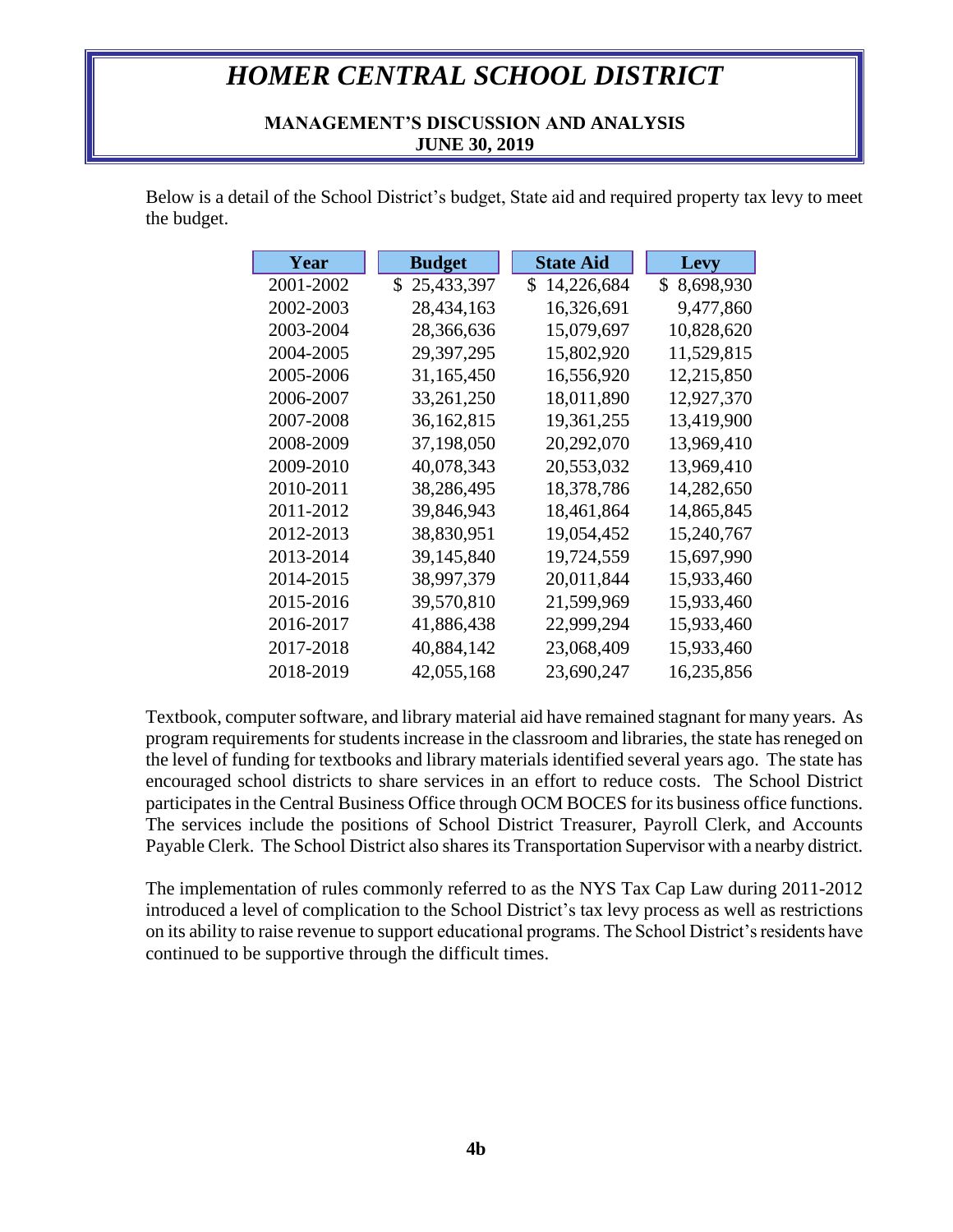## **MANAGEMENT'S DISCUSSION AND ANALYSIS JUNE 30, 2019**

| Year               | Levy<br><b>Amount</b> | <b>Increase</b> |
|--------------------|-----------------------|-----------------|
| Tax Levy 2002-2003 | \$9,477,860           | 8.95%           |
| Tax Levy 2003-2004 | 10,828,620            | 14.25%          |
| Tax Levy 2004-2005 | 11,529,815            | 6.48%           |
| Tax Levy 2005-2006 | 12,215,850            | 5.95%           |
| Tax Levy 2006-2007 | 12,927,370            | 5.82%           |
| Tax Levy 2007-2008 | 13,419,900            | 3.81%           |
| Tax Levy 2008-2009 | 13,969,410            | 4.09%           |
| Tax Levy 2009-2010 | 13,969,410            | 0.00%           |
| Tax Levy 2010-2011 | 14,282,650            | 2.24%           |
| Tax Levy 2011-2012 | 14,865,845            | 4.08%           |
| Tax Levy 2012-2013 | 15,240,767            | 2.52%           |
| Tax Levy 2013-2014 | 15,697,990            | 3.00%           |
| Tax Levy 2014-2015 | 15,933,460            | 1.50%           |
| Tax Levy 2015-2016 | 15,933,460            | 0.00%           |
| Tax Levy 2016-2017 | 15,933,460            | 0.00%           |
| Tax Levy 2017-2018 | 15,933,460            | 0.00%           |
| Tax Levy 2018-2019 | 16,235,856            | 1.90%           |

## **OVERVIEW OF THE FINANCIAL STATEMENTS**

This annual report consists of three parts: MD&A (this section), the basic financial statements and supplementary information, both required and not required. The basic financial statements include two kinds of statements that present different views of the School District.

- The first two statements are District-wide financial statements that provide both short-term and longterm information about the School District's overall financial status.
- The remaining statements are Governmental Fund financial statements that focus on individual parts of the School District, reporting the School District's operations in greater detail than the District-wide financial statements. The Governmental Fund financial statements concentrate on the School District's most significant funds.

The financial statements also include notes that explain some of the information in the statements and provide more detailed data. The statements are followed by a section of required supplementary information that further explains and supports the financial statements with a comparison of the School District's budget for the year , a Schedule of School District Contributions - NYSLRS and NYSTRS Pension Plans, the School District's Proportionate Share of the Net Pension Asset/Liability, and Changes in the School District's Total OPEB Liability and Related Ratios.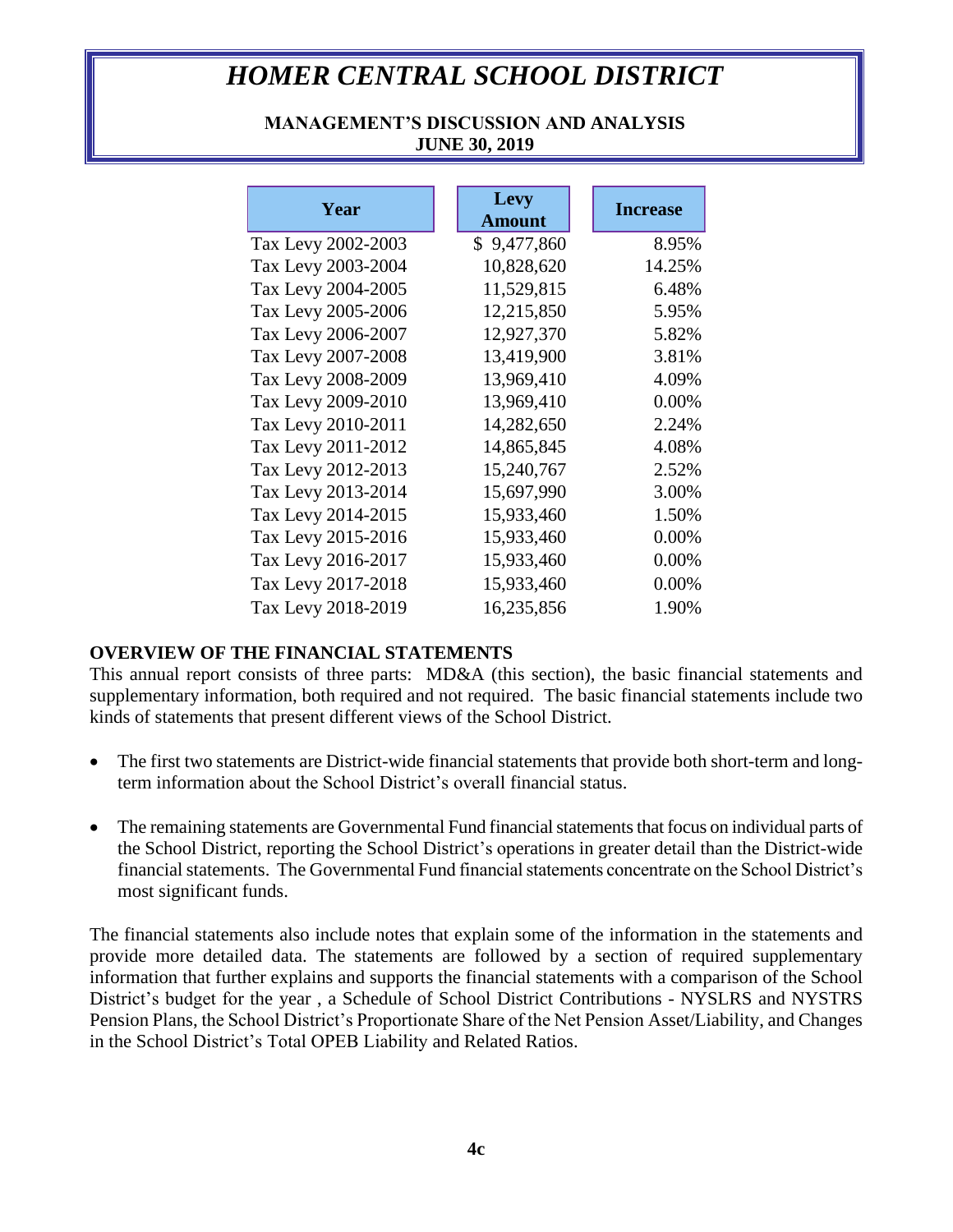### **MANAGEMENT'S DISCUSSION AND ANALYSIS JUNE 30, 2019**

### **District-wide Financial Statements**

The District-wide financial statements report information about the School District as a whole using accounting methods similar to those used by private-sector companies.

The Statement of Net Position includes all of the School District's assets, deferred outflows of resources, liabilities, and deferred inflows of resources. All of the current year's revenues and expenses are accounted for in the Statement of Activities regardless of when cash is received or paid.

The two District-wide financial statements report the School District's net position and how they have changed. Net position - the difference between the School District's assets, deferred outflows and inflows of financial resources and liabilities - is one way to measure the School District's financial health or position. Over time, increases or decreases in the School District's net position are an indicator of whether its financial position is improving or deteriorating, respectively.

To assess the School District's overall health, one needs to consider additional nonfinancial factors such as changes in the School District's property tax base and the condition of school buildings and other facilities.

In the District-wide financial statements, the School District's activities are shown as Governmental Activities. Most of the School District's basic services are included here, such as regular and special education, transportation and administration. Property taxes and state formula aid finance most of these activities.

### **Governmental Fund Financial Statements**

The Governmental Fund financial statements provide more detailed information about the School District's funds, focusing on its most significant or "Major" Funds - not the School District as a whole. Funds are accounting devices the School District uses to keep track of specific sources of funding and spending on particular programs. The School District has two kinds of funds:

- Governmental Funds: Most of the School District's basic services are included in Governmental Funds, which generally focus on (1) how cash and other financial assets that can readily be converted to cash flow in and out and (2) the balances left at year-end that are available for spending. Consequently, the Governmental Funds statements provide a detailed short-term view that helps one determine whether there are more or fewer financial resources that can be spent in the near future to finance the School District's programs. Because this information does not encompass the additional long-term focus of the District-wide financial statements, additional information following the Governmental Funds statements explains the relationship (or differences) between them.
- Fiduciary Funds: The School District is the trustee, or fiduciary, for assets that belong to others, such as the Scholarship Fund and the Student Activities Funds. The School District is responsible for ensuring that the assets reported in these funds are used only for their intended purposes and by those to whom the assets belong. The School District excludes these activities from the District-wide financial statements because it cannot use these assets to finance its operations.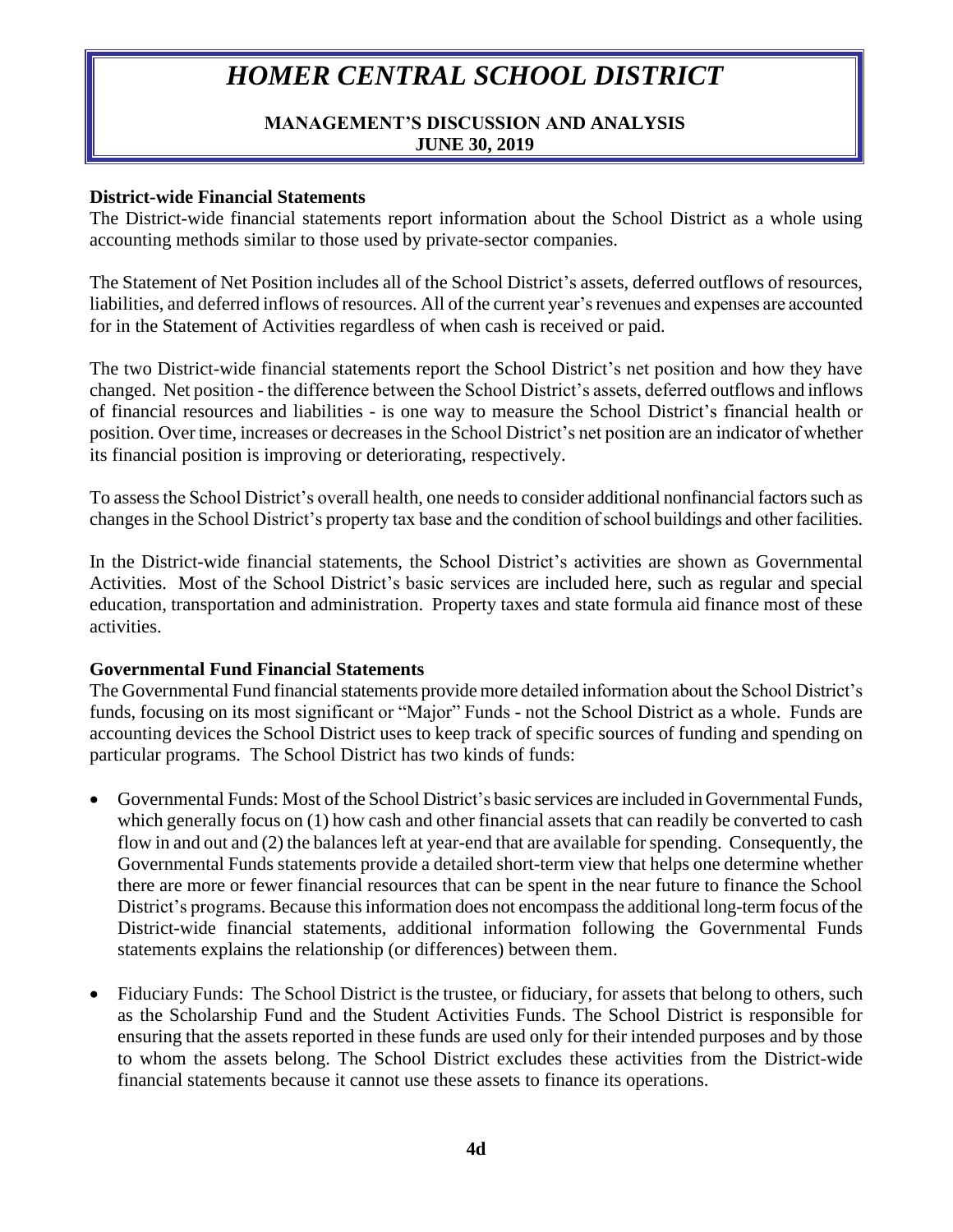## **MANAGEMENT'S DISCUSSION AND ANALYSIS JUNE 30, 2019**

## **FINANCIAL ANALYSIS OF THE SCHOOL DISTRICT AS A WHOLE**

The School District's combined net position for the fiscal year ended June 30, 2019 increased by \$378,719. Our analysis below focuses on the net position (*Figure 1*) and changes in net position *(Figure 2)* of the School District's Governmental Activities.

| <b>Total Dollar</b><br><b>Governmental Activities and</b> |                          |                              |               |                  |                |  |  |  |  |  |
|-----------------------------------------------------------|--------------------------|------------------------------|---------------|------------------|----------------|--|--|--|--|--|
| <b>Condensed Statement of Net Position</b>                |                          | <b>Total School District</b> | <b>Change</b> |                  |                |  |  |  |  |  |
|                                                           |                          | 2018                         |               | 2019             | 2018 - 2019    |  |  |  |  |  |
| <b>Current Assets</b>                                     | $\overline{\mathcal{S}}$ | 5,967,528                    | \$            | 6,426,458        | 1\$<br>458,930 |  |  |  |  |  |
| <b>Noncurrent Assets</b>                                  |                          | 12,257,007                   |               | 11,910,305       | (346,702)      |  |  |  |  |  |
| Capital Assets, Net                                       |                          | 55,250,005                   |               | 54,768,640       | (481, 365)     |  |  |  |  |  |
| <b>Total Assets</b>                                       |                          | 73,474,540                   |               | 73,105,403       | (369, 137)     |  |  |  |  |  |
| Pensions                                                  |                          | 10,750,165                   |               | 9,677,777        | (1,072,388)    |  |  |  |  |  |
| Deferred Charges on Defeased Debt                         |                          | 621,875                      |               | 473,559          | (148, 316)     |  |  |  |  |  |
| <b>Total Deferred Outflows of Resources</b>               |                          | 11,372,040                   |               | 10,151,336       | (1,220,704)    |  |  |  |  |  |
| <b>Current Liabilities</b>                                |                          | 6,652,926                    |               | 6,994,676        | 341,750        |  |  |  |  |  |
| <b>Noncurrent Liabilities</b>                             |                          | 80,091,737                   |               | 72,200,130       | (7,891,607)    |  |  |  |  |  |
| <b>Total Liabilities</b>                                  |                          | 86,744,663                   |               | 79,194,806       | (7, 549, 857)  |  |  |  |  |  |
| Pensions                                                  |                          | 3,124,331                    |               | 2,400,136        | (724, 195)     |  |  |  |  |  |
| <b>OPEB</b>                                               |                          | 2,254,937                    |               | 8,560,429        | 6,305,492      |  |  |  |  |  |
| <b>Total Deferred Inflows of Resources</b>                |                          | 5,379,268                    |               | 10,960,565       | 5,581,297      |  |  |  |  |  |
| Net Investment in Capital Assets                          |                          | 25,095,018                   |               | 27,552,271       | 2,457,253      |  |  |  |  |  |
| <b>Restricted</b>                                         |                          | 12,139,118                   |               | 10,914,300       | (1,224,818)    |  |  |  |  |  |
| Unrestricted                                              |                          | (44, 511, 487)               |               | (45,365,203)     | (853, 716)     |  |  |  |  |  |
| <b>Total Net (Deficit)</b>                                | \$                       | $(7,277,351)$ \$             |               | $(6,898,632)$ \$ | 378,719        |  |  |  |  |  |

### *Figure 1*

The increase in current assets is primarily a result of an increase in the current portion of restricted cash available for capital projects. The decrease in noncurrent assets is a result of a decrease in the non-current portion of restricted cash. The decrease in net capital assets stems from depreciation expense exceeding capital asset additions in 2019.

Current liabilities increased primarily due to the addition of a short-term bond anticipation note and larger amounts due to TRS in 2019. Decreases in noncurrent liabilities are in large part due to the reduction of the School District's other postemployment benefits liability and long-term bonds payable.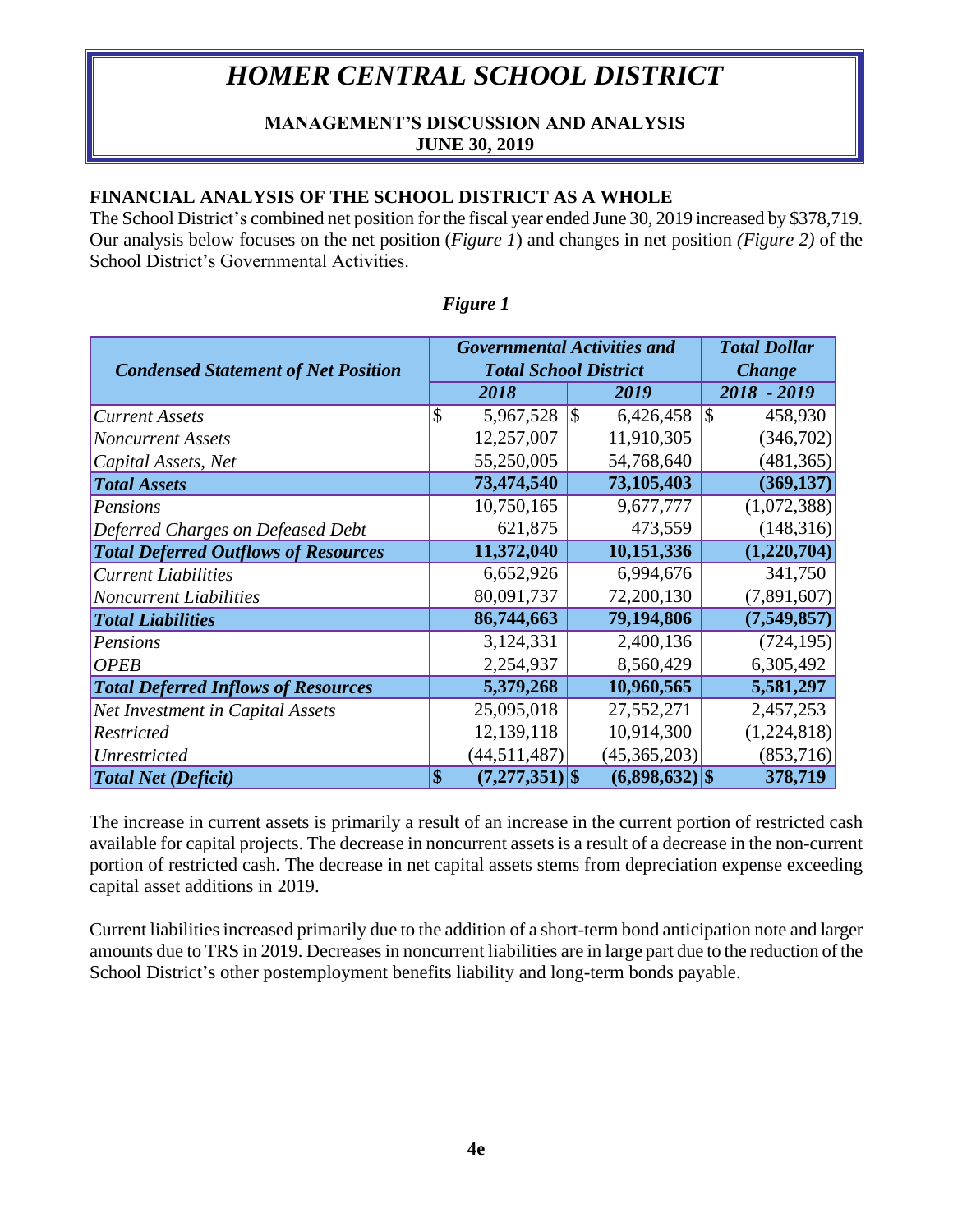## **MANAGEMENT'S DISCUSSION AND ANALYSIS JUNE 30, 2019**

The changes in the deferred inflows of resources - pensions and the deferred outflows of resources pensions, are related to changes in the actuarially determined proportionate share of the School District's net pension asset/liability and related deferred outflows and inflows of resources for the pension plans recognized under GASB Statement No. 68.

Additional changes in noncurrent liabilities, and deferred inflows of resources - other postemployment benefits, are due to actuarially determined changes in the future costs of plan benefits recognized under GASB Statement No. 75.

Deferred outflows - deferred charges on defeased debt decreased based on the regular amortization of deferred charges.

Net investment in capital assets increased due to current year capital asset additions and reductions in bonds payable in excess of depreciation expense. Restricted resources decreased primarily based on decreases in the amount restricted for capital projects.

Our analysis in *Figure 2* considers the operations of the School District's activities.

|                                            |                           | <b>Governmental Activities and</b> | <b>Total Dollar</b> |            |             |             |  |
|--------------------------------------------|---------------------------|------------------------------------|---------------------|------------|-------------|-------------|--|
| <b>Changes in Net Position</b>             |                           | <b>Total School District</b>       | <b>Change</b>       |            |             |             |  |
|                                            |                           | 2018                               |                     | 2019       | 2018 - 2019 |             |  |
| <b>REVENUES</b>                            |                           |                                    |                     |            |             |             |  |
| Program Revenues:                          |                           |                                    |                     |            |             |             |  |
| <b>Charges for Services</b>                | $\boldsymbol{\mathsf{S}}$ | 465,897                            | 5                   | 486,033    | $\sqrt{3}$  | 20,136      |  |
| <b>Operating Grants</b>                    |                           | 1,844,023                          |                     | 1,667,420  |             | (176,603)   |  |
| <b>General Revenues:</b>                   |                           |                                    |                     |            |             |             |  |
| <b>Real Property Taxes</b>                 |                           | 13,524,481                         |                     | 13,884,413 |             | 359,932     |  |
| <b>Real Property Tax Items</b>             |                           | 2,477,914                          |                     | 2,420,554  |             | (57,360)    |  |
| <b>Unrestricted State Sources</b>          |                           | 23,100,405                         |                     | 23,859,413 |             | 759,008     |  |
| Use of Money and Property                  |                           | 79,841                             |                     | 112,644    |             | 32,803      |  |
| <b>Other General Revenues</b>              |                           | 405,007                            |                     | 779,618    |             | 374,611     |  |
| <b>Total Revenues</b>                      | $\vert \$\$               | 41,897,568                         | 5                   | 43,210,095 | $\sqrt{5}$  | 1,312,527   |  |
| <b>PROGRAM EXPENSES</b>                    |                           |                                    |                     |            |             |             |  |
| <b>General Support</b>                     | $\boldsymbol{\mathsf{S}}$ | 4,467,238                          | $\sqrt{3}$          | 4,367,039  | $\sqrt{3}$  | (100, 199)  |  |
| <i>Instruction</i>                         |                           | 34,627,025                         |                     | 34,020,029 |             | (606,996)   |  |
| <b>Pupil Transportation</b>                |                           | 2,982,819                          |                     | 2,392,350  |             | (590, 469)  |  |
| Community Service                          |                           | 27,821                             |                     | 27,824     |             |             |  |
| School Lunch Program                       |                           | 1,017,104                          |                     | 1,028,063  |             | 10,959      |  |
| Interest on Debt                           |                           | 1,350,045                          |                     | 996,071    |             | (353, 974)  |  |
| <b>Total Expenses</b>                      | $\vert \$\$               | 44,472,052                         | \$                  | 42,831,376 | $\vert$ \$  | (1,640,676) |  |
| <b>INCREASE (DECREASE) IN NET POSITION</b> | $\overline{\$}$           | $(2,574,484)$ \$                   |                     | 378,719    |             | 2,953,203   |  |

## *Figure 2*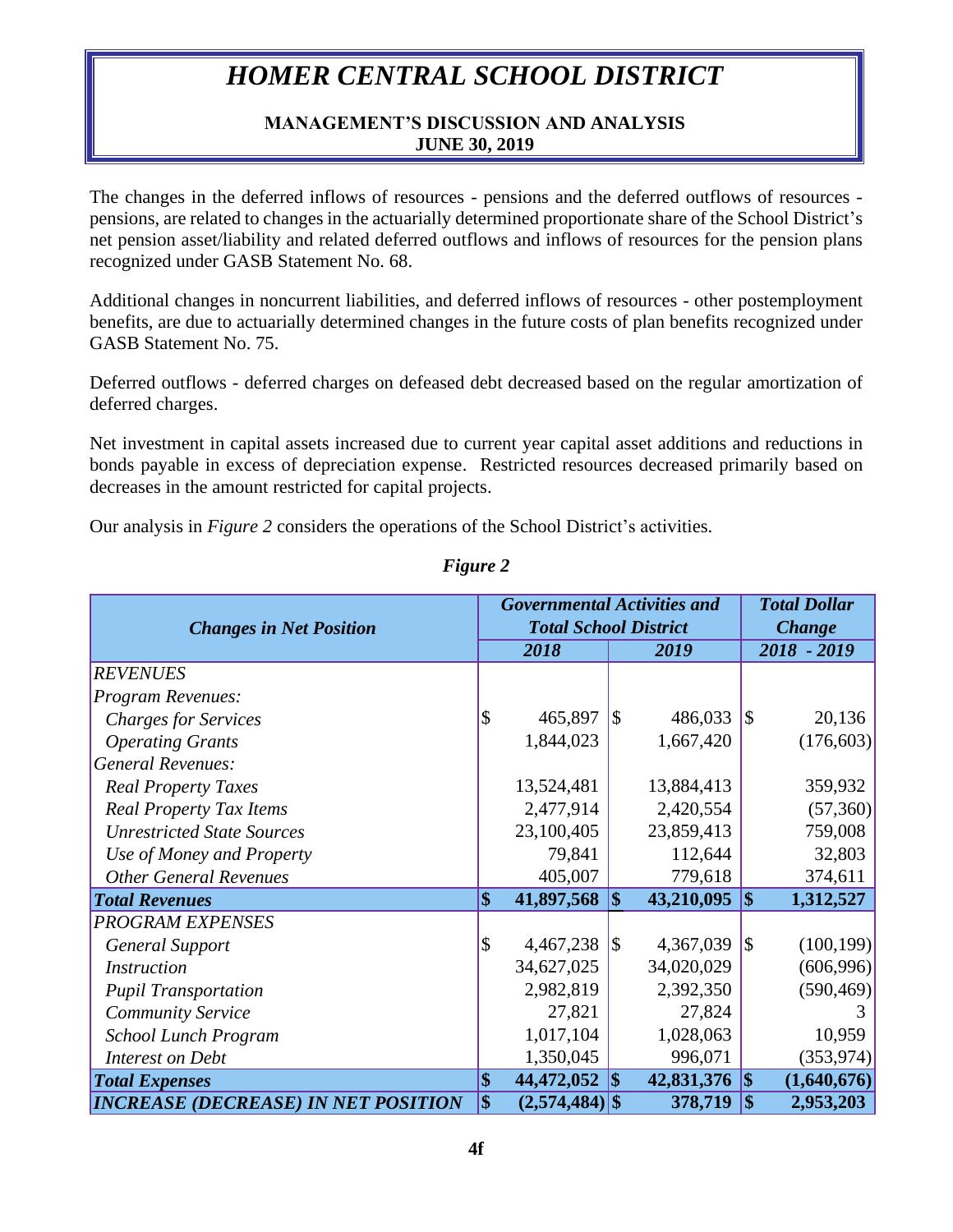## **MANAGEMENT'S DISCUSSION AND ANALYSIS JUNE 30, 2019**

Total revenues for the School District's governmental activities increased \$1,312,527, or 3.1%, while total expenses decreased \$1,640,676, or 3.7%. The increase in revenues is primarily due to a gain on the sale of equipment and increases in state sources. The decrease in total expenses is primarily due to decreases in transportation expenses, interest paid on bonds during the year, and reductions in OPEB expense compared to 2018.

*Figures 3* and *4* show the sources of revenue for 2019 and 2018.

.

## *Figure 3*



*Sources of Revenue for 2019*

|  | r igure | 4 |
|--|---------|---|
|--|---------|---|



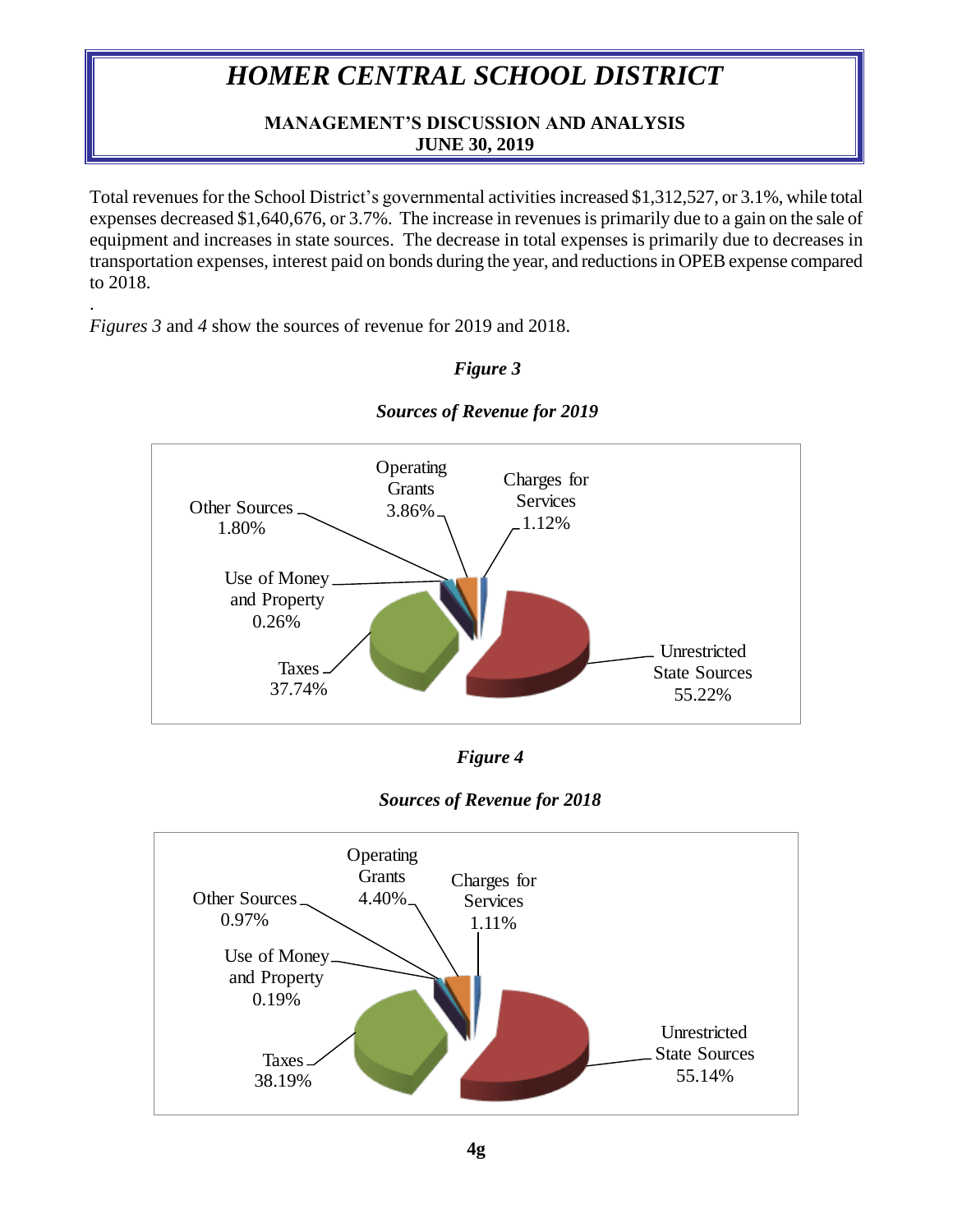## **MANAGEMENT'S DISCUSSION AND ANALYSIS JUNE 30, 2019**

*Figures 5* and *6* present the cost of each of the School District's programs for 2019 and 2018.

## *Figure 5*



### *Cost of Programs for 2019*





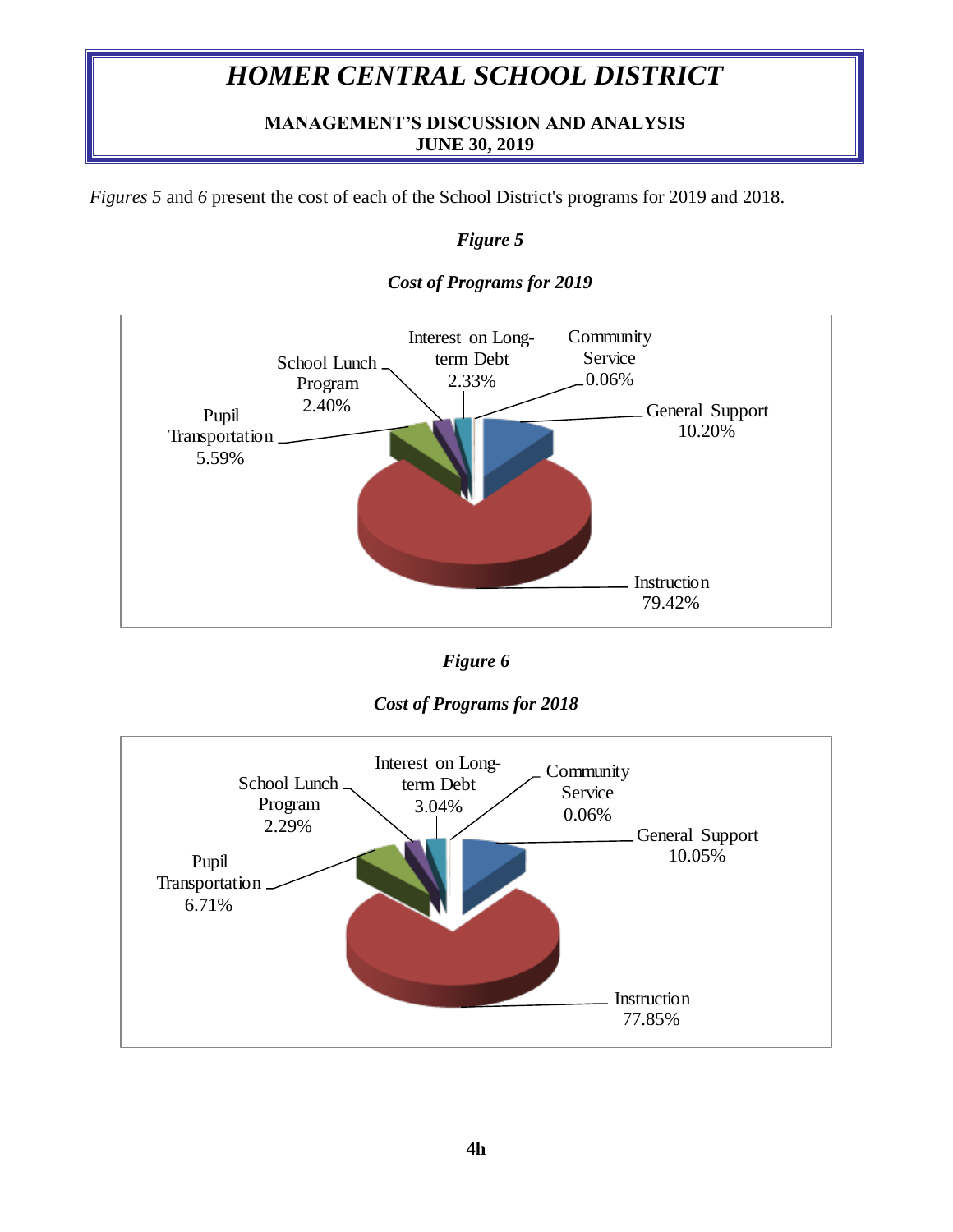### **MANAGEMENT'S DISCUSSION AND ANALYSIS JUNE 30, 2019**

### **FINANCIAL ANALYSIS OF THE SCHOOL DISTRICT'S FUNDS**

*Figure* 7 shows the changes in fund balance for the year for the School District's funds. As the School District completed the year, its Governmental Funds, as presented in the Balance Sheet, reported a combined fund balance of \$13,191,037; compared to last year's balance of \$14,728,088. The General Fund reported an unassigned fund balance of \$1,364,808 which is below 4% of next year's budget, the maximum allowed by New York State Law. Capital Fund balance decreased based on increased capital outlay in 2019.

| wur<br>v |  |
|----------|--|
|----------|--|

| <b>Governmental Fund Balances</b> | 2018             | 2019         | <b>Total Dollar</b><br><b>Change</b><br>2018-2019 |
|-----------------------------------|------------------|--------------|---------------------------------------------------|
| General Fund                      | \$               | 7,881,888 \$ | (177, 330)                                        |
| School Lunch Fund                 | 165,102          | 171,733      | 6,631                                             |
| Debt Service Fund                 | 6,050,383        | 5,766,270    | (284, 113)                                        |
| Capital Projects Fund             | 453,385          | (628, 854)   | (1,082,239)                                       |
| <b>Total Governmental Funds</b>   | \$<br>14,728,088 | 13,191,037   | (1,537,051)                                       |

### **GENERAL FUND BUDGETARY HIGHLIGHTS**

Transfers made at year-end to balance the budget are caused by unforeseeable under-budgeting in a given code. When transfers into a code are necessary for three consecutive years, the situation is addressed in the following year's budget development process.

After considering these adjustments, actual charges to appropriations (expenditures) were below final budget amounts by \$464,504, including carry-over encumbrances.

*Figure 8* summarizes the original and final budgets, the actual expenditures (including encumbrances) and variances for the year ended June 30, 2019.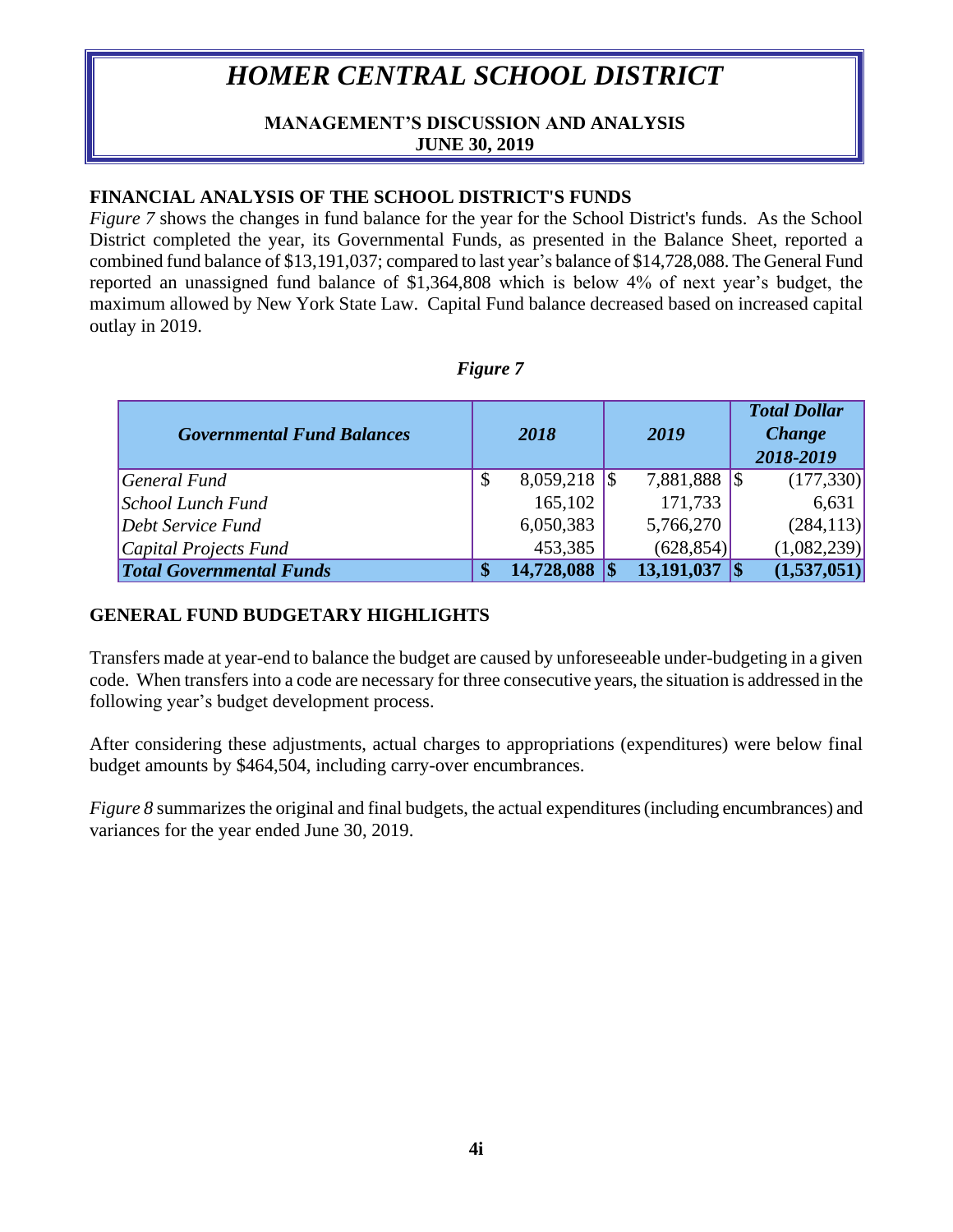## **MANAGEMENT'S DISCUSSION AND ANALYSIS JUNE 30, 2019**

| <b>Condensed Budgetary Comparison General Fund -</b><br>2019 | <b>Original Budget</b> |                     | <b>Revised Budget</b> |               | Actual w/<br><b>Encumbrances</b> |            |            | Favorable<br>(Unfavorable)<br><b>Variance</b> |
|--------------------------------------------------------------|------------------------|---------------------|-----------------------|---------------|----------------------------------|------------|------------|-----------------------------------------------|
| <b>REVENUES</b>                                              |                        |                     |                       |               |                                  |            |            |                                               |
| <b>Real Property Taxes</b>                                   |                        | $13,826,878$ \\ \\$ |                       | 13,826,878 \$ |                                  | 13,884,413 |            | 57,535                                        |
| Other Tax Items                                              |                        | 2,478,979           |                       | 2,478,979     |                                  | 2,420,554  |            | (58, 425)                                     |
| <b>State Sources</b>                                         |                        | 24,226,877          |                       | 24,226,877    |                                  | 23,690,247 |            | (536, 630)                                    |
| <b>Federal Sources</b>                                       |                        | 25,500              |                       | 25,500        |                                  | 48,171     |            | 22,671                                        |
| <i>Miscellaneous</i>                                         |                        | 508,700             |                       | 508,700       |                                  | 599,574    |            | 90,874                                        |
| Other, Including Financing Sources                           |                        | 308,234             |                       | 308,234       |                                  | 308,234    |            |                                               |
| <b>Total Revenues and Other Financing Sources</b>            |                        | 41,375,168          | <b>S</b>              | 41,375,168    | $\vert$ \$                       | 40,951,193 | 1\$        | (423, 975)                                    |
| <b>Appropriated Fund Balances and Encumbrances</b>           |                        | 912,740             | 1\$                   | 912,740       |                                  |            |            |                                               |
| <b>EXPENDITURES</b>                                          |                        |                     |                       |               |                                  |            |            |                                               |
| General Support                                              |                        | 3,962,768 $\vert \$ |                       | 3,913,111     | $\sqrt{3}$                       | 3,747,663  |            | 165,448                                       |
| Instruction                                                  |                        | 21,922,675          |                       | 22, 263, 237  |                                  | 22,058,935 |            | 204,302                                       |
| <b>Pupil Transportation</b>                                  |                        | 2,245,756           |                       | 1,854,897     |                                  | 1,810,876  |            | 44,021                                        |
| Community Service                                            |                        |                     |                       | 18,053        |                                  | 18,053     |            |                                               |
| <b>Employee Benefits</b>                                     |                        | 9,707,609           |                       | 9,388,420     |                                  | 9,360,739  |            | 27,681                                        |
| <b>Debt Service</b>                                          |                        | 4,449,100           |                       | 4,306,766     |                                  | 4,295,000  |            | 11,766                                        |
| <b>Other Financing Uses</b>                                  |                        |                     |                       | 543,424       |                                  | 532,138    |            | 11,286                                        |
| <b>Total Expenditures and Other Financing (Uses)</b>         | \$                     | 42,287,908          | 1\$                   | 42,287,908    | $\vert \mathbf{\$}$              | 41,823,404 | $\vert$ \$ | 464,504                                       |

### *Figure 8*

## **CAPITAL ASSETS AND DEBT ADMINISTRATION**

### **Capital Assets**

At the end of June 30, 2019, the School District had invested in a broad range of capital assets. Net capital assets decreased \$481,365, primarily due to depreciation expense exceeding capital outlay. Capital assets, net of accumulated depreciation of \$28,938,501, were \$54,768,640 at year end. Depreciation expense amounted to \$2,222,535 for the current year.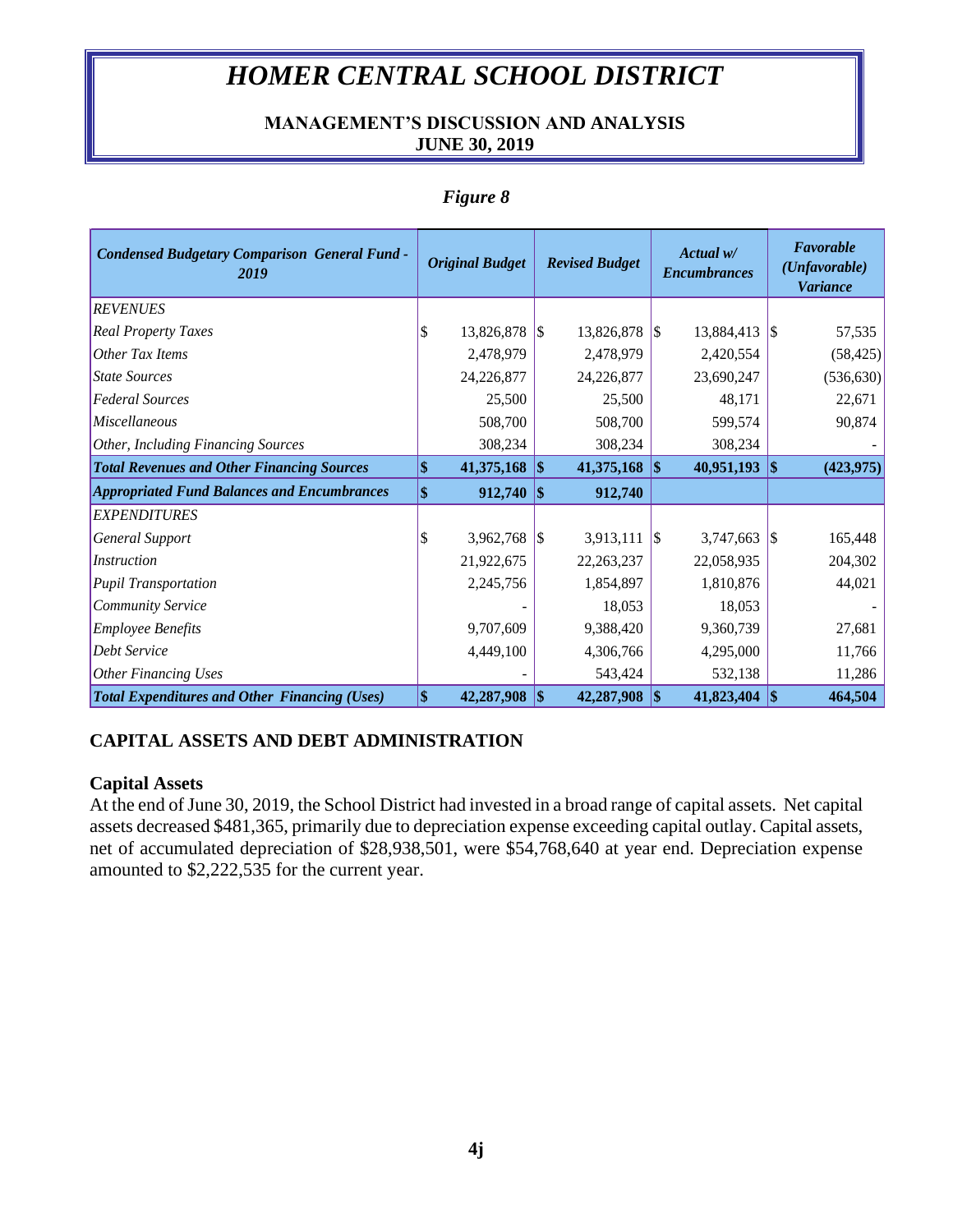### **MANAGEMENT'S DISCUSSION AND ANALYSIS JUNE 30, 2019**

### *Figure 9*

| <b>Changes in Capital Assets</b> |         | 2018       | 2019             |                 | <b>Total Dollar</b><br><b>Change</b><br>2018 - 2019 |
|----------------------------------|---------|------------|------------------|-----------------|-----------------------------------------------------|
| Land                             |         | 49,400     | 49,400           | $\overline{15}$ |                                                     |
| Construction in Progress         |         | 675,209    | 2,063,927        |                 | 1,388,718                                           |
| Buildings, Net                   |         | 54,320,586 | 52,378,751       |                 | (1,941,835)                                         |
| Equipment, Net                   |         | 204,810    | 276,562          |                 | 71,752                                              |
| $\vert Total$                    | œ<br>LЮ | 55,250,005 | 54,768,640 \\ \$ |                 | (481, 365)                                          |

| <b>Net Decrease in Capital Assets</b>                                           |     | (481,365)   |
|---------------------------------------------------------------------------------|-----|-------------|
| <b>Less Depreciation Expense</b>                                                |     | (2,222,535) |
| <b>Transportation and Instructional Equipment</b>                               |     | 158.931     |
| <b>Construction in Progress</b>                                                 | SS. | 1,582,239   |
| Capital asset activity for the year ended June 30, 2019 included the following: |     |             |

### **Debt Administration**

Debt, both short and long-term, considered a liability of governmental activities, decreased by \$3,086,934 in 2019, as shown in *Figure 10*. The decrease is related to regular principal payments on long term debt in accordance with bond amortization schedules. Total indebtedness represented 29.09% of the constitutional debt limit, exclusive of building aid estimates.

### *Figure 10*

|                                | <b>Governmental Activities and</b><br><b>Total School District</b> |                     | <b>Total Dollar</b> |                            |
|--------------------------------|--------------------------------------------------------------------|---------------------|---------------------|----------------------------|
| <b>Outstanding Debt</b>        |                                                                    | 2018                | 2019                | <b>Change</b><br>2018-2019 |
|                                |                                                                    |                     |                     |                            |
| Serial Bonds, Net              | \$                                                                 | $30,459,779$ \\ \\$ |                     | (3,463,396)                |
| <b>Bond Anticipation Notes</b> |                                                                    |                     | 693,545             | 693,545                    |
| Installment Debt, Net          |                                                                    | 317,083             |                     | (317,083)                  |
| <b>Total</b>                   | S                                                                  | 30,776,862          | 27,689,928          | (3,086,934)                |

Additional information on the maturities and terms of the School District's outstanding debt can be found in the notes to these financial statements.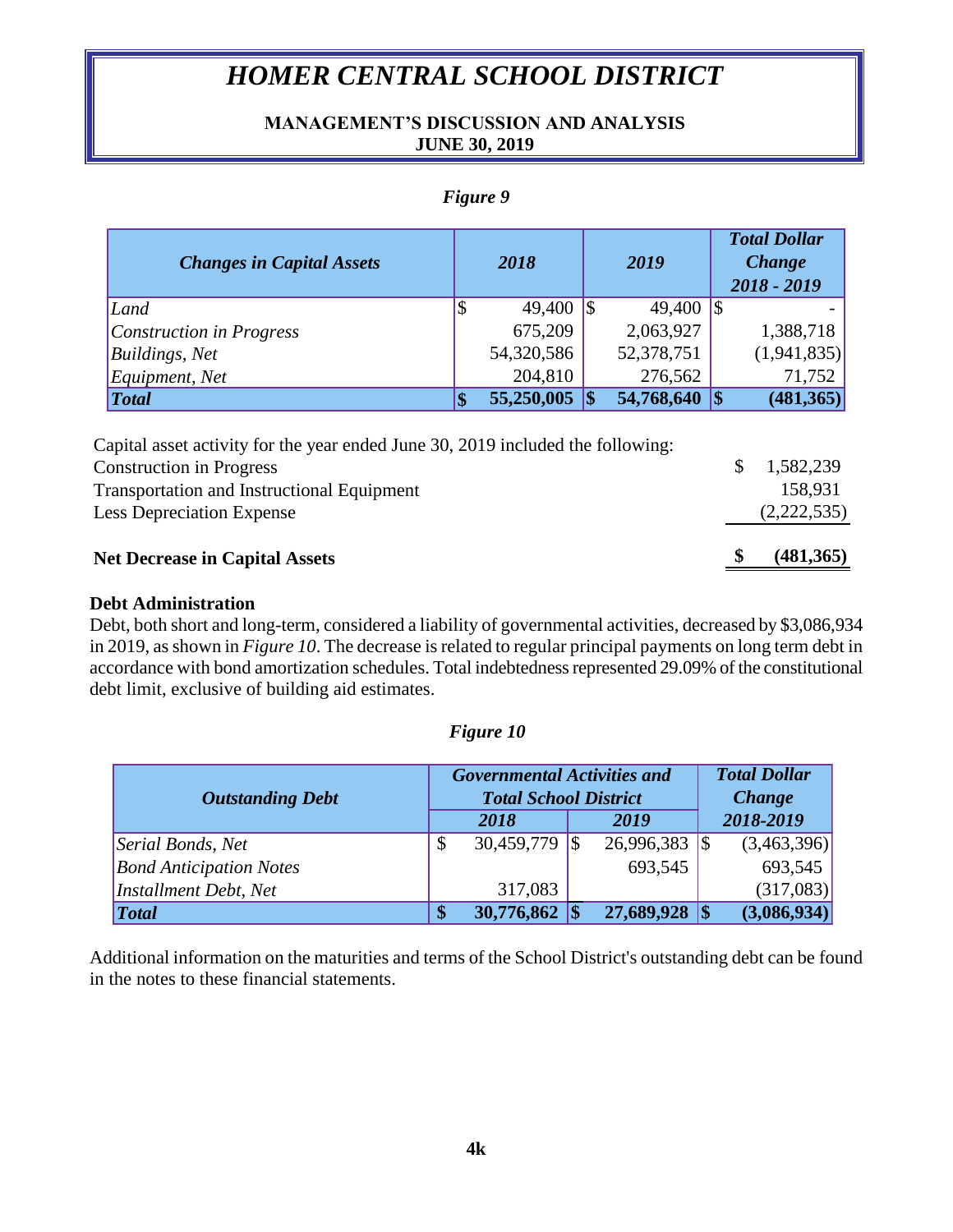## **MANAGEMENT'S DISCUSSION AND ANALYSIS JUNE 30, 2019**

## **FACTORS BEARING ON THE SCHOOL DISTRICT'S FUTURE**

Priorities addressed in year five of Homer Central School District's Strategic Management Plan will play a significant role in determining the School District's financial future.

### **Energy Performance Project**

The Homer Central School District is in the process of working with C&S Companies to perform an initial audit to determine the scope of a potential Energy Performance Project. The School District Facilities Committee will work with the School District Finance Committee in determining the feasibility of launching such a project. Project commencement would potentially begin in the Fall of 2020.

### **Capital Outlay Projects**

In 2018-2019, the School District used project money to focus on the physical interior improvements at the Homer Bus Garage. For the 2019-2020 school year, the School District will focus on energy performance measures at the Intermediate/Junior High School via the Capital Outlay Project. Capital Outlay Projects are 100% aidable through NYS Education Funding.

### **Financial Management**

The School District maintains an AA- rating from Standard and Poor's.

## **CONTACTING THE SCHOOL DISTRICT'S FINANCIAL MANAGEMENT**

This financial report is designed to provide the Homer Central School District's citizens, taxpayers, customers, investors, and creditors with a general overview of the School District's finances and to demonstrate the School District's accountability for the money it receives. If you have questions about this report or need additional financial information, contact the Business Office, Homer Central School District, at P.O Box 500, Homer, New York.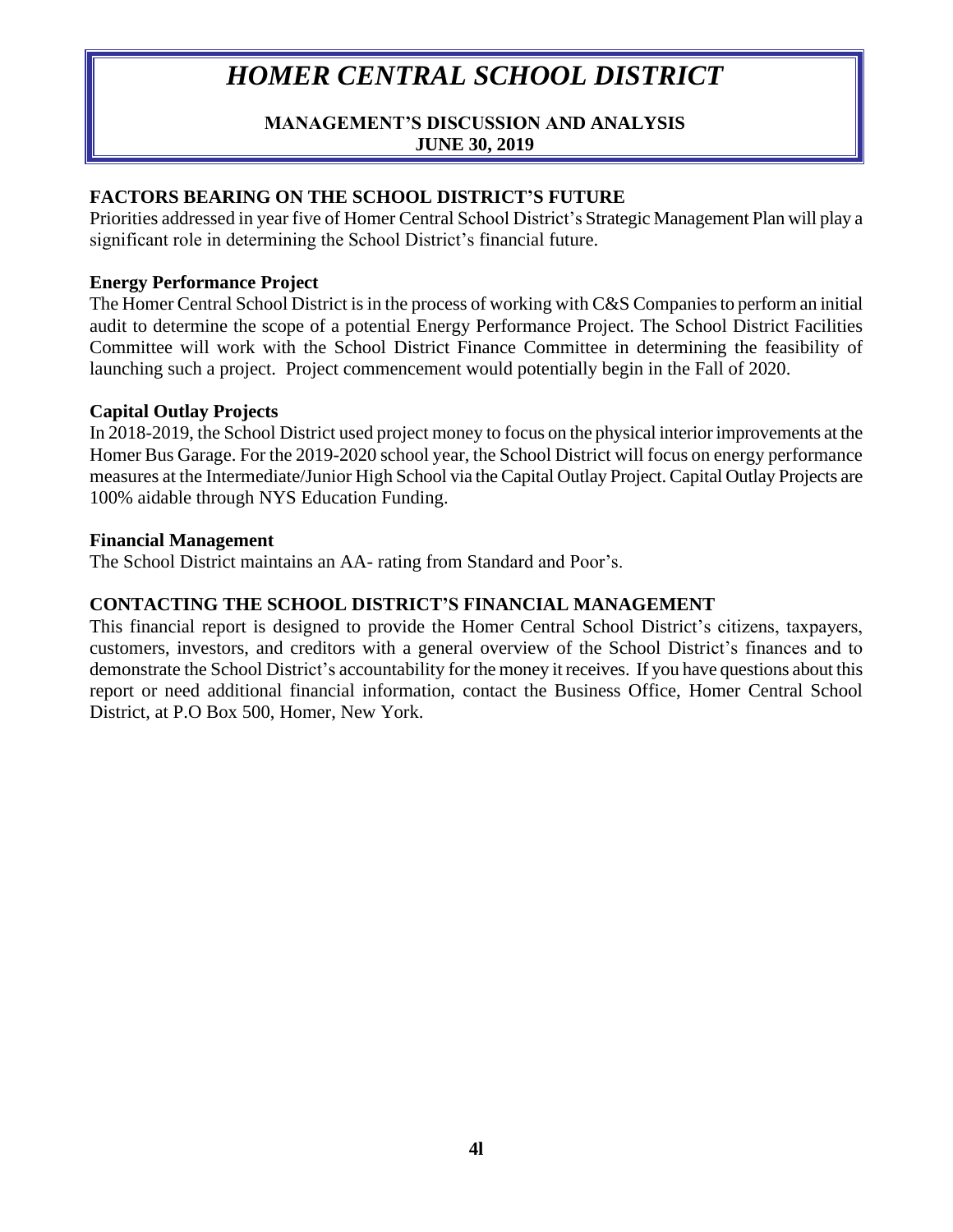## **STATEMENT OF NET POSITION JUNE 30, 2019**

## **ASSETS**

| <b>Current Assets</b>                       |                 |
|---------------------------------------------|-----------------|
| Cash - Unrestricted                         | 3,434,163<br>\$ |
| Cash - Restricted                           | 641,824         |
| Receivables:                                |                 |
| <b>State and Federal Aid</b>                | 1,923,365       |
| Due from Other Governments                  | 198             |
| Other                                       | 261,006         |
| Inventories                                 | 13,813          |
| Prepaid Items                               | 152,089         |
| <b>Total Current Assets</b>                 | 6,426,458       |
|                                             |                 |
| <b>Noncurrent Assets</b>                    |                 |
| <b>Restricted Cash</b>                      | 10,229,643      |
| Net Pension Asset - Proportionate Share     | 1,680,662       |
| Capital Assets, Net:                        |                 |
| Land and Construction in Progress           | 2,113,327       |
| Depreciable Capital Assets, Net             | 52,655,313      |
| <b>Total Noncurrent Assets</b>              | 66,678,945      |
|                                             |                 |
| <b>Total Assets</b>                         | 73,105,403      |
|                                             |                 |
| <b>DEFERRED OUFLOWS OF RESOURCES</b>        |                 |
| Deferred Charges on Defeased Debt           | 473,559         |
| Deferred Outflows of Resources - Pensions   | 9,677,777       |
|                                             |                 |
| <b>Total Deferred Outflows of Resources</b> | 10,151,336      |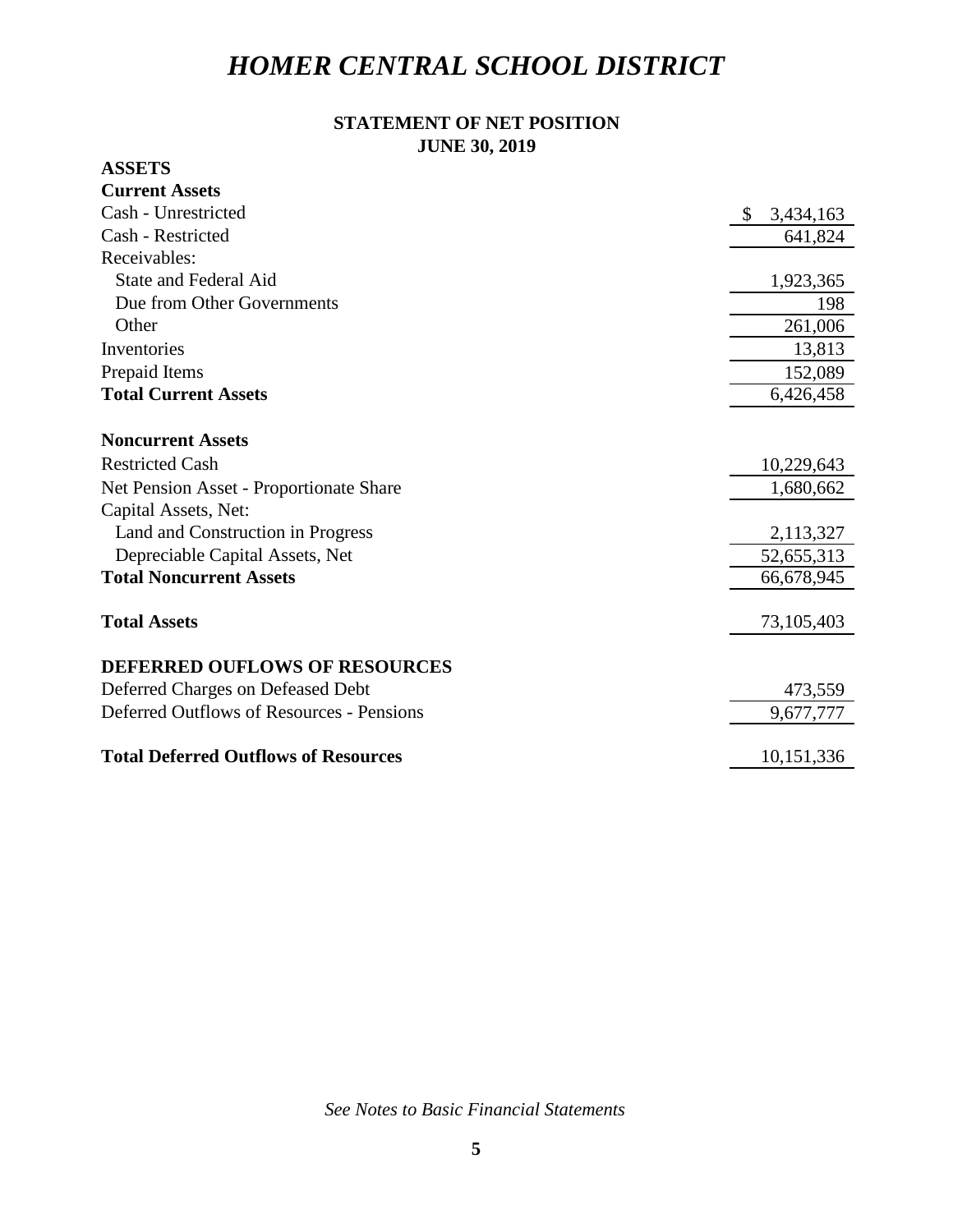## **STATEMENT OF NET POSITION (Continued) JUNE 30, 2019**

## **LIABILITIES**

#### **Current Liabilities**  $D_{\alpha\nu\alpha}$ ble

| Payables:                                           |                   |
|-----------------------------------------------------|-------------------|
| <b>Accounts Payable</b>                             | 788,909           |
| <b>Accrued Liabilities</b>                          | 57,842            |
| Due to Other Governments                            | 103               |
| <b>Bond Interest and Matured Bonds</b>              | 150,980           |
| <b>Bond Anticipation Notes Payable</b>              | 693,545           |
| Due to Teachers' Retirement System                  | 1,727,108         |
| Due to Employees' Retirement System                 | 111,903           |
| <b>Compensated Absences Payable</b>                 | 50,011            |
| <b>Unearned Revenues</b>                            | 35,643            |
| <b>Current Portion of Long-Term Liabilities:</b>    |                   |
| <b>Bonds Payable</b>                                | 3,378,632         |
| <b>Total Current Liabilities</b>                    | 6,994,676         |
| <b>Noncurrent Liabilities and Obligations</b>       |                   |
| <b>Bonds Payable</b>                                | 23,617,751        |
| <b>Compensated Absences Payable</b>                 | 2,073,344         |
| Other Postemployment Benefits Liability             | 45,804,821        |
| Net Pension Liability - Proportionate Share         | 704,214           |
| <b>Total Noncurrent Liabilities and Obligations</b> | 72,200,130        |
| <b>Total Liabilities</b>                            | 79,194,806        |
| <b>DEFERRED INFLOWS OF RESOURCES</b>                |                   |
| Deferred Inflows of Resources - Pensions            | 2,400,136         |
| Deferred Inflows of Resources - OPEB                | 8,560,429         |
| <b>Total Deferred Inflows of Resources</b>          | 10,960,565        |
| <b>NET POSITION</b>                                 |                   |
| Net Investment in Capital Assets                    | 27,552,271        |
| Restricted                                          | 10,914,300        |
| Unrestricted (Deficit)                              | (45,365,203)      |
|                                                     |                   |
| <b>Total Net Position (Deficit)</b>                 | (6,898,632)<br>\$ |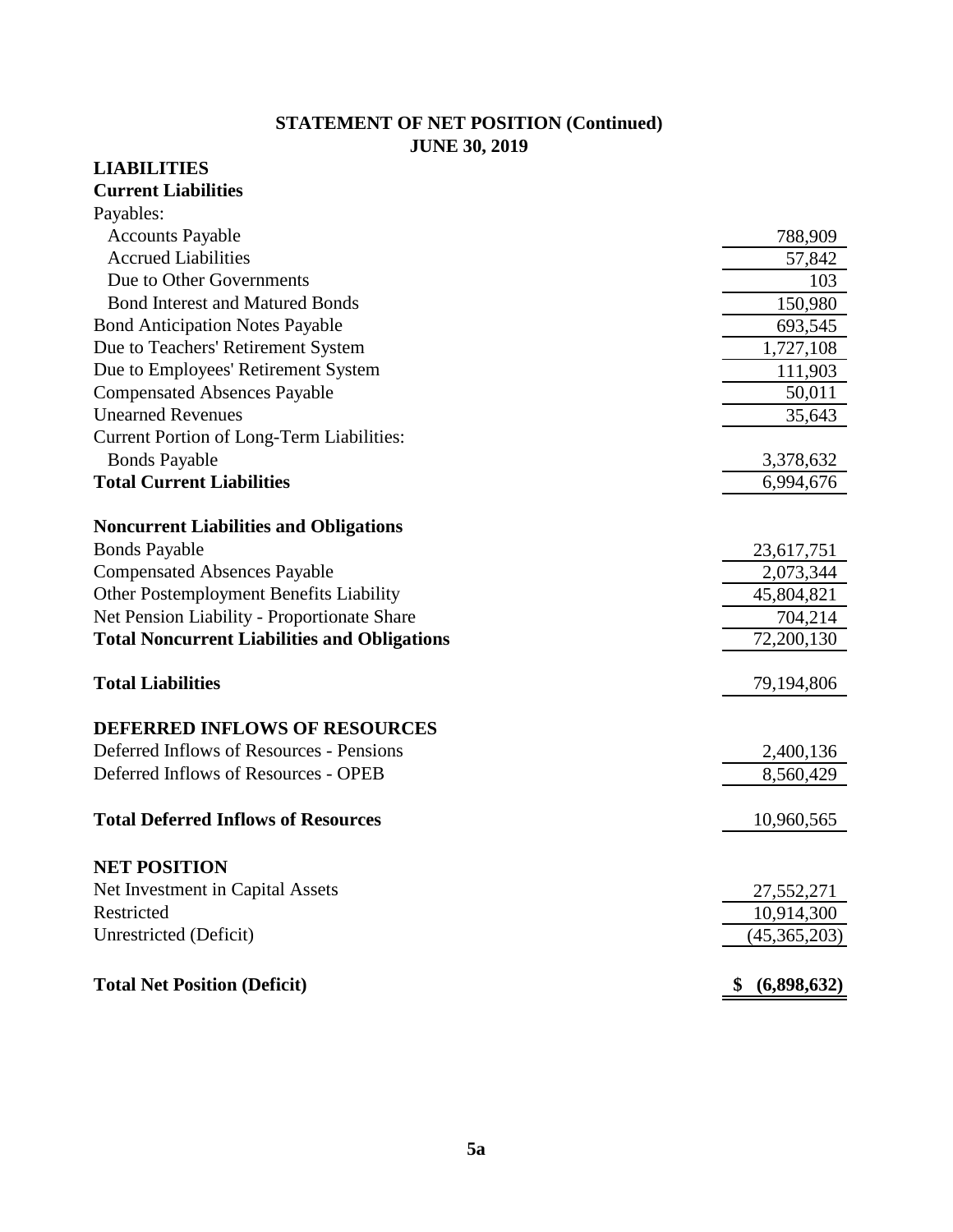## **STATEMENT OF ACTIVITIES FOR THE YEAR ENDED JUNE 30, 2019**

|                                     |                 |                                       | <b>Program Revenues</b>           |                          | Net (Expense)<br><b>Revenue and</b>      |
|-------------------------------------|-----------------|---------------------------------------|-----------------------------------|--------------------------|------------------------------------------|
|                                     | <b>Expenses</b> | <b>Charges for</b><br><b>Services</b> | <b>Operating</b><br><b>Grants</b> | Capital<br><b>Grants</b> | <b>Changes in</b><br><b>Net Position</b> |
| <b>FUNCTIONS/PROGRAMS</b>           |                 |                                       |                                   |                          |                                          |
| General Support                     | \$4,367,039     | 12,985                                | 672                               |                          | \$(4,353,382)                            |
| Instruction                         | 34,020,029      | 56,021                                | 1,048,601                         |                          | (32, 915, 407)                           |
| <b>Pupil Transportation</b>         | 2,392,350       | 27,856                                |                                   |                          | (2,364,494)                              |
| <b>Community Services</b>           | 27,824          |                                       |                                   |                          | (27, 824)                                |
| School Lunch Program                | 1,028,063       | 389,171                               | 618,147                           |                          | (20, 745)                                |
| Interest on Debt                    | 996,071         |                                       |                                   |                          | (996, 071)                               |
| <b>Total Functions and Programs</b> | \$42,831,376    | 486,033                               | \$1,667,420                       | \$                       | (40, 677, 923)                           |

### **GENERAL REVENUES**

| <b>Real Property Taxes</b>                 | 13,884,413     |
|--------------------------------------------|----------------|
| <b>Real Property Tax Items</b>             | 2,420,554      |
| Use of Money and Property                  | 112,644        |
| <b>State Sources</b>                       | 23,859,413     |
| Sale of Property and Compensation for Loss | 329,343        |
| Miscellaneous                              | 450,275        |
| <b>Total General Revenues</b>              | 41,056,642     |
| Change in Net Position                     | 378,719        |
| Total Net (Deficit) - Beginning of Year    | (7,277,351)    |
| <b>Total Net (Deficit) - End of Year</b>   | \$ (6,898,632) |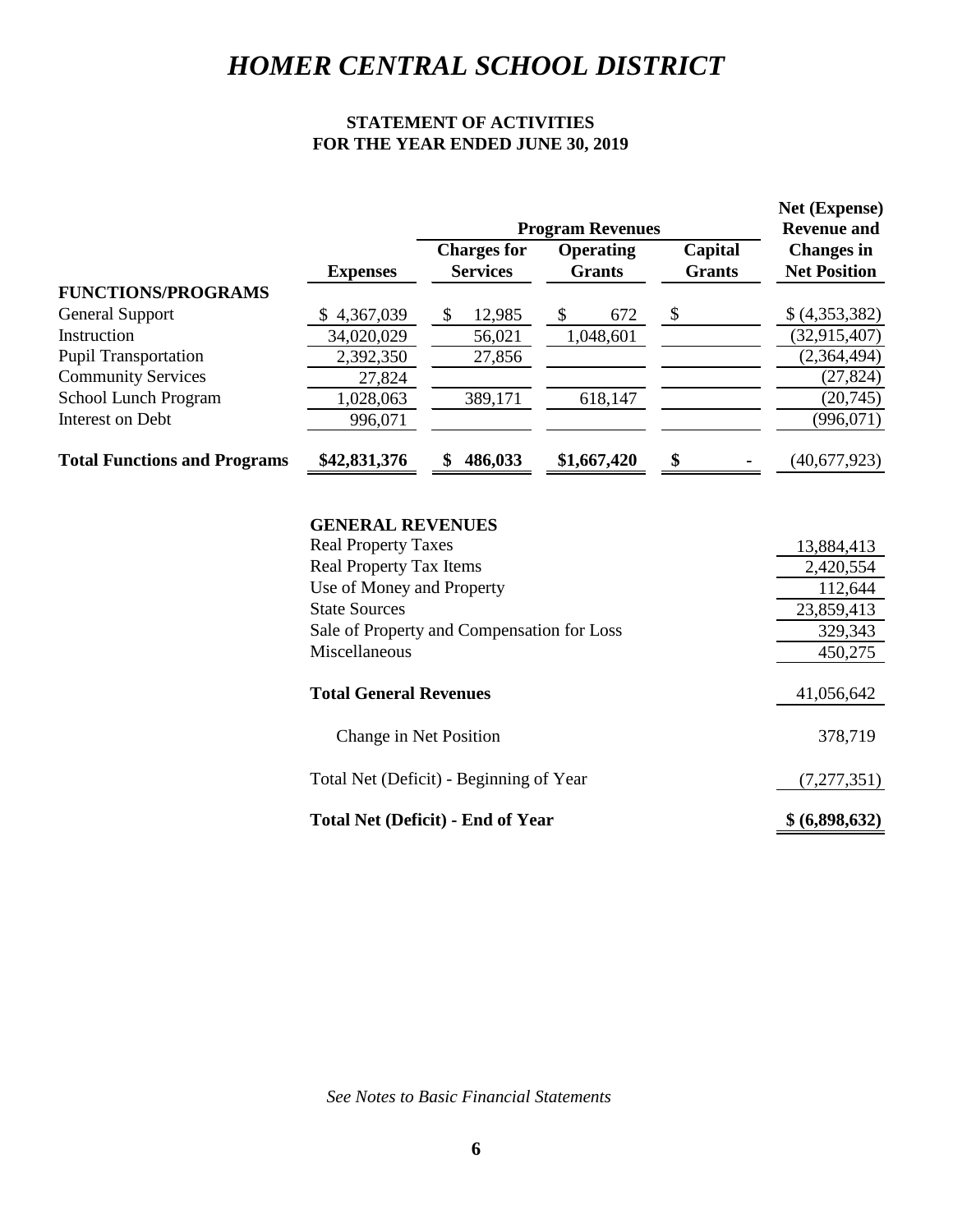## **BALANCE SHEET - GOVERNMENTAL FUNDS JUNE 30, 2019**

|                                            |                 | <b>Major Funds</b>                  |               |
|--------------------------------------------|-----------------|-------------------------------------|---------------|
|                                            |                 | <b>Special Revenue Fund</b>         |               |
|                                            |                 | <b>Special</b>                      | <b>School</b> |
|                                            | <b>General</b>  | Aid                                 | Lunch         |
|                                            | <b>Fund</b>     | <b>Fund</b>                         | <b>Fund</b>   |
| <b>ASSETS</b>                              |                 |                                     |               |
| Cash - Unrestricted                        | 3,281,681<br>\$ | $\boldsymbol{\mathsf{S}}$<br>34,977 | \$<br>117,505 |
| Cash - Restricted                          | 5,003,813       |                                     | 115,087       |
| Due from Other Funds                       | 1,097,988       | 96,768                              | 33,529        |
| <b>State and Federal Aid</b>               | 1,282,807       | 597,725                             | 42,833        |
| Due from Other Governments                 | 198             |                                     |               |
| Other                                      | 258,830         |                                     |               |
| Inventories                                |                 |                                     | 13,813        |
| Prepaid Items                              | 152,089         |                                     |               |
| <b>Total Assets</b>                        | \$11,077,406    | \$<br>729,470                       | \$<br>322,767 |
| <b>LIABILITIES</b>                         |                 |                                     |               |
| <b>Accounts Payable</b>                    | \$<br>765,157   | $\boldsymbol{\mathsf{S}}$<br>1,576  | \$<br>22,176  |
| <b>Accrued Liabilities</b>                 | 52,745          |                                     | 5,297         |
| Due to Other Funds                         | 478,092         | 705,900                             | 120,511       |
| Due to Other Governments                   | $\overline{2}$  |                                     | 101           |
| <b>Bond Anticipation Notes Payable</b>     |                 |                                     |               |
| Due to Teachers' Retirement System         | 1,727,108       |                                     |               |
| Due to Employees' Retirement System        | 111,903         |                                     |               |
| <b>Compensated Absences Payable</b>        | 50,011          |                                     |               |
| <b>Unearned Revenues</b>                   | 10,500          | 21,994                              | 2,949         |
| <b>Total Liabilities</b>                   | 3,195,518       | 729,470                             | 151,034       |
| <b>FUND BALANCES</b>                       |                 |                                     |               |
| Nonspendable                               | 152,089         |                                     | 13,813        |
| Restricted                                 | 4,990,110       |                                     | 157,920       |
| Assigned                                   | 1,374,881       |                                     |               |
| Unassigned (Deficit)                       | 1,364,808       |                                     |               |
| <b>Total Fund Balances</b>                 | 7,881,888       |                                     | 171,733       |
| <b>Total Liabilities and Fund Balances</b> | \$11,077,406    | \$<br>729,470                       | \$<br>322,767 |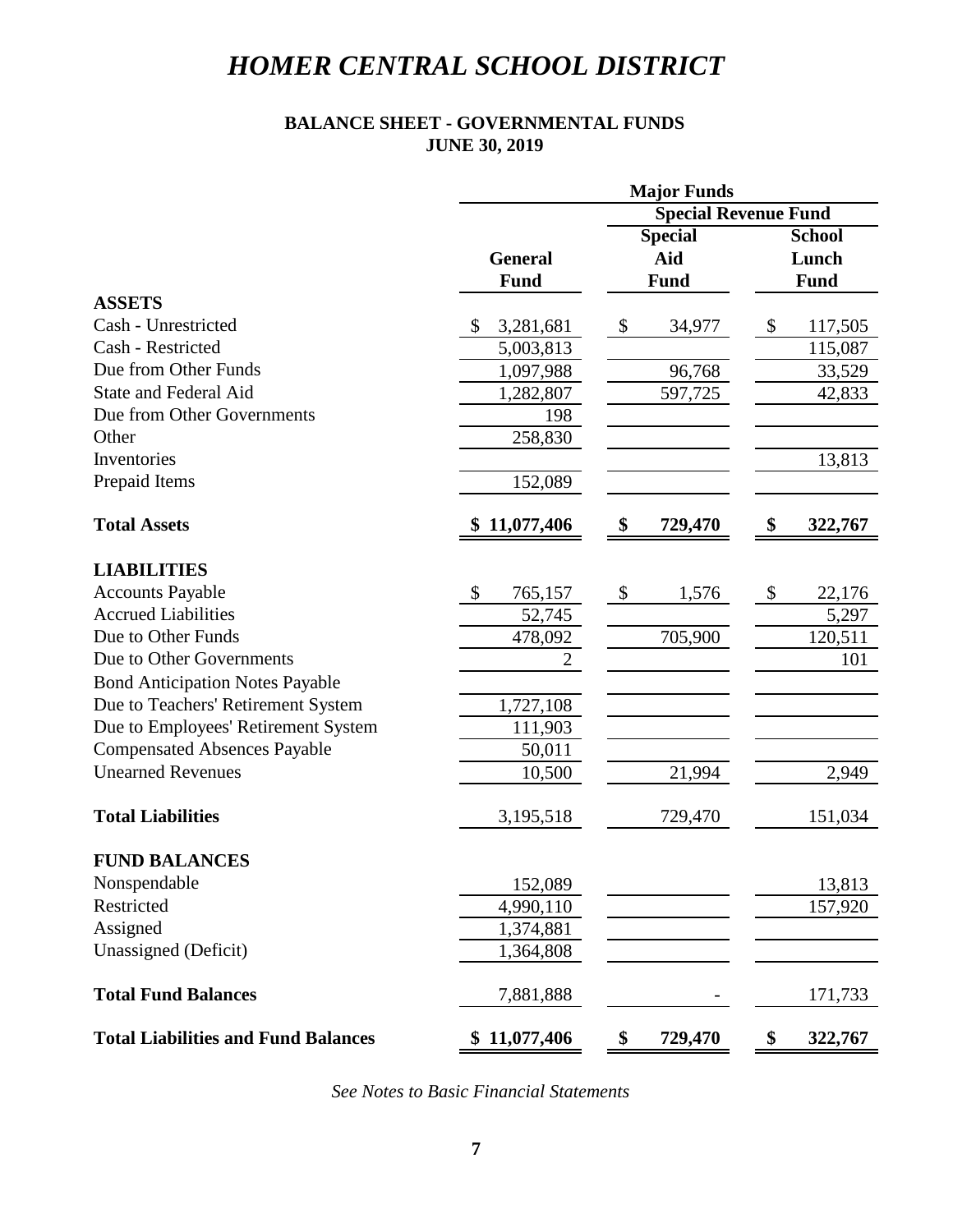| <b>Major Funds</b>                           |                                    |                                              |
|----------------------------------------------|------------------------------------|----------------------------------------------|
| <b>Debt</b><br><b>Service</b><br><b>Fund</b> | Capital<br>Projects<br><b>Fund</b> | <b>Total</b><br>Governmental<br><b>Funds</b> |
|                                              |                                    |                                              |
| \$                                           | \$                                 | \$<br>3,434,163                              |
| 5,225,830                                    | 526,737                            | 10,871,467                                   |
| 848,674                                      | 326,564                            | 2,403,523                                    |
|                                              |                                    | 1,923,365                                    |
|                                              |                                    | 198                                          |
|                                              | 2,176                              | 261,006                                      |
|                                              |                                    | 13,813                                       |
|                                              |                                    | 152,089                                      |
| \$<br>6,074,504                              | \$<br>855,477                      | \$<br>19,059,624                             |
|                                              |                                    |                                              |
| \$                                           | \$                                 | \$<br>788,909                                |
|                                              |                                    | 58,042                                       |
| 308,234                                      | 790,786                            | 2,403,523                                    |
|                                              |                                    | 103                                          |
|                                              | 693,545                            | 693,545                                      |
|                                              |                                    | 1,727,108                                    |
|                                              |                                    | 111,903                                      |
|                                              |                                    | 50,011                                       |
|                                              |                                    | 35,443                                       |
|                                              |                                    |                                              |
| 308,234                                      | 1,484,331                          | 5,868,587                                    |
|                                              |                                    |                                              |
|                                              |                                    | 165,902                                      |
| 5,766,270                                    |                                    | 10,914,300                                   |
|                                              |                                    | 1,374,881                                    |
|                                              | (628, 854)                         | 735,954                                      |
| 5,766,270                                    | (628, 854)                         | 13,191,037                                   |
|                                              |                                    |                                              |
| \$<br>6,074,504                              | \$<br>855,477                      | 19,059,624<br>\$                             |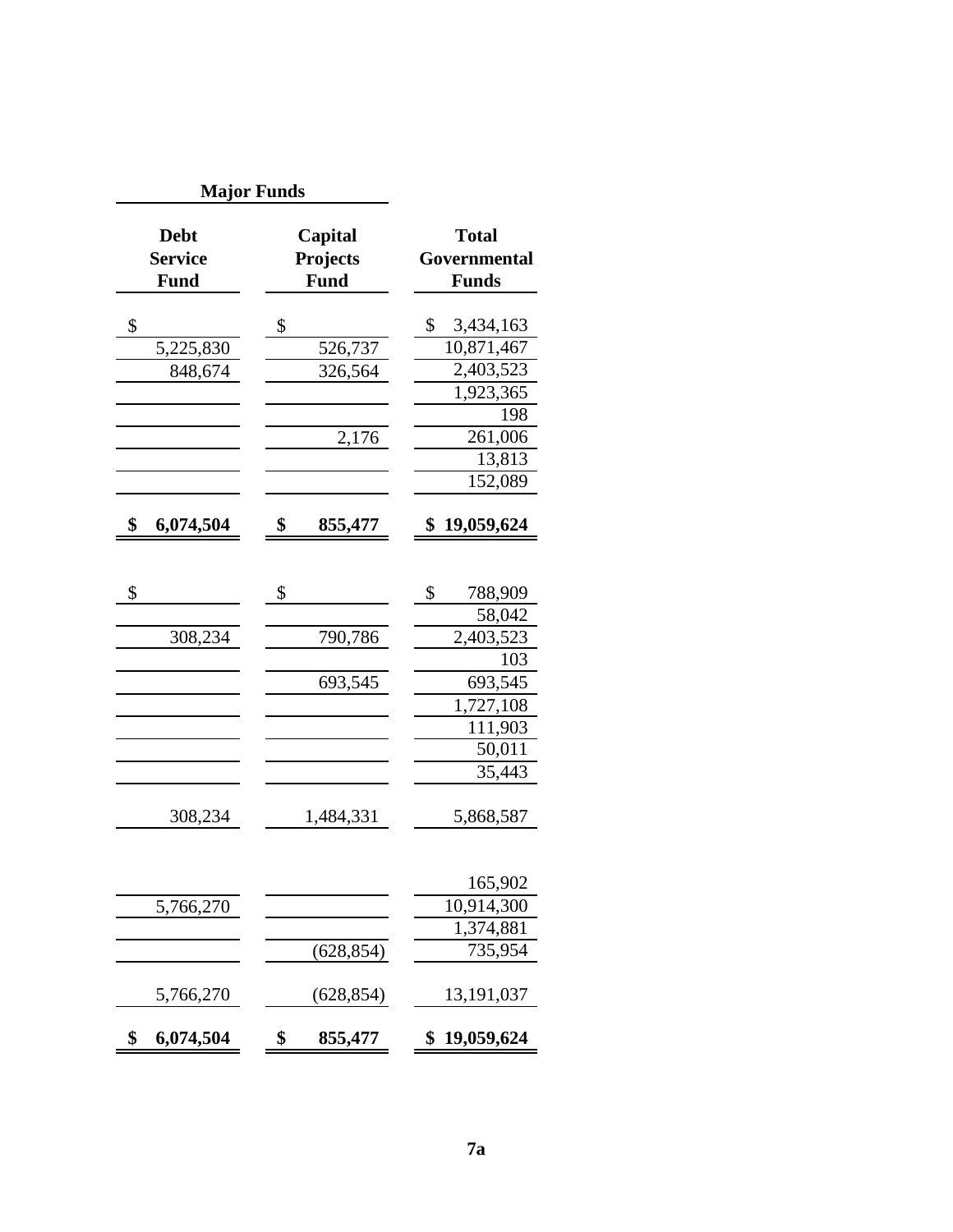### **RECONCILIATION OF GOVERNMENTAL FUNDS BALANCE SHEET TO THE STATEMENT OF NET POSITION JUNE 30, 2019**

| <b>Fund Balances - Total Governmental Funds</b>                                                                                                                                                                                                                                                                                                                                                                                                                          |                   | \$<br>13,191,037 |
|--------------------------------------------------------------------------------------------------------------------------------------------------------------------------------------------------------------------------------------------------------------------------------------------------------------------------------------------------------------------------------------------------------------------------------------------------------------------------|-------------------|------------------|
| Amounts reported for Governmental Activities in the Statement of Net Position are<br>different because:                                                                                                                                                                                                                                                                                                                                                                  |                   |                  |
| Capital assets, net of accumulated depreciation, used in Governmental Activities are                                                                                                                                                                                                                                                                                                                                                                                     |                   |                  |
| not financial resources and, therefore, are not reported in the funds.                                                                                                                                                                                                                                                                                                                                                                                                   |                   |                  |
| <b>Total Historical Cost</b>                                                                                                                                                                                                                                                                                                                                                                                                                                             | \$<br>83,707,141  |                  |
| <b>Less Accumulated Depreciation</b>                                                                                                                                                                                                                                                                                                                                                                                                                                     | (28, 938, 501)    | 54,768,640       |
| The School District's proportionate share of the Employee Retirement Systems'<br>collective net pension asset/liability is not reported in the funds.                                                                                                                                                                                                                                                                                                                    |                   |                  |
| TRS Net Pension Asset - Proportionate Share                                                                                                                                                                                                                                                                                                                                                                                                                              | \$<br>1,680,662   |                  |
| ERS Net Pension Liability - Proportionate Share                                                                                                                                                                                                                                                                                                                                                                                                                          | (704, 214)        | 976,448          |
| Deferred outflows of resources, including deferred charges on defeased debt and<br>pensions, represents a consumption of net position that applies to future periods and,<br>therefore, is not reported in the funds. Deferred inflows of resources, including<br>unavailable revenue, pensions, and OPEB represents an acquisition of net position that<br>applies to future periods and, therefore, is not reported in the funds.<br>Deferred Charges on Defeased Debt | \$<br>473,559     |                  |
| Deferred Inflows of Resources - OPEB                                                                                                                                                                                                                                                                                                                                                                                                                                     | (8,560,429)       |                  |
| <b>ERS Deferred Outflows of Resources - Pension</b>                                                                                                                                                                                                                                                                                                                                                                                                                      | 518,224           |                  |
| ERS Deferred Inflows of Resources - Pension                                                                                                                                                                                                                                                                                                                                                                                                                              | (270, 244)        |                  |
| TRS Deferred Outflows of Resources - Pension                                                                                                                                                                                                                                                                                                                                                                                                                             | 9,159,553         |                  |
| TRS Deferred Inflows of Resources - Pension                                                                                                                                                                                                                                                                                                                                                                                                                              | (2,129,892)       | (809, 229)       |
| Long-term liabilities, including bonds payable, are not due and payable in the current<br>period and, therefore, are not reported in the funds.                                                                                                                                                                                                                                                                                                                          |                   |                  |
| <b>Bonds Payable</b>                                                                                                                                                                                                                                                                                                                                                                                                                                                     | (23,545,000)      |                  |
| Premium on Obligations                                                                                                                                                                                                                                                                                                                                                                                                                                                   | (3,451,383)       | (26,996,383)     |
| Certain accrued obligations and expenses reported in the Statement of Net Position do<br>not require the use of current financial resources and, therefore, are not reported as<br>liabilities in the funds.                                                                                                                                                                                                                                                             |                   |                  |
| <b>Compensated Absences</b>                                                                                                                                                                                                                                                                                                                                                                                                                                              | \$<br>(2,073,344) |                  |
| Other Postemployment Benefits Liability                                                                                                                                                                                                                                                                                                                                                                                                                                  | (45,804,821)      |                  |
| Accrued Interest on Long-term Debt                                                                                                                                                                                                                                                                                                                                                                                                                                       | (150,980)         | (48,029,145)     |
| <b>Net (Deficit) of Governmental Activities</b>                                                                                                                                                                                                                                                                                                                                                                                                                          |                   | (6,898,632)      |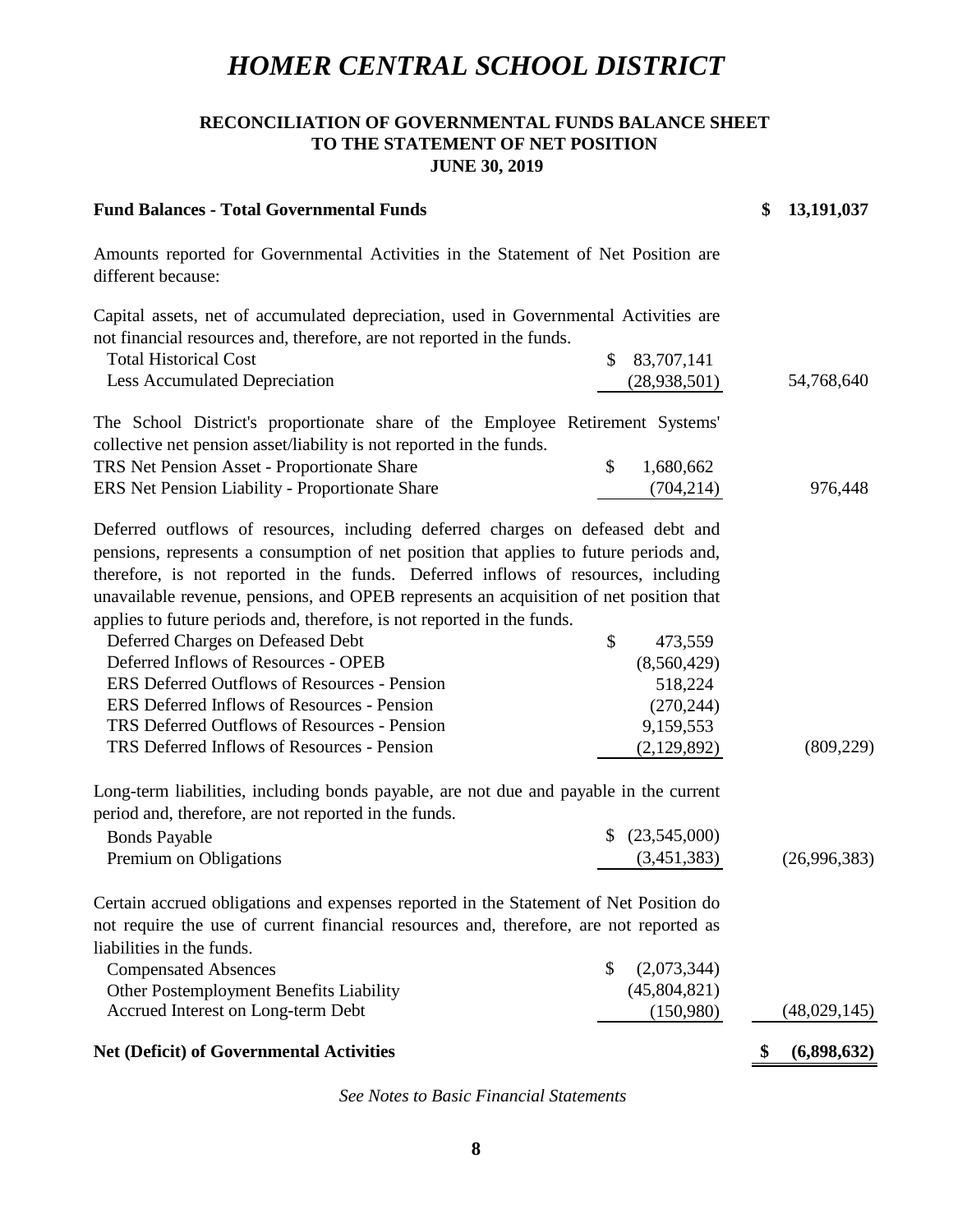### **STATEMENT OF REVENUES, EXPENDITURES AND CHANGES IN FUND BALANCE - GOVERNMENTAL FUNDS FOR THE YEAR ENDED JUNE 30, 2019**

|                                            | <b>Major Funds</b>           |                           |                           |
|--------------------------------------------|------------------------------|---------------------------|---------------------------|
|                                            | <b>Special Revenue Funds</b> |                           |                           |
|                                            |                              | <b>Special</b>            | <b>School</b>             |
|                                            | <b>General</b>               | Aid                       | Lunch                     |
|                                            | Fund                         | Fund                      | <b>Fund</b>               |
| <b>REVENUES</b>                            |                              |                           |                           |
| <b>Real Property Taxes</b>                 | \$13,884,413                 | $\boldsymbol{\mathsf{S}}$ | $\boldsymbol{\mathsf{S}}$ |
| Other Tax Items                            | 2,418,138                    |                           |                           |
| Nonproperty Taxes                          | 2,416                        |                           |                           |
| <b>Charges for Services</b>                | 51,143                       |                           |                           |
| Use of Money and Property                  | 87,852                       |                           | 671                       |
| Sale of Property and Compensation for Loss | 12,260                       |                           |                           |
| Miscellaneous                              | 448,319                      |                           | 3,503                     |
| <b>State Sources</b>                       | 23,690,247                   | 292,885                   | 52,239                    |
| <b>Federal Sources</b>                     | 48,171                       | 924,386                   | 565,908                   |
| Sales - School Lunch                       |                              |                           | 386,340                   |
| <b>Total Revenues</b>                      | 40,642,959                   | 1,217,271                 | 1,008,661                 |
| <b>EXPENDITURES</b>                        |                              |                           |                           |
| <b>General Support</b>                     | 3,604,664                    |                           |                           |
| Instruction                                | 21,527,127                   | 1,155,472                 | 418,964                   |
| <b>Pupil Transportation</b>                | 1,790,854                    | 44,969                    |                           |
| <b>Community Services</b>                  | 18,053                       |                           |                           |
| <b>Employee Benefits</b>                   | 9,360,687                    | 48,968                    | 173,804                   |
| Debt Service:                              |                              |                           |                           |
| Principal                                  | 3,165,000                    |                           |                           |
| Interest                                   | 1,130,000                    |                           |                           |
| <b>Cost of Sales</b>                       |                              |                           | 409,262                   |
| Capital Outlay                             |                              |                           |                           |
| <b>Total Expenditures</b>                  | 40,596,385                   | 1,249,409                 | 1,002,030                 |
| Excess (Deficiency) of Revenues            |                              |                           |                           |
| Over Expenditures                          | 46,574                       | (32, 138)                 | 6,631                     |
| <b>OTHER FINANCING SOURCES AND (USES)</b>  |                              |                           |                           |
| <b>Operating Transfers In</b>              | 308,234                      | 32,138                    |                           |
| <b>Operating Transfers (Out)</b>           | (532, 138)                   |                           |                           |
| <b>Total Other Sources</b>                 | (223,904)                    | 32,138                    |                           |
| Net Change in Fund Balances                | (177, 330)                   |                           | 6,631                     |
| Fund Balances - Beginning of Year          | 8,059,218                    |                           | 165,102                   |
| <b>Fund Balances - End of Year</b>         | \$7,881,888                  | \$                        | \$<br>171,733             |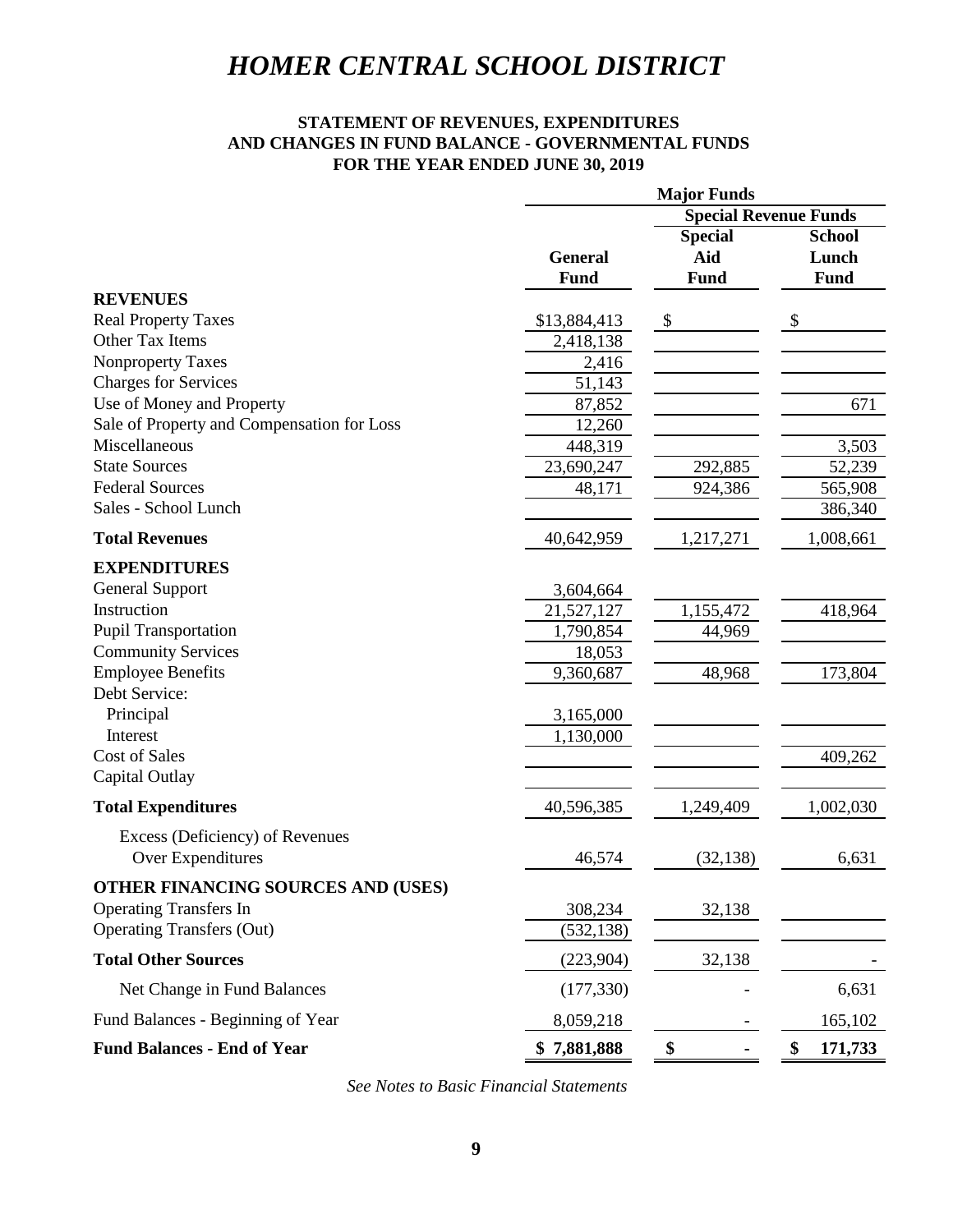| <b>Major Funds</b>                           |                                    |                                              |
|----------------------------------------------|------------------------------------|----------------------------------------------|
| <b>Debt</b><br><b>Service</b><br><b>Fund</b> | Capital<br>Projects<br><b>Fund</b> | <b>Total</b><br>Governmental<br><b>Funds</b> |
| \$                                           | \$                                 | \$<br>13,884,413                             |
|                                              |                                    | 2,418,138                                    |
|                                              |                                    | 2,416                                        |
|                                              |                                    | 51,143                                       |
| 24,121                                       |                                    | 112,644                                      |
|                                              |                                    | 12,260                                       |
|                                              |                                    | 451,822                                      |
|                                              |                                    | 24,035,371                                   |
|                                              |                                    | 1,538,465                                    |
|                                              |                                    | 386,340                                      |
| 24,121                                       |                                    | 42,893,012                                   |
|                                              |                                    | 3,604,664                                    |
|                                              |                                    | 23,101,563                                   |
|                                              |                                    | 1,835,823                                    |
|                                              |                                    | 18,053                                       |
|                                              |                                    | 9,583,459                                    |
|                                              |                                    | 3,165,000                                    |
|                                              |                                    | 1,130,000                                    |
|                                              |                                    | 409,262                                      |
|                                              | 1,582,239                          | 1,582,239                                    |
|                                              | 1,582,239                          | 44,430,063                                   |
| 24,121                                       | (1,582,239)                        | (1,537,051)                                  |
|                                              | 500,000                            | 840,372                                      |
| (308, 234)                                   |                                    | (840,372)                                    |
| (308, 234)                                   | 500,000                            |                                              |
| (284, 113)                                   | (1,082,239)                        | (1,537,051)                                  |
| 6,050,383                                    | 453,385                            | 14,728,088                                   |
| \$<br>5,766,270                              | \$<br>(628, 854)                   | \$<br>13,191,037                             |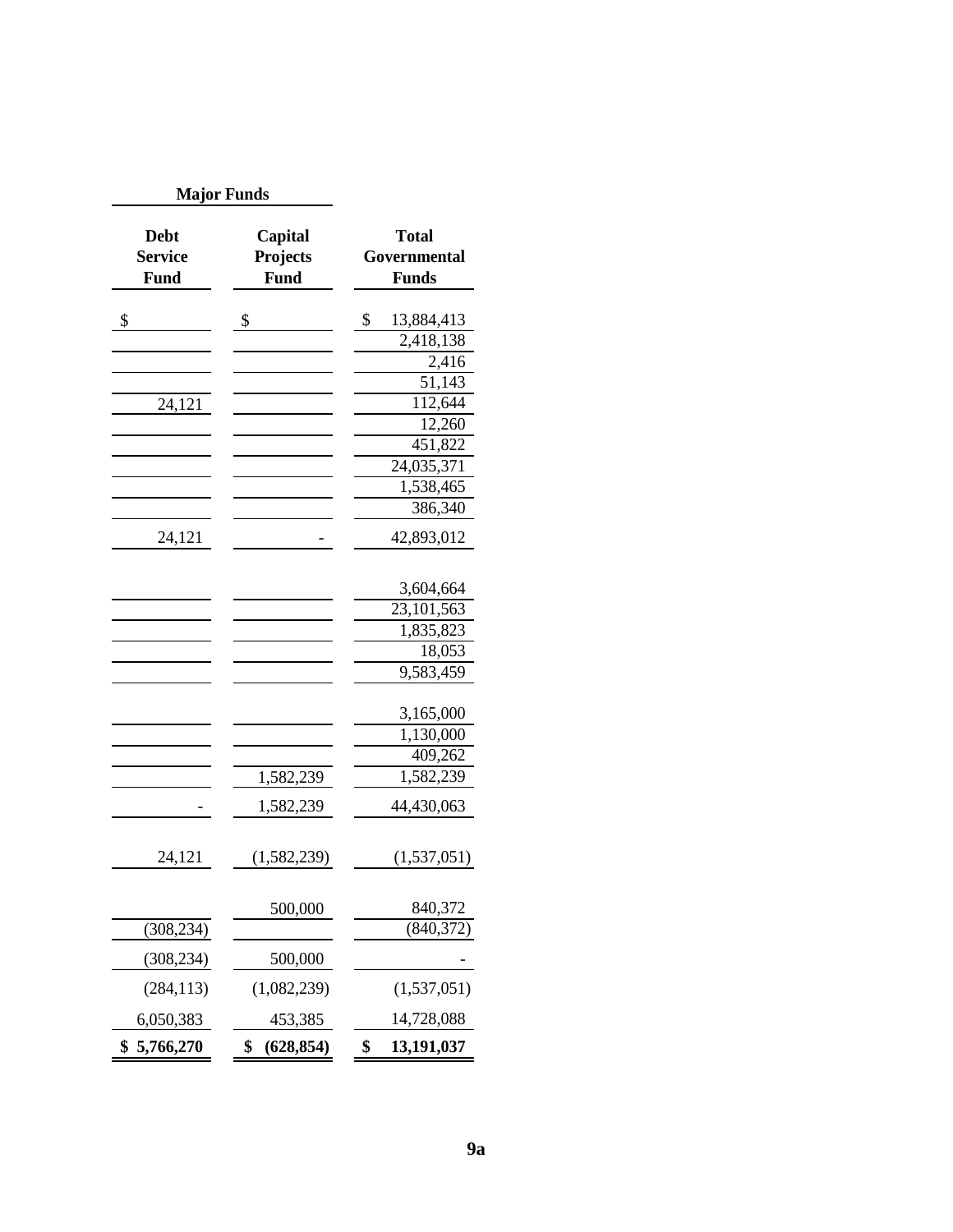#### **RECONCILIATION OF GOVERNMENTAL FUNDS TO THE STATEMENT OF REVENUES, EXPENSES, AND CHANGES IN FUND BALANCES TO THE STATEMENT OF ACTIVITIES FOR THE YEAR ENDED JUNE 30, 2019**

#### **Net Change in Fund Balances - Total Governmental Funds 6 (1,537,051) \$** (1,537,051)

317,083

3,165,000

Amounts reported for Governmental Activities in the Statement of Activities are different because:

Governmental Funds report capital outlay as expenditures. However, in the Statement of Activities, the cost of those assets is allocated over their estimated useful lives as depreciation expense. This is the amount by which exceeded depreciation expense exceeded capital outlay.

| Capital Asset Additions | $\frac{1,741,170}{2}$ |            |
|-------------------------|-----------------------|------------|
| Depreciation Expense    | (2,222,535)           | (481, 365) |

Repayment of installment leases is an expenditure in the Governmental Funds, but the repayment reduces long-term liabilities in the Statement of Net Position. During 2019, the School District disposed of the underlying assets associated with the lease and was not required to make the final payment.

Installment Lease

Changes in the School District's proportionate share of net pension assets/liabilities have no effect on current financial resources and therefore are not reported in the Governmental Funds. In addition, changes in the School District's deferred outflows and deferred inflows related to pensions do not effect current financial resources and are also not reported in the Governmental Funds.

| <b>ERS</b> | (30,520) |         |
|------------|----------|---------|
| <b>TRS</b> | 266,578  | 236,058 |

Bond proceeds provide current financial resources to Governmental Funds, but issuing debt increases long-term liabilities in the Statement of Net Position. Repayment of bond principal is an expenditure in the Governmental Funds, but the repayment reduces long-term liabilities in the Statement of Net Position.

Principal Payments

Long-term obligations, such as those associated with compensated absences, are reported in the Statement of Net Position. Therefore expenses which result in an (increase) or decrease in these longterm obligations are not reflected in the Governmental Fund financial statements. This is the change in the amount that is reported in the Statement of Activities. In addition, changes in the School District's deferred outflows and deferred inflows of resources related to other postemployment benefits do not affect current financial resources and, therefore, are not reported in the Governmental Funds.

| <b>Change in Compensated Absences</b>     | (430,705)   |             |
|-------------------------------------------|-------------|-------------|
| Other Postemployment Benefits Obligations | (1,024,230) | (1,454,935) |

Some expenses reported in the Statement of Activities do not require the use of current financial resources and, therefore, are not reported as expenditures in Governmental Funds. This is the amount of change from the prior year.

| Net Change in Net Position of Governmental Activities |           | S. | 378.719 |
|-------------------------------------------------------|-----------|----|---------|
| Change in Accrued Interest Payable                    | (16, 151) |    | 133,929 |
| <b>Amortization of Bond Premium</b>                   | 298.396   |    |         |
| Amortization of Charges on Defeased Debt              | (148.316) |    |         |

**Net Change in Net Position of Governmental Activities**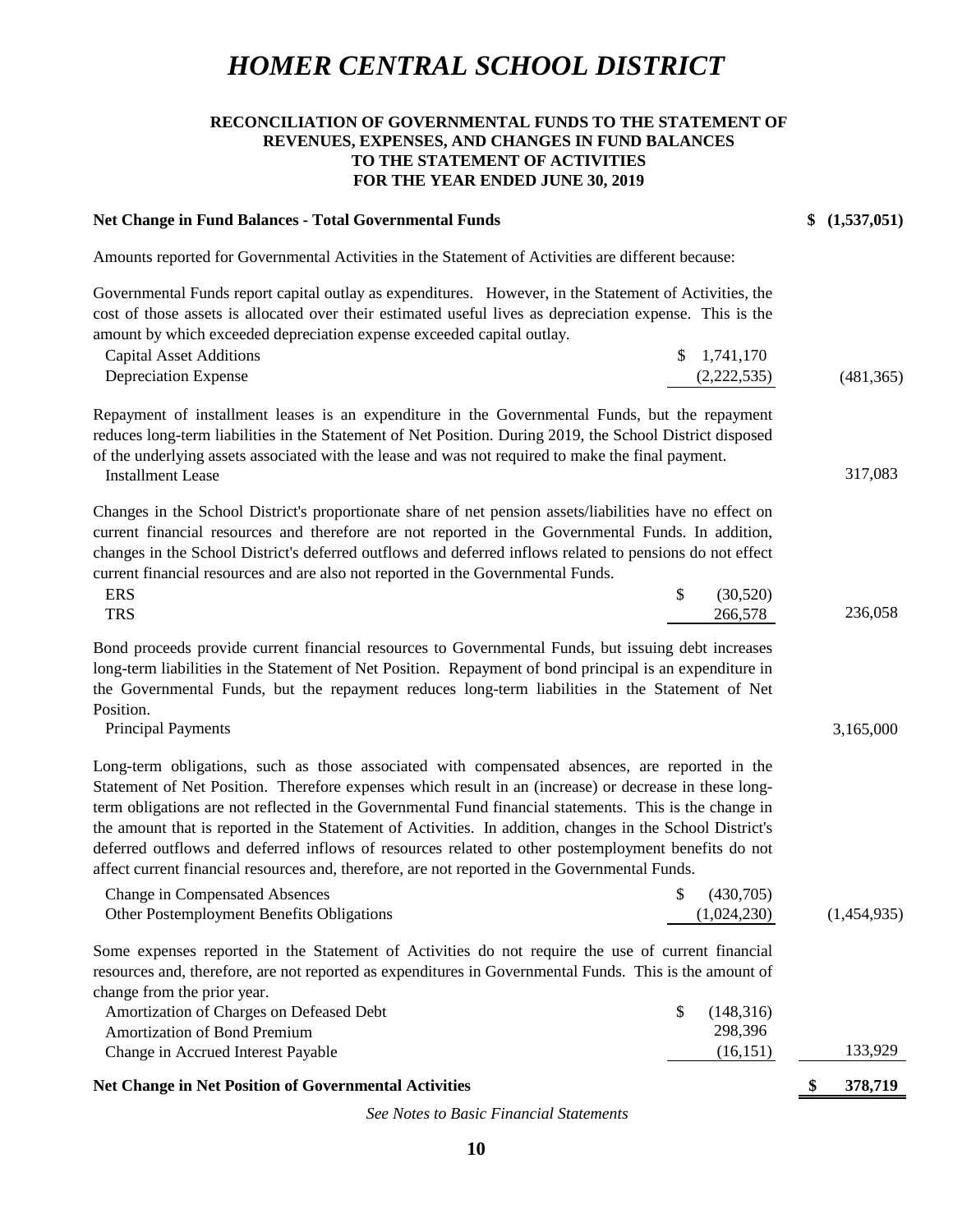## **STATEMENT OF FIDUCIARY NET POSITION FIDUCIARY FUNDS JUNE 30, 2019**

|                                                                     | <b>Private</b><br><b>Purpose</b><br><b>Trust</b><br><b>Fund</b> | <b>Agency</b><br><b>Funds</b> |
|---------------------------------------------------------------------|-----------------------------------------------------------------|-------------------------------|
| <b>ASSETS</b>                                                       |                                                                 |                               |
| Cash - Unrestricted                                                 | $\boldsymbol{\mathsf{S}}$                                       | $\sqrt{3}$<br>330,703         |
| Cash - Restricted                                                   | 107,144                                                         |                               |
| <b>Total Assets</b>                                                 | 107,144                                                         | 330,703<br>\$                 |
| <b>LIABILITIES</b><br><b>Extraclassroom Activity Funds Balances</b> |                                                                 | - \$<br>116,964               |
| <b>Other Liabilities</b>                                            |                                                                 | 213,739                       |
| <b>Total Liabilities</b>                                            |                                                                 | 330,703<br>\$                 |
| <b>NET POSITION</b>                                                 |                                                                 |                               |
| <b>Restricted for Scholarships</b>                                  | \$<br>107,144                                                   |                               |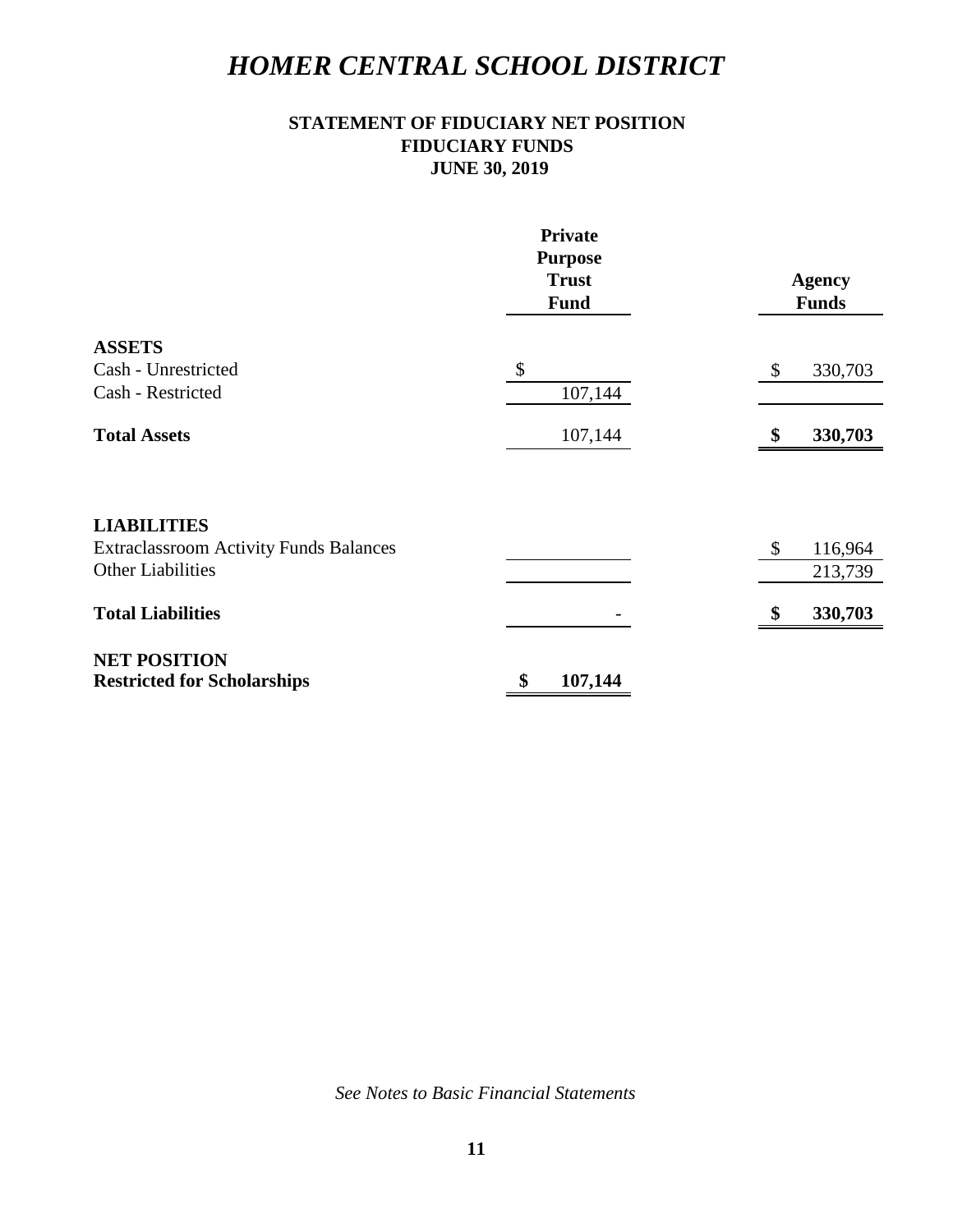## **STATEMENT OF CHANGES IN FIDUCIARY NET POSITION FIDUCIARY FUND FOR THE YEAR ENDED JUNE 30, 2019**

|                                   | <b>Private</b><br><b>Purpose</b><br><b>Trust</b><br><b>Fund</b> |
|-----------------------------------|-----------------------------------------------------------------|
| <b>ADDITIONS</b>                  |                                                                 |
| <b>Gifts and Contributions</b>    | 400<br>$\boldsymbol{\mathcal{S}}$                               |
| <b>Investment Earnings</b>        | 217                                                             |
| <b>Total Additions</b>            | 617                                                             |
| <b>DEDUCTIONS</b>                 |                                                                 |
| Scholarships and Awards           | 1,825                                                           |
| <b>Total Deductions</b>           | 1,825                                                           |
| Change in Net Position            | (1,208)                                                         |
| Net Position - Beginning of Year  | 108,352                                                         |
| <b>Net Position - End of Year</b> | \$<br>107,144                                                   |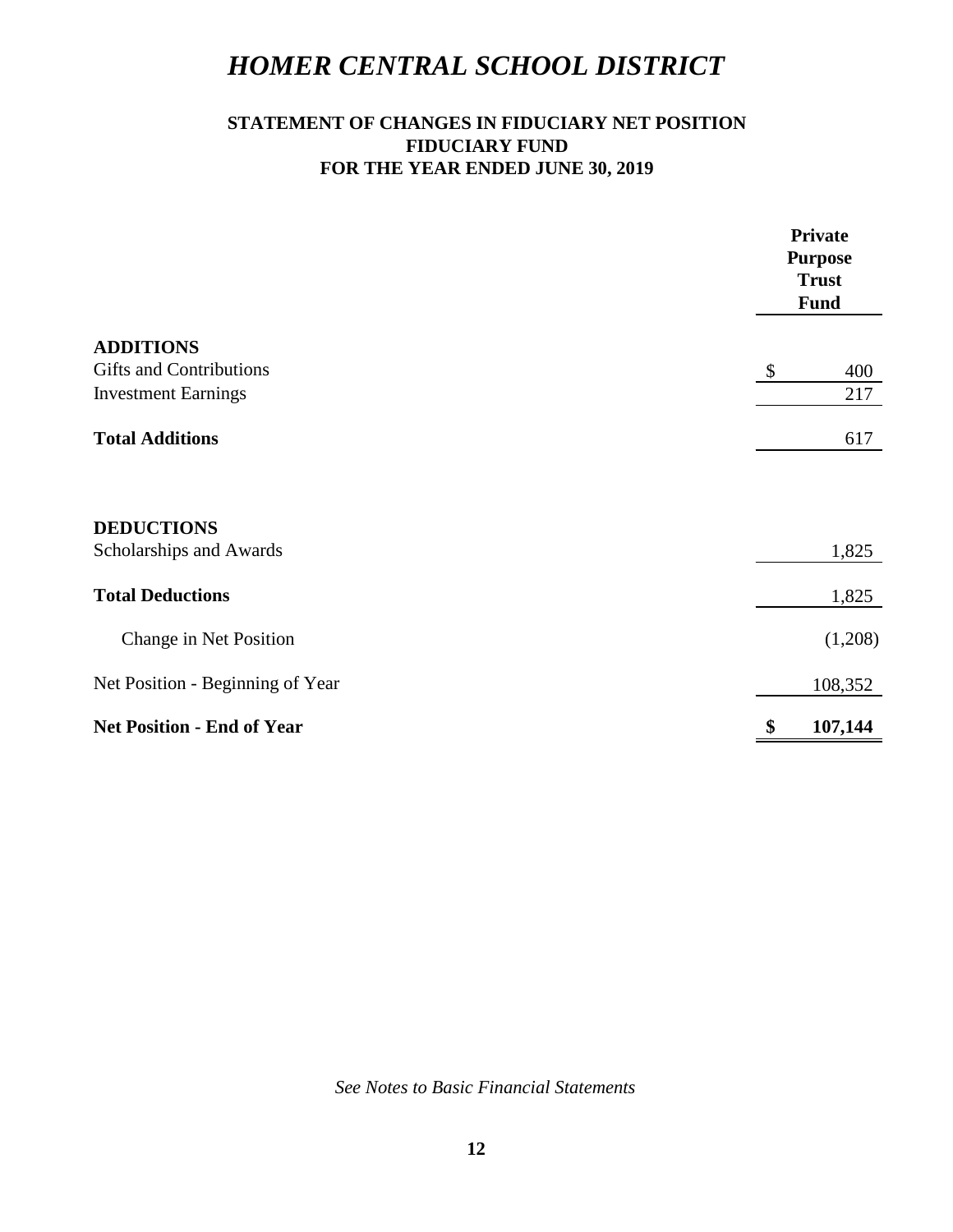### **NOTES TO FINANCIAL STATEMENTS JUNE 30, 2019**

### *Note 1* **Summary of Significant Accounting Policies**

The accompanying financial statements of the Homer Central School District (the School District) have been prepared in conformity with U.S. generally accepted accounting principles (GAAP) for governments, as prescribed by the Governmental Accounting Standards Board (GASB), which is the accepted standard-setting body for establishing governmental accounting and financial reporting principles.

### **Reporting Entity**

Essentially, the primary function of the School District is to provide education for pupils. Services such as transportation of pupils, administration, finance and plant maintenance support the primary function.

The School District is governed by the laws of New York State. The School District is an independent entity governed by an elected Board of Education (Board) consisting of 9 members. The President of the Board serves as the chief fiscal officer and the Superintendent is the chief executive officer. The Board is responsible for, and controls all activities related to public school education within the School District. Board members have authority to make decisions, power to appoint management, and primary accountability for all fiscal matters.

The financial reporting entity consists of the following, as defined by Governmental Accounting Standards Board (GASB) Statement No. 14, "The Financial Reporting Entity," as amended.

- The primary government, which is the Homer Central School District;
- Organizations for which the primary government is financially accountable, and;
- Other organizations for which the nature and significance of their relationship with the primary government are such that exclusion would cause the reporting entity's basic financial statements to be misleading or incomplete.

The accompanying financial statements present the activities of the School District. The School District is not a component unit of another reporting entity.

The decision to include a potential component unit in the School District's reporting entity is based on several criteria including legal standing, fiscal dependency and financial accountability. Based on the application of these criteria, the Extraclassroom Activity Funds are included in the School District's reporting entity.

The Extraclassroom Activity Funds of the Homer Central School District represent funds of the students of the School District. The Board of Education exercises general oversight of these funds. The Extraclassroom Activity Funds are independent of the School District with respect to its financial transactions and the designation of student management. Separate audited financial statements (cash basis) of the Extraclassroom Activity Funds can be obtained from the School District's office, located at 80 S. West Street, Homer, New York 13077.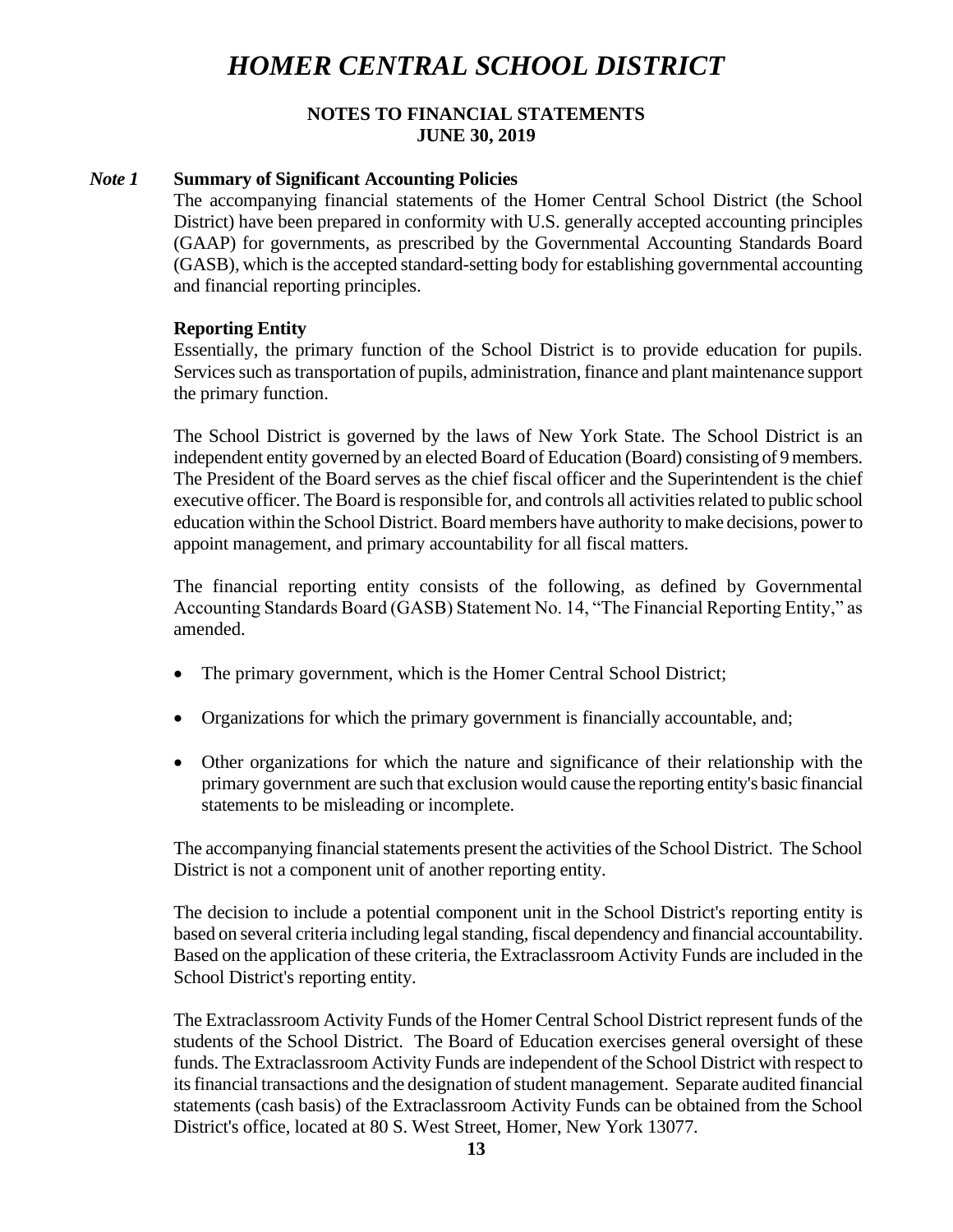### **NOTES TO FINANCIAL STATEMENTS JUNE 30, 2019**

#### *Note 1* **Summary of Significant Accounting Policies - Continued**

#### **Joint Venture**

The Homer Central School District is one of 23 component school districts in the Onondaga-Cortland-Madison Board of Cooperative Educational Services (BOCES). A BOCES is a voluntary, cooperative association of School Districts in a geographic area that share planning, services, and programs which provide educational and support activities. There is no authority or process by which a school district can terminate its status as a BOCES component.

BOCES are organized under §1950 of the New York State Education Law. A BOCES Board is considered a corporate body. Members of a BOCES Board are nominated and elected by their component member boards in accordance with provisions of §1950 of the New York State Education Law. All BOCES property is held by the BOCES Board as a corporation (§ 1950(6)). In addition, BOCES Boards also are considered municipal corporations to permit them to contract with other municipalities on a cooperative basis under §119-n(a) of the New York State General Municipal Law.

A BOCES budget is comprised of separate budgets for administrative, program, and capital costs. Each component school district's share of administrative and capital cost is determined by resident public school district enrollment as defined in Education Law, §1950(4)(b)(7). In addition, component School Districts pay tuition or a service fee for programs in which their students participate.

Separate financial statements of Onondaga-Cortland-Madison BOCES may be obtained by contacting the Business Office, Onondaga-Cortland Madison BOCES, 110 Elwood Davis Road, Liverpool, NY 13088.

#### **Basis of Presentation - District-wide Financial Statements**

The Statement of Net Position and the Statement of Activities present financial information about the School District's Governmental Activities. These statements include the financial activities of the overall government in its entirety, except those that are fiduciary. Eliminations have been made to minimize the double counting of internal transactions. Governmental Activities generally are financed through taxes, state aid, intergovernmental revenues and other exchange and non-exchange transactions. Operating grants include operating-specific and discretionary (either operating or capital) grants, while the capital grants column reflects capital-specific grants.

The Statement of Net Position presents the financial position of the School District at fiscal yearend. The Statement of Activities presents a comparison between direct expenses and program revenues for each function of the School District's Governmental Activities. Direct expenses are those specifically associated with and clearly identifiable to a particular function. Indirect expenses, principally employee benefits, are allocated to functional areas in proportion to the payroll expended for those areas. Program revenues include charges paid by the recipients of goods or services offered by the programs, and grants and contributions restricted to meeting the operational or capital requirements of a particular program. Revenues not classified as program revenues, including all taxes, are presented as general revenues.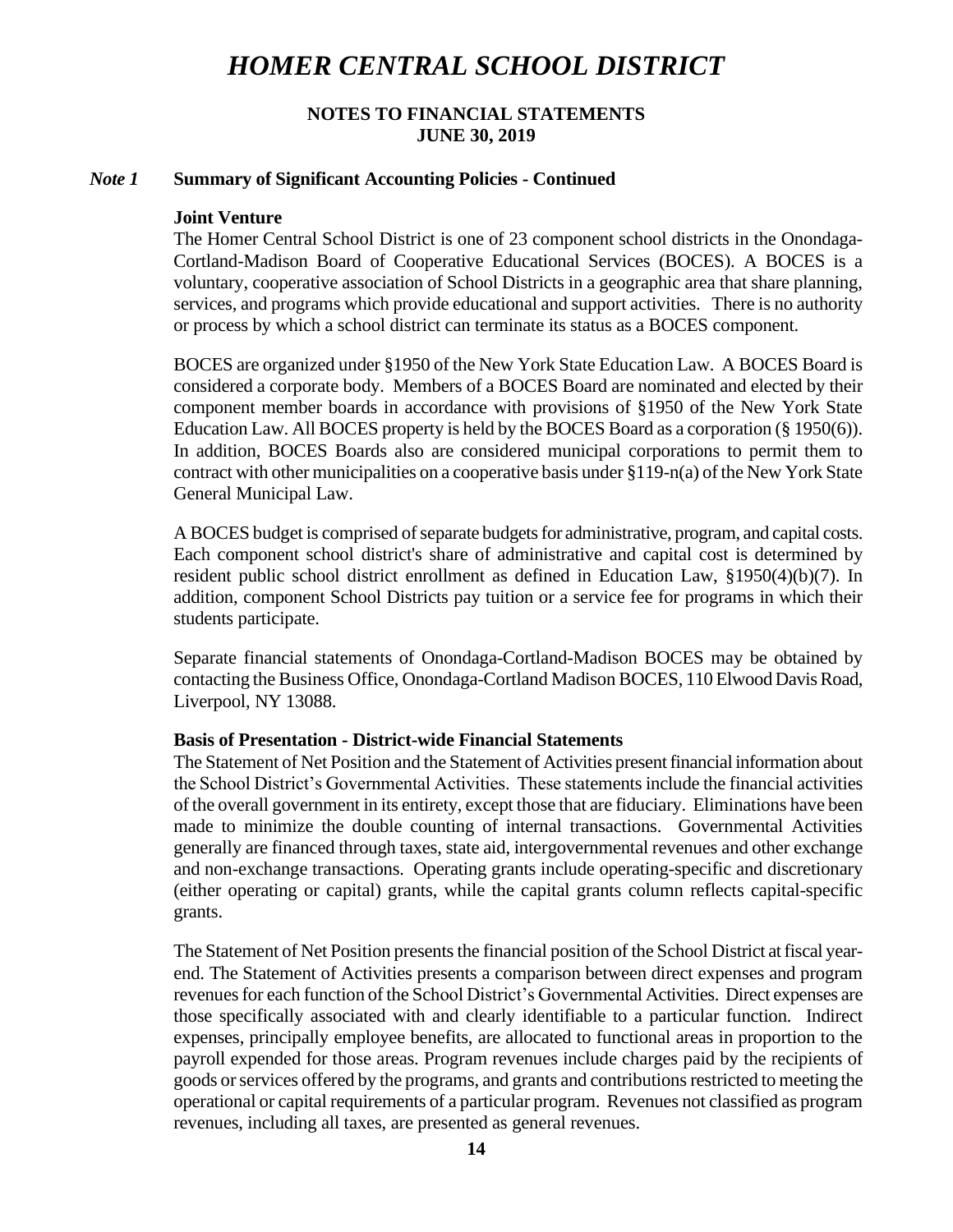### **NOTES TO FINANCIAL STATEMENTS JUNE 30, 2019**

### *Note 1* **Summary of Significant Accounting Policies - Continued**

### **Governmental Fund Financial Statements**

The Governmental Fund financial statements provide information about the School District's funds, including Fiduciary Funds. Separate statements for each fund category (Governmental and Fiduciary) are presented. The emphasis of Governmental Fund financial statements is on major Governmental Funds, each displayed in a separate column.

The School District reports the following Major Governmental Funds:

- General Fund: This is the School District's primary operating fund. It accounts for all financial transactions not required to be accounted for in another fund.
- Special Revenue Funds: These funds account for proceeds of specific revenue sources (other than capital projects) that are legally restricted to expenditures for specified purposes. Special revenue funds include the following:
	- Special Aid Fund: Used to account for proceeds received from state and federal grants that are restricted for special educational programs.
	- School Lunch Fund: Used to account for child nutrition activities whose funds are restricted as to use.
- Capital Projects Fund: Accounts for the financial resources used for the renovation of the School District's educational complex.
- Debt Service Fund: Accounts for the accumulation of resources and the payment of principal and interest on long-term general obligation debt of Governmental Activities.

Fiduciary activities are those in which the School District acts astrustee or agent for resources that belong to others. These activities are not included in the District-wide financial statements, because their resources do not belong to the School District and are not available to be used.

The School District reports the following Fiduciary Funds:

- Private-Purpose Trust Fund: Accounts for Scholarship Funds awarded to individual students. These activities, and those of the Agency Funds described below, are not included in the District-wide financial statements because their resources do not belong to the School District and are not available to be used.
- Agency Funds: Strictly custodial in nature and do not involve measurement of results of operations. Assets are held by the School District as agent for various student groups or Extraclassroom Activity Funds and for payroll or employee withholding.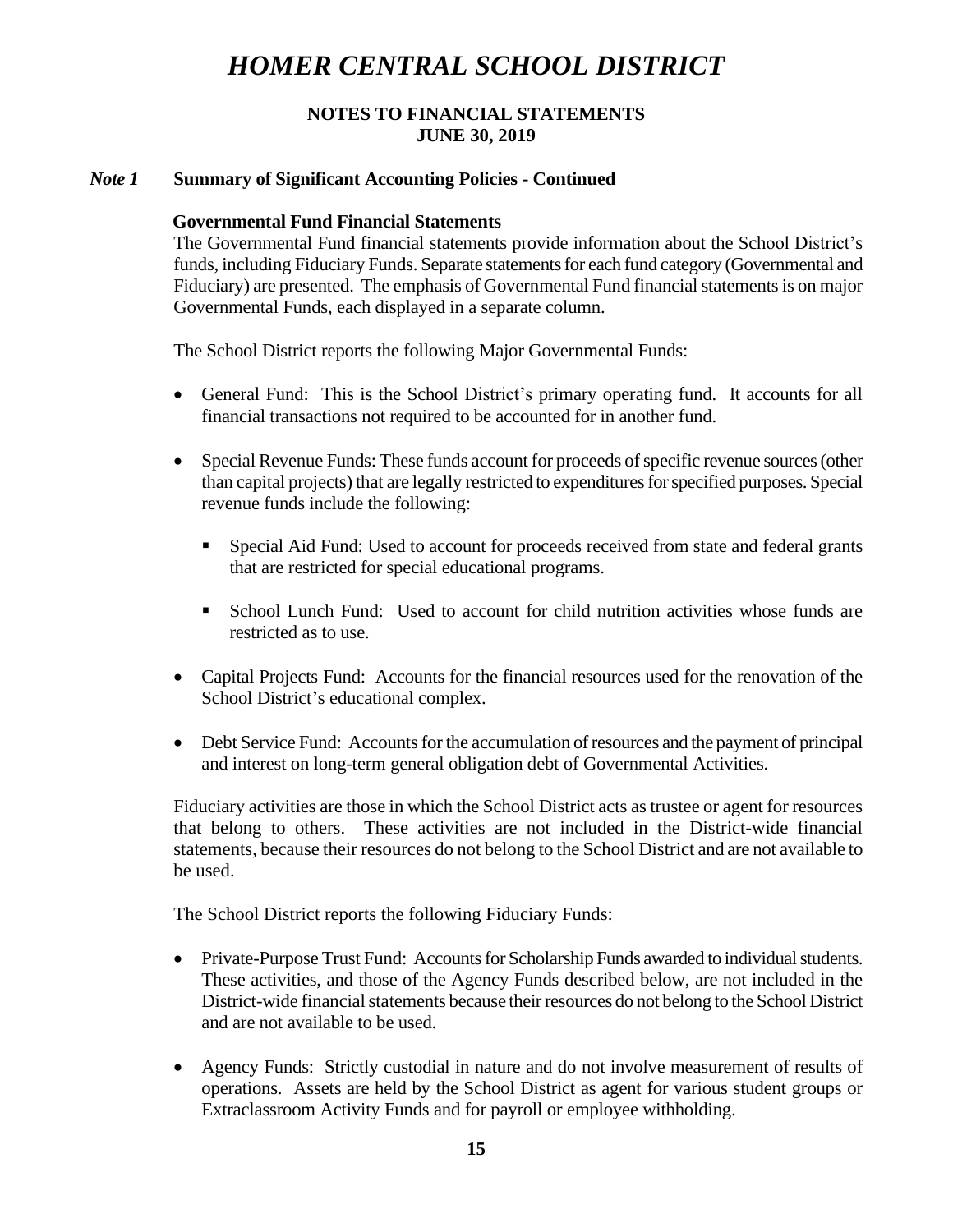### **NOTES TO FINANCIAL STATEMENTS JUNE 30, 2019**

#### *Note 1* **Summary of Significant Accounting Policies - Continued**

#### **Measurement Focus and Basis of Accounting**

The District-wide and Fiduciary Fund financial statements are reported using the economic resources measurement focus and the accrual basis of accounting. Revenues are recorded when earned and expenses are recorded at the time liabilities are incurred, regardless of when the related cash transaction takes place. Non-exchange transactions, in which the School District gives or receives value without directly receiving or giving equal value in exchange, include property taxes, grants and donations. On an accrual basis, revenue from property taxes is recognized in the fiscal year for which the taxes are levied. Revenue from state aid is recognized in the fiscal year it is apportioned by the state. Revenue from grants and donations is recognized in the fiscal year in which all eligibility requirements have been satisfied.

The Governmental Fund financial statements are reported using the current financial resources measurement focus and the modified accrual basis of accounting. Under this method, revenues are recognized when measurable and available. The School District considers all revenues reported in the Governmental Funds to be available if the revenues are collected within one year after the end of the fiscal year.

Expenditures are recorded when the related fund liability is incurred, except for principal and interest on general long-term debt, claims and judgments, and compensated absences, which are recognized as expenditures to the extent they have matured. General capital asset acquisitions are reported as expenditures in Governmental Funds. Proceeds of general long-term debt and acquisitions under capital leases are reported as other financing sources.

#### **Cash and Investments**

The School District's cash and cash equivalents consist of cash on hand, demand deposits and short-term investments with original maturities of three months or less from date of acquisition. New York State law governs the School District's investment policies. Resources must be deposited in Federal Deposit Insurance Corporation (FDIC) insured commercial banks or trust companies located within the state. Permissible investments include obligations of the United States Treasury, United States Agencies, repurchase agreements and obligations of New York State or its localities. Collateral is required for demand and time deposits and certificates of deposit not covered by FDIC insurance. Obligations that may be pledged as collateral are obligations of the United States and its agencies and obligations of the state and its municipalities and school districts. Investments are stated are fair value.

#### **Accounts Receivable**

Accounts receivable are shown gross, with uncollectible amounts recognized under the direct write-off method. No allowance for uncollectible accounts has been provided, as it is believed that such allowance would not be material. All receivables are expected to be collected within the subsequent fiscal year.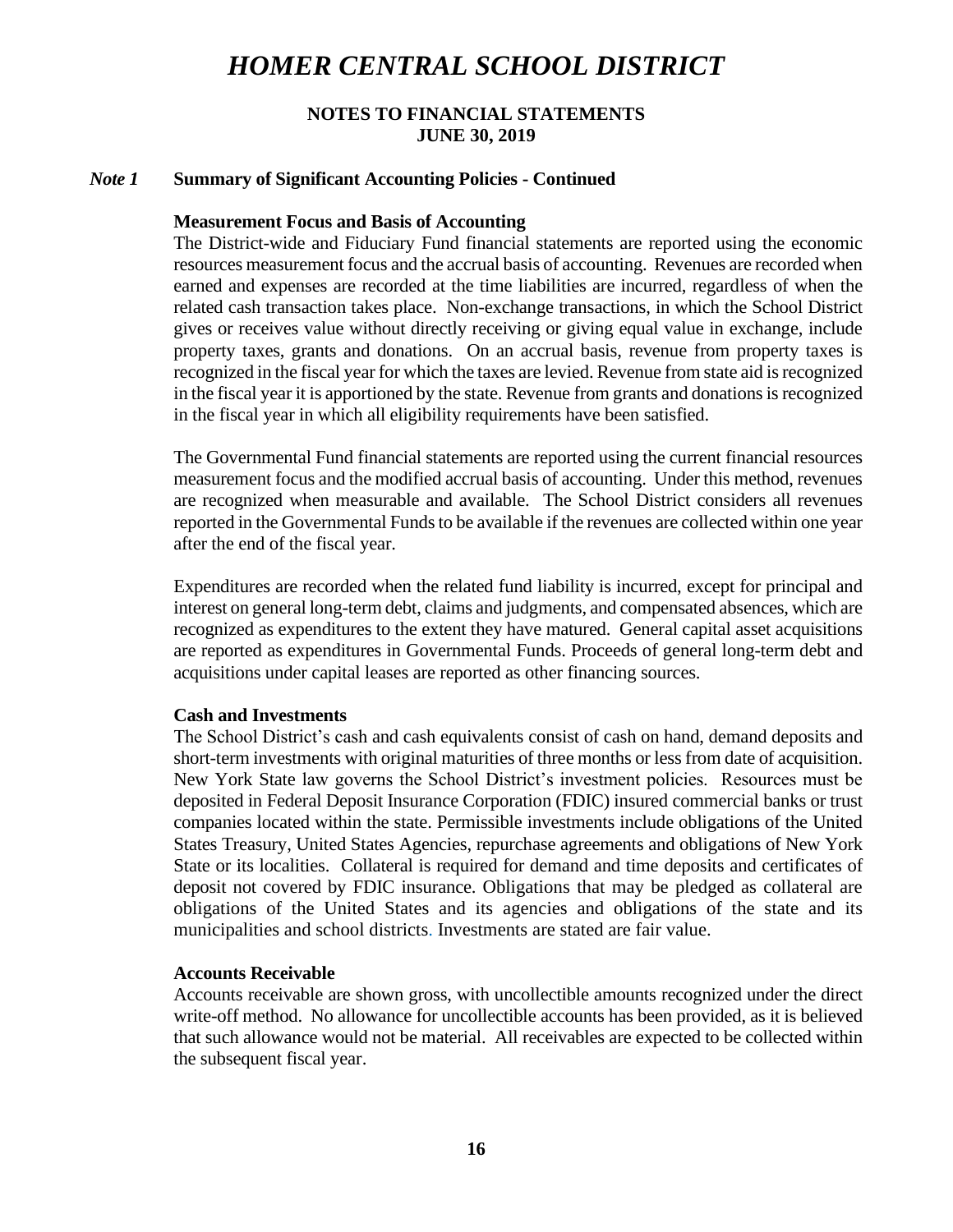### **NOTES TO FINANCIAL STATEMENTS JUNE 30, 2019**

#### *Note 1* **Summary of Significant Accounting Policies - Continued**

#### **Due To/From Other Funds**

Eliminations have been made for amounts due to and due from within the same fund type. A detailed description of the individual fund balances at year end is provided subsequently in these notes.

#### **Inventories and Prepaid Items**

Inventories of food in the School Lunch Fund are recorded at cost on a first-in, first-out basis, or in the case of surplus food, at stated value, which approximates fair value. Purchases of inventory items in other funds are recorded as expenditures at the time of purchase and are considered immaterial in amount. Prepaid items represent paymentsmade by the School District for which benefits extend beyond year-end. These payments to vendors reflect costs applicable to future accounting periods and are recorded as prepaid items in both the District-wide and Governmental Fund financial statements. These items are reported as assets on the Statement of Net Position or Balance Sheet using the consumption method. A current asset for the prepaid amounts is recorded at the time of purchase and an expense/expenditure is reported in the year the goods or services are consumed.

A portion of fund balance equal to inventories and prepaid amounts is reported as nonspendable, as these assets are not in spendable form in the current period.

### **Capital Assets**

Capital assets are reported at actual cost for acquisitions subsequent to the adoption of GASB Statement No. 34. For assets acquired prior to the adoption of GASB Statement No. 34, estimated historical costs, based on appraisal and research of the School District's accounting records, were used. Donated assets are reported at acquisition value at the time received.

The School District depreciates capital assets using the straight-line method. Capitalization thresholds (the dollar value above which asset acquisitions are added to the capital asset accounts) and estimated useful lives of capital assets reported in the District-wide financial statements are as follows:

|                              | <b>Capitalization</b><br><b>Threshold</b> |        | <b>Estimated</b>   |
|------------------------------|-------------------------------------------|--------|--------------------|
|                              |                                           |        | <b>Useful Life</b> |
| <b>Buildings</b>             |                                           | 50,000 | 50 Years           |
| <b>Building Improvements</b> |                                           | 50,000 | $20-50$ Years      |
| Site Improvements            |                                           | 25,000 | 20 Years           |
| Furniture and Equipment      |                                           | 5,000  | 5-15 Years         |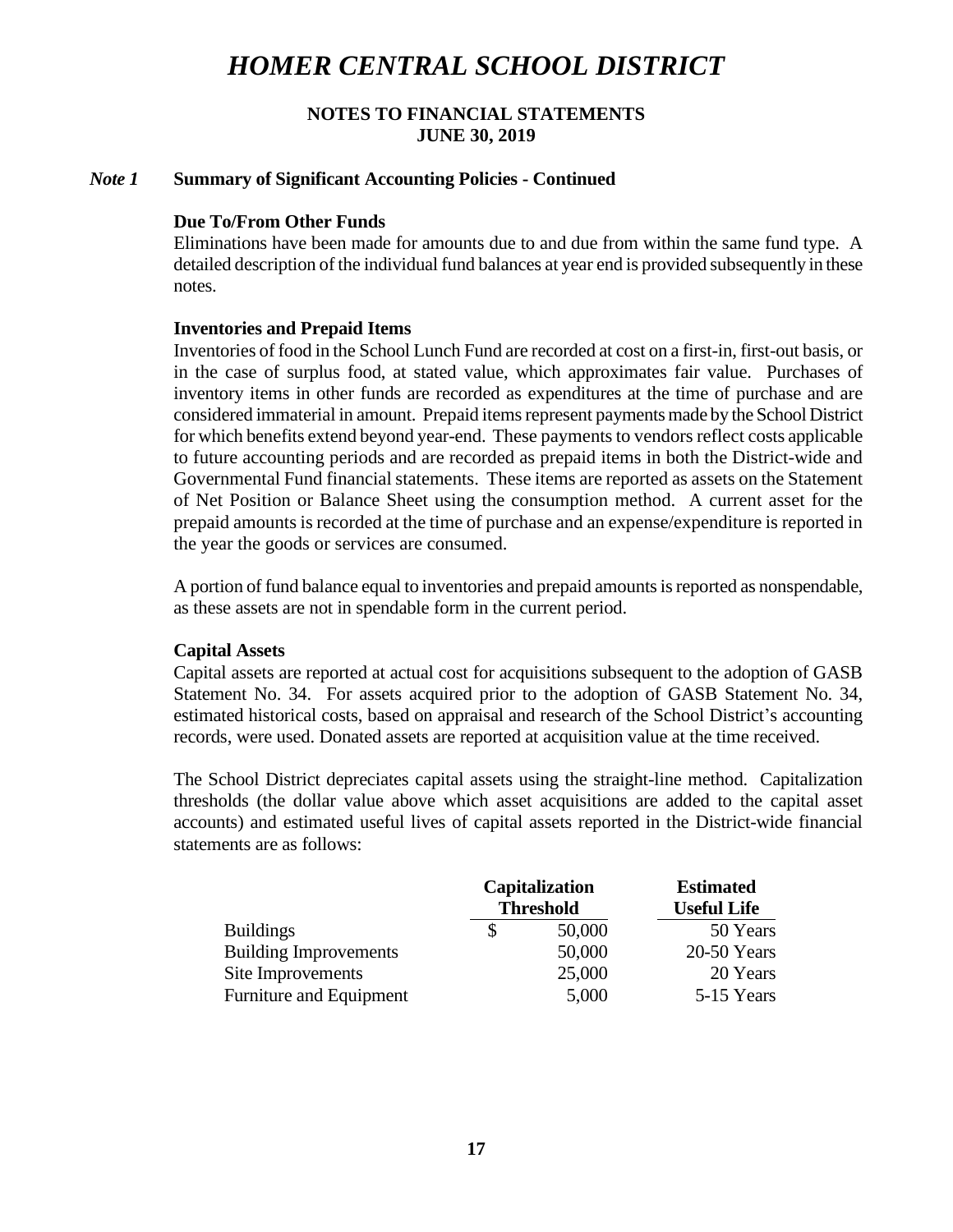### **NOTES TO FINANCIAL STATEMENTS JUNE 30, 2019**

#### *Note 1* **Summary of Significant Accounting Policies - Continued**

#### **Vested Employee Benefits - Compensated Absences**

Compensated absences consist of unpaid accumulated annual sick and vacation leave.

Sick leave eligibility and accumulation is specified in negotiated labor contracts, and in individual employment contracts. Sick leave use is based on a last-in, first-out (LIFO) basis. Upon retirement, resignation or death, employees may contractually receive a payment based on unused accumulated sick leave.

School District employees are granted vacation time in varying amounts, based primarily on length of service and service position. Some earned benefits may be forfeited if not taken within varying time periods.

Consistent with GASB Statement No. 16, "Accounting for Compensated Absences," the liability is included in the District-wide financial statements. The compensated absences liability is calculated based on the pay rates in effect at year-end.

In the Governmental Fund financial statements only the amount of matured liabilities is accrued within the General Fund based upon expendable and available financial resources. These amounts are expensed on a pay-as-you go basis.

#### **Other Postemployment Benefits**

School District employees participate in the New York State Employees' Retirement System and the New York State Teachers' Retirement System.

In addition to providing pension benefits, the School District provides health insurance coverage and survivor benefits for retired employees and their survivors. Substantially all of the School District's employees may become eligible for these benefits if they reach normal retirement age while working for the School District. Health care benefits are provided through plans whose premiums are based on the benefits paid during the year. The cost of providing post-retirement benefits is shared between the School District and the retired employee. The School District recognizes the cost of providing health insurance by recording its share ofinsurance premiums as an expenditure or operating transfer to other funds in the General Fund, in the year paid.

The School District follows GASB Statement No. 75, "Accounting and Financial Reporting for Postemployment Benefits Other than Pensions." The School District's liability for other postemployment benefits has been recorded in the Statement of Net Position, in accordance with the statement. See Note 11 for additional information.

#### **Unearned and Unavailable Revenues**

Unearned revenues arise when resources are received by the School District before it has legal claim to them, as when grant monies are received prior to the incidence of qualifying expenditures. In subsequent periods, when the School District has legal claim to the resources, the liability for unearned revenues is removed and revenues are recorded.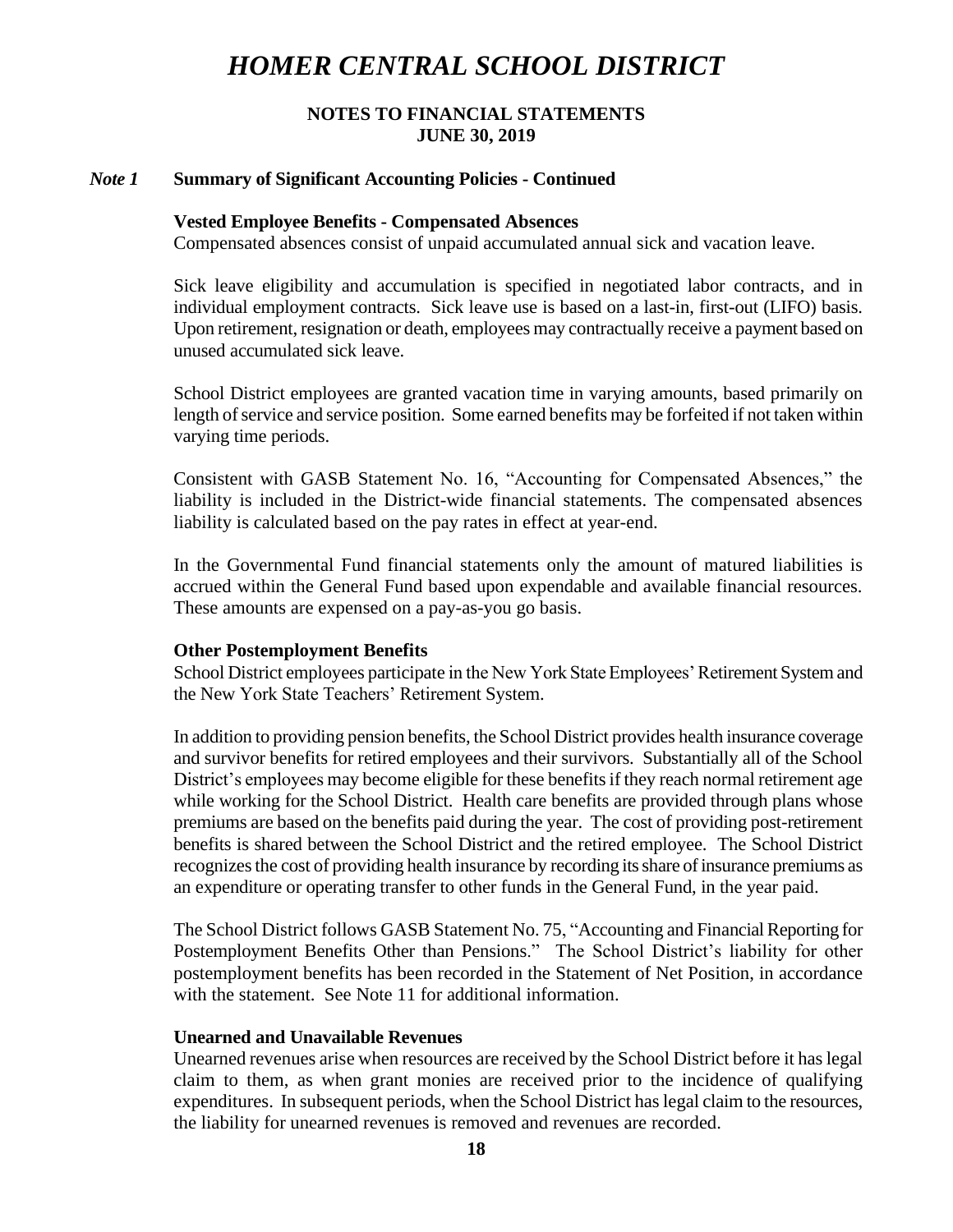## **NOTES TO FINANCIAL STATEMENTS JUNE 30, 2019**

### *Note 1* **Summary of Significant Accounting Policies - Continued**

### **Restricted Resources**

When an expense is incurred for purposes for which both restricted and unrestricted net position are available, it is the School District's policy to apply restricted funds before unrestricted funds, unless otherwise prohibited by legal requirements.

## **Accrued Liabilities and Long-Term Obligations**

Payables, accrued liabilities, and long-term obligations are reported in the District-wide financial statements. In the governmental funds, payables and accrued liabilities are paid in a timely manner and in full from current financial resources. Claims and judgements, other postemployment benefits payable, and compensated absences that will be paid from governmental funds, are reported as a liability in the governmental funds financial statements only to the extent that they are due for payment in the current year. Bonds and other long-term obligations that will be paid from governmental funds are recognized as a liability in the fund financial statements when due.

Long-term obligations represent the School District's future obligations or future economic outflows. The liabilities are reported as due in one year or due within more than one year in the Statement of Net Position.

#### **Equity Classifications - District-wide Financial Statements**

Equity is classified as net position and displayed in three components:

- Net Investment in Capital Assets Consists of capital assets, including restricted capital assets, net of accumulated depreciation and reduced by the outstanding balances of any bonds, mortgages, notes or other borrowings that are attributable to the acquisition, construction or improvement of those assets.
- Restricted Consists of resources with constraints placed on their use either by 1) external groups such as creditors, grantors, contributors or laws or regulations of other governments; or 2) law through constitutional provisions or enabling legislation.
- Unrestricted Consists of all other resources that do not meet the definition of "restricted" or "net investment in capital assets."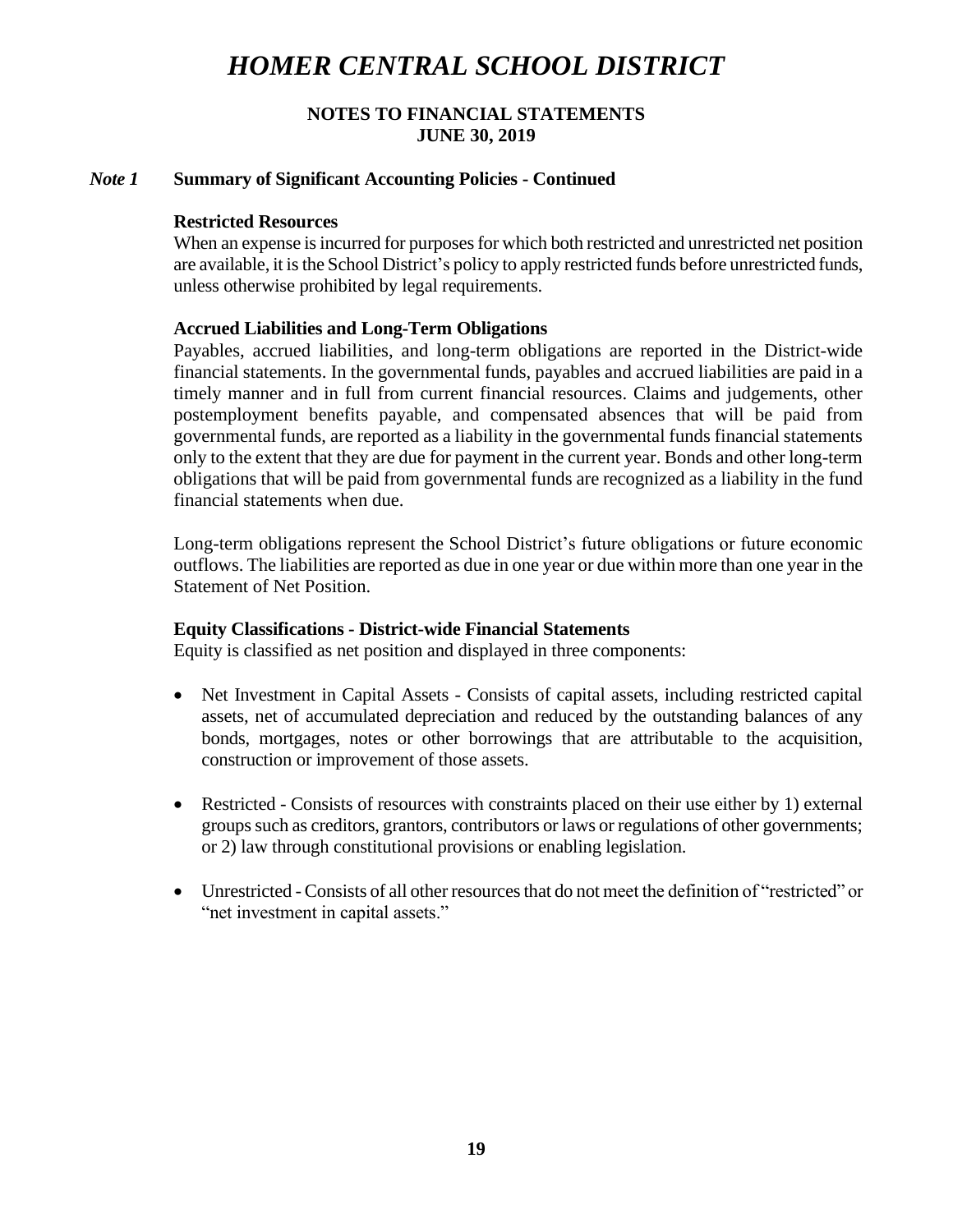## **NOTES TO FINANCIAL STATEMENTS JUNE 30, 2019**

## *Note 1* **Summary of Significant Accounting Policies - Continued**

### **Equity Classifications - Governmental Fund Financial Statements**

Constraints are broken into five classifications: nonspendable, restricted, committed, assigned, and unassigned. These classifications serve to inform readers of the financial statements of the extent to which the School District is bound to honor any constraints on specific purposes for which resources in a fund can be spent.

- Nonspendable Consists of assets inherently nonspendable in the current period either because of their form or because they must be maintained intact; including prepaid items, inventories, long-term portions of loans receivable, financial assets held for resale and endowments principal.
- Restricted Consists of amounts subject to legal purpose restrictions imposed by creditors, grantors, contributors or laws and regulations of other School Districts and enforced externally; or through constitutional provisions or enabling legislation. Most of the School District's legally adopted reserves are reported here.
- Committed Consists of amounts subject to a purpose constraint imposed by formal action of the School District's highest level of decision-making authority to the end of the fiscal year and requires the same level of formal action to remove said constraint.
- Assigned Consists of amounts subject to a purpose constraint representing an intended use established by the School District's highest level of decision-making authority, or their designated body or official. The purpose of the assignment must be narrower than the purpose of the General Fund. In funds other than the General Fund, assigned fund balance represents the residual amount of fund balance.
- Unassigned Represents the residual classification of the School District's General Fund and could report a surplus or deficit. In funds other than the General Fund, the unassigned classification should only be used to report a deficit balance resulting from overspending amounts restricted, committed or assigned for specific purposes.

Real Property Tax Law §1318 limits the amount of unexpended surplus funds a school district can retain in the General Fund to no more than 4% of the next year's budgetary appropriations. Funds properly retained under other sections of law (i.e., reserve funds established pursuant to Education Law or General Municipal Law (GML)) are excluded from the 4% limitation. The 4% limitation is applied to unrestricted fund balance (i.e., the total of the committed, assigned, and unassigned classifications), minus appropriated fund balance, amounts reserved for insurance recovery, amounts reserved for tax reduction and encumbrances included in committed and assigned fund balance.

The Board of Education of the School District has not adopted any resolutions to commit fund balance. By resolution, the Board of Education is authorized to assign fund balance. The School District's policy is to apply expenditures against nonspendable fund balance, restricted fund balance, committed fund balance, assigned fund balance and unassigned fund balance.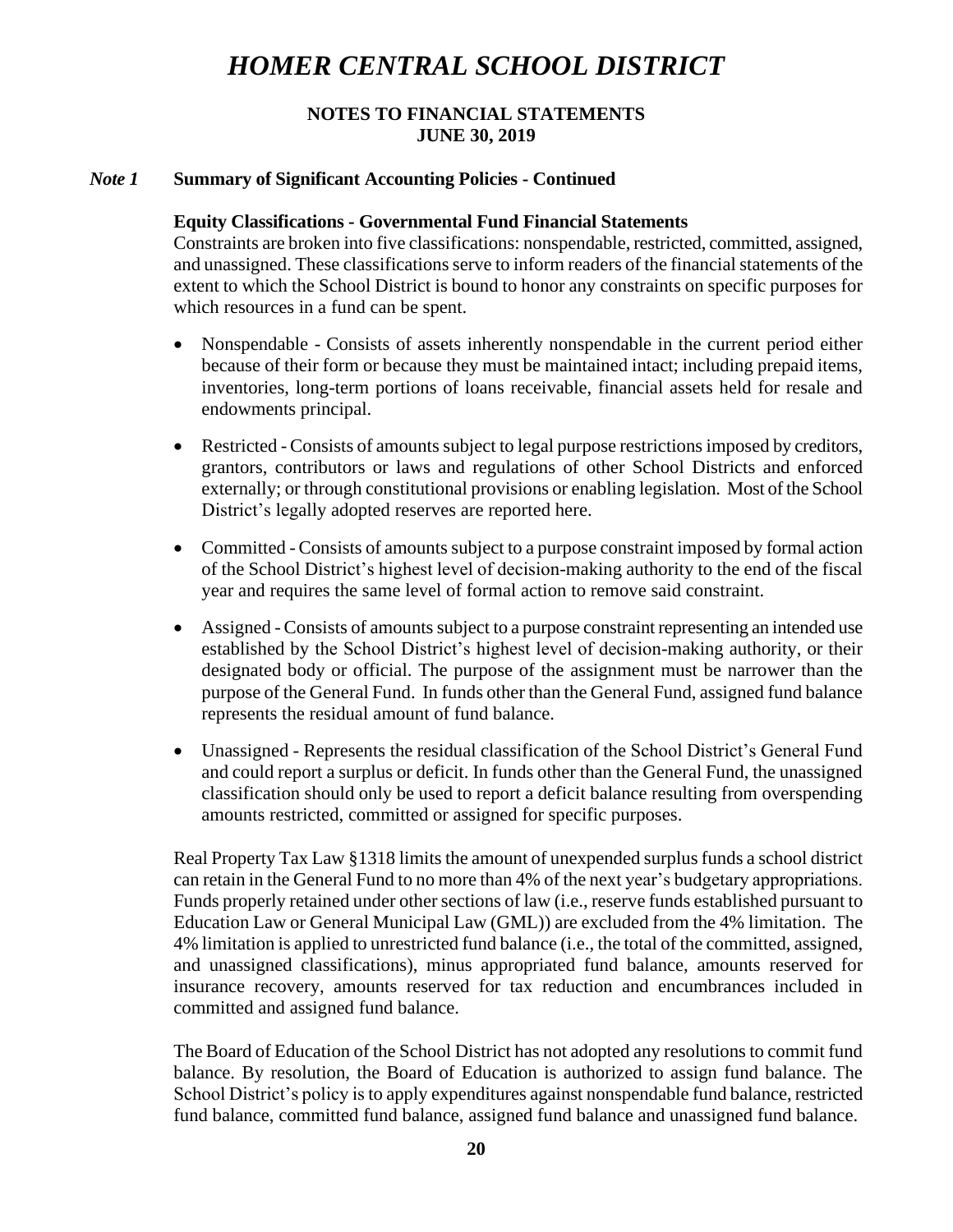## **NOTES TO FINANCIAL STATEMENTS JUNE 30, 2019**

## *Note 1* **Summary of Significant Accounting Policies - Continued**

## **Legally Adopted Reserves**

Fund balance reserves are created to satisfy legal restrictions, plan for future expenditures or relate to resources not available for general use or appropriation. These reserve funds are established through Board action or voter approval, and a separate identity must be maintained for each reserve. Earnings on invested resources become part of the respective reserve funds; however, separate bank accounts are not necessary for each reserve fund. Reserves currently in use by the School District include the following:

- Capital Reserve (Education Law §3651) Used to pay the cost of any object or purpose for which bonds may be issued. The creation of a Capital Reserve Fund requires authorization by a majority of the voters establishing the purpose of the reserve; the ultimate amount, its probable term and the source of the funds. Expenditure may be made from the reserve only for a specific purpose further authorized by the voters. The form for the required legal notice for the vote on establishing and funding the reserve and the form of the proposition to be placed on the ballot are set forth in §3651 of the Education Law. This reserve is accounted for in the General Fund.
- Employee Benefit Accrued Liability Reserve (GML §6-p) Used to reserve funds for the payment of employee benefits due an employee upon termination of the employee's service. This reserve may be established by a majority vote of the Board and is funded by budgetary appropriations and such other reserves and funds that may be legally appropriated. This reserve is accounted for in the General Fund.
- Retirement Contribution Reserve (GML §6-r) Used to finance retirement contributions payable to the NY State and Local Employees' Retirement System. This reserve may be established without voter approval and funded with budgetary appropriations, revenues not required by law to be paid into other funds or accounts, transfers from other Reserve Funds as permitted by law and other such funds as the school board may legally appropriate. Funds from this reserve may be expended without voter approval. This reserve is accounted for in the General Fund.
- Tax Certiorari Reserve (Education Law §3651.1-a) Used to establish a reserve fund for tax certiorari and to expend from the fund without voter approval. The monies held in the reserve shall not exceed the amount which might reasonably be deemed necessary to meet anticipated judgments and claims arising out of tax certiorari proceedings. Any resources deposited to the reserve which are not expended for tax certiorari proceedings in the year such monies are deposited must be returned to the General Fund on or before the first day of the fourth fiscal year after deposit of these monies. This reserve is accounted for in the General Fund.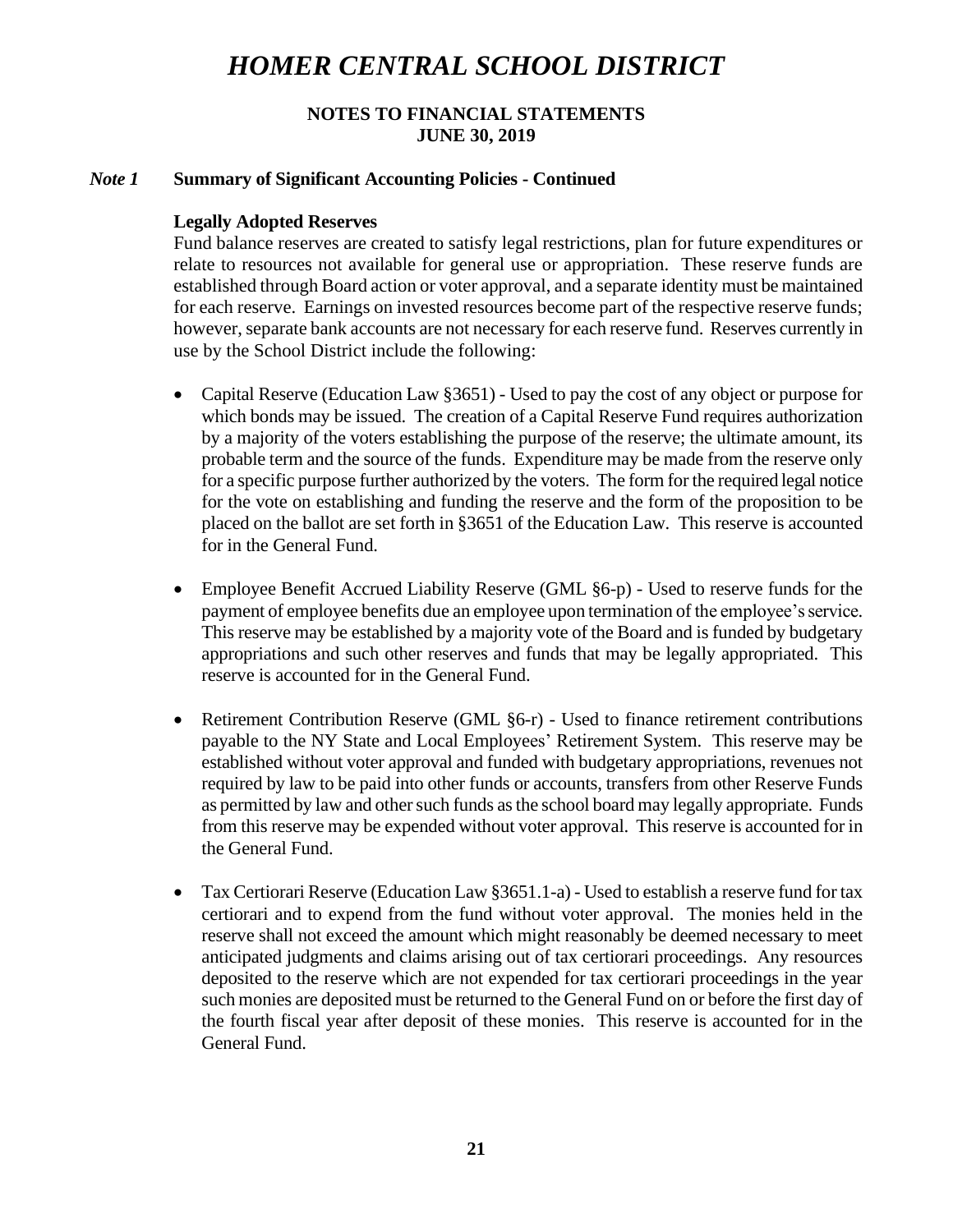## **NOTES TO FINANCIAL STATEMENTS JUNE 30, 2019**

### *Note 1* **Summary of Significant Accounting Policies - Continued**

#### **Legally Adopted Reserves - Continued**

- Workers' Compensation Reserve (GML Section 6-j) Used to pay for compensation benefits and other expenses authorized by Article 2 of the Workers' Compensation Law, and for payment of expenses for administering this self-insurance program. The reserve may be established by board action and is funded by budgetary appropriations and such other funds as may be legally appropriated. Within 60 days after the end of any fiscal year, excess amounts may either be transferred to another reserve or applied to the appropriations of the succeeding fiscal year's budget. The reserve is accounted for in the General Fund.
- Unemployment Insurance Reserve (GML Section 6-m) Used to pay the cost of reimbursement of the State Unemployment Insurance Fund for payments made to claimants where the employer has elected to use the benefit reimbursement method. The reserve may be established by board action and is funded by budgetary appropriations and such other funds as may be legally appropriated. Within 60 days after the end of any fiscal year, excess amounts may either be transferred to another reserve or applied to the appropriations of the succeeding fiscal year's budget. If the School District elects to convert to tax (contribution) basis, excess resources in the fund over the sum sufficient to indemnity pending claims may be transferred to any other Reserve Fund. This reserve is accounted for in the General Fund.
- Mandatory Reserve for Debt Service Established upon sale of School District property that was financed by obligations, which remain outstanding at time of sale, for the purpose of retiring outstanding obligations. The funding of the reserve is from the proceeds of the sale of School District property or capital improvement. This reserve is accounted for in the Debt Service Fund.

#### **Property Taxes - Calendar**

Real property taxes are levied annually by the Board of Education no later than September 1. For the year then ended June 30, 2019, the tax lien was issued on August 14, 2018. Taxes were collected during the period September 4, to October 31, 2018.

#### **Property Taxes - Enforcement**

Uncollected real property taxes are subsequently enforced by the counties of Cayuga, Onondaga, Cortland, and Tompkins. An amount representing uncollected real property taxes transmitted to the counties for enforcement is paid by the counties to the School District no later than the following April 1.

## **Interfund Transfers**

The operations of the School District give rise to certain transactions between funds, including transfers, to provide services and construct assets. The amounts reported on the Statement of Revenues, Expenditures and Changes in Fund Balance-Governmental Funds for interfund transfers have been eliminated from the Statement of Activities. A detailed description of the individual fund transfers that occurred during the year is provided subsequently in these notes.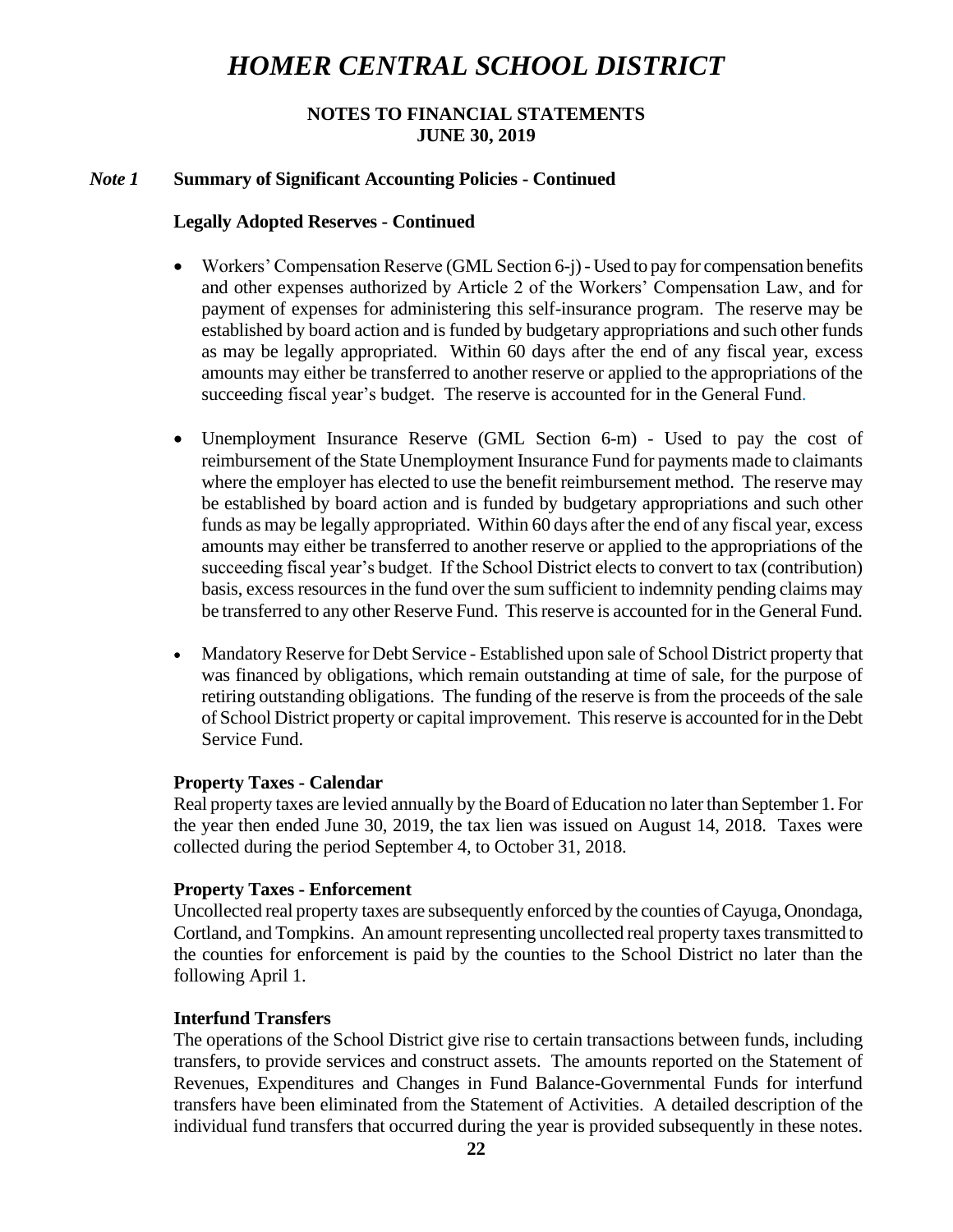## **NOTES TO FINANCIAL STATEMENTS JUNE 30, 2019**

### *Note 1* **Summary of Significant Accounting Policies - Continued**

#### **Use of Estimates**

The preparation of financial statements in conformity with accounting principles generally accepted in the United States of America requires management to make estimates and assumptions that affect the reported amount of assets and liabilities and disclosure of contingent assets and liabilities at the date of the financial statements and the reported revenues and expenses during the reporting period. Actual results could differ from those estimates. Estimates and assumptions are made in a variety of areas, including computation of encumbrances, compensated absences, potential contingent liabilities and useful lives of long-lived assets.

## **Deferred Outflows and Deferred Inflows of Resources**

In addition to assets, the Statement of Net Position reports a separate section for deferred outflows of resources. This separate financial statement element represents a consumption of net position that applies to a future period and so will not be recognized as an outflow of resources (expense/expenditure) until then. The School District reports a deferred charge on defeased debt resulting from the difference in the carrying value of refunded debt and its reacquisition price, which is amortized over the shorter of the life of the refunded or refunding debt. The School District reports deferred outflows of resources related to pensions and other postemployment benefits in the District-wide Statement of Net Position. The types of deferred outflows related to pensions and other postemployment benefits are described in Notes 10 and 11, respectively.

In addition to liabilities, the Statement of Net Position will sometimes report a separate section for deferred inflows of resources. This separate financial statement element represents an acquisition of net position that applies to a future period(s) and so will not be recognized as an inflow of resources (revenue) until that time. The types of deferred inflows of resources related to pensions and other postemployment benefits are described in Notes 10 and 11, respectively.

#### **New Accounting Standards**

The School District has adopted and implemented the following Statements of the Governmental Accounting Standards Board (GASB) that are applicable as of June 30, 2019:

- GASB has issued Statement No. 83, "Certain Asset Retirement Obligations," effective for the year ended June 30, 2019.
- GASB has issued Statement No. 88, "Certain Disclosures Related to Debt, Including Direct Borrowings and Direct Placements," effective for the year ended June 30, 2019. This statement improves the information disclosed in notes to governmental financial statements related to debt, including direct borrowings and direct placements.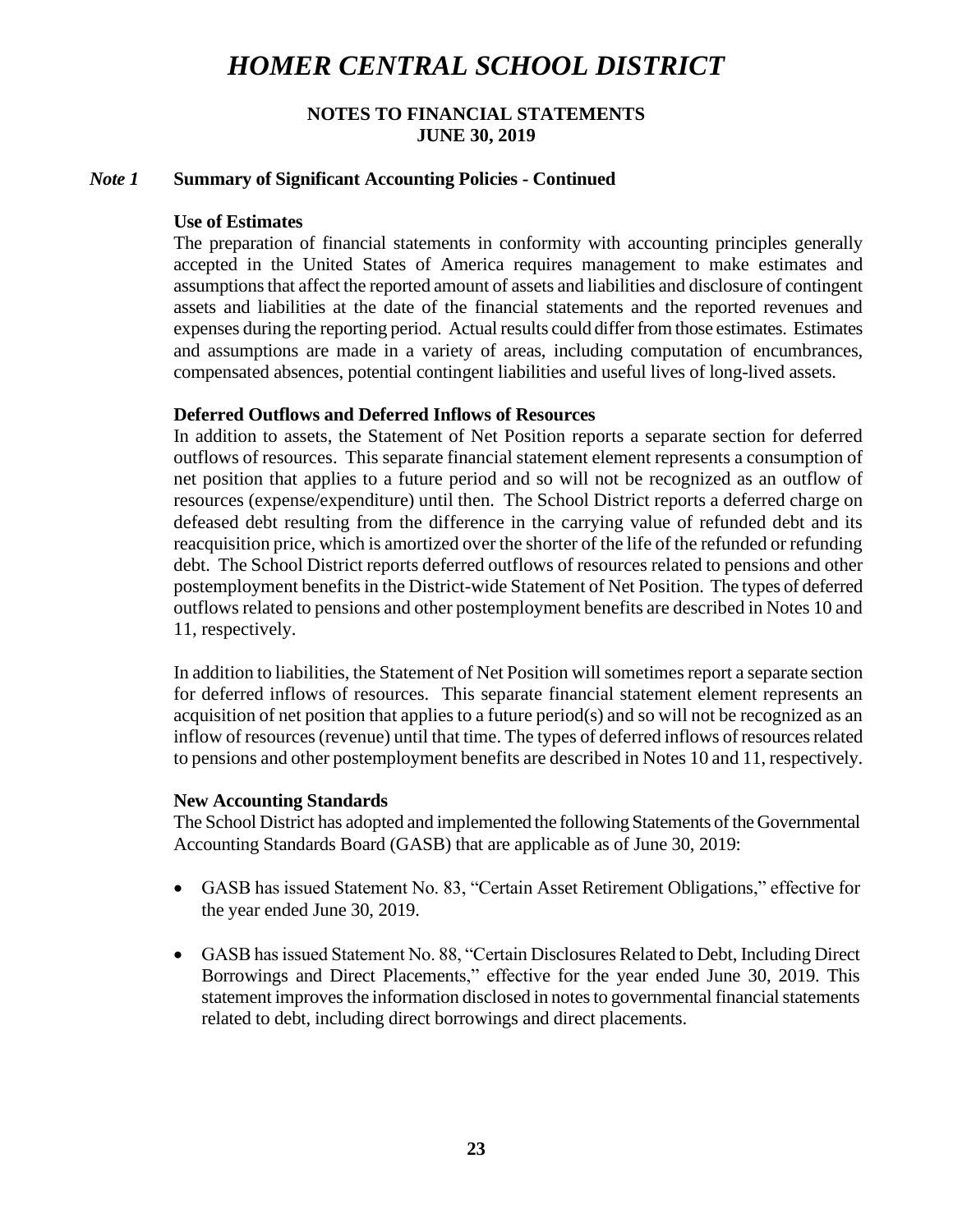## **NOTES TO FINANCIAL STATEMENTS JUNE 30, 2019**

## *Note 1* **Summary of Significant Accounting Policies - Continued**

### **Future Changes in Accounting Standards**

- GASB has issued Statement No. 84, "Fiduciary Activities," effective for the year ending June 30, 2020. This statement improves guidance regarding identification of fiduciary activities for accounting and reporting purposes.
- GASB has issued Statement No. 87, "Leases," effective for the year ending June 30, 2021.
- GASB has issued Statement No. 89, "Accounting for Interest Cost Incurred Before the End of a Construction Period," effective for the year ending June 30, 2021.
- GASB has issued Statement No. 90, "Majority Equity Interests- An Amendment of GASB Statements No. 14 and No. 61," effective for the year ending June 30, 2020.
- GASB has issued Statement No. 91, "Conduit Debt Obligations," effective for the year ending June 30, 2022.

The School District will evaluate the impact each of these pronouncements may have on its financial statements and will implement them as applicable and when material.

## *Note 2* **Participation in BOCES**

During the year ended June 30, 2019, the School District's share of BOCES income amounted to \$1,878,468. The School District was billed \$5,139,270 for BOCES administration and program costs. Financial statements for the OCM BOCES are available from their business office at 110 Elwood Davis Road, Liverpool, NY 13088.

## *Note 3* **Cash and Cash Equivalents - Custodial Credit and Concentration of Credit Risk**

Custodial credit risk is the risk that in the event of a bank failure, the School District's deposits may not be returned to it. While the School District does not have a specific policy for custodial credit risk, State statutes govern the School District's investment policies, as discussed previously in these notes. GASB Statement No. 40 directs deposits be disclosed as exposed to custodial credit risk if they are not covered by depository insurance, and the deposits are either uncollateralized or collateralized with securities held by the pledging financial institution's trust department or agent, but not in the School District's name.

The School District's aggregate bank balances of \$15,476,492 are either insured or collateralized with securities held by the pledging financial institution in the School District's name.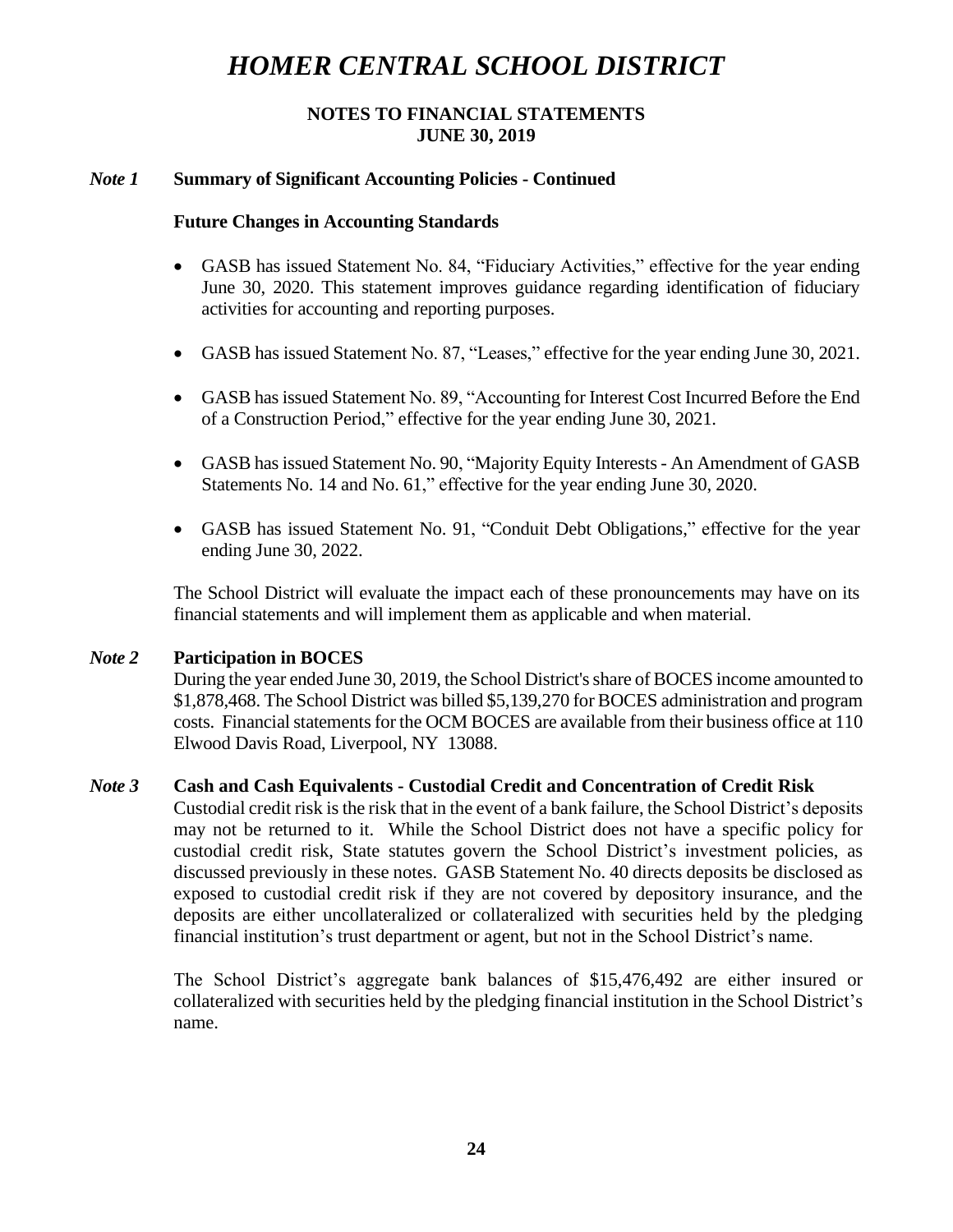## **NOTES TO FINANCIAL STATEMENTS JUNE 30, 2019**

### *Note 3* **Cash and Cash Equivalents - Custodial Credit and Concentration of Credit Risks** Restricted cash consists of the following at June 30, 2019:

| <b>Total</b>                 | 10,978,611      |
|------------------------------|-----------------|
| Private Purpose Trust Fund   | 107,144         |
| Subtotal                     | 10,871,467      |
| Restricted for School Lunch  | 115,087         |
| Restricted for Debt          | 5,766,270       |
| <b>General Fund Reserves</b> | \$<br>4,990,110 |

#### *Note 4* **Other Receivables**

Other receivables consisted of the following, which are stated at net realizable value:

|              | <b>Description</b> | <b>Amount</b> |
|--------------|--------------------|---------------|
| General Fund | Reimbursements     | 258,830       |
| Capital Fund | Reimbursements     | 2,176         |
| <b>Total</b> |                    | \$<br>261,006 |

## *Note 5* **Interfund Balances and Activity**

Interfund balances at June 30, 2019, are as follows:

|                               | <b>Interfund</b> | <b>Interfund</b> | <b>Interfund</b> | <b>Interfund</b><br><b>Expenditures</b> |  |
|-------------------------------|------------------|------------------|------------------|-----------------------------------------|--|
|                               | Receivable       | Payable          | <b>Revenues</b>  |                                         |  |
| General Fund                  | 1,097,988<br>S   | 478,092<br>\$    | 308,234<br>S     | 532,138<br>S                            |  |
| Special Aid Fund              | 96,768           | 705,900          | 32,138           |                                         |  |
| School Lunch Fund             | 33,529           | 120,511          |                  |                                         |  |
| Debt Service Fund             | 848,674          | 308,234          |                  | 308,234                                 |  |
| <b>Captial Projects Funds</b> | 326,564          | 790,786          | 500,000          |                                         |  |
| <b>Total</b>                  | 2,403,523        | 2,403,523<br>\$  | 840,372<br>S     | \$<br>840,372                           |  |

The School District typically transfers to and from the General Fund for the School District's share of expenditures for a Special Aid Fund project and from the General Fund and Capital Projects Fund to the Debt Service Fund for payment of long-term debt. The School District also transfers funds from the Capital Reserve in the General Fund to the Capital Projects Fund, as needed, to fund capital projects.

The School District typically loans resources between funds for the purpose of mitigating the effects of transient cash flow issues. All interfund payables are expected to be repaid within one year.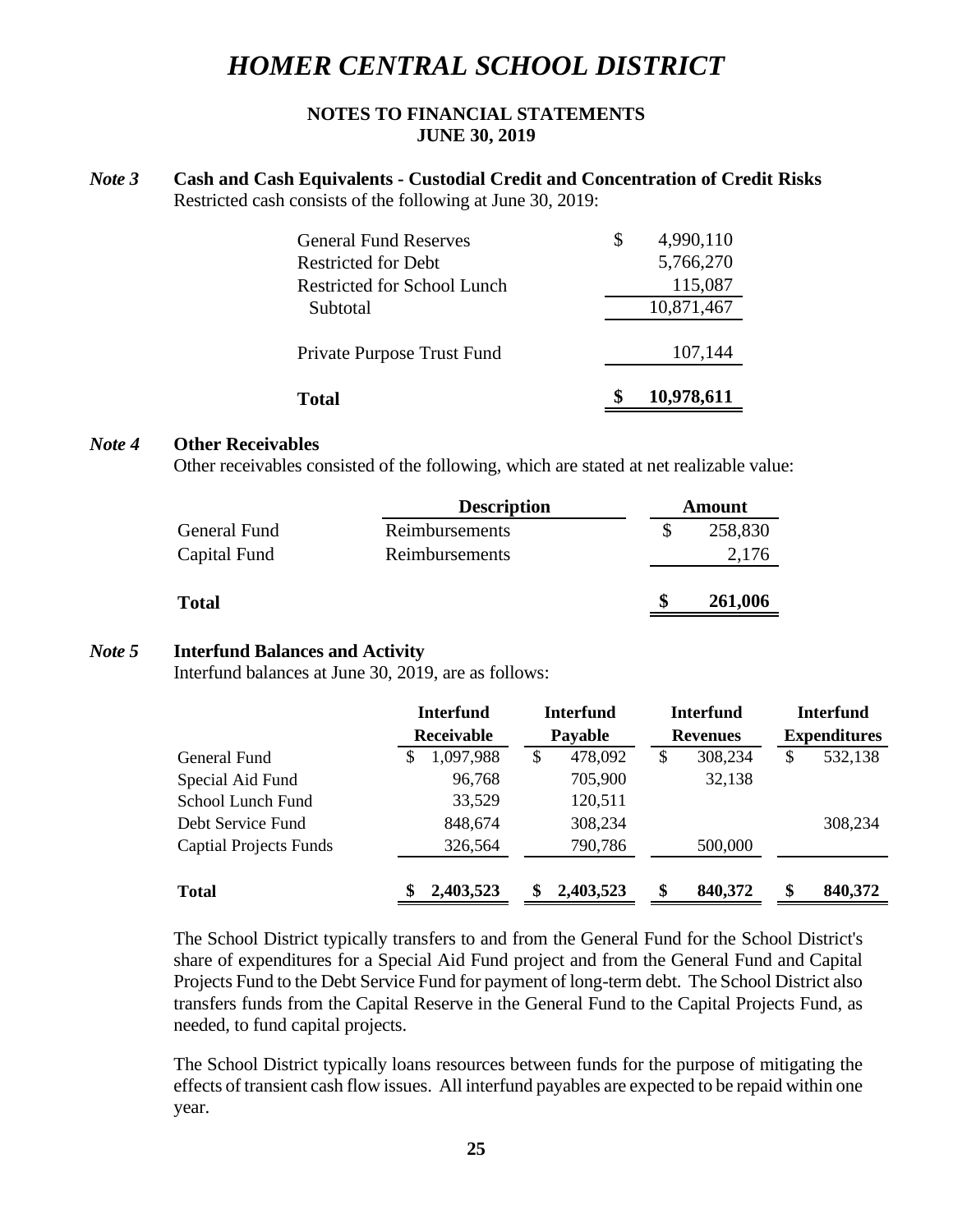## **NOTES TO FINANCIAL STATEMENTS JUNE 30, 2019**

#### *Note 6* **Capital Assets**

Capital asset balances and activity for the year ended June 30, 2019, were as follows:

| Governmental                                | <b>Beginning</b> |                  | <b>Reclassifications</b> | <b>Ending</b>    |  |
|---------------------------------------------|------------------|------------------|--------------------------|------------------|--|
| <b>Activities</b>                           | <b>Balance</b>   | <b>Additions</b> | and Disposals            | <b>Balance</b>   |  |
| Capital Assets That Are Not Depreciated:    |                  |                  |                          |                  |  |
| Land                                        | \$<br>49,400     | \$               | \$                       | \$<br>49,400     |  |
| <b>Construction in Progress</b>             | 675,209          | 1,582,239        | (193, 521)               | 2,063,927        |  |
| <b>Total Nondepreciable Historical Cost</b> | 724,609          | 1,582,239        | (193, 521)               | 2,113,327        |  |
| Capital Assets That Are Depreciated:        |                  |                  |                          |                  |  |
| <b>Buildings</b>                            | 80,294,212       |                  | 193,521                  | 80,487,733       |  |
| Furniture and Equipment                     | 1,850,375        | 158,931          | (903, 225)               | 1,106,081        |  |
| <b>Total Depreciable Historical Cost</b>    | 82,144,587       | 158,931          | (709, 704)               | 81,593,814       |  |
| <b>Total Historical Cost</b>                | 82,869,196       | 1,741,170        | (903, 225)               | 83,707,141       |  |
| Less Accumulated Depreciation:              |                  |                  |                          |                  |  |
| <b>Buildings</b>                            | (25,973,626)     | (2, 135, 356)    |                          | (28, 108, 982)   |  |
| Furniture and Equipment                     | (1,645,565)      | (87, 179)        | 903,225                  | (829, 519)       |  |
| <b>Total Accumulated Depreciation</b>       | (27, 619, 191)   | (2,222,535)      | 903,225                  | (28, 938, 501)   |  |
| <b>Total Historical Cost, Net</b>           | 55,250,005<br>\$ | (481, 365)<br>\$ | \$                       | 54,768,640<br>\$ |  |

Depreciation expense was charged to governmental functions as follows:

|   | 5,926     |
|---|-----------|
|   |           |
|   | 65,715    |
|   | 2,140,176 |
| S | 10,718    |
|   |           |

#### *Note 7* **Short-term Debt**

The School District may issue revenue anticipation notes (RANs) and tax anticipation notes (TANs), in anticipation of the receipt of revenues. These notes are recorded as a liability of the fund that will actually receive the proceeds from the issuance of the notes. The RANs and TANs represent a liability that will be extinguished by the use of expendable, available resources of the fund. The School District did not issue or redeem any RANs or TANs during the year.

The School District may issue budget notes up to an amount not to exceed 5% of the amount of the annual budget during any fiscal year for expenditures for which insufficient or no provision is made in the annual budget. The budget note must be repaid no later than the close of the second fiscal year succeeding the year in which the note was issued. The School District did not issue or redeem any budget notes during the year.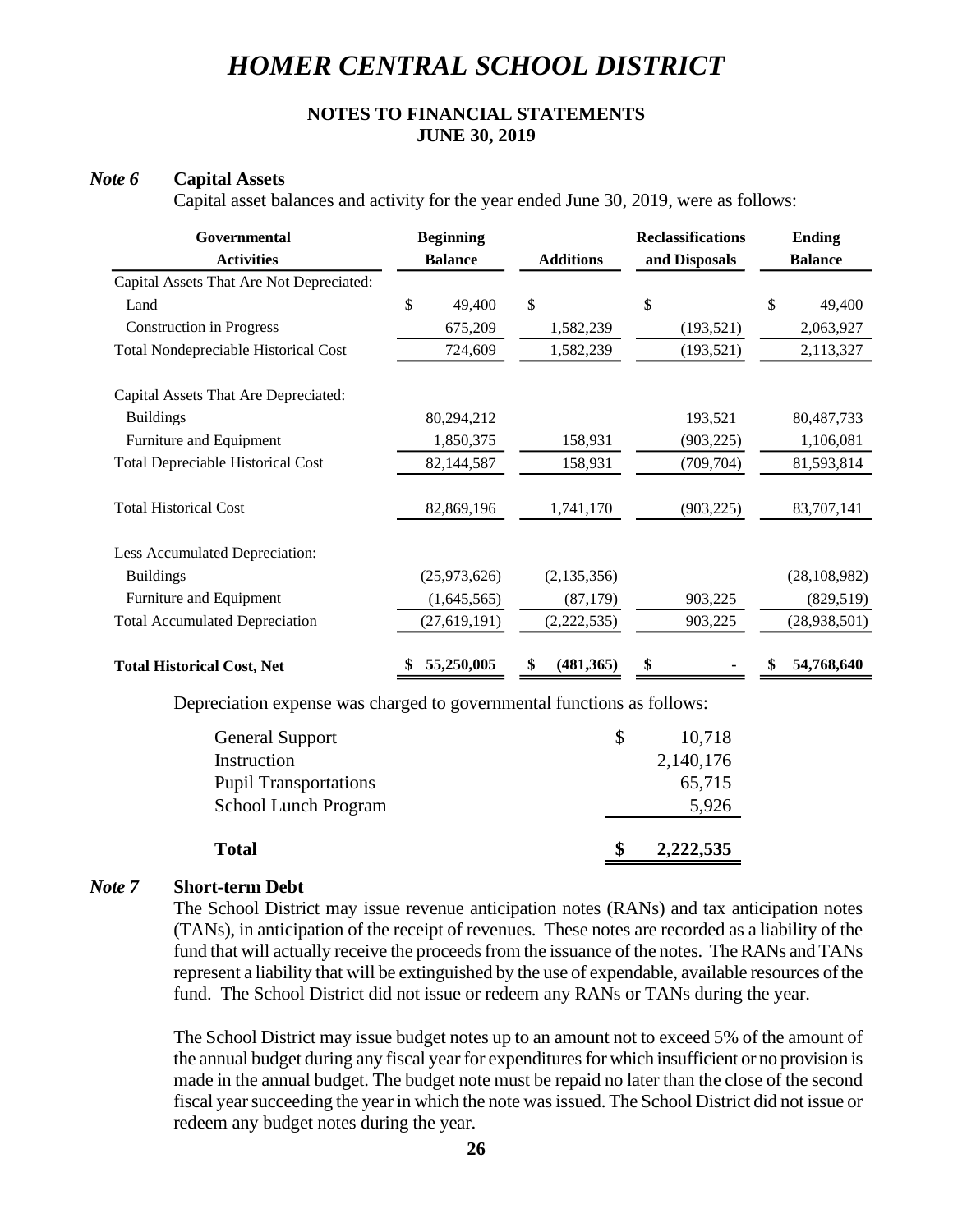## **NOTES TO FINANCIAL STATEMENTS JUNE 30, 2019**

#### *Note 7* **Short-term Debt - Continued**

The School District may issue bond anticipation notes (BANs), in anticipation of proceeds from the subsequent sale of bonds. These notes are recorded as current liabilities of the funds that will actually receive the proceeds from the issuance of bonds. State law requires BANs issued for capital purposes be converted to long-term financing within five years after the original issue date. BAN activity for the year is summarized below:

|                                                                        | <b>Interest</b><br>Rate | <b>Maturity</b><br>Date | <b>Beginning</b><br><b>Balance</b> |                          | <b>Issued</b> | <b>Redeemed</b> | <b>Ending</b><br><b>Balance</b> |
|------------------------------------------------------------------------|-------------------------|-------------------------|------------------------------------|--------------------------|---------------|-----------------|---------------------------------|
| 2019 BAN -<br><b>Capital Construction</b>                              | 2.35%                   | 7/12/2019               | <sup>\$</sup>                      | $\overline{\phantom{a}}$ | \$693,545     | S               | \$693,545                       |
| <b>Total</b>                                                           |                         |                         |                                    |                          | \$693,545     |                 | \$693,545                       |
| Interest recorded on short-term debt during the year was comprised of: |                         |                         |                                    |                          |               |                 |                                 |
| Interest Accrued in the Current Year                                   |                         |                         |                                    |                          | 15,673        |                 |                                 |

| <b>Total</b> |  | \$15,673 |
|--------------|--|----------|
|              |  |          |

#### *Note 8* **Long-term Debt**

At June 30, 2019, the total outstanding indebtedness of the School District represented 29.09% of its statutory debt limit, exclusive of building aids. Long-term debt is classified as follows:

- Serial Bonds The School District borrows money in order to acquire land or equipment or construct buildings and improvements. This enables the cost of these capital assets to be borne by the present and future taxpayers receiving the benefit of the capital assets.
- Installment Purchase Debt During 2015-2016, the School District entered into installment purchase agreements for the purchase of school buses. The buses and related debt obligations were disposed of during 2019.

The following is a summary of the School District's long-term debt for the year ended June 30, 2019:

**Outstanding**

|                            |                   |                       |                      | <b>Outstanding</b> |
|----------------------------|-------------------|-----------------------|----------------------|--------------------|
|                            | <b>Issue Date</b> | <b>Final Maturity</b> | <b>Interest Rate</b> | June 30, 2019      |
| <b>Refunding Bonds:</b>    |                   |                       |                      |                    |
| <b>Refunding Bonds</b>     | 10/01/2010        | 02/15/2022            | $3.0\% - 4.0\%$      | \$<br>2,305,000    |
| <b>Refunding Bonds</b>     | 04/19/2016        | 03/15/2021            | $2.0\% - 4.0\%$      | 620,000            |
| <b>Refunding Bonds</b>     | 04/19/2016        | 03/15/2024            | $2.0\% - 4.0\%$      | 5,955,000          |
| Plus: Unamortized Premium  |                   |                       |                      | 3,451,383          |
| Net Refunding Bonds        |                   |                       |                      | 12.331.383         |
| Serial Bonds:              |                   |                       |                      |                    |
| 2013 Serial Bonds          | 11/19/2013        | 11/15/2018            | $1.50\% - 1.75\%$    |                    |
| 2017 Serial Bonds          | 06/08/2017        | 06/15/2032            | $3.0\% - 5.0\%$      | 14,665,000         |
| <b>Total Serial Bonds</b>  |                   |                       |                      | 14,665,000         |
| <b>Total Bonds Payable</b> |                   |                       |                      | 26,996,383         |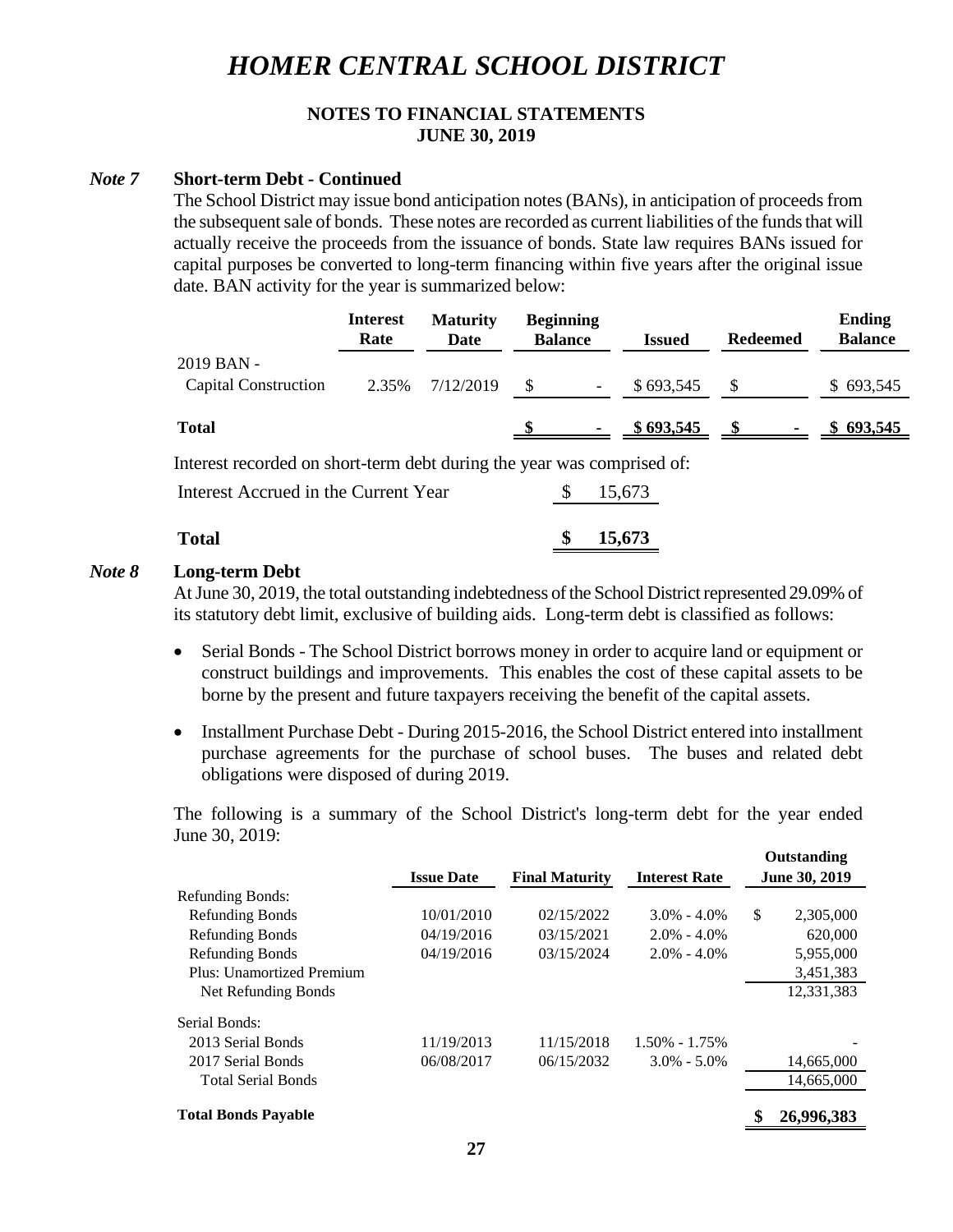## **NOTES TO FINANCIAL STATEMENTS JUNE 30, 2019**

#### *Note 8* **Long-term Debt - Continued**

Interest expense on long-term debt during the year was comprised of:

| <b>Total</b>                                           | S            | 980,398    |
|--------------------------------------------------------|--------------|------------|
| <b>Less Amortization of Bond Premium</b>               |              | (298, 396) |
| Plus Amortization of Deferred Charges on Defeased Debt |              | 148,316    |
| Plus Interest Accrued in the Current Year              |              | 135,307    |
| Less Interest Accrued in the Prior Year                |              | (134,829)  |
| <b>Interest Paid</b>                                   | <sup>8</sup> | 1,130,000  |
|                                                        |              |            |

Interest paid on the Serial Bonds varies from year to year, in accordance with the interest rates specified in the bond agreements.

Long-term liability balances and activity for the year are summarized below:

| <b>Governmental Activities</b> | <b>Beginning</b><br><b>Balance</b> | Issued |   | <b>Redeemed</b>   | Ending<br><b>Balance</b> | Amounts<br>Due Within<br><b>One Year</b> |
|--------------------------------|------------------------------------|--------|---|-------------------|--------------------------|------------------------------------------|
| <b>B</b> onds                  | \$26,710,000                       |        |   | $$$ $(3,165,000)$ | \$23,545,000             | 3,145,000                                |
| <b>Unamortized Premium</b>     | 3,749,779                          |        |   | (298, 396)        | 3,451,383                | 233,632                                  |
| Installment Purchase Debt      | 317,083                            |        |   | (317,083)         | -                        |                                          |
| <b>Total</b>                   | \$30,776,862                       | \$     | ۰ | (3,780,479)       | \$26,996,383             | 3,378,632                                |
|                                |                                    |        |   |                   |                          |                                          |

**Amounts**

The following is a summary of the maturity of long-term indebtedness:

| Year            | <b>Principal</b> |            | <b>Interest</b> |           | <b>Total</b>     |
|-----------------|------------------|------------|-----------------|-----------|------------------|
| 2020            | \$               | 3,145,000  | \$              | 1,028,300 | \$<br>4,173,300  |
| 2021            |                  | 3,055,000  |                 | 902,500   | 3,957,500        |
| 2022            |                  | 2,935,000  |                 | 796,800   | 3,731,800        |
| 2023            |                  | 2,250,000  |                 | 677,700   | 2,927,700        |
| 2024            |                  | 2,330,000  |                 | 595,200   | 2,925,200        |
| 2025-2029       |                  | 6,085,000  |                 | 2,152,250 | 8,237,250        |
| 2030-Thereafter |                  | 3,745,000  |                 | 347,200   | 4,092,200        |
| Total           | \$               | 23,545,000 | \$              | 6,499,950 | \$<br>30,044,950 |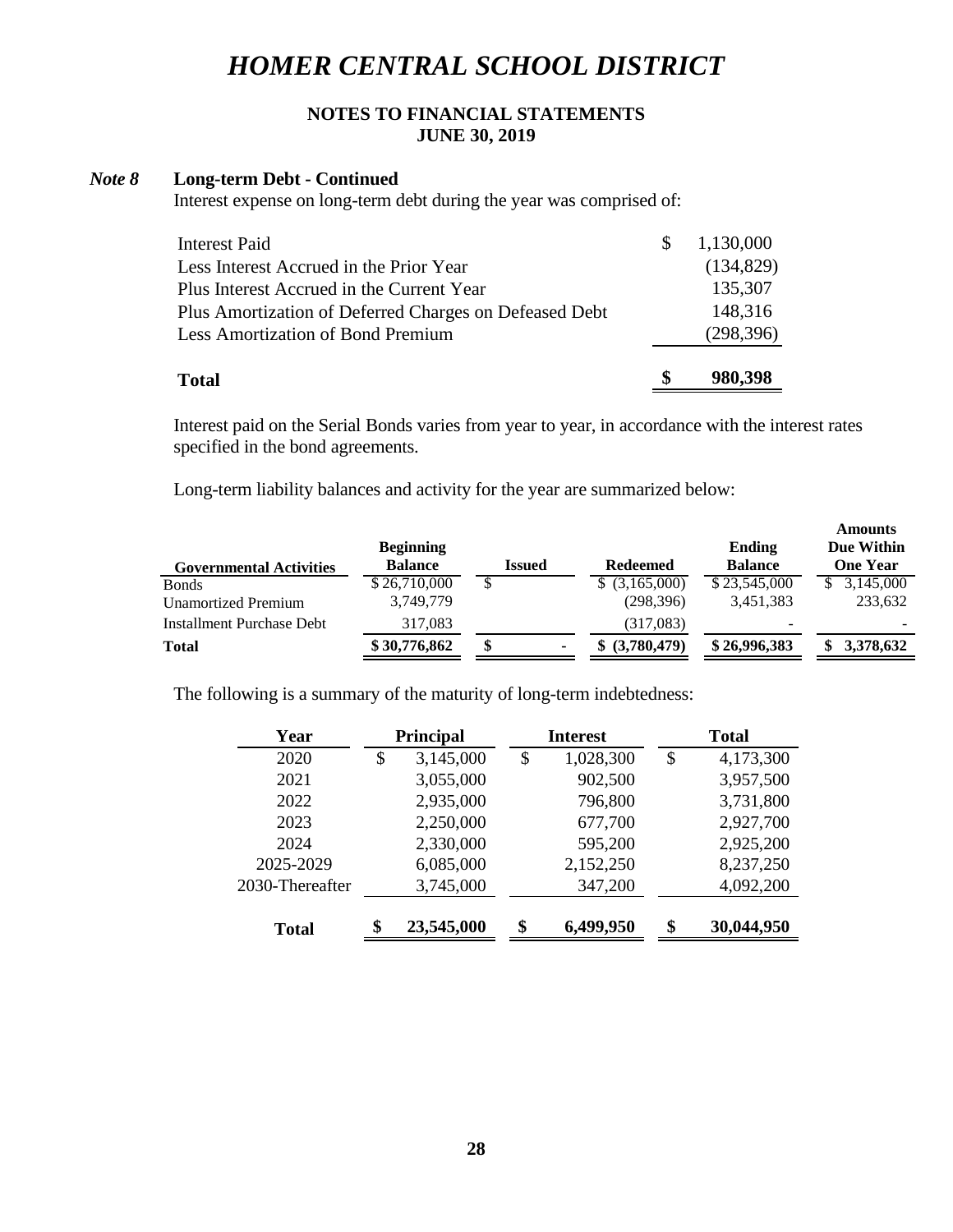## **NOTES TO FINANCIAL STATEMENTS JUNE 30, 2019**

### *Note 8* **Long-term Debt - Continued**

On October 1, 2010, the School District issued \$11,905,000 in general obligation bonds, with interest rates ranging between 3.0% and 4.0%. The School District issued the bonds to advance refund the \$11,990,000 of outstanding various general obligation bonds with interest rates ranging from 4.0% to 4.5%. The School District used the net proceeds along with other resources to purchase U.S. government securities. These securities were deposited in an irrevocable trust to provide for all future debt service on the refunded portion of the bonds. As a result, the \$11,990,000 in bonds is considered defeased and the liability has been removed from the financial statements. The outstanding principal of the defeased bonds was \$2,305,000 at June 30, 2019.

On April 19, 2016, the School District issued \$8,830,000 in general obligation bonds, with interest rates ranging between 1.5% and 4.0%. The School District issued the bonds to advance refund the \$8,830,000 of outstanding various general obligation bonds with interest rates ranging from 3.5 % to 4.0%. The School District used the net proceeds along with other resources to purchase U.S. government securities. These securities were deposited in an irrevocable trust to provide for all future debt service on the refunded portion of the bonds. As a result, the \$8,830,000 in bonds is considered defeased and the liability has been removed from the financial statements. The outstanding principal of the defeased bonds was \$6,575,000 at June 30, 2019.

A deferred charge on refunding results from the difference in the carrying value of refunded debt and its reacquisition price. This amount is deferred and amortized over the shorter of the life of the refunded or refunding debt. Deferred charges on defeased debt are summarized as follows:

|                                   |                          |            |                                   |           | Ашошку   |
|-----------------------------------|--------------------------|------------|-----------------------------------|-----------|----------|
|                                   | Ending                   | Due Within |                                   |           |          |
| <b>Governmental Activities</b>    | <b>Balance</b><br>Issued |            | <b>Balance</b><br><b>Redeemed</b> |           | One Year |
| Deferred Charges on Defeased Debt | \$ 621,875               |            | \$(148.316)                       | \$473.559 | 136.245  |

**Amounts**

#### *Note 9* **Compensated Absences**

Compensated absences represent the value of the earned and unused portion of the liability of compensated absences. This liability is liquidated from the General and School Lunch Funds.

Compensated absences balances and activity are summarized as follows:

|                             | <b>Beginning</b> |                  |                  | Ending         | Due Within      |
|-----------------------------|------------------|------------------|------------------|----------------|-----------------|
|                             | <b>Balance</b>   | <b>Additions</b> | <b>Deletions</b> | <b>Balance</b> | <b>One Year</b> |
| <b>Compensated Absences</b> | \$1.687.173      | 436.182          |                  | \$ 2,123,355   | 50.011          |

Changes to long-term compensated absences are reported net, as it is impractical to individually determine the amount of additions and deletions during the fiscal year.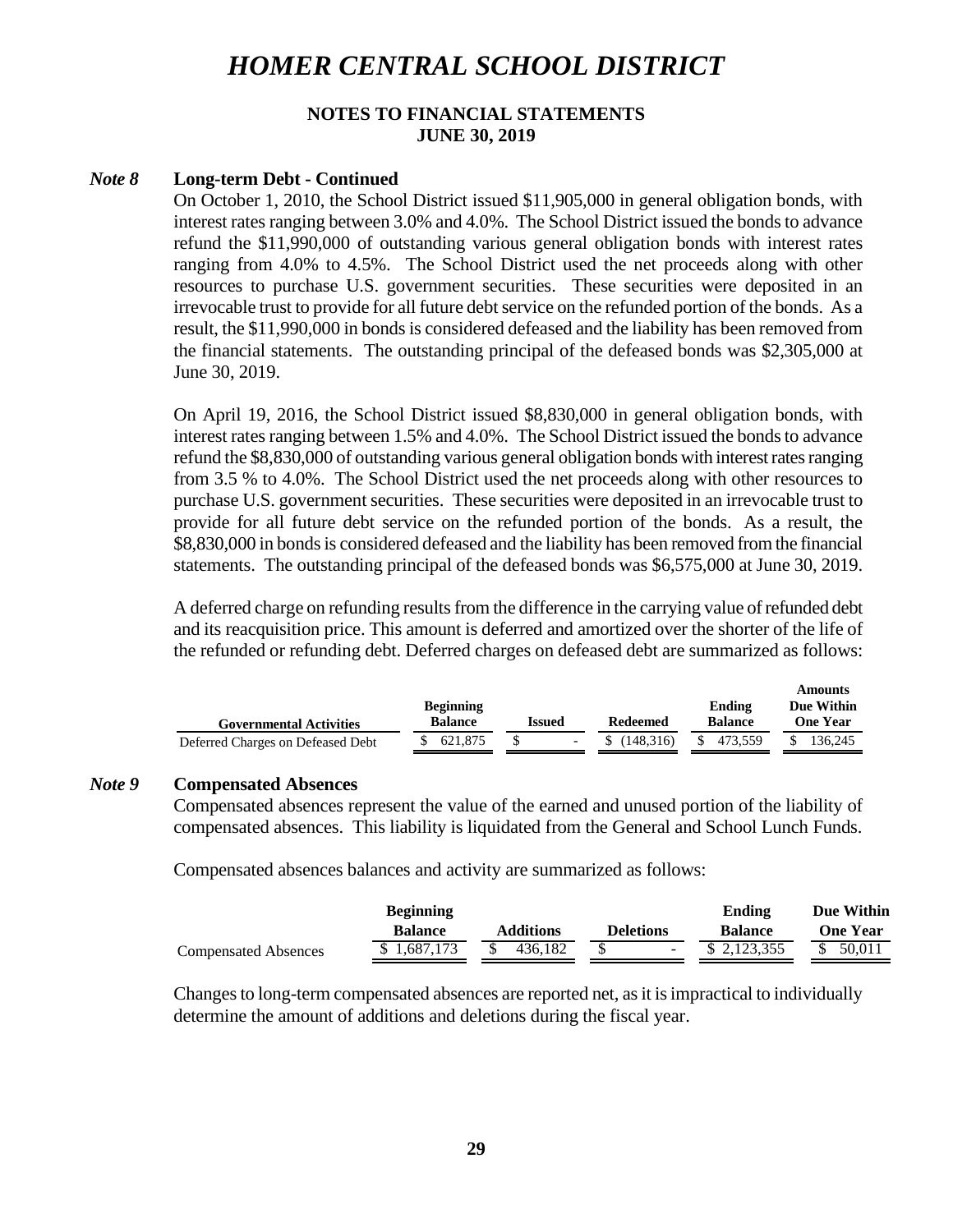### **NOTES TO FINANCIAL STATEMENTS JUNE 30, 2019**

## *Note 10* **Pension Obligations - New York State and Local Employees' Retirement System (ERS) and the New York State Teachers' Retirement (TRS) (the Systems)**

#### **Plan Description and Benefits Provided Teachers' Retirement System (TRS)(System)**

The School District participates in the New York State Teachers' Retirement System (TRS). This is a cost-sharing multiple-employer public employee retirement system. The System provides retirement benefits as well as death and disability benefits to plan members and beneficiaries as authorized by the Education Law and the Retirement and Social Security Law of the State of New York (RSSL). The System is governed by a 10 member Board of Trustees. System benefits are established under New York State Law. Membership is mandatory and automatic for all full-time teachers, teaching assistants, guidance counselors and administrators employed in New York Public Schools and BOCES who elected to participate in TRS. Once a public employer elects to participate in the System, the election is irrevocable. The New York State Constitution provides that pension membership is a contractual relationship and plan benefits cannot be diminished or impaired. Benefits can be changed for future members only by enactment of a state statute. Additional information regarding the System, may be obtained by writing to the New York State Teachers' Retirement System, 10 Corporate Woods Drive, Albany, New York 12211-2395 or by referring to the NYSTRS Comprehensive Annual Financial report which can be found on the System's website at [www.nystrs.org.](http://www.nystrs.org/)

Tier 3 and Tier 4 members are required by law to contribute 3% of salary to the System. Effective October 2000, contributions were eliminated for Tier 3 and 4 members with 10 or more years of service or membership. Effective January 1, 2010, Tier 5 members are required by law to contribute 3.5% of salary throughout their active membership. Effective April 1, 2012, Tier 6 members are required by law to contribute between 3% and 6% of salary throughout their active membership in accordance with a salary based upon salary earned. Pursuant to Article 14 and Article 15 of the RSSL, those member contributions are used to help fund the benefits provided by the System. However, if a member dies or leaves covered employment with less than 5 years of credited service for Tiers 3 and 4, or 10 years of credited service for Tiers 5 and 6, the member contributions with interest calculated at 5% per annum are refunded to the employee or designated beneficiary. Eligible Tier 1 and Tier 2 members may make member contributions under certain conditions pursuant to the provisions of Article 11 of the Education Law and Article 11 of the RSSL. Upon termination of membership, such accumulated member contributions are refunded. At retirement, such accumulated member contributions can be withdrawn or are paid as a life annuity.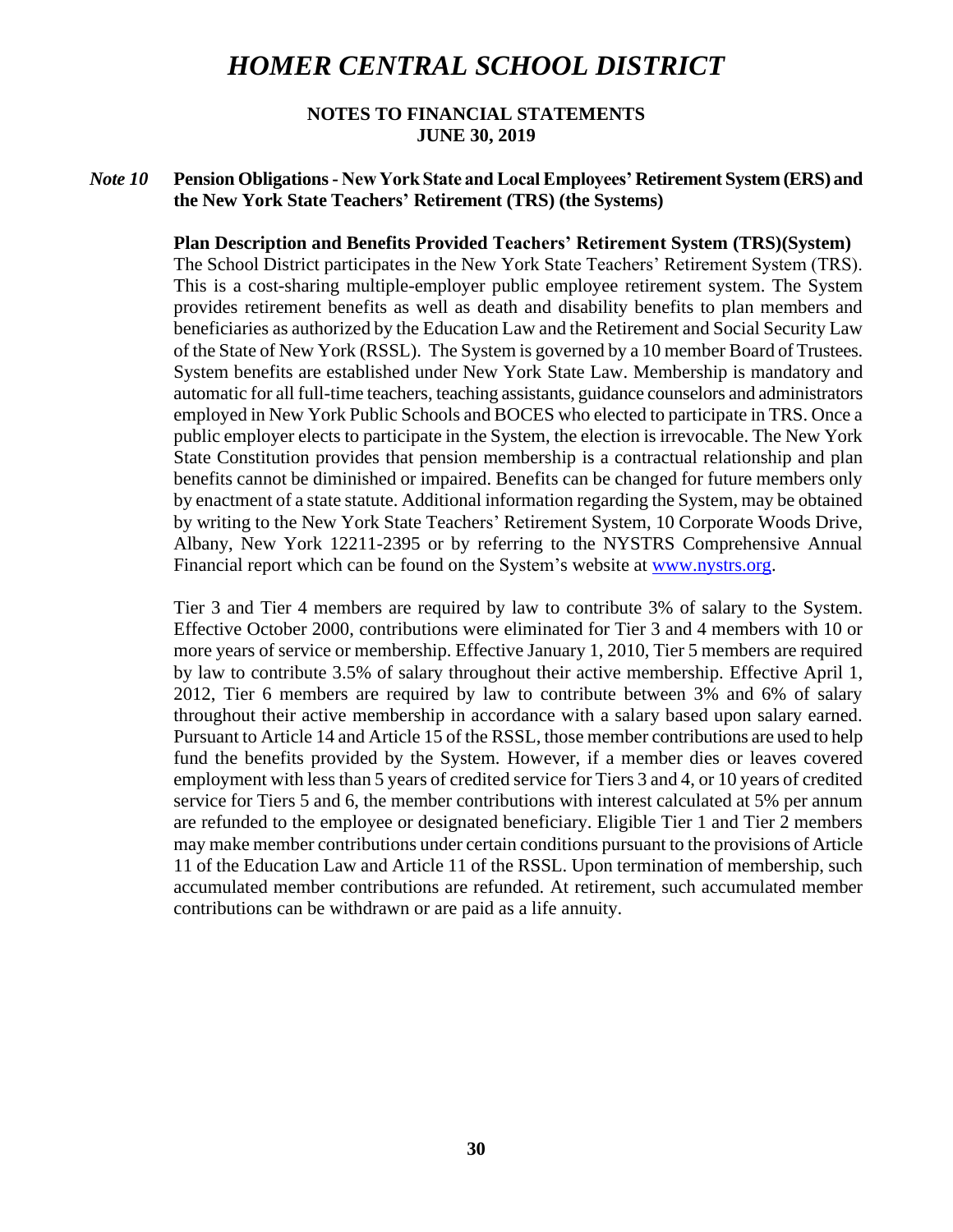### **NOTES TO FINANCIAL STATEMENTS JUNE 30, 2019**

## *Note 10* **Pension Obligations - New York State and Local Employees' Retirement System (ERS) and the New York State Teachers' Retirement (TRS) (the Systems) - Continued**

**Plan Description and Benefits Provided Employees' Retirement System (ERS)(System)** The School District participates in the New York State and Local Employees' Retirement System (ERS). This is a cost-sharing multiple-employer retirement system. The System provides retirement benefits as well as death and disability benefits. The net position of the System is held in the New York State Common Retirement Fund (the Fund), which was established to hold all net assets and record changes in plan net position allocated to the System. The Comptroller of the State of New York serves as the trustee of the Fund and is the administrative head of the System. System benefits are established under the provisions of the RSSL. Once a public employer elects to participate in the System, the election is irrevocable. The New York State Constitution provides that pension membership is a contractual relationship and plan benefits cannot be diminished or impaired. Benefits can be changed for future members only by enactment of a State statute. The School District also participates in the Public Employees' Group Life Insurance Plan (GLIP), which provides death benefits in the form of life insurance. The System is included in the State's financial report as a pension trust fund. That report, including information with regard to benefits provided, may be found at www.osc.state.ny.us/retire/publications/index.php or obtained by writing to the New York State and Local Retirement System, 110 State Street, Albany, New York 12244.

Generally, Tier 3, 4, and 5 members must contribute 3% of their salary to the System. As a result of Article 19 of the RSSL, eligible Tier 3 and 4 employees, with a membership date on or after July 27, 1973, who have ten or more years of membership or credited service with the System, are not required to contribute. Members cannot be required to begin making contributions or to make increased contributions beyond what was required when membership began. For Tier 6 members, the contribution rate varies from 3% to 6% depending on salary. Generally, Tier 5 and 6 members are required to contribute for all years of service.

#### **Summary of Significant Accounting Policies**

The Systems' financial statements from which the Systems' fiduciary respective net position is determined are prepared using the accrual basis of accounting. System member contributions are recognized when due and the employer has a legal requirement to provide the contributions. Benefits and refunds are recognized when due and payable in accordance with the terms of the plan. Investments are reported at fair value. For detailed information on how investments are valued, please refer to the Systems' annual reports.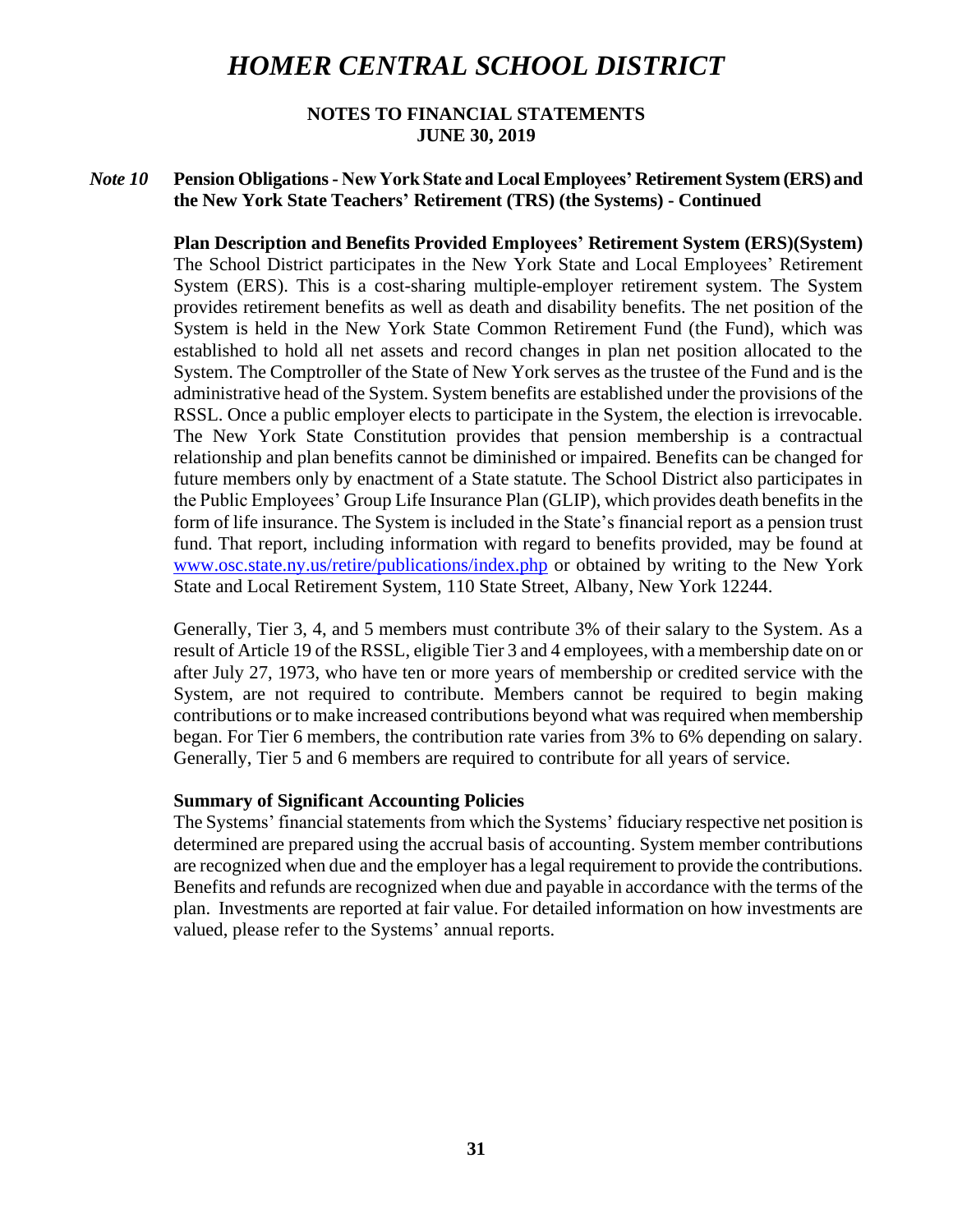## **NOTES TO FINANCIAL STATEMENTS JUNE 30, 2019**

## *Note 10* **Pension Obligations - New York State and Local Employees' Retirement System (ERS) and the New York State Teachers' Retirement (TRS) (the Systems) - Continued**

#### **Contributions**

The School District is required to contribute at an actuarially determined rate. The School District contributions made to the Systems were equal to 100% of the contributions required, and were as follows:

|      | ERS           | <b>TRS</b> |
|------|---------------|------------|
| 2019 | \$<br>440,939 | 1,475,554  |
| 2018 | 444,713       | 1,777,175  |
| 2017 | 446,908       | 2,007,733  |

### **Pension Liabilities, Pension Expense, and Deferred Outflows of Resources and Deferred Inflows of Resources Related to Pensions**

At June 30, 2019, the School District reported the following asset/liability for its proportionate share of the net pension asset/liability for each of the Systems. The net pension asset/liability was measured as of March 31, 2019 for ERS and June 30, 2018 for TRS. The total pension asset/liability used to calculate the net pension asset/liability was determined by an actuarial valuation. The School District's proportionate share of the net pension asset/liability was based on a projection of the School District's long-term share of contributions to the Systems relative to the projected contributions of all participating members, actuarially determined. This information was derived from reports provided to the School District by the ERS and TRS Systems.

|                                              |    | <b>ERS</b>       | <b>TRS</b>      |
|----------------------------------------------|----|------------------|-----------------|
| <b>Actuarial Valuation Date</b>              |    | 04/01/2018       | 06/30/2017      |
| Net Pension Asset/Liability                  | S. | 7,085,304,242 \$ | (1,808,264,334) |
| School District's Proportionate Share of the |    |                  |                 |
| Plan's Total Net Pension Asset/Liability     |    | 704,214          | (1,680,662)     |
| School District's Share of the               |    |                  |                 |
| Net Pension Asset/Liability                  |    | 0.0099391%       | 0.092943%       |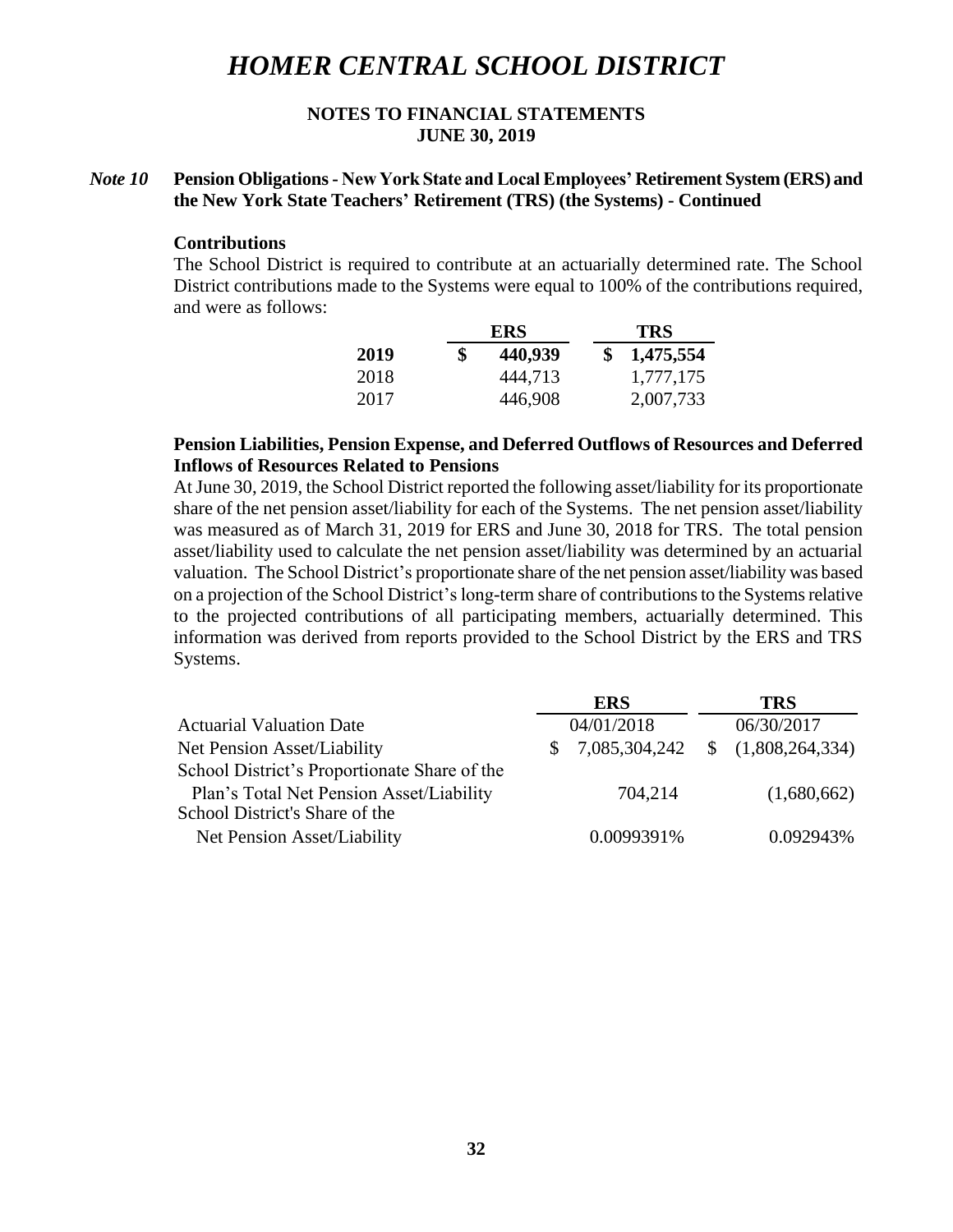## **NOTES TO FINANCIAL STATEMENTS JUNE 30, 2019**

## *Note 10* **Pension Obligations - New York State and Local Employees' Retirement System (ERS) and the New York State Teachers' Retirement (TRS) (the Systems) - Continued**

### **Pension Liabilities, Pension Expense, and Deferred Outflows of Resources and Deferred Inflows of Resources Related to Pensions - Continued**

For the year ended June 30, 2019, the School District recognized pension expense of \$469,234 for ERS and \$1,374,040 for TRS in the District-wide financial statements. At June 30, 2019 the School District's reported deferred outflows of resources and deferred inflows of resources related to pensions from the following sources:

|                                              | <b>Deferred Outflows of</b> |            | <b>Deferred Inflows of</b> |             |                  |            |    |             |
|----------------------------------------------|-----------------------------|------------|----------------------------|-------------|------------------|------------|----|-------------|
|                                              |                             |            | <b>Resources</b>           |             | <b>Resources</b> |            |    |             |
|                                              |                             | <b>ERS</b> |                            | <b>TRS</b>  |                  | <b>ERS</b> |    | <b>TRS</b>  |
| Differences Between Expected and Actual      |                             |            |                            |             |                  |            |    |             |
| Experience                                   | S.                          | 138,675    | \$                         | 1,255,945   | <sup>\$</sup>    | 47,273     | \$ | 227,501     |
| <b>Changes of Assumptions</b>                |                             | 177,011    |                            | 5,875,017   |                  |            |    |             |
| Net Differences Between Projected and Actual |                             |            |                            |             |                  |            |    |             |
| Earnings on Pension Plan Investments         |                             |            |                            |             |                  | 180,740    |    | 1,865,663   |
| Changes in Proportion and Differences        |                             |            |                            |             |                  |            |    |             |
| Between the School District's Contributions  |                             |            |                            |             |                  |            |    |             |
| and Proportionate Share of Contributions     |                             | 90.635     |                            | 396.853     |                  | 42.231     |    | 36,728      |
| School District's Contributions Subsequent   |                             |            |                            |             |                  |            |    |             |
| to the Measurement Date                      |                             | 111,903    |                            | 1,631,738   |                  |            |    |             |
| <b>Total</b>                                 |                             | 518,224    |                            | \$9,159,553 | S                | 270,244    |    | \$2,129,892 |

School District contributions subsequent to the measurement date, reported as deferred outflows of resources, will be recognized as a reduction of the net pension asset/liability in the year ending June 30, 2020. Other amounts reported as deferred outflows of resources and deferred inflows of resources related to pensions will be recognized in pension expense as follows:

| <b>Year Ending</b> | <b>ERS</b> | <b>TRS</b> |
|--------------------|------------|------------|
| 2020               | 166,154    | 2,967,687  |
| 2021               | (130, 249) | 190,303    |
| 2022               | (1,950)    | 1,209,459  |
| 2023               | 102,122    | 825,497    |
| Thereafter         |            | 204,977    |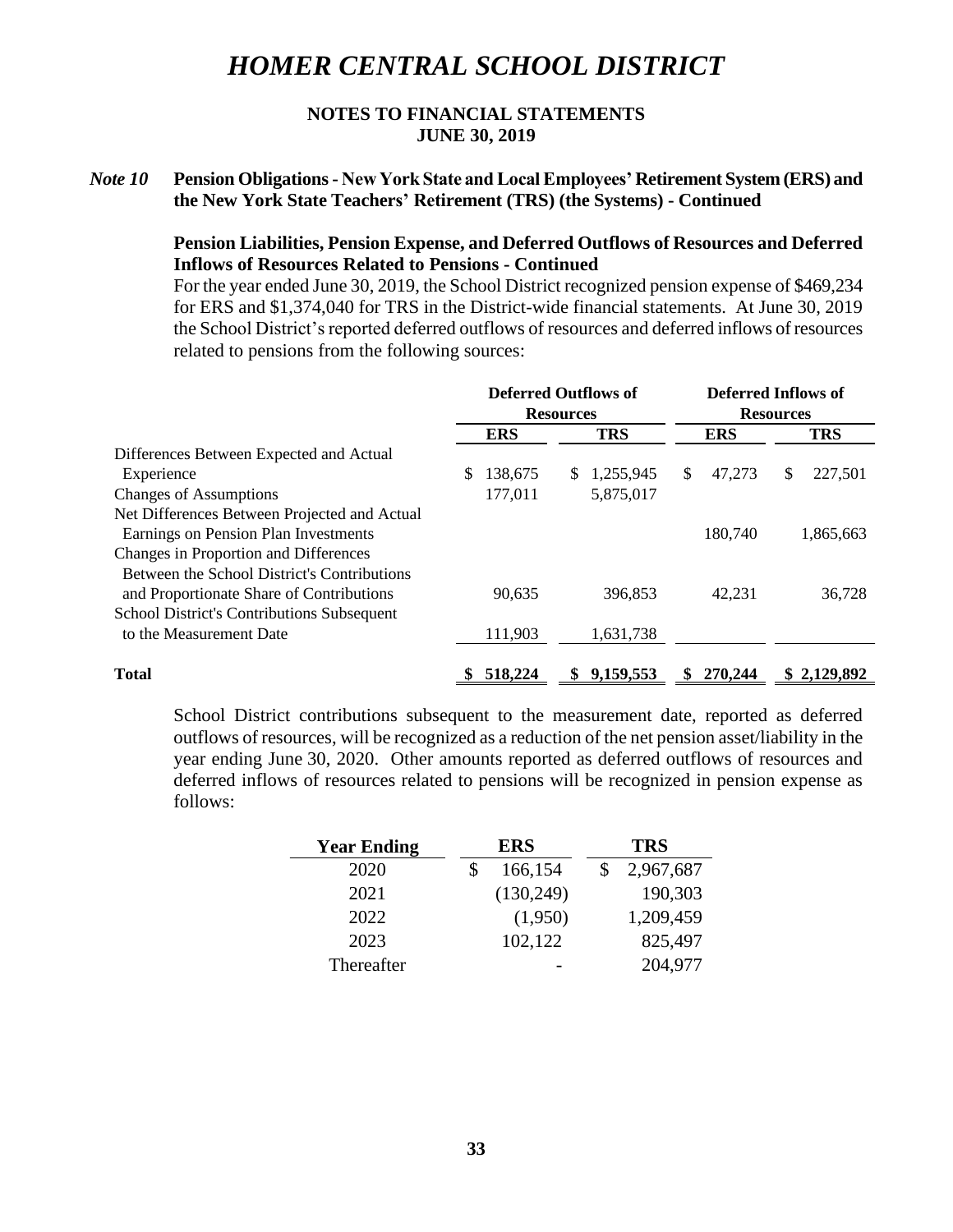### **NOTES TO FINANCIAL STATEMENTS JUNE 30, 2019**

## *Note 10* **Pension Obligations - New York State and Local Employees' Retirement System (ERS) and the New York State Teachers' Retirement (TRS) (the Systems) - Continued**

#### **Actuarial Assumptions**

The total pension liability as of the measurement date was determined by using an actuarial valuation as noted in the table below, with update procedures used to roll forward the total pension liability to the measurement date.

Significant actuarial assumptions used in the valuations were as follows:

|                                  | <b>ERS</b>     | <b>TRS</b>      |
|----------------------------------|----------------|-----------------|
| <b>Measurement Date</b>          | March 31, 2019 | June 30, 2018   |
| <b>Actuarial Valuation Date</b>  | April 1, 2018  | June 30, 2017   |
| <b>Investment Rate of Return</b> | 7.0%           | 7.3%            |
| <b>Salary Increases</b>          | 4.2%           | $1.9\% - 4.7\%$ |
| Cost of Living Adjustments       | 1.3%           | 1.5%            |
| <b>Inflation Rate</b>            | 2.5%           | 2.5%            |

For ERS, annuitant mortality rates are based on April 1, 2010 - March 31, 2015 System's experience with adjustments for mortality improvements based on the Society of Actuaries' Scale MP-2014. For TRS, annuitant mortality rates are based on plan member experience with adjustments for mortality improvements based on the Society of Actuaries' Scale MP 2014, applied on a generational basis.

For ERS, the actuarial assumptions used in the April 1, 2018 valuation are based on the results of an actuarial experience study for the period April 1, 2010 - March 31, 2015. For TRS, the actuarial assumptions used in the June 30, 2017 valuation were based on the results of an actuarial experience study for the period July 1, 2009 - June 30, 2014.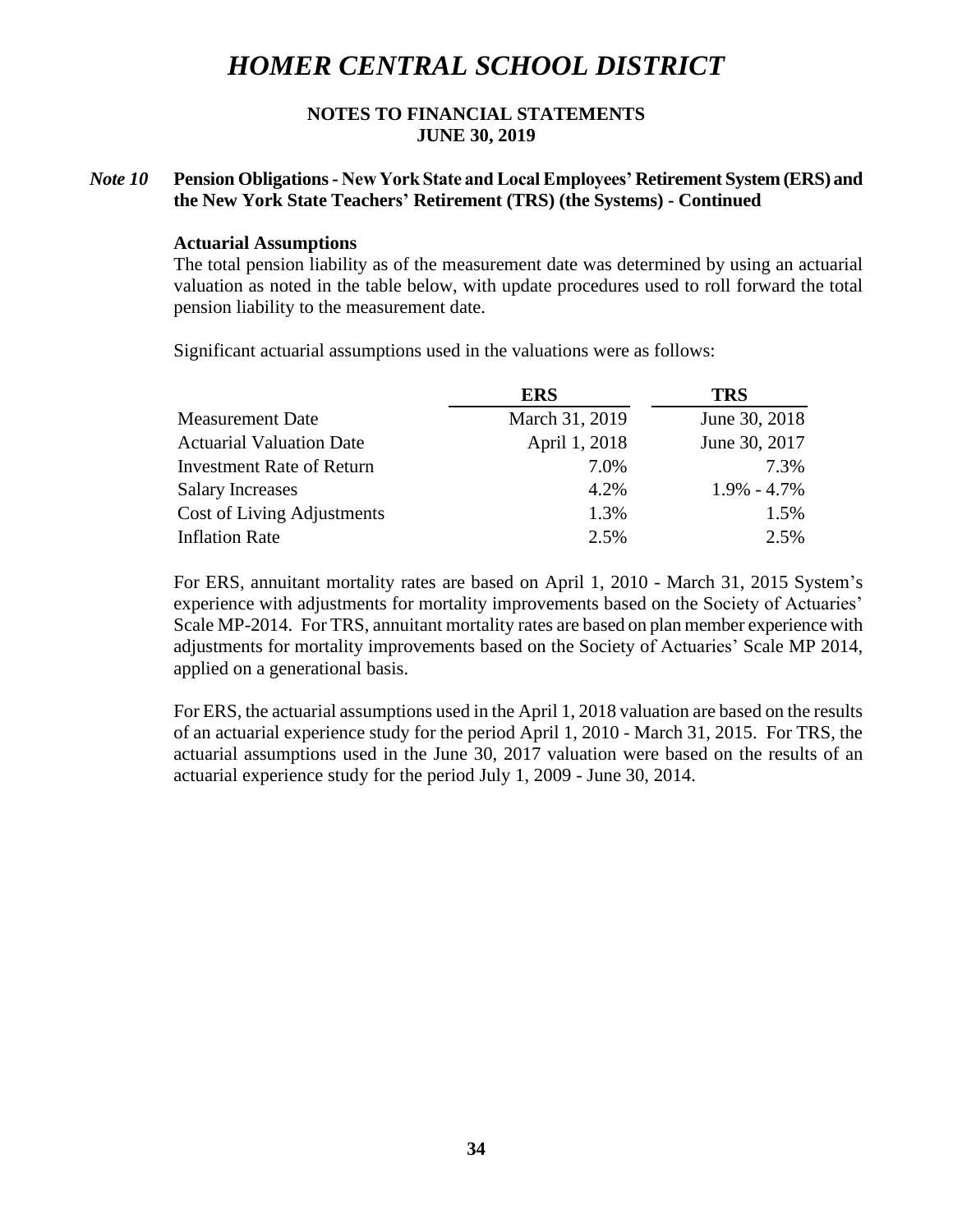### **NOTES TO FINANCIAL STATEMENTS JUNE 30, 2019**

## *Note 10* **Pension Obligations - New York State and Local Employees' Retirement System (ERS) and the New York State Teachers' Retirement (TRS) (the Systems) - Continued**

#### **Actuarial Assumptions - Continued**

For ERS, the long-term rate of return on pension plan investments was determined using a building block method in which best estimate ranges of expected future real rates of return (expected returns net of investment expense and inflation) are developed for each major asset class. These ranges are combined to produce the long-term expected rate of return by weighting the expected future real rates of return by each the target asset allocation percentage and by adding expected inflation. For TRS, the long-term expected rate of return on pension plan investments was determined in accordance with Actuarial Standard of Practice (ASOP) No. 27, Selection of Economic Assumptions for Measuring Pension Obligations. ASOP No. 27 provides guidance on the selection of an appropriate assumed investment rate of return. Consideration was given to expect future real rates of return (expected returns, net of pension plan investment expense and inflation) for each major asset class as well as historical investment data and plan performance. Best estimates of the arithmetic real rates of return for each major asset class included in the target asset allocation are summarized as follows:

For TRS, the long-term expected rate of return on pension plan investments was determined in accordance with Actuarial Standard of Practice (ASOP) No. 27, "*Selection of Economic Assumptions for Measuring Pension Obligations."* ASOP No. 27 provides guidance on the selection of an appropriate assumed investment rate of return. Consideration was given to expected future real rates of return (expected returns, net of pension plan investments expense and inflation) for each major asset class as well as historical investment data and plan performance. Best estimates of the arithmetic real rates of return for each major asset class included in the target asset allocation are summarized below:

|                                         | <b>ERS</b>     | <b>TRS</b>    |
|-----------------------------------------|----------------|---------------|
| <b>Measurement Date</b>                 | March 31, 2019 | June 30, 2018 |
| <b>Asset Type</b>                       |                |               |
| <b>Domestic Equities</b>                | 4.6%           | 5.8%          |
| <b>International Equities</b>           | 6.4%           | 7.3%          |
| <b>Global Equities</b>                  |                | 6.7%          |
| <b>Real Estate</b>                      | 5.6%           | 4.9%          |
| Private equity/Alternative Investments  | 7.5%           | 8.9%          |
| <b>Absolute Return Strategies</b>       | 3.8%           |               |
| Opportunistic Portfolio                 | 5.7%           |               |
| <b>Real Assets</b>                      | 5.3%           |               |
| Cash                                    | (0.3)%         |               |
| <b>Inflation-Indexed Bonds</b>          | 1.3%           |               |
| <b>Domestic Fixed Income Securities</b> |                | 1.3%          |
| <b>Global Fixed Income Securities</b>   |                | 0.9%          |
| Private Debt                            |                | 6.8%          |
| <b>Real Estate Debt</b>                 |                | 2.8%          |
| High-Yield Fixed Income Securities      |                | 3.5%          |
| Mortgages and Bonds                     | 1.3%           |               |
| Short-Term                              |                | 0.3%          |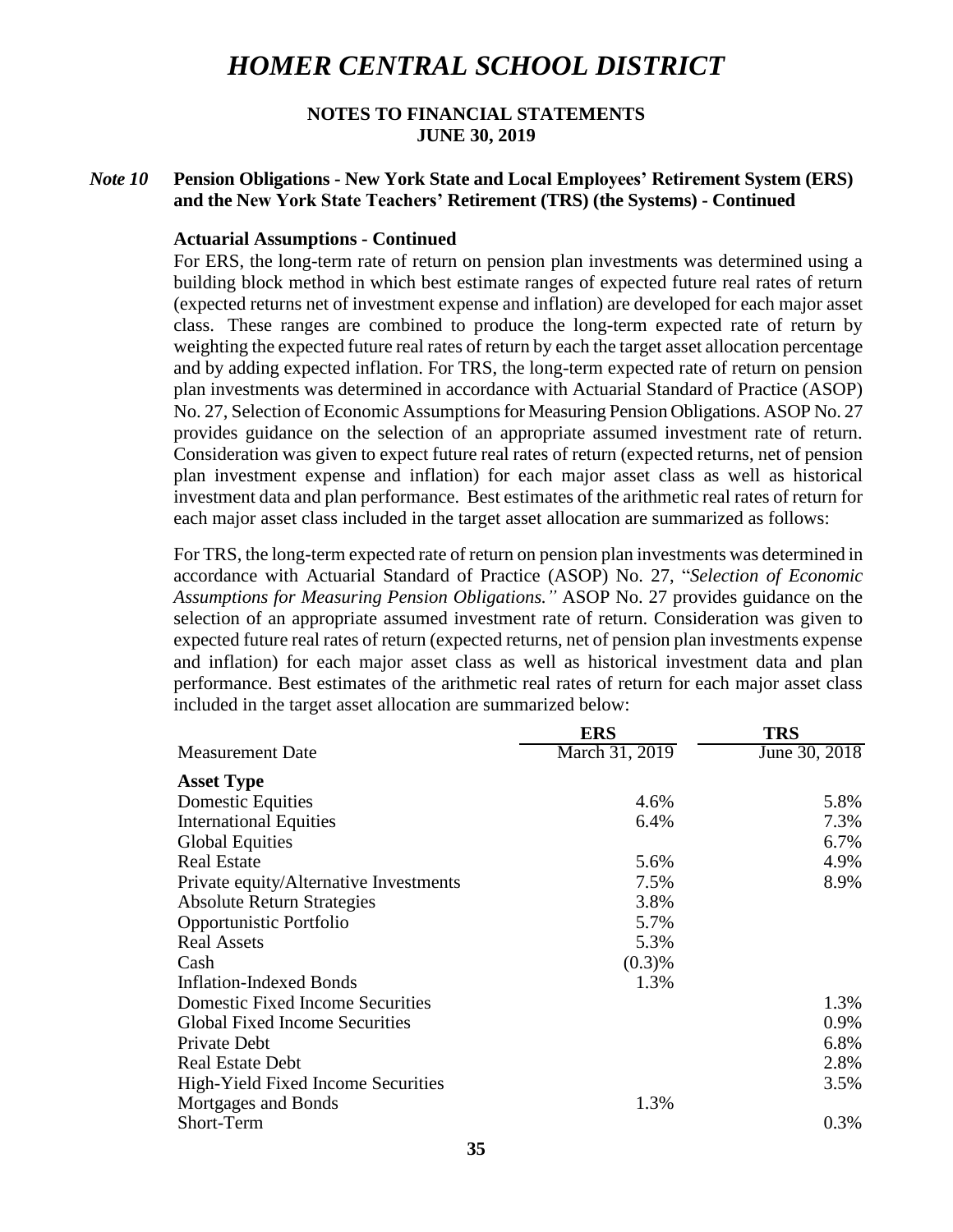## **NOTES TO FINANCIAL STATEMENTS JUNE 30, 2019**

## *Note 10* **Pension Obligations - New York State and Local Employees' Retirement System (ERS) and the New York State Teachers' Retirement (TRS) (the Systems) - Continued**

#### **Discount Rate**

The discount rate used to calculate the total pension asset/liability was 7.0% for ERS and 7.25% for TRS. The projection of cash flows used to determine the discount rate assumes that contributions from plan members will be made at the current contribution rates and contributions from employers will be made at statutorily required rates, actuarially. Based on the assumptions, the Systems' fiduciary net position was projected to be available to make all projected future benefit payments of current plan members. Therefore, the long term expected rate of return on pension plan investments was applied to all periods of projected benefit payments to determine the total pension asset/liability.

### **Sensitivity of the Proportionate Share of the Net Pension Asset/Liability to the Discount Rate Assumption**

The following presents the School District's proportionate share of the net pension asset/liability calculated using the discount rate of 7.0% for ERS and 7.25% for TRS, as well as what the School District's proportionate share of the net pension asset/liability would be if it were calculated using a discount rate that is 1-percentage point lower or higher than the current rate:

 $C_{\text{source}}$ 

| <b>ERS</b>                                                                  | 1% Decrease<br>$(6.0\%)$ | Current<br><b>Assumption</b><br>$(7.0\%)$ | 1% Increase<br>$(8.0\%)$ |
|-----------------------------------------------------------------------------|--------------------------|-------------------------------------------|--------------------------|
| School District's Proportionate Share of the                                | 3,078,937                | \$                                        | (1,290,721)              |
| Net Pension Asset/Liability                                                 | \$                       | 704,214                                   | \$                       |
| <b>TRS</b>                                                                  | 1% Decrease              | <b>Current</b>                            | 1% Increase              |
|                                                                             | $(6.25\%)$               | $(7.25\%)$                                | $(8.25\%)$               |
| School District's Proportionate Share of the<br>Net Pension Asset/Liability | 11,546,424<br>S          | \$(1,680,662)                             | (12,761,285)             |

#### **Pension Plan Fiduciary Net Position**

The components of the current-year net pension asset/liability of the employers as of the respective measurement dates, were as follows: **Dollars in Thousands**

|                                                 | Dollars in Thousands |                     |  |  |  |  |
|-------------------------------------------------|----------------------|---------------------|--|--|--|--|
|                                                 | <b>ERS</b>           | <b>TRS</b>          |  |  |  |  |
| <b>Measurement Date</b>                         | March 31, 2019       | June 30, 2018       |  |  |  |  |
| <b>Employers' Total Pension Asset/Liability</b> | 189,803,429<br>S.    | 118, 107, 253<br>\$ |  |  |  |  |
| <b>Plan Net Position</b>                        | (182, 718, 124)      | (119, 915, 518)     |  |  |  |  |
| <b>Employers' Net Pension Asset/Liability</b>   | 7,085,305            | (1,808,265)<br>S    |  |  |  |  |
| Ratio of Plan Net Position to the               |                      |                     |  |  |  |  |
| <b>Employers' Total Pension Asset/Liability</b> | 96.3%                | 101.5%              |  |  |  |  |
| 36                                              |                      |                     |  |  |  |  |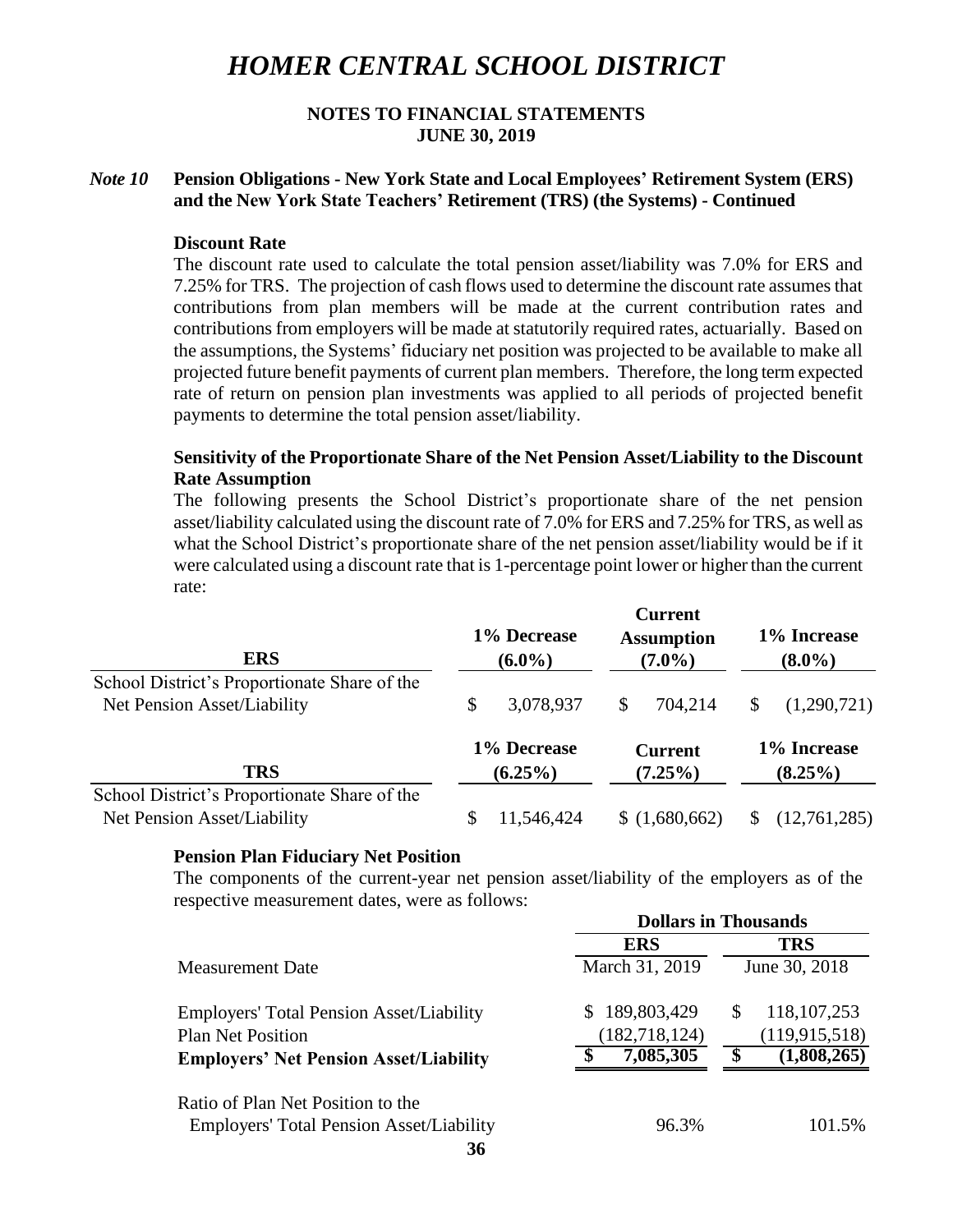### **NOTES TO FINANCIAL STATEMENTS JUNE 30, 2019**

## *Note 10* **Pension Obligations - New York State and Local Employees' Retirement System (ERS) and the New York State Teachers' Retirement (TRS) (the Systems) - Continued**

### **Payables to the Pension Plan**

For ERS, employer contributions are paid annually based on the System's fiscal year which ends on March 31<sup>st</sup>. Employee contributions are remitted monthly. Accrued retirement contributions as of June 30, 2019 represent the projected employer contribution for the period of April 1, 2019 through June 30, 2019 based on estimated ERS wages multiplied by the employer's contribution rate, by tier. Accrued retirement contributions as of June 30, 2019 amounted to \$111,903.

For TRS, employer and employee contributions for the fiscal year ended June 30, 2019 are paid to the System in September, October, and November 2019 through a state aid intercept. Accrued retirement contributions as of June 30, 2019 represent employee and employer contributions for the fiscal year ended June 30, 2019 based on paid TRS wages multiplied by the employer's contribution rate, by tier and employee contributions for the fiscal year as reported to the TRS System. Accrued retirement contributions as of June 30, 2019 amounted to \$1,727,108.

### **Effect on Net Position**

Changes in the net pension asset/liability and deferred outflows and inflows of resources for the year ended June 30, 2019 resulted in the following effect on net position:

|                                | <b>Beginning</b>  |                  |    | <b>Ending</b>  |
|--------------------------------|-------------------|------------------|----|----------------|
|                                | <b>Balance</b>    | <b>Change</b>    |    | <b>Balance</b> |
| <b>ERS</b>                     |                   |                  |    |                |
| Net Pension Liability          | \$<br>330,008     | \$<br>374,206    | \$ | 704,214        |
| Deferred Outflows of Resources | (1,002,515)       | 484,291          |    | (518, 224)     |
| Deferred Inflows of Resources  | 1,098,221         | (827, 977)       |    | 270,244        |
| Subtotal                       | 425,714           | 30,520           |    | 456,234        |
| <b>TRS</b>                     |                   |                  |    |                |
| <b>Net Pension Asset</b>       | (722, 205)        | (958, 457)       |    | (1,680,662)    |
| Deferred Outflows of Resources | (9,747,650)       | 588,097          |    | (9,159,553)    |
| Deferred Inflows of Resources  | 2,026,110         | 103,782          |    | 2,129,892      |
| Subtotal                       | (8, 443, 745)     | (266, 578)       |    | (8,710,323)    |
| <b>Total</b>                   | \$<br>(8,018,031) | \$<br>(236, 058) | S  | (8,254,089)    |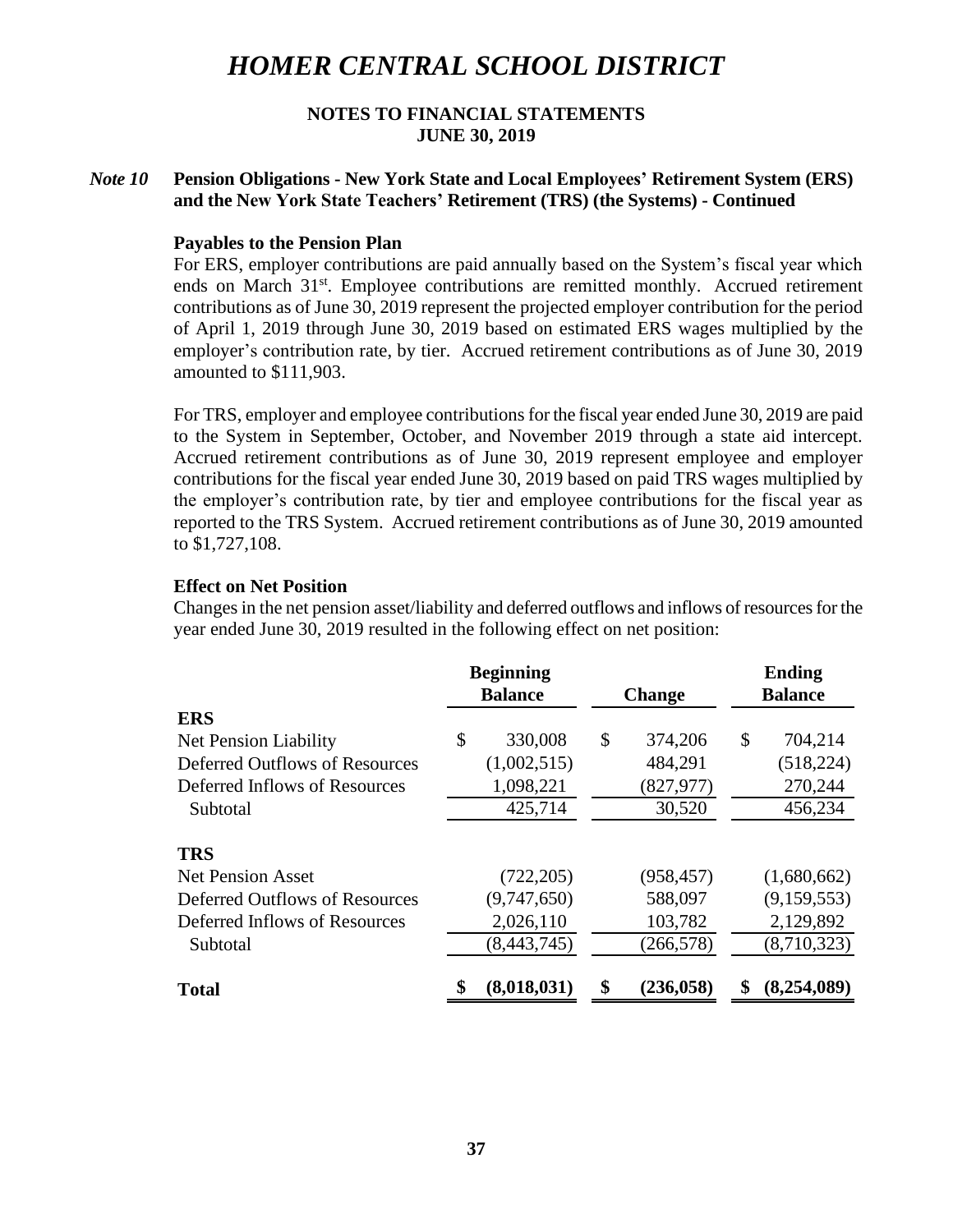## **NOTES TO FINANCIAL STATEMENTS JUNE 30, 2019**

## *Note 10* **Pension Obligations - New York State and Local Employees' Retirement System (ERS) and the New York State Teachers' Retirement (TRS) (the Systems) - Continued**

## **General Information about the OPEB Plan**

Plan Description - The School District's defined OPEB Plan (Plan) provides medical benefits to eligible retirees and their spouses in accordance with various employment contracts. The plan is a single employer defined benefit healthcare plan administered by the School District. Article 11 of the State Compiled Statutes grants the authority to establish and amend the benefit terms and financing requirements to the School Board. No assets are accumulated in a trust that meets the criteria in paragraph 4 of GASB Statement No. 75. The Plan does not issue separate financial statements, because there are no assets legally segregated for the sole purpose of paying benefits under the Plan.

Benefits Provided - The School District provides healthcare benefits for eligible retirees and their spouses. Benefit terms are dependent of which contract each employee falls under. The specifics of each contract are on file at the School District offices and are available upon request.

Plan Description - The School District's defined OPEB Plan (Plan) provides medical benefits to eligible retirees and their spouses in accordance with various employment contracts. The plan is a single employer defined benefit healthcare plan administered by the School District. Article 11 of the State Compiled Statutes grants the authority to establish and amend the benefit terms and financing requirements to the School Board. No assets are accumulated in a trust that meets the criteria in paragraph 4 of GASB Statement No. 75. The Plan does not issue separate financial statements, because there are no assets legally segregated for the sole purpose of paying benefits under the Plan.

Benefits Provided - The School District provides healthcare benefits for eligible retirees and their spouses. Benefit terms are dependent of which contract each employee falls under. The specifics of each contract are on file at the School District offices and are available upon request.

Employees Covered by Benefit Terms - At June 30, 2019, the following employees were covered by the benefit terms.

| Inactive Employees or Beneficiaries Currently Receiving Benefit Payments | 220 |
|--------------------------------------------------------------------------|-----|
| <b>Activie Memebers</b>                                                  | 352 |
| <b>Total</b>                                                             |     |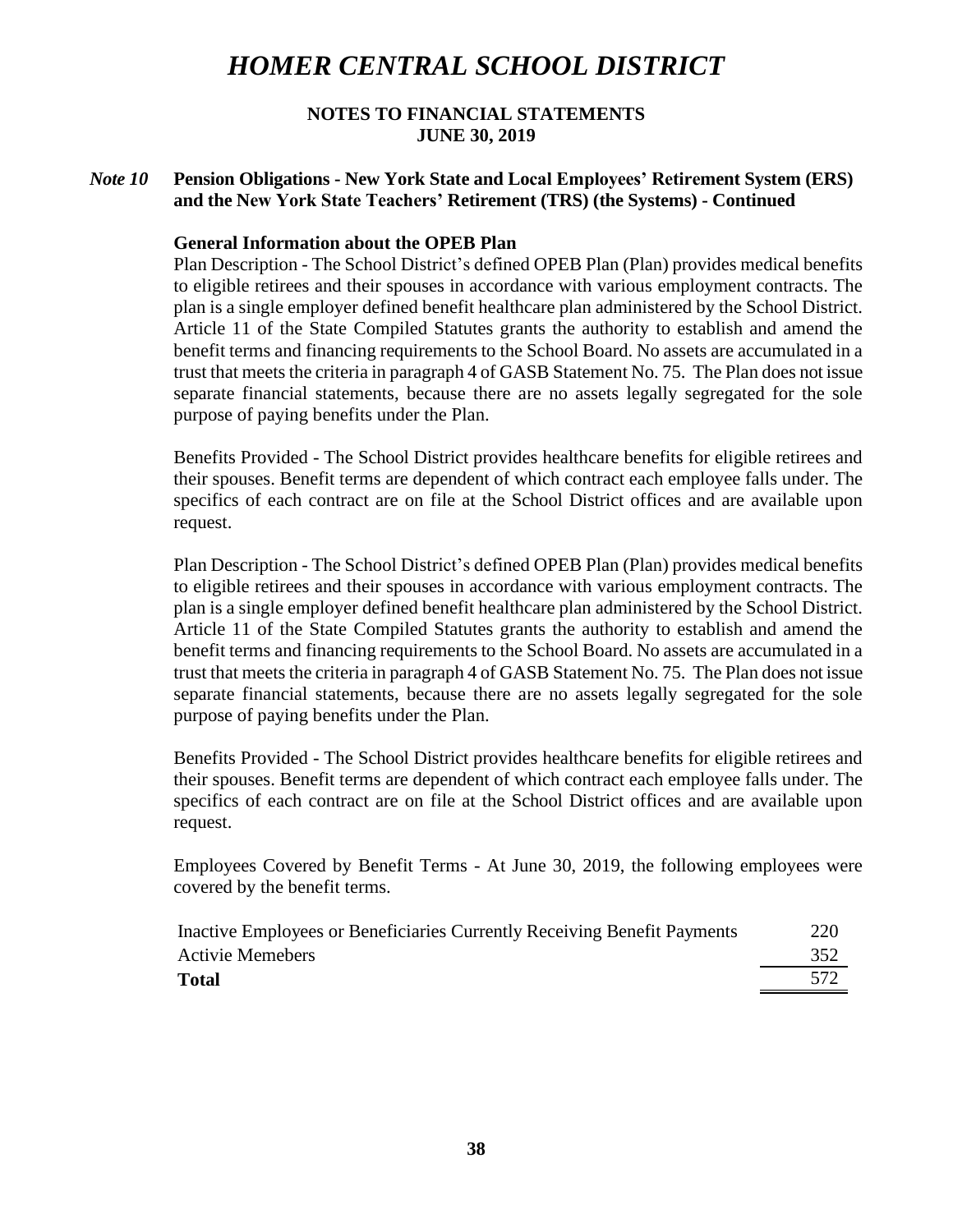## **NOTES TO FINANCIAL STATEMENTS JUNE 30, 2019**

### *Note 11* **Postemployment Benefits Other Than Pensions (OPEB)**

### **Total OPEB Liability**

The School District's total OPEB liability of \$45,804,821 was measured as of June 30, 2019, and was determined by an actuarial valuation as of June 30, 2018.

Actuarial Assumptions and Other Inputs - The total OPEB liability as of June 30, 2019 was determined using the following actuarial assumptions and other inputs, applied to all periods included in the measurement, unless otherwise specified:

| Long-Term Bond Rate:               | 3.51%                                            |
|------------------------------------|--------------------------------------------------|
| <b>Single Discount Rate</b>        | 3.51%                                            |
| <b>Salary Scale</b>                | Varied by Years of Service and Retirement System |
| Rate of Inflation                  | 3.00%                                            |
| <b>Healthcare Cost Trend Rates</b> | 5.50% for 2018, Decreasing to an Ultimate Rate   |
|                                    | of 3.84% by 2075                                 |

The discount rate was based on the Bond Buyer General Obligation 20-year Municipal Bond Index.

The actuarial assumptions used in the June 30, 2018 valuation were based on the following:

- Mortality rates were based on Pub-2010 Teachers and General Employees Headcount-Weighted table projected fully generationally using MP-2018.
- Termination and retirement rates were based on NYS ERS assumptions first adopted on April 1, 2015 and NYS TRS assumptions first adopted on June 30, 2015.
- Medical trend rates are based on the 2018 Getzen model with initial trend rate of 5.50% decreasing gradually to an ultimate rate of 3.84% in 2075.
- Dental trend rates are based on an initial rate of 4.50% decreasing by 0.25% annually to an ultimate rate of 3.00%.
- Actual spousal health coverage election was used for existing retirees.

The actuarial assumptions used in the June 30, 2018 valuation were consistent with the requirements of GASB Statement No. 75 and Actuarial Standards of Practice (ASOPs).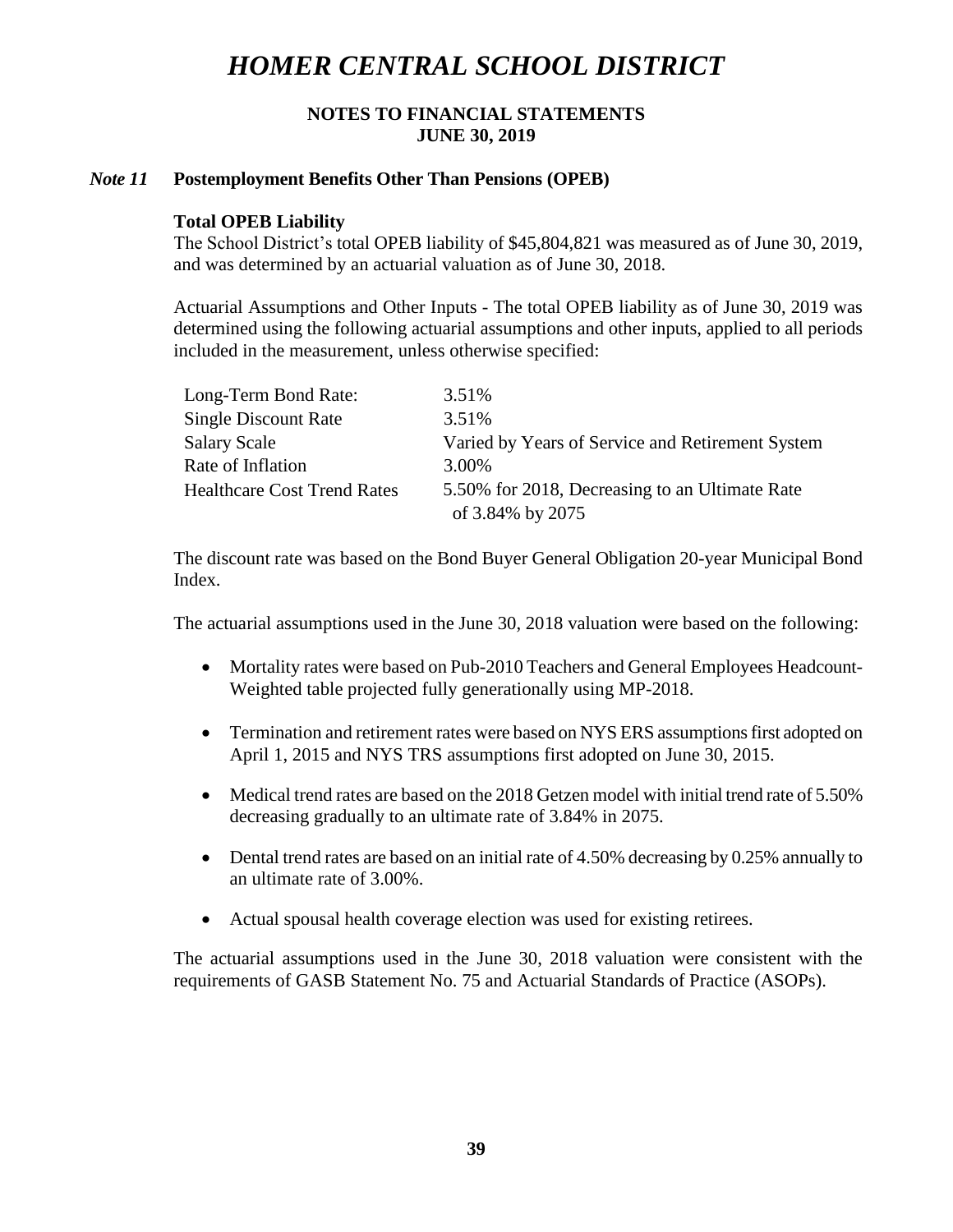## **NOTES TO FINANCIAL STATEMENTS JUNE 30, 2019**

#### *Note 11* **Postemployment Benefits Other Than Pensions (OPEB)**

### **Changes in the Total OPEB Liability**

|                                                    | <b>Total OPEB</b><br>Liability |  |  |  |
|----------------------------------------------------|--------------------------------|--|--|--|
| <b>Balance at June 30, 2018</b>                    | 51,086,083                     |  |  |  |
| <b>Changes for the Year</b>                        |                                |  |  |  |
| <b>Service Cost</b>                                | 1,554,922                      |  |  |  |
| Interest Cost                                      | 2,010,288                      |  |  |  |
| <b>Changes of Benefit Terms</b>                    |                                |  |  |  |
| Differences Between Expected and Actual Experience | (492, 417)                     |  |  |  |
| Changes in Assumptions or Other Inputs             | (6,949,561)                    |  |  |  |
| <b>Benefit Payments</b>                            | (1,404,494)                    |  |  |  |
| Net Change                                         | (5,281,262)                    |  |  |  |
| <b>Balance at June 30, 2019</b>                    | 45,804,821                     |  |  |  |

Changes of assumptions and other inputs reflect a change in the discount rate from 3.87% at the measurement date of June 30, 2018 to 3.51% in June 30, 2019.

Sensitivity of the Total OPEB liability to Changes in the Discount Rate - The following presents the total OPEB liability of the School District, as well as what the School District's total OPEB liability would be if it were calculated using a discount rate that is 1 - percentagepoint lower (2.51%) or 1-percentage-point higher (4.51%) than the current discount rate:

|                             | 1% Decrease |  | <b>Discount Rate</b> |  | 1% Increase |  |  |  |
|-----------------------------|-------------|--|----------------------|--|-------------|--|--|--|
|                             | $(2.51\%)$  |  | $(3.51\%)$           |  | $(4.51\%)$  |  |  |  |
| <b>Total OPEB Liability</b> | 58,273,626  |  | 45,804,821           |  | 40,684,550  |  |  |  |

Sensitivity of the Total OPEB Liability to Changes in the Healthcare Cost Trend Rate - The following presents the total OPEB liability of the School District, as well as what the School District's total OPEB liability would be if it were calculated using a healthcare cost trend rate that is 1 percentage point lower or 1 percentage point higher than the current healthcare cost trend rate:

|                             |             | <b>Healthcare Cost</b> |  |                   |             |            |  |  |
|-----------------------------|-------------|------------------------|--|-------------------|-------------|------------|--|--|
|                             | 1% Decrease |                        |  | <b>Trend Rate</b> | 1% Increase |            |  |  |
| <b>Total OPEB Liability</b> |             | 39,047,695             |  | 45,804,821        |             | 60,913,768 |  |  |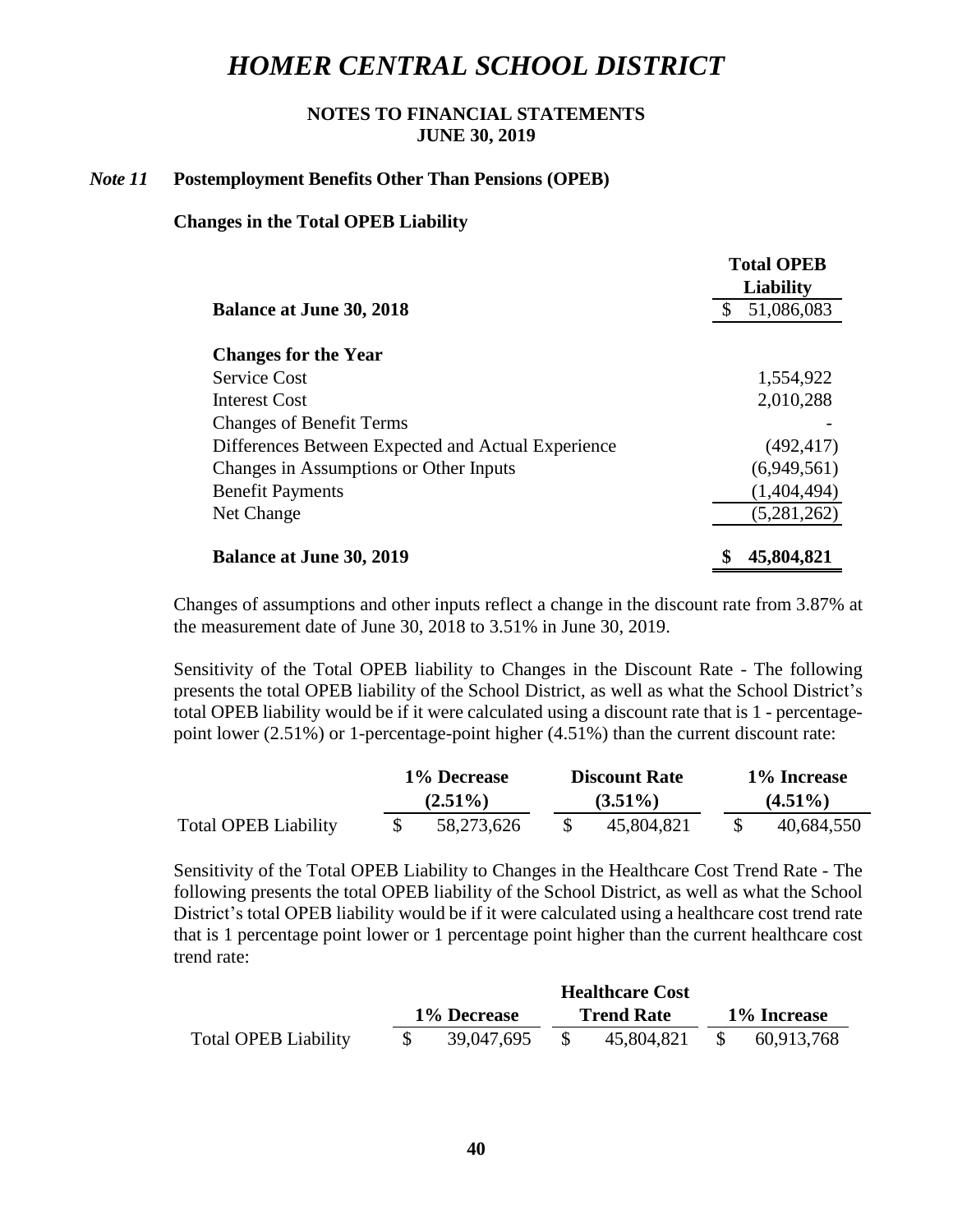## **NOTES TO FINANCIAL STATEMENTS JUNE 30, 2019**

#### *Note 11* **Postemployment Benefits Other Than Pensions (OPEB) - Continued**

### **OPEB Expense and Deferred Outflows of Resources and Deferred Inflows of Resources Related to OPEB**

For the year ended June 30, 2019, the School District recognized OPEB expense of \$2,428,724.

At June 30, 2019, the School District reported deferred outflows of resources and deferred inflows of resources related to OPEB from the following sources:

|                                                                                              | <b>Deferred</b><br><b>Outflows of</b> | <b>Deferred</b><br>Inflows of |  |  |  |
|----------------------------------------------------------------------------------------------|---------------------------------------|-------------------------------|--|--|--|
|                                                                                              | <b>Resources</b>                      | <b>Resources</b>              |  |  |  |
| Differences Between Expected and Actual Experience<br>Changes in Assumptions or Other Inputs |                                       | (437,704)<br>(8, 122, 725)    |  |  |  |
| <b>Total</b>                                                                                 | S                                     | (8,560,429)                   |  |  |  |

Amounts reported as deferred outflows of resources and deferred inflows of resources related to OPEB will be recognized in OPEB expense as follows:

| <b>Fiscal Year</b>     |                     |  |  |  |
|------------------------|---------------------|--|--|--|
| <b>Ending June 30,</b> | <b>Amount</b>       |  |  |  |
| 2020                   | \$<br>(1, 136, 486) |  |  |  |
| 2021                   | (1, 136, 486)       |  |  |  |
| 2022                   | (1, 136, 486)       |  |  |  |
| 2023                   | (1, 136, 486)       |  |  |  |
| 2024                   | (1, 136, 486)       |  |  |  |
| Thereafter             | (2,877,999)         |  |  |  |
|                        |                     |  |  |  |

### **Effect on Net Position**

Changes in the OPEB liability and deferred outflows and inflows of resources for the year ended June 30, 2019 resulted in the following effect on net position:

|                                         | <b>Beginning</b> | <b>Ending</b> |                |
|-----------------------------------------|------------------|---------------|----------------|
|                                         | <b>Balance</b>   | <b>Change</b> | <b>Balance</b> |
| Other Postemployment Benefits Liability | 51,086,083       | (5,281,262)   | 45,804,821     |
| Deferred Inflows of Resources           | 2,254,937        | 6,305,492     | 8,560,429      |
| <b>Total Effect on Net Position</b>     | 53,341,020       | 1,024,230     | 54,365,250     |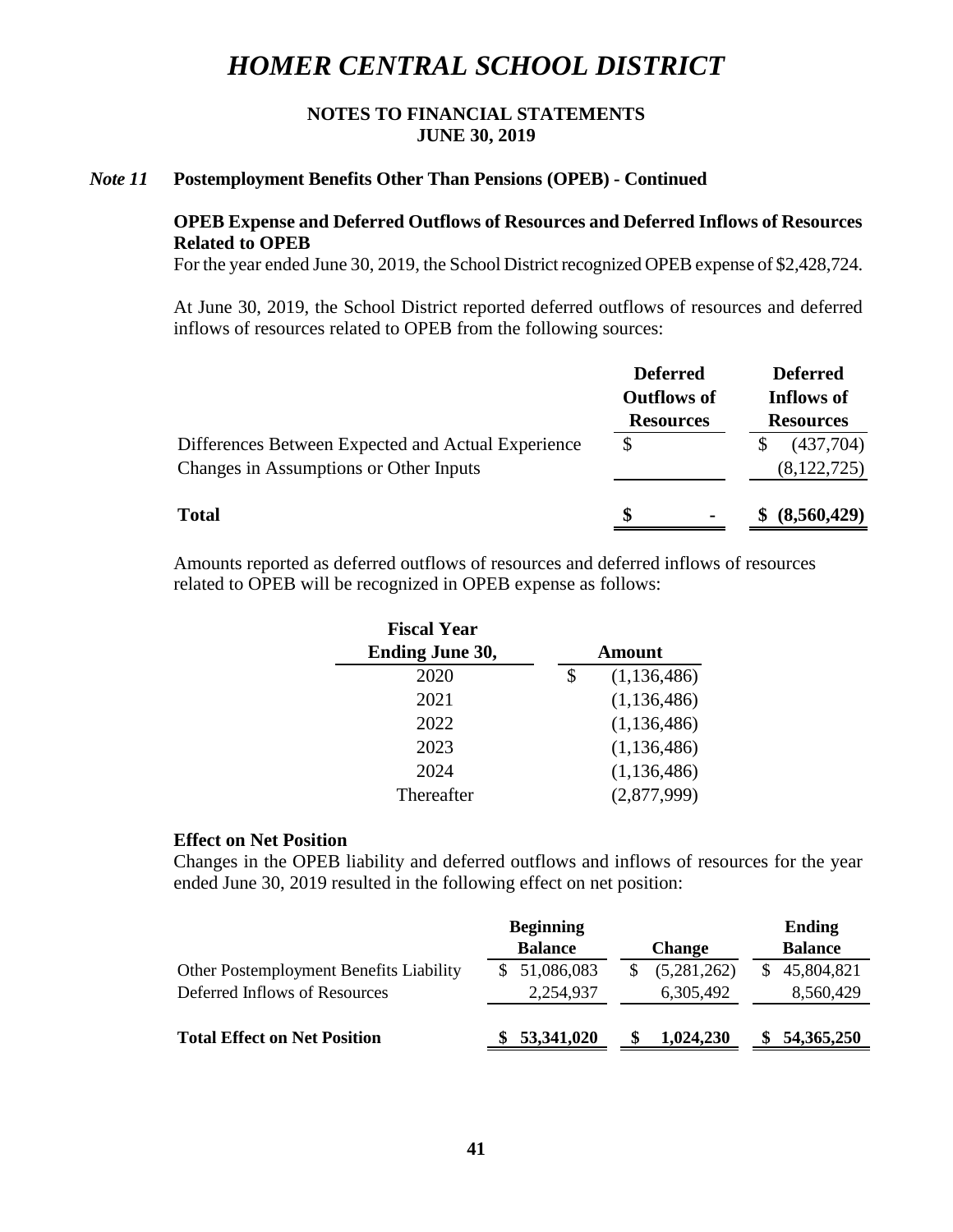## **NOTES TO FINANCIAL STATEMENTS JUNE 30, 2019**

### *Note 12* **Commitments and Contingencies**

### **Risk Financing and Related Insurance - General Information**

The School District is exposed to various risks of loss related to, but not limited to, torts; theft of, damage to and destruction of assets; injuries to employees; errors and omissions; natural disasters. These risks are covered by commercial insurance purchased from independent third parties. Settled claims from these risks have not exceeded commercial insurance coverage for the past three years.

### **Risk Financing and Related Insurance - Health Insurance**

The School District incurs costs related to an employee health insurance plan (Plan) sponsored by BOCES and its component districts. The Plan's objectives are to formulate, develop and administer a program of insurance to obtain lower costs for that coverage and to develop a comprehensive loss control program.

School districts joining the Plan must remain members for a minimum of one year; a member school district may withdraw from the Plan after that time by providing notice to the consortium prior to May 1, immediately preceding the commencement of the next school year. Plan members include 26 school districts, with the School District bearing a proportionate share of the Plan's assets and claimsliabilities. Plan members are subject to a supplemental assessment in the event of deficiencies. If the Plan's assets were to be exhausted, members would be responsible for the Plan's liabilities.

The Plan uses a reinsurance agreement to reduce its exposure to large losses on insured events. Reinsurance permits recovery of a portion of losses from the reinsurer, although it does not discharge the liability of the Plan as direct insurer of the risks reinsured.

The Plan establishes a liability for both reported and unreported insured events, which includes estimates of both future payments of losses and related claim adjustment expenses. However, because actual claims costs depend on complex factors, the process used in computing claims liabilities does not necessarily result in an exact amount. Such claims are based on the ultimate cost of claims (including future claim adjustment expenses) that have been reported but not settled and claims that have been incurred but not reported. Adjustments to claims liabilities are charged or credited to expense in the periods in which they are made.

During the year ended June 30, 2019, the School District incurred premiums or contribution expenditures totaling \$5,483,235.

The Plan financial statements may be obtained from Central New York Health Insurance Trust, 6820 Thompson Road, PO Box 4754, Syracuse, NY 13221.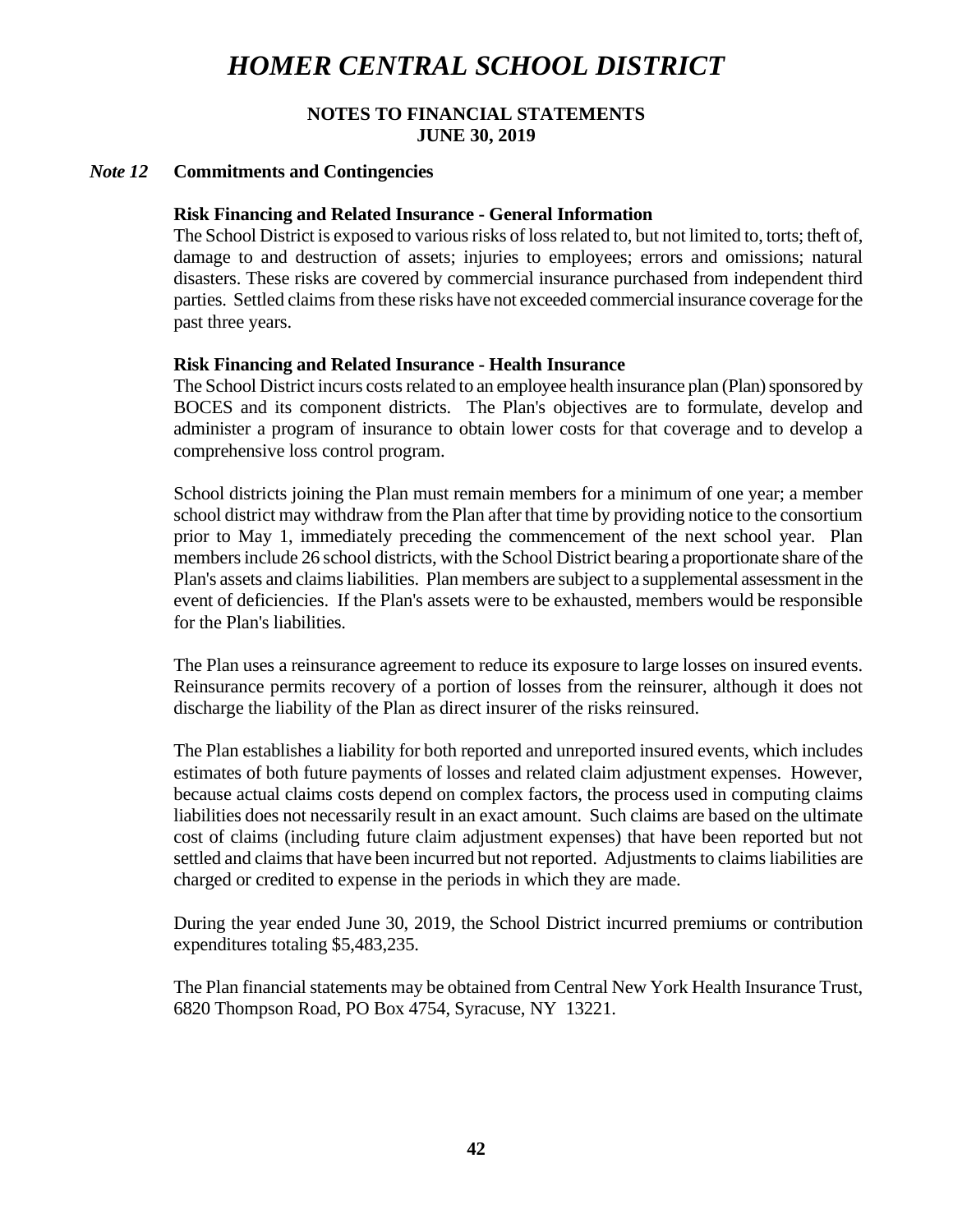## **NOTES TO FINANCIAL STATEMENTS JUNE 30, 2019**

#### *Note 12* **Commitments and Contingencies - Continued**

#### **Risk Financing and Related Insurance - Workers' Compensation**

The School District is self-insured for workers' compensation claims. Judgments and claims are recorded when it is probable that a liability has been incurred and the claim amount can be reasonably estimated. As of June 30, 2019, the School District had reserved \$1,066,067 in the General Fund to fund any claims. Workers' compensation charges for the year ended June 30, 2019 were \$85,459.

#### **Other Litigation**

The School District is and may be a named party in certain litigations. The School District is being represented by legal counsel of the School District and insurance companies as applicable. In the opinion of School District officials and legal counsel, these claims are either adequately covered by insurance, will not result in material judgments against the School District, or will not be pursued and, accordingly, are not expected to have a material effect on the financial statements.

#### **Other Items**

The School District has received grants subject to audit by agencies of state and federal governments. Such audits may result in disallowances and a request for a return of funds. Based on prior audits, the School District's administration believes disallowances, if any, will be immaterial.

#### *Note 13* **Lease Obligations**

The School District utilizes operating leases for the use of transportation equipment. The terms, interest rate, and annual payments for each lease are summarized below:

|            | <b>Dated</b> | <b>Term</b> | <b>Interest Rate</b> | <b>Annual Payment</b> |
|------------|--------------|-------------|----------------------|-----------------------|
| 2019 Lease | 7/3/2018     | 5 years     | 2.75%                | \$<br>60,736          |
| 2019 Lease | 7/3/2018     | 5 years     | 2.75%                | 14,695                |
| 2018 Lease | 7/11/2017    | 5 years     | 2.80%                | 101,666               |
| 2017 Lease | 8/30/2016    | 5 years     | 1.73%                | 107,976               |

Combined future minimum payments under these agreements are as follows:

| <b>Total</b> | ፍ  | 822,674 |
|--------------|----|---------|
| 2023         |    | 75,431  |
| 2022         |    | 177,097 |
| 2021         |    | 285,073 |
| 2020         | \$ | 285,073 |

The School District's operating lease expenses were \$285,073 for year ended June 30, 2019.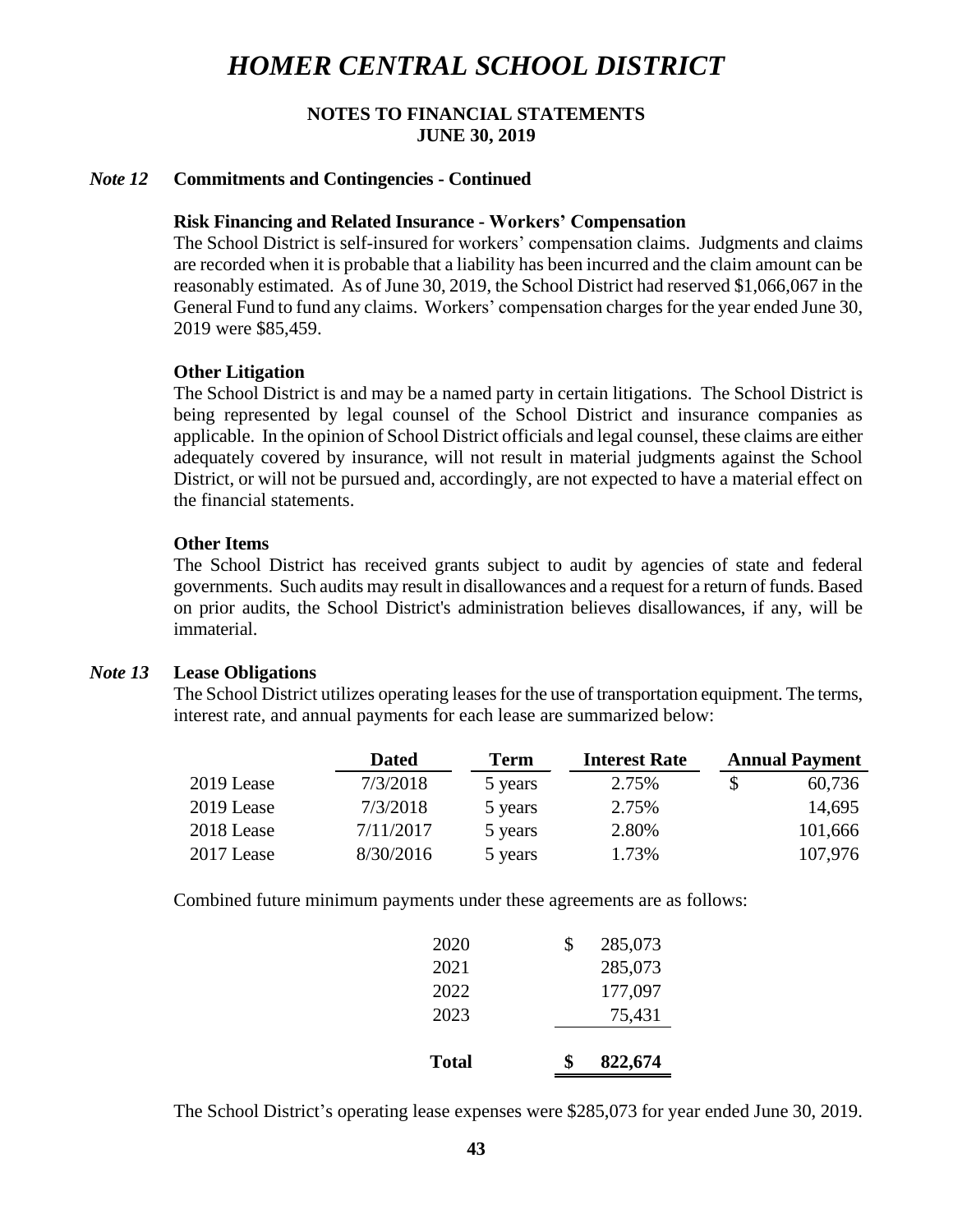## **NOTES TO FINANCIAL STATEMENTS JUNE 30, 2019**

## *Note 14* **Fund Balance Detail**

At June 30, 2019, nonspendable, restricted, assigned, and unassigned fund balance in the Governmental Funds was as follows:

|                                                    |      | <b>General</b><br>Fund | <b>School Lunch</b><br><b>Fund</b> | <b>Debt Service</b><br>Fund | <b>Capital Projects</b><br>Fund |
|----------------------------------------------------|------|------------------------|------------------------------------|-----------------------------|---------------------------------|
| Nonspendable                                       |      |                        |                                    |                             |                                 |
| Prepaid Expenses                                   | \$   | 152,089                | \$                                 | \$                          | \$                              |
| Inventory                                          |      |                        | 13,813                             |                             |                                 |
| <b>Total Nonspendable Fund Balance</b>             | - \$ | 152,089                | \$<br>13,813                       | \$                          | \$                              |
| <b>Restricted</b>                                  |      |                        |                                    |                             |                                 |
| <b>Retirement Contribution Reserve</b>             | \$   | 1,607,215              | \$                                 | \$                          | \$                              |
| <b>Unemployment Insurance Reserve</b>              |      | 248,065                |                                    |                             |                                 |
| <b>Workers Compensation Reserve</b>                |      | 1,066,067              |                                    |                             |                                 |
| <b>Employee Benefits Accured Liability Reserve</b> |      | 1,836,634              |                                    |                             |                                 |
| Tax Certiorari Reserve                             |      | 100,380                |                                    |                             |                                 |
| <b>Capital Reserve</b>                             |      | 131,749                |                                    |                             |                                 |
| School Lunch                                       |      |                        | 157,920                            |                             |                                 |
| Debt                                               |      |                        |                                    | 5,766,270                   |                                 |
| <b>Total Restricted Fund Balance</b>               |      | 4,990,110              | \$<br>157,920                      | \$<br>5,766,270             | \$                              |
| <b>Assigned</b>                                    |      |                        |                                    |                             |                                 |
| Appropriated for Next Year's Budget                | \$   | 680,000                | \$                                 | \$                          | \$                              |
| Encumbered for:                                    |      |                        |                                    |                             |                                 |
| General Support                                    |      | 142,999                |                                    |                             |                                 |
| Instruction                                        |      | 531,808                |                                    |                             |                                 |
| <b>Pupil Transportation</b>                        |      | 20,022                 |                                    |                             |                                 |
| <b>Employee Benefits</b>                           |      | 52                     |                                    |                             |                                 |
| <b>Total Assigned Fund Balance</b>                 |      | 1,374,881              | \$                                 |                             | \$                              |
| Unassigned                                         |      | \$1,364,808            | \$                                 | \$                          | \$<br>(628, 854)                |
| <b>Total Unassigned Fund Balance (Deficit)</b>     |      | \$1,364,808            | \$                                 |                             | (628, 854)                      |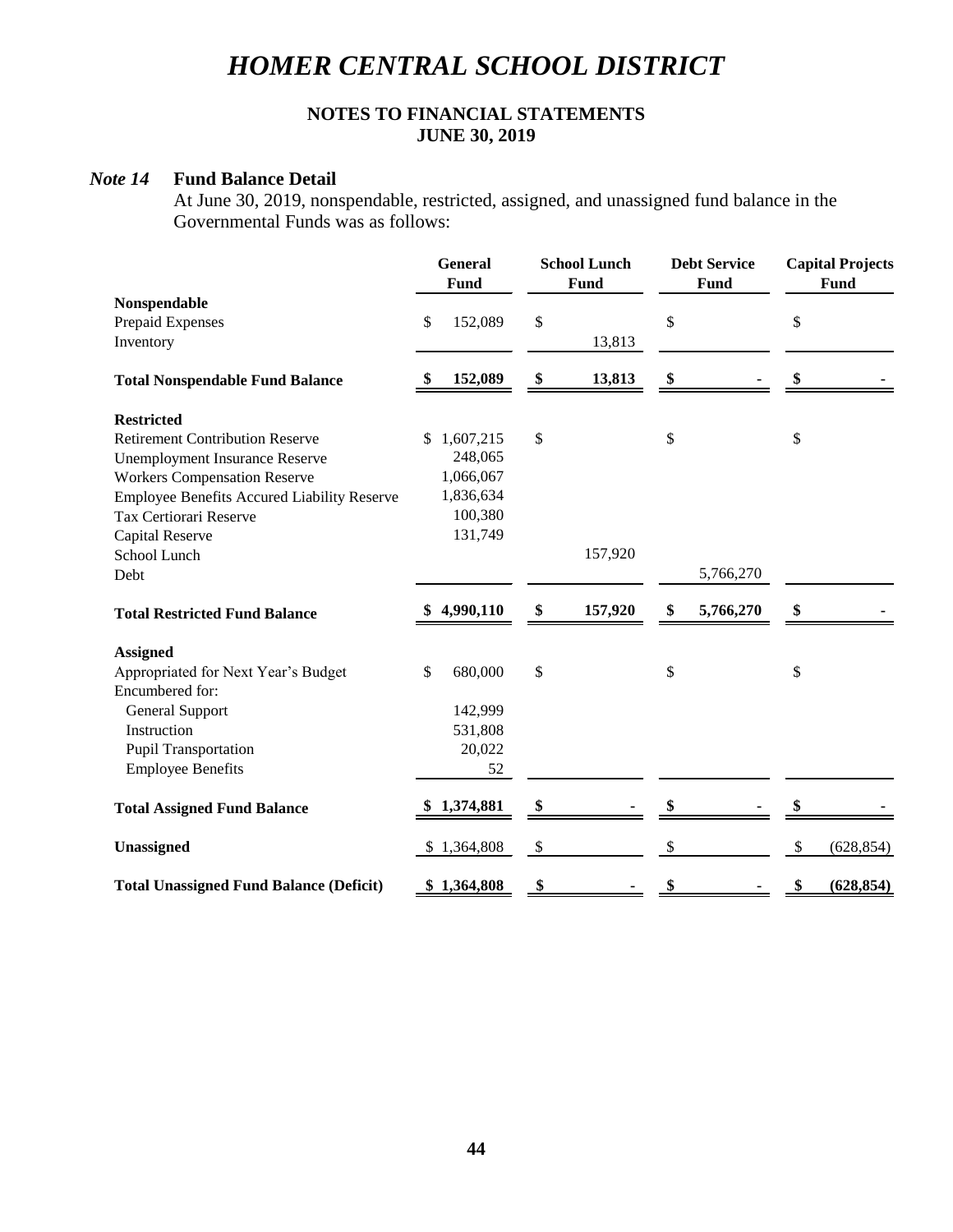## **NOTES TO FINANCIAL STATEMENTS JUNE 30, 2019**

### *Note 15* **Restricted Fund Balances**

Portions of restricted fund balance are reserved and not available for current expenditures as reported in the Governmental Funds Balance Sheet. The balances and activity of the General Fund and Debt Service Fund reserves, for the year ended June 30, 2019 were as follows:

|                                                    | <b>Beginning</b> |                  | <b>Interest</b> |                  | Ending         |
|----------------------------------------------------|------------------|------------------|-----------------|------------------|----------------|
| <b>Restricted Fund Balances</b>                    | <b>Balance</b>   | <b>Additions</b> | <b>Earned</b>   | Appropriated     | <b>Balance</b> |
| <b>General Fund</b>                                |                  |                  |                 |                  |                |
| <b>Retirement Contribution Reserve</b>             | 1,604,038<br>\$. | \$               | \$<br>3,177     | \$               | \$1,607,215    |
| <b>Employee Benefits Accrued Liability Reserve</b> | 1,835,795        |                  | 839             |                  | 1,836,634      |
| Unemployment Insurance Reserve                     | 247,574          |                  | 491             |                  | 248,065        |
| <b>Workers Compensation Reserve</b>                | 1,065,580        |                  | 487             |                  | 1,066,067      |
| Tax Certiorari Reserve                             | 200,020          | 100,000          | 380             | (200, 020)       | 100,380        |
| Capital Reserve                                    | 531,412          |                  | 337             | (400,000)        | 131,749        |
| <b>Total General Fund</b>                          | \$5,484,419      | \$<br>100,000    | 5,711           | \$<br>(600, 020) | \$4,990,110    |
| <b>Debt Service Fund</b>                           | \$6,050,383      | S                | 24,121          | (308, 234)<br>S  | \$5,766,270    |
| <b>School Lunch Fund</b>                           | 150,931          | S                |                 | 6,989            | 157,920<br>\$  |

### *Note 16* **Stewardship, Compliance and Accountability**

## **Deficit Net Position**

At June 30, 2019, the District-wide Statement of Net Position had an unrestricted deficit net position of \$45,365,203. This is primarily the result of the requirement to record other postemployment benefit liability with no requirement or mechanism to fund this liability. (See Note 11.) The deficit is not expected to be eliminated during the normal course of operations.

## **Deficit Unassigned Fund Balance**

At June 30, 2019, the Capital Projects Fund had an unrestricted fund balance deficit of \$628,854. This deficit is expected to be eliminated with permanent financing at the completion of the respective projects.

## *Note 17* **Tax Abatements**

For the year ended June 30, 2019, property in the School District was subject to property tax abatements negotiated by the Cortland County Industrial Development Agency (CCIDA), and the Village of Homer (the Village).

CCIDA enters into PILOT agreements with businesses within Cortland County under New York State General Municipal Law 858. Economic development agreements entered into by CCIDA can include the abatement of county, local, and school district taxes. In this case, negotiated abatements have resulted in reductions of property taxes, which CCIDA administers as a temporary reduction in the assessed value of the property involved. The abatement agreements generally stipulate a percentage reduction of property taxes, but sometimes stipulate a dollar value reduction in lieu of a percentage reduction.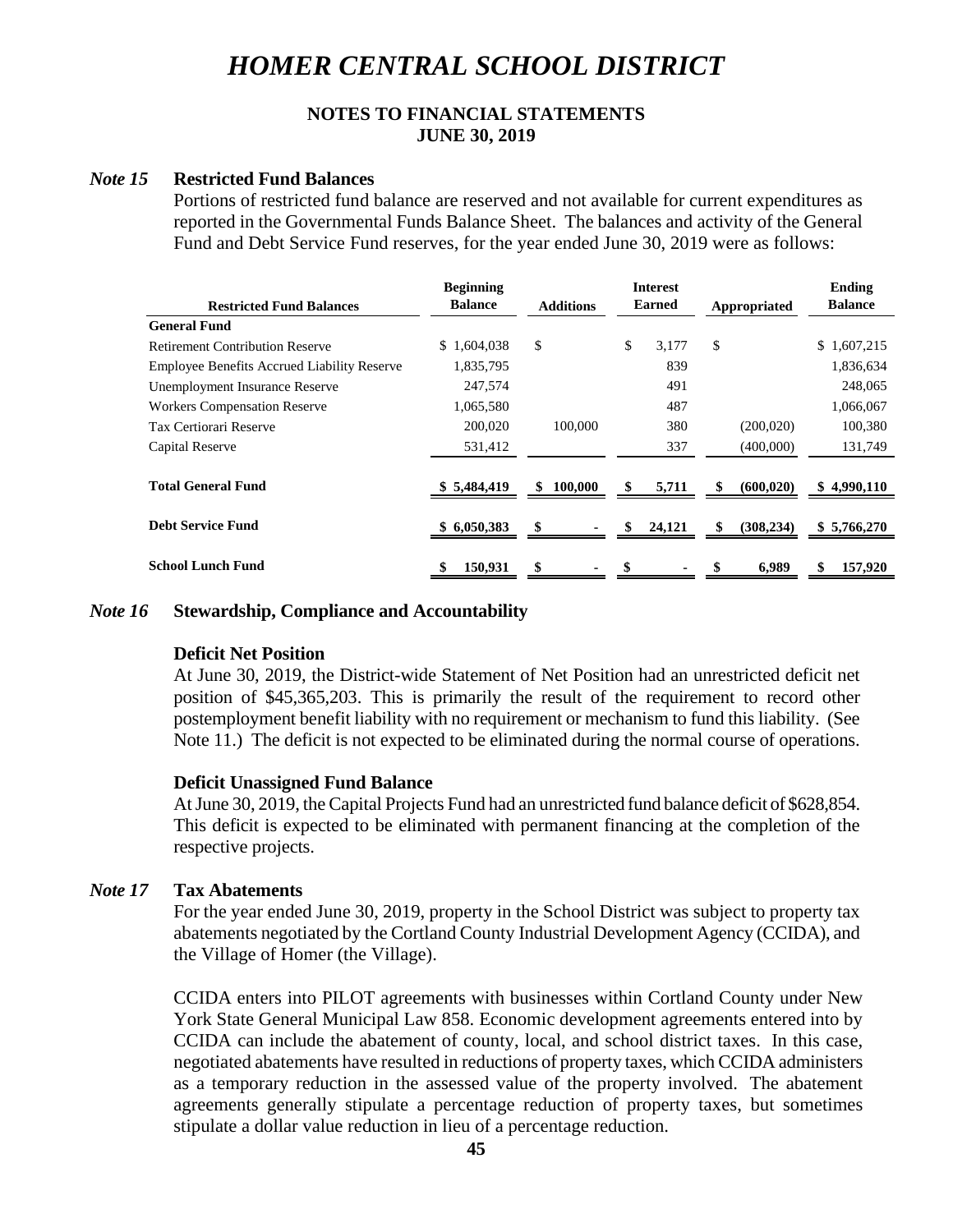## **NOTES TO FINANCIAL STATEMENTS JUNE 30, 2019**

#### *Note 17* **Tax Abatements - Continued**

The Village entered into a property tax abatement agreement (Act) with a local business under Chapter 535 of the 1971 Laws of New York State for the purpose of encouraging economic growth. Under the Act, localities may grant property tax abatements of up to 100% of a business' property tax bill for the purpose of attracting or retaining businesses within their jurisdictions. The abatements may be granted to any business located within or promising to relocate to the Village.

Information relevant to disclosure of the programs for the year ended June 30, 2019 is as follows:

|                                                      | <b>Taxable</b><br><b>Assesed Value</b> | Combined<br><b>Tax Rates</b> | <b>Tax Value</b> |    | <b>PILOT</b><br><b>Received</b> |   | <b>Taxes</b><br><b>Abated</b> |
|------------------------------------------------------|----------------------------------------|------------------------------|------------------|----|---------------------------------|---|-------------------------------|
| <b>Cortland County Industrial Development Agency</b> |                                        |                              |                  |    |                                 |   |                               |
| Forkey Construction & Fabricating Inc.               | 1,701,000                              | 19.81                        | 33.703           | S. | 16,851                          | S | 16,851                        |
| NY Susquehanna & Western Railway                     | 159.574                                | 19.81                        | 3,162            |    | 9,375                           |   |                               |
| <b>Village of Homer</b>                              |                                        |                              |                  |    |                                 |   |                               |
| Homer Housing Company                                | 542,021                                | 19.67                        | 10.665           |    | 1,839                           |   | 8,826                         |
| <b>Total PILOT Agreements</b>                        | 2,402,595                              |                              | \$<br>47,530     |    | 28,065                          |   | 25,677                        |

#### *Note 18* **Reclassification**

Certain amounts presented for the year ended June 30, 2018 have been reclassified to conform to the current year's presentation. Those reclassifications had no effect on the previously reported net position.

### *Note 19* **Subsequent Events**

#### **Bus Leases**

Subsequent to June 30, 2019, the School District entered into a lease agreement for the use of eight new school buses. The term of the agreement is 6 years and calls for five annual payments of \$152,089 with a balloon payment of \$257,000 in the sixth year.

#### **Bond Issuance**

At year end June 30, 2019, the School District was in the process of converting its existing bond anticipation note (BAN) into permanent financing through the issuance of a 15-year bond. The BAN was converted in July 2019 and the new bond calls for fixed annual payments ranging between \$20,000 and \$60,000 with biannual interest ranging from 3% to 5% over the term of the bond.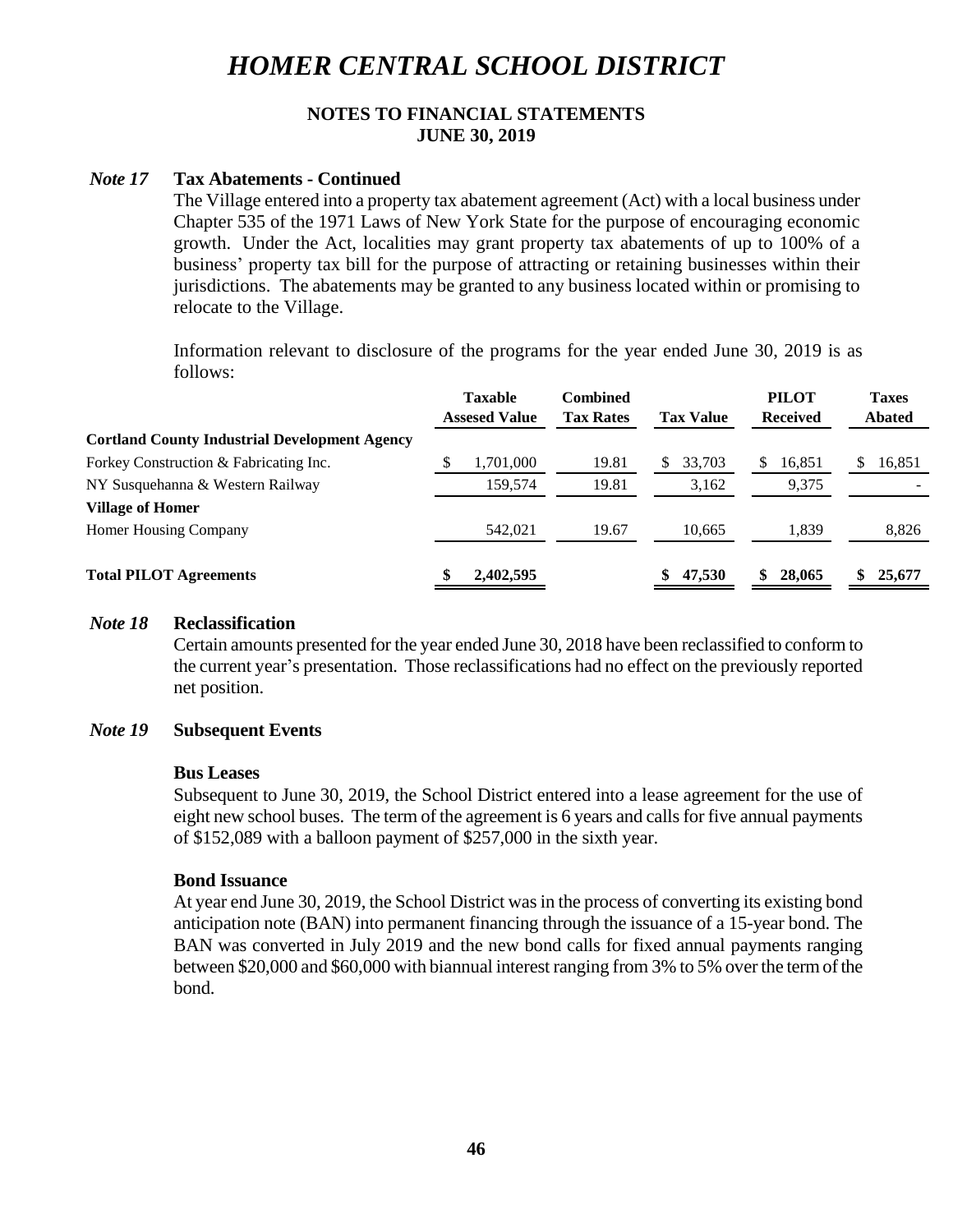## **SCHEDULE OF REVENUES COMPARED TO BUDGET (NON-GAAP) - GENERAL FUND FOR THE YEAR ENDED JUNE 30, 2019**

|                                                                        | Original<br><b>Budget</b> | <b>Final</b><br><b>Budget</b><br><b>Actual</b> |              |                  |
|------------------------------------------------------------------------|---------------------------|------------------------------------------------|--------------|------------------|
| <b>REVENUES</b>                                                        |                           |                                                |              |                  |
| <b>Local Sources</b>                                                   |                           |                                                |              |                  |
| <b>Real Property Taxes</b>                                             | 13,826,878                | 13,826,878<br>\$                               | \$13,884,413 | \$<br>57,535     |
| <b>Real Property Tax Items</b>                                         | 2,476,979                 | 2,476,979                                      | 2,418,138    | (58, 841)        |
| <b>Nonproperty Taxes</b>                                               | 2,000                     | 2,000                                          | 2,416        | 416              |
| <b>Charges for Services</b>                                            | 42,000                    | 42,000                                         | 51,143       | 9,143            |
| Use of Money and Property                                              | 81,350                    | 81,350                                         | 87,852       | 6,502            |
| Sale of Property and                                                   |                           |                                                |              |                  |
| <b>Compensation for Loss</b>                                           | 26,500                    | 26,500                                         | 12,260       | (14,240)         |
| Miscellaneous                                                          | 358,850                   | 358,850                                        | 448,319      | 89,469           |
| <b>Total Local Sources</b>                                             | 16,814,557                | 16,814,557                                     | 16,904,541   | 89,984           |
| <b>State Sources</b>                                                   | 24,226,877                | 24,226,877                                     | 23,690,247   | (536, 630)       |
| <b>Federal Sources</b>                                                 | 25,500                    | 25,500                                         | 48,171       | 22,671           |
| <b>Total Revenues</b>                                                  | 41,066,934                | 41,066,934                                     | 40,642,959   | (423, 975)       |
| <b>OTHER FINANCING SOURCES</b>                                         |                           |                                                |              |                  |
| <b>Operating Transfers In</b>                                          | 308,234                   | 308,234                                        | 308,234      |                  |
| <b>Total Revenues and Other</b><br><b>Financing Sources</b>            | 41,375,168                | 41,375,168                                     | \$40,951,193 | \$<br>(423, 975) |
|                                                                        |                           |                                                |              |                  |
| <b>Appropriated Fund Balance</b>                                       | 680,000                   | 680,000                                        |              |                  |
| <b>Encumbrances Carried</b>                                            |                           |                                                |              |                  |
| <b>Forward from Prior Year</b>                                         | 232,740                   | 232,740                                        |              |                  |
| <b>Total Revenues, Appropriated</b><br><b>Reserves, and Designated</b> |                           |                                                |              |                  |
| <b>Fund Balance</b>                                                    | 42,287,908<br>\$          | \$<br>42,287,908                               |              |                  |

*See Notes to Required Supplementary Information*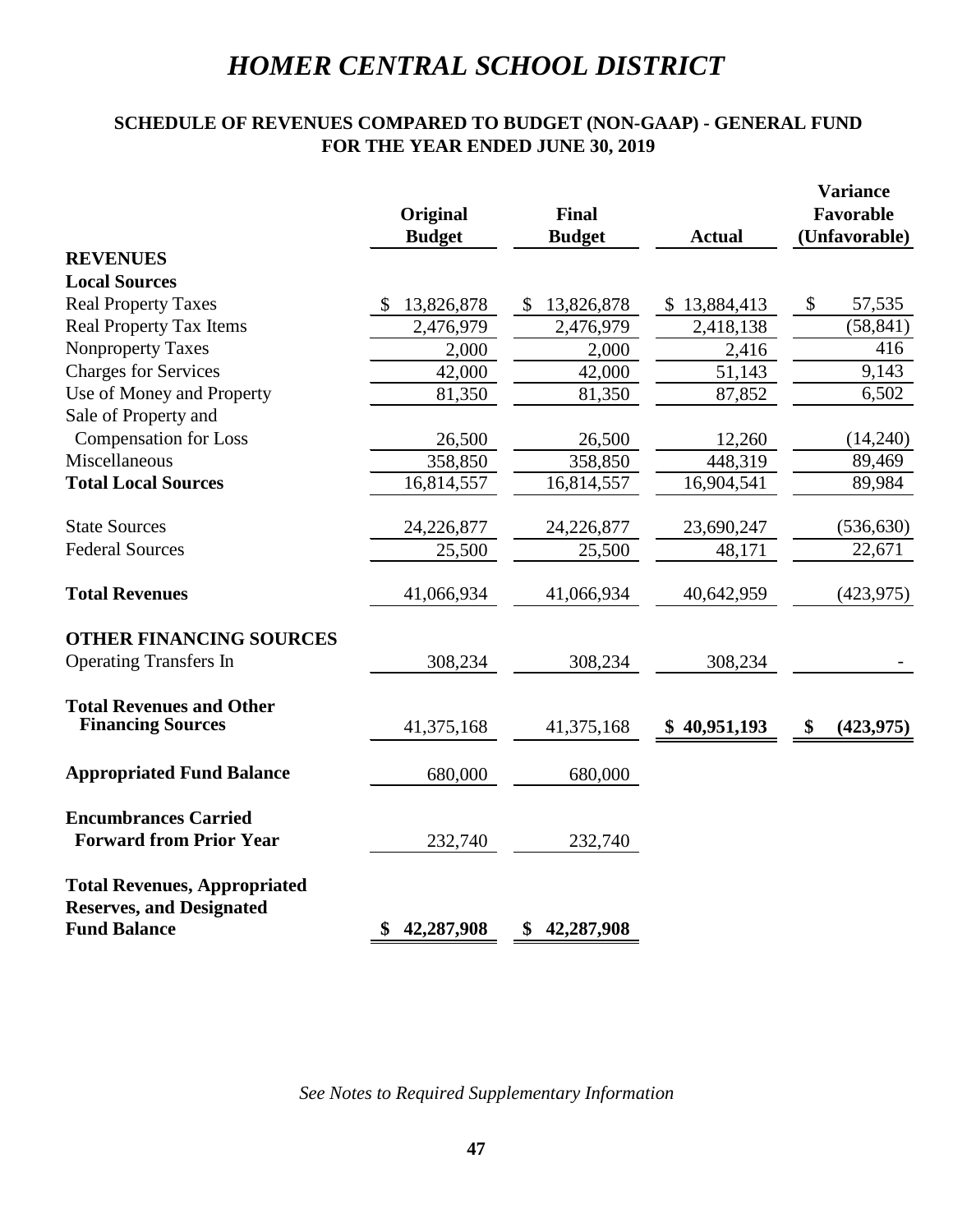## **SCHEDULE OF EXPENDITURES COMPARED TO BUDGET (NON-GAAP) - FOR THE YEAR ENDED JUNE 30, 2019 GENERAL FUND**

|                                                                                                                       | Original                            | <b>Final</b>              |  |  |
|-----------------------------------------------------------------------------------------------------------------------|-------------------------------------|---------------------------|--|--|
| <b>EXPENDITURES</b>                                                                                                   | <b>Budget</b>                       | <b>Budget</b>             |  |  |
| <b>General Support</b>                                                                                                |                                     |                           |  |  |
| <b>Board of Education</b>                                                                                             | $\boldsymbol{\mathsf{S}}$<br>24,758 | $\boldsymbol{\mathsf{S}}$ |  |  |
| <b>Central Administration</b>                                                                                         | 194,456                             | 25,655                    |  |  |
| Finance                                                                                                               | 542,726                             | 204,245<br>469,756        |  |  |
| Staff                                                                                                                 | 142,441                             | 168,108                   |  |  |
| <b>Central Services</b>                                                                                               | 2,688,758                           | 2,675,718                 |  |  |
| Special Items                                                                                                         | 369,629                             | 369,629                   |  |  |
| <b>Total General Support</b>                                                                                          | 3,962,768                           | 3,913,111                 |  |  |
|                                                                                                                       |                                     |                           |  |  |
| <b>Instruction</b>                                                                                                    |                                     |                           |  |  |
| Instruction, Administration, and Improvement                                                                          | 1,193,451                           | 1,228,795                 |  |  |
| Teaching - Regular School                                                                                             | 11,682,607                          | 11,772,129                |  |  |
| Programs for Children with Handicapping Conditions                                                                    | 4,536,057                           | 4,564,215                 |  |  |
| <b>Occupational Education</b>                                                                                         | 1,154,037                           | 1,154,994                 |  |  |
| <b>Teaching - Special School</b>                                                                                      | 15,000                              | 15,000                    |  |  |
| <b>Instructional Media</b>                                                                                            | 1,145,143                           | 1,358,089                 |  |  |
| <b>Pupil Services</b>                                                                                                 | 2,196,380                           | 2,170,015                 |  |  |
| <b>Total Instruction</b>                                                                                              | 21,922,675                          | 22, 263, 237              |  |  |
| <b>Pupil Transportation</b>                                                                                           | 2,245,756                           | 1,854,897                 |  |  |
| <b>Community Services</b>                                                                                             |                                     | 18,053                    |  |  |
| <b>Employee Benefits</b>                                                                                              | 9,707,609                           | 9,388,420                 |  |  |
| <b>Debt Service</b>                                                                                                   |                                     |                           |  |  |
| Principal                                                                                                             | 3,265,000                           | 3,165,000                 |  |  |
| Interest                                                                                                              | 1,184,100                           | 1,141,766                 |  |  |
| <b>Total Debt Service</b>                                                                                             | 4,449,100                           | 4,306,766                 |  |  |
| <b>Total Expenditures</b>                                                                                             | 42,287,908                          | 41,744,484                |  |  |
| <b>OTHER FINANCING USES</b>                                                                                           |                                     |                           |  |  |
| <b>Operating Transfers Out</b>                                                                                        |                                     | 543,424                   |  |  |
| <b>Total Expenditures and Other Financing Uses</b>                                                                    | \$42,287,908                        | \$42,287,908              |  |  |
| Net Change in Fund Balance                                                                                            |                                     |                           |  |  |
| $\mathbf{1} \mathbf{D} \mathbf{1}$ $\mathbf{D} \mathbf{1}$ $\mathbf{I} \mathbf{D} \mathbf{1}$ $\mathbf{I} \mathbf{I}$ |                                     |                           |  |  |

Fund Balance - Beginning of Year

## **Fund Balance - End of Year**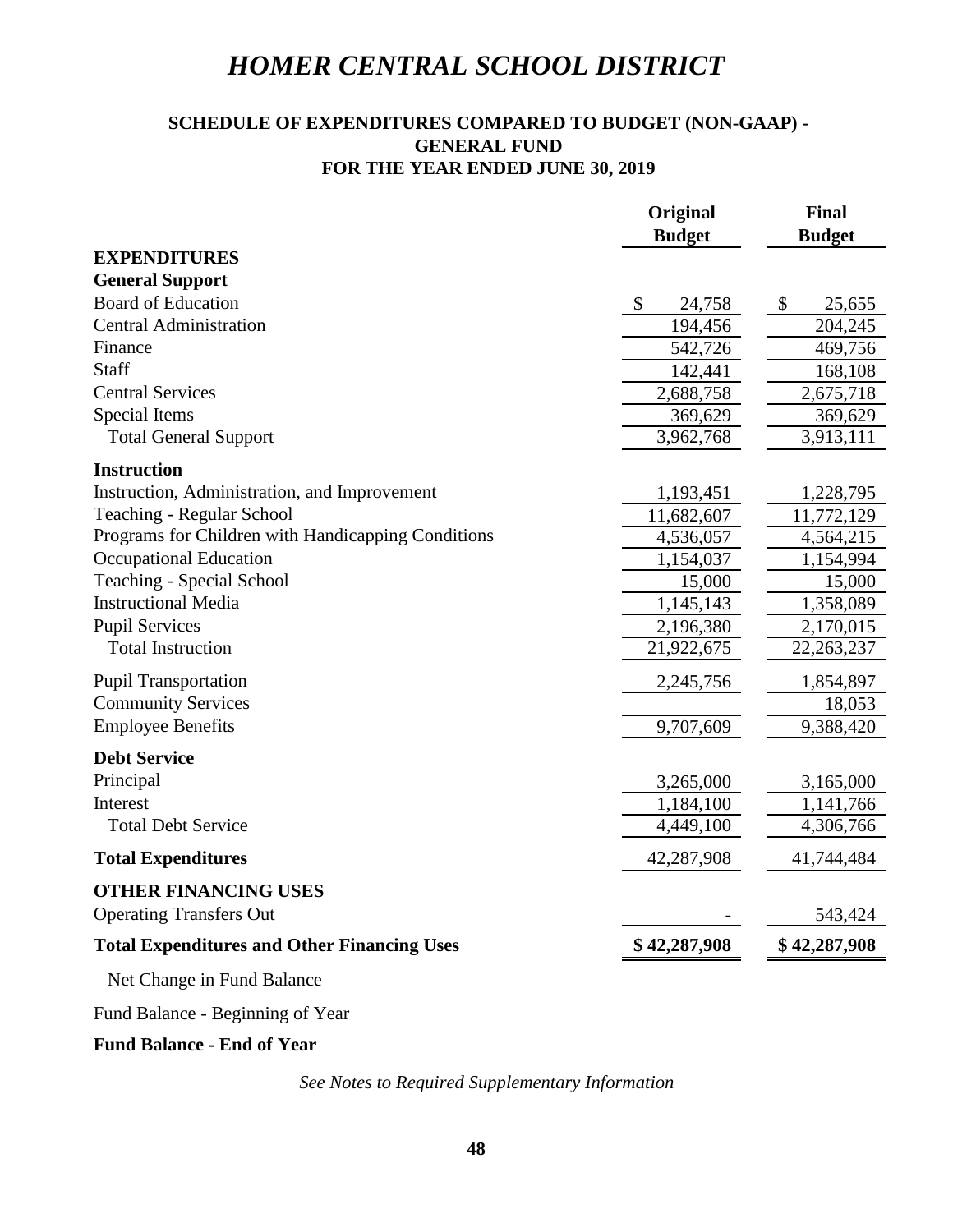|                 |                                  | <b>Variance</b>  |
|-----------------|----------------------------------|------------------|
| <b>Actual</b>   | <b>Encumbrances</b>              | <b>Favorable</b> |
|                 |                                  | (Unfavorable)    |
|                 |                                  |                  |
| \$<br>23,768    | $\boldsymbol{\mathsf{S}}$<br>500 | \$<br>1,387      |
| 200,482         | 2,116                            | 1,647            |
| 456,237         | 13                               | 13,506           |
| 161,785         |                                  | 6,323            |
| 2,405,335       | 139,872                          | 130,511          |
| 357,057         | 498                              | 12,074           |
| 3,604,664       | $\overline{14}2,999$             | 165,448          |
|                 |                                  |                  |
| 1,205,118       | 424                              | 23,253           |
| 11,227,306      | 437,673                          | 107,150          |
| 4,526,445       | 31,303                           | 6,467            |
| 1,154,994       |                                  |                  |
| 9,120           |                                  | 5,880            |
| 1,295,855       | 61,318                           | 916              |
| 2,108,289       | 1,090                            | 60,636           |
| 21,527,127      | 531,808                          | 204,302          |
| 1,790,854       | 20,022                           | 44,021           |
| 18,053          |                                  |                  |
| 9,360,687       | 52                               | 27,681           |
|                 |                                  |                  |
| 3,165,000       |                                  |                  |
| 1,130,000       |                                  | 11,766           |
| 4,295,000       |                                  | 11,766           |
| 40,596,385      | 694,881                          | 453,218          |
|                 |                                  |                  |
| 532,138         |                                  | 11,286           |
| 41,128,523      | \$<br>694,881                    | \$<br>464,504    |
| (177, 330)      |                                  |                  |
| 8,059,218       |                                  |                  |
| \$<br>7,881,888 |                                  |                  |

Ē.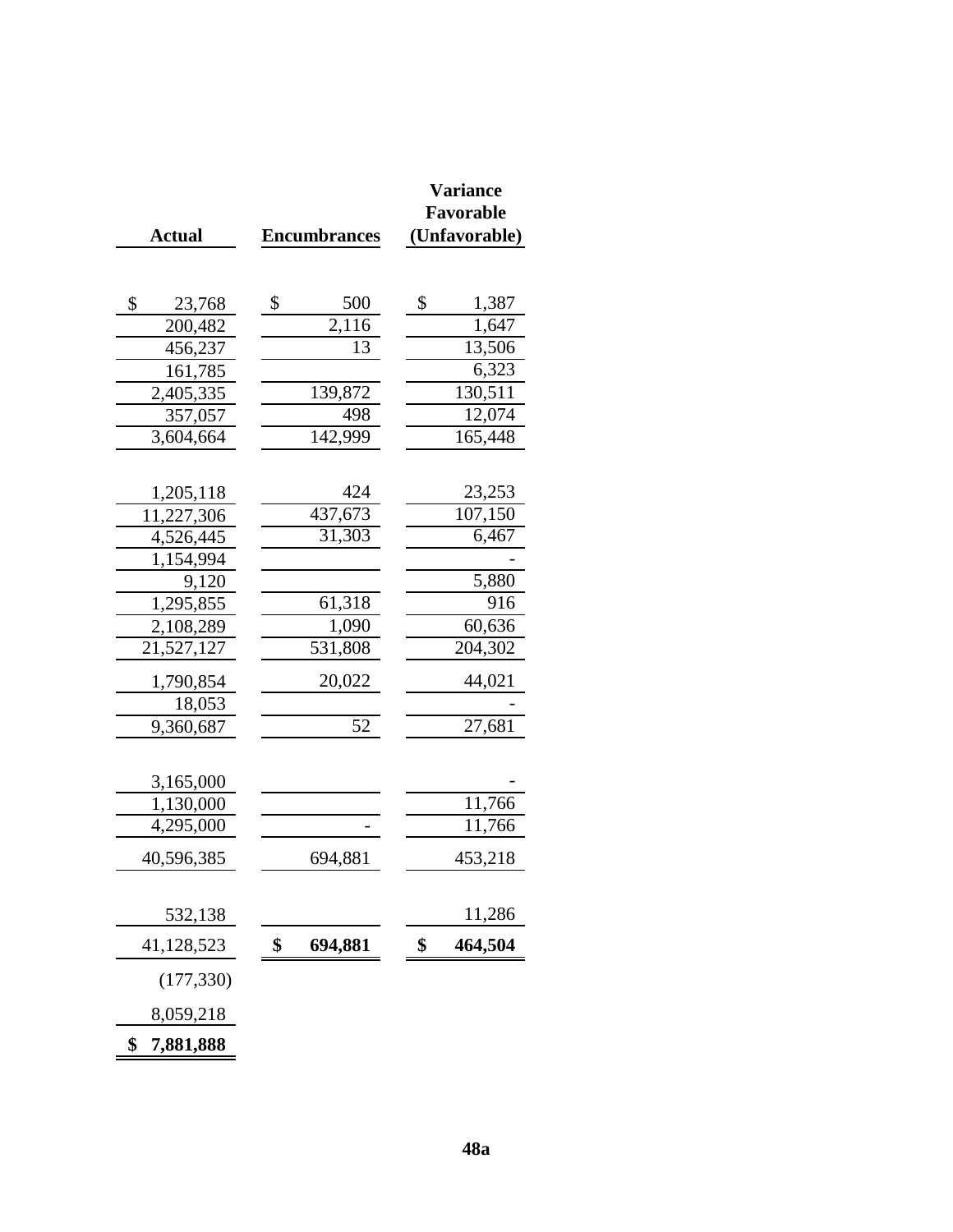## **SCHEDULE OF SCHOOL DISTRICT CONTRIBUTIONS NYSLRS PENSION PLAN FOR THE LAST 10 FISCAL YEARS**

|                                                                      | 2019          | 2018          | 2017          |
|----------------------------------------------------------------------|---------------|---------------|---------------|
| <b>Contractually Required Contribution</b>                           | 440,939<br>\$ | 444,713<br>\$ | 446,908<br>\$ |
| Contributions in Relation to the Contractually Required Contribution | (440, 939)    | (444, 713)    | (466,908)     |
| Contribution Deficiency (Excess)                                     |               |               |               |
| School District's Covered - Employee Payroll                         | 3,216,078     | 3,214,082     | 3,112,302     |
| Contributions as a Percentage of Covered - Employee Payroll          | 13.7%         | 13.8%         | 14.4%         |
| * Information unavailable at this time                               |               |               |               |

## **FOR THE LAST 10 FISCAL YEARS SCHEDULE OF SCHOOL DISTRICT CONTRIBUTIONS NYSTRS PENSION PLAN**

|                                                                      | 2019        | 2018                     | 2017        |
|----------------------------------------------------------------------|-------------|--------------------------|-------------|
| <b>Contractually Required Contribution</b>                           | \$1,631,737 | \$1,475,554              | \$1,777,175 |
| Contributions in Relation to the Contractually Required Contribution | (1,631,737) | (1,475,554)              | (1,777,175) |
| Contribution Deficiency (Excess)                                     | ۰           | $\overline{\phantom{a}}$ |             |
| School District's Covered - Employee Payroll                         | 15,350,301  | 15,056,673               | 15,163,309  |
| Contributions as a Percentage of Covered - Employee Payroll          | $10.6\%$    | 9.8%                     | 11.7%       |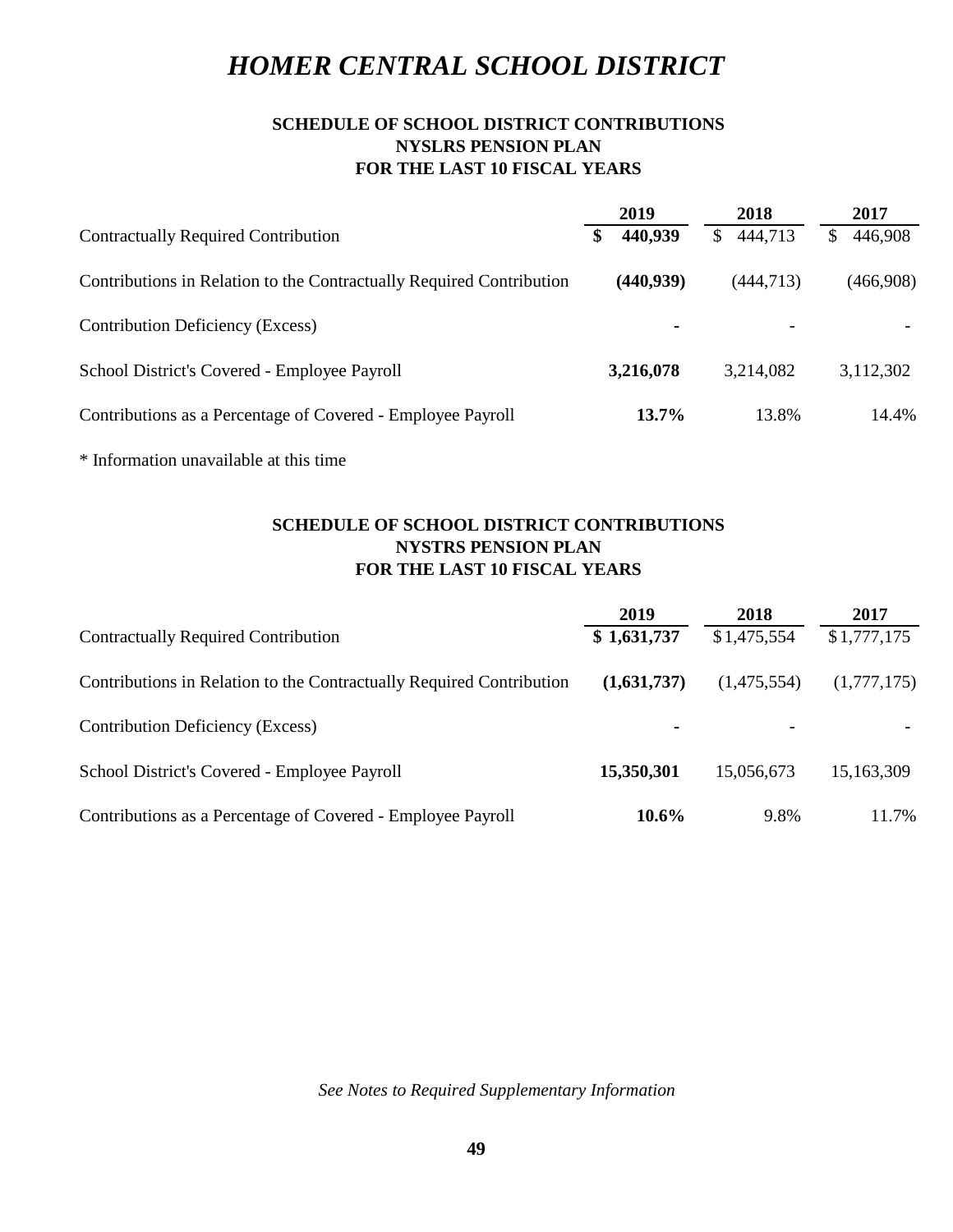| 2016                     | 2015                     | 2014          | 2013                     | 2012          | 2011          | 2010                     |
|--------------------------|--------------------------|---------------|--------------------------|---------------|---------------|--------------------------|
| 563,316<br>\$            | 500,913<br>\$            | 631,180<br>\$ | 609,827<br>\$            | 461,529<br>\$ | 354,860<br>\$ | 255,573<br>\$            |
| (563,316)                | (500, 913)               | (631, 180)    | (609, 827)               | (461,529)     | (354, 860)    | (255,573)                |
| $\overline{\phantom{a}}$ | $\overline{\phantom{a}}$ | -             | $\overline{\phantom{0}}$ |               |               | $\overline{\phantom{0}}$ |
| 3,220,366                | 3,064,569                | 3,183,592     | 3,251,047                | 3,099,768     | 3,184,951     | $\ast$                   |
| 17.5%                    | 16.3%                    | 19.8%         | 18.8%                    | 14.9%         | 11.1%         | N/A                      |

| 2016         | 2015        | 2014        | 2013        | 2012        | 2011        | 2010        |
|--------------|-------------|-------------|-------------|-------------|-------------|-------------|
| \$2,007,733  | \$2,654,266 | \$2,375,633 | \$1,790,258 | \$1,603,408 | \$1,244,046 | \$1,015,556 |
| (2,007,733)  | (2,654,266) | (2,375,633) | (1,790,258) | (1,603,408) | (1,244,046) | (1,015,556) |
|              |             |             |             |             |             |             |
| 15, 141, 275 | 15,142,989  | 14,619,280  | 15,120,422  | 14,432,115  | 14,432,088  | 16,406,397  |
| 13.3%        | 17.5%       | 16.3%       | 11.8%       | 11.1%       | 8.6%        | 6.2%        |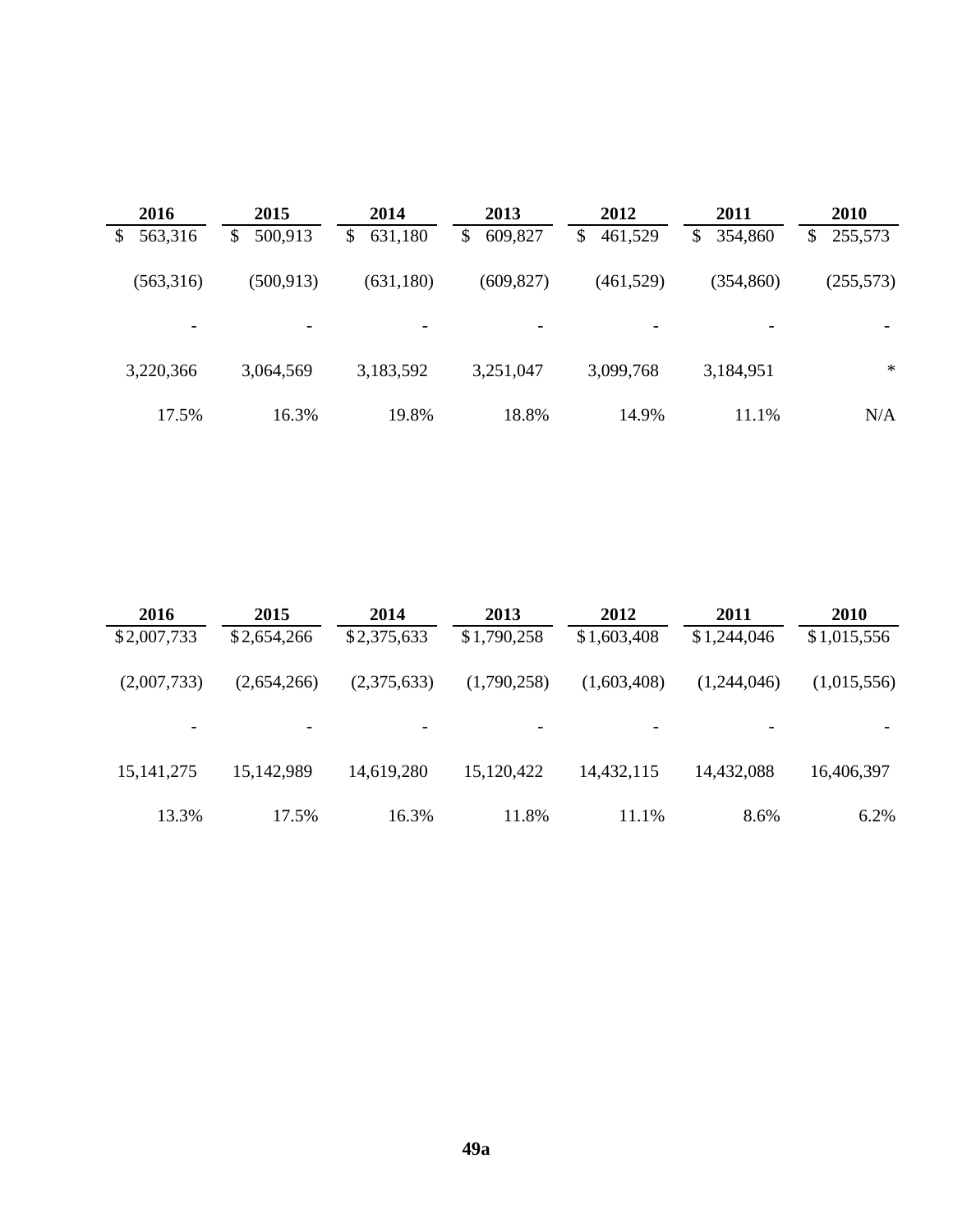#### **FOR THE YEARS ENDED JUNE 30, NYSERS PENSION PLAN SCHEDULE OF THE SCHOOL DISTRICT'S PROPORTIONATE SHARE OF THE NET PENSION ASSET/LIABILITY**

| School District's Proportion of the<br>Net Pension Asset/Liability                                                            |    | 2019       | 2018           | 2017       | 2016             | 2015 |            |
|-------------------------------------------------------------------------------------------------------------------------------|----|------------|----------------|------------|------------------|------|------------|
|                                                                                                                               |    | 0.0099391% | 0.0102250%     | 0.0106162% | 0.0116511%       |      | 0.0115939% |
| School District's Proportionate Share<br>of the Net Pension Asset/Liability                                                   | \$ | 704.214    | 330,008<br>\$. | \$997.521  | 1,870,036<br>\$. | S    | 391,671    |
| School District's Covered - Employee Payroll<br>During the Measurement Period                                                 |    | 3,216,078  | 3,161,366      | 3.063.304  | 3,148,176        |      | 3,030,571  |
| School District's Proportionate Share of the Net Pension<br>Asset/Liability as a Percentage of its Covered - Employee Payroll |    | 21.9%      | 10.4%          | 32.6%      | 59.4%            |      | 12.9%      |
| Plan Fiduciary Net Position as a<br>Percentage of the Total Pension Asset/Liability                                           |    | 96.3%      | 98.2%          | 94.7%      | 90.7%            |      | 97.9%      |

#### **SCHEDULE OF THE SCHOOL DISTRICT'S PROPORTIONATE SHARE OF THE NET PENSION ASSET/LIABILITY NYSTRS PENSION PLAN FOR THE YEARS ENDED JUNE 30,**

|                                                                                                                               | 2019               | 2018        | 2017        | 2016             | 2015           |
|-------------------------------------------------------------------------------------------------------------------------------|--------------------|-------------|-------------|------------------|----------------|
| School District's Proportion of the<br>Net Pension Asset/Liability                                                            | 0.092943%          | 0.095015%   | 0.098267%   | 0.100798%        | 0.098969%      |
| School District's Proportionate Share<br>of the Net Pension Asset/Liability                                                   | (1,680,662)<br>SS. | \$(722.205) | \$1,052,482 | \$(10, 469, 734) | \$(11,024,542) |
| School District's Covered - Employee Payroll<br>During the Measurement Period                                                 | 15,056,673         | 15.163.609  | 15.141.275  | 15.142.989       | 14,619,280     |
| School District's Proportionate Share of the Net Pension<br>Asset/Liability as a Percentage of its Covered - Employee Payroll | 60.8%              | 4.8%        | 7.0%        | 69.1%            | 75.4%          |
| Plan Fiduciary Net Position as a<br>Percentage of the Total Pension Asset/Liability                                           | 100.5%             | 100.7%      | 99.0%       | 110.5%           | 111.5%         |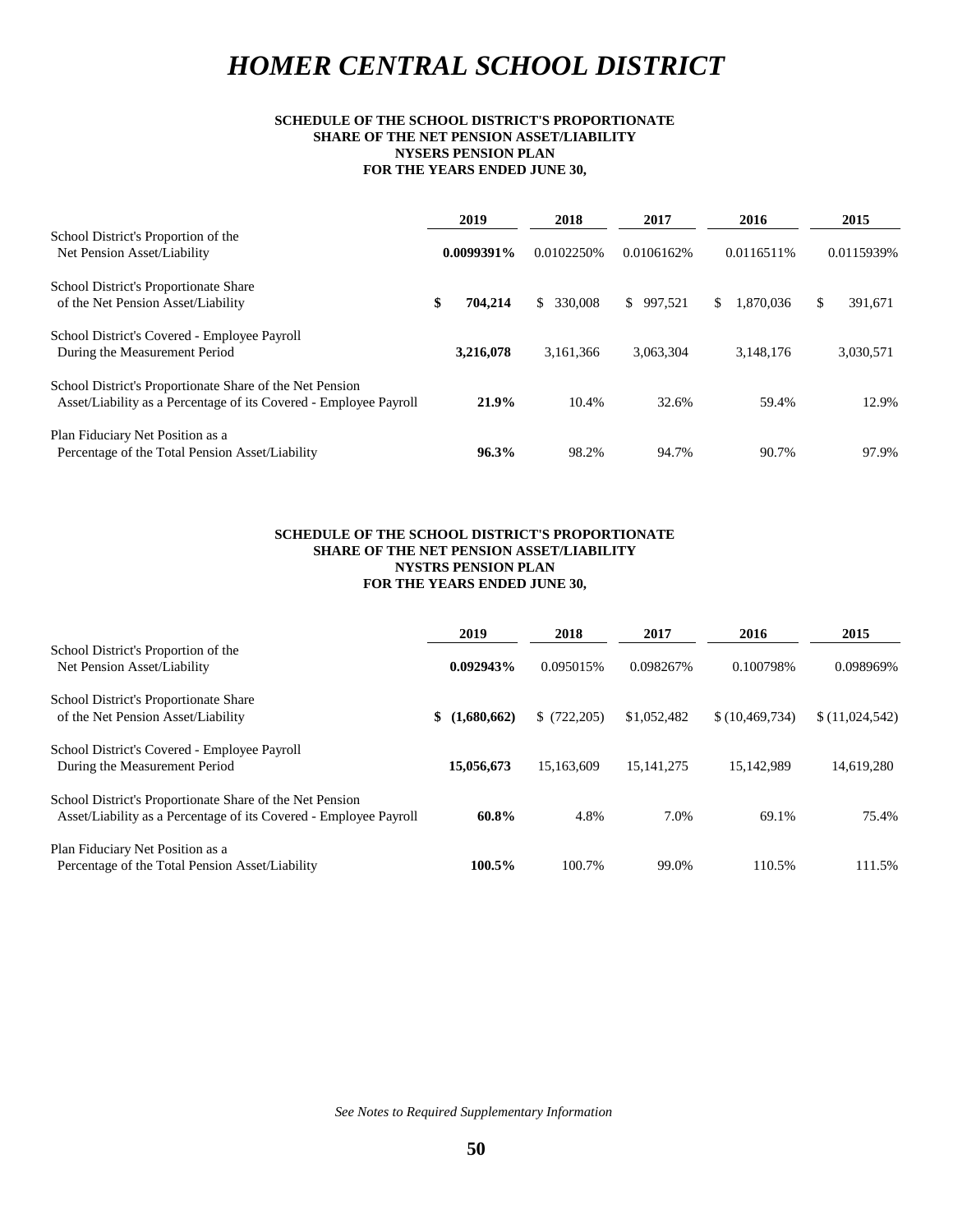## **SCHEDULE OF CHANGES IN THE SCHOOL DISTRICT'S TOTAL OPEB LIABILITY AND RELATED RATIOS FOR THE LAST 10 FISCAL YEARS**

|                                                                | 2019            | 2018            | 2017         |
|----------------------------------------------------------------|-----------------|-----------------|--------------|
| Service Cost                                                   | 1,554,922<br>\$ | 1,616,075<br>\$ | $\ast$<br>\$ |
| <b>Interest Cost</b>                                           | 2,010,288       | 1,816,998       | $\ast$       |
| <b>Changes of Benefit Terms</b>                                |                 |                 | $\ast$       |
| Differences Between Expected and Actual Experience             | (492, 417)      |                 | $\ast$       |
| Changes in Assumptions or Other Inputs                         | (6,949,561)     | (2,564,537)     | $\ast$       |
| <b>Benefit Payments</b>                                        | (1,404,494)     | (1,073,198)     | $\ast$       |
|                                                                | (5,281,262)     | (204, 662)      | $\ast$       |
| <b>Total OPEB Liabilty - Beginning</b>                         | 51,086,083      | 51,290,745      | $\ast$       |
| <b>Total OPEB Liabilty - Ending</b>                            | 45,804,821      | \$51,086,083    | \$51,290,745 |
| Covered Employee Payroll                                       | 15,756,668<br>S | \$17,585,722    | $\ast$<br>\$ |
| <b>Total OPEB Liability as a Percentage of Covered Payroll</b> | 290.70%         | 290.50%         | $\ast$       |

\* Information is unavailable and will be present as it becomes available.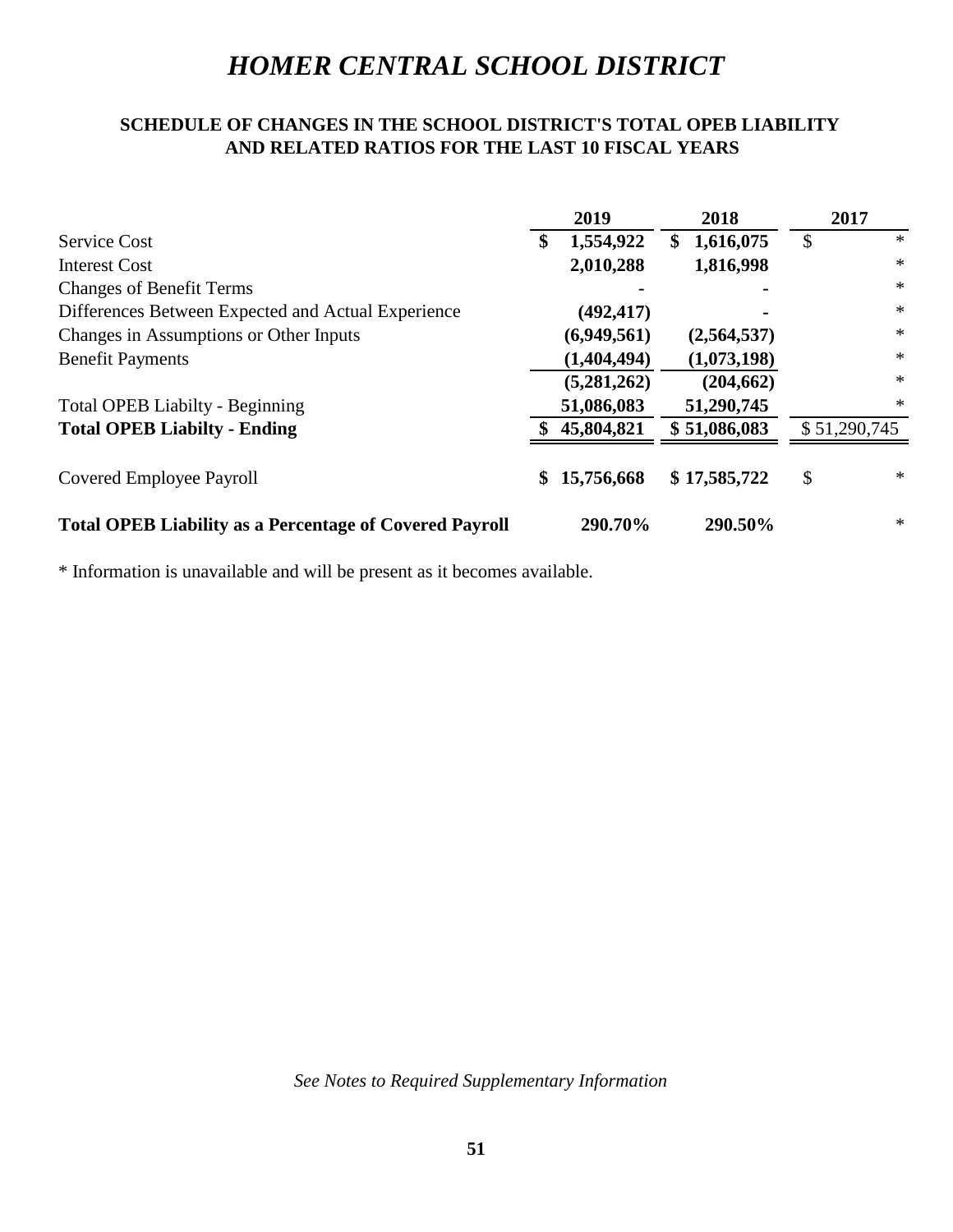|                           | 2016   | 2015         |               | 2014   |               | 2013   |    | 2012   | 2011          |        |         | 2010   |
|---------------------------|--------|--------------|---------------|--------|---------------|--------|----|--------|---------------|--------|---------|--------|
| $\boldsymbol{\mathsf{S}}$ | $\ast$ | \$<br>$\ast$ | $\mathcal{S}$ | $\ast$ | $\mathcal{S}$ | $\ast$ | \$ | $\ast$ | $\mathcal{S}$ | $\ast$ | ¢<br>Ъ. | $\ast$ |
|                           | $\ast$ | $\ast$       |               | $\ast$ |               | $\ast$ |    | $\ast$ |               | $\ast$ |         | $\ast$ |
|                           | $\ast$ | $\ast$       |               | $\ast$ |               | $\ast$ |    | *      |               | $\ast$ |         | $\ast$ |
|                           | $\ast$ | $\ast$       |               | $\ast$ |               | $\ast$ |    | *      |               | $\ast$ |         | $\ast$ |
|                           | $\ast$ | $\ast$       |               | $\ast$ |               | $\ast$ |    | *      |               | $\ast$ |         | $\ast$ |
|                           | $\ast$ | $\ast$       |               | $\ast$ |               | $\ast$ |    | *      |               | $\ast$ |         | $\ast$ |
|                           | $\ast$ | $\ast$       |               | $\ast$ |               | $\ast$ |    | *      |               | $\ast$ |         | $\ast$ |
|                           | $\ast$ | $\ast$       |               | $\ast$ |               | $\ast$ |    | $\ast$ |               | $\ast$ |         | $\ast$ |
| $\mathcal{S}$             | $\ast$ | \$<br>$\ast$ | ¢             | $\ast$ | \$            | $\ast$ | ¢  | $\ast$ | \$            | $\ast$ |         | $\ast$ |
| $\boldsymbol{\mathsf{S}}$ | $*$    | \$<br>$\ast$ | \$            | $*$    | \$            | $\ast$ | \$ | $\ast$ | \$            | $*$    | \$      | $\ast$ |
|                           | $\ast$ | $\ast$       |               | $\ast$ |               | $\ast$ |    | $\ast$ |               | $\ast$ |         | $\ast$ |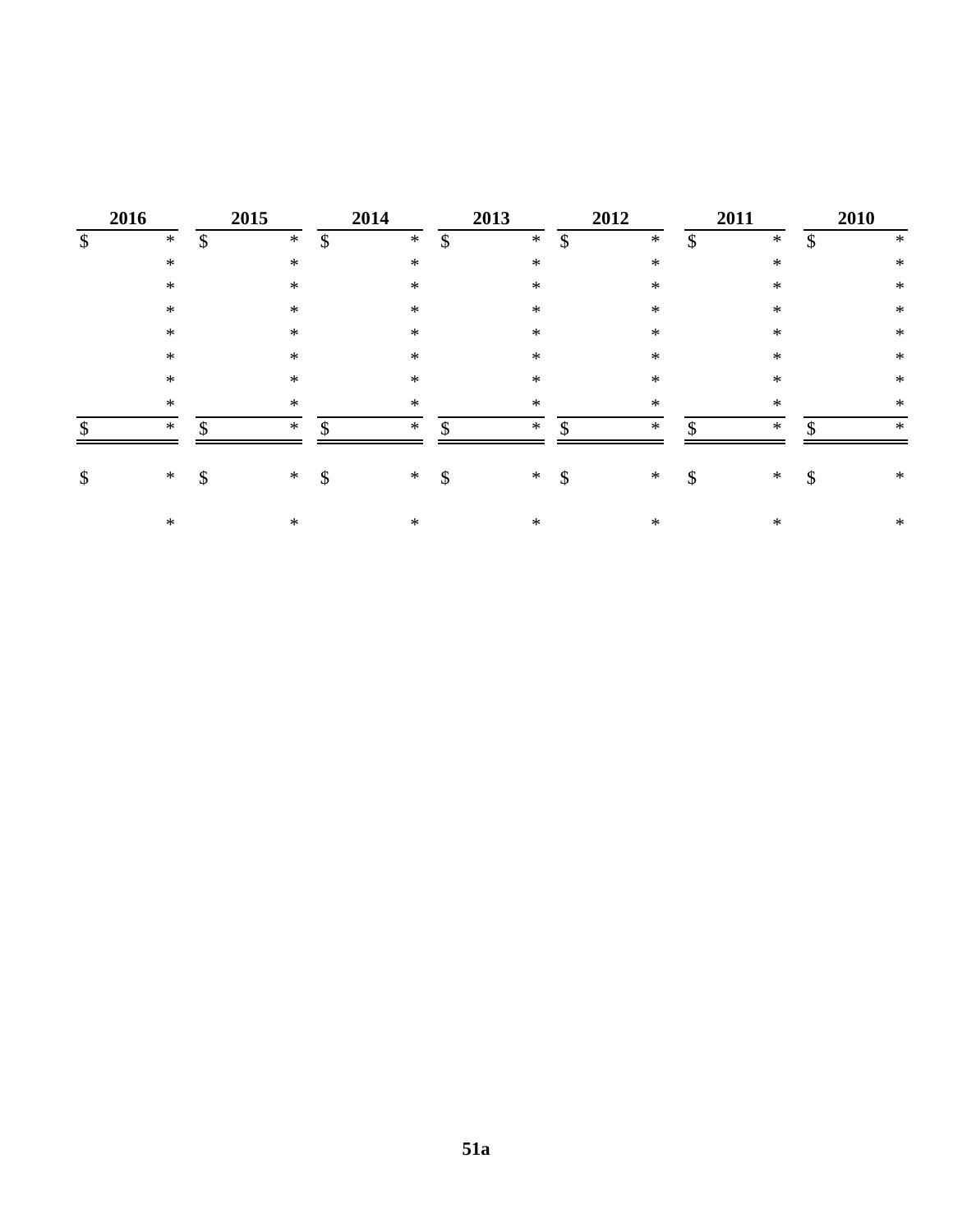# **NOTES TO REQUIRED SUPPLEMENTARY INFORMATION JUNE 30, 2019**

## *Note 1* **Budget Basis of Accounting**

Except asindicated below, budgets are adopted annually on a basis consistent with accounting principles generally accepted in the United States of America. Appropriations authorized for the current year are increased by the amount of encumbrances carried forward from the prior year. Encumbrances are not considered a disbursement in the financial plan or an expenditure in accounting principles generally accepted in the U.S. (GAAP) based financial statements. Encumbrances reserve a portion of the applicable appropriation for purchase orders, contracts, and other commitments not expended at year-end, thereby ensuring that appropriations are not exceeded.

Annual legal budgets are not adopted for the Special Revenue Funds (Special Aid and School Lunch). Budgetary controls for the Special Aid Fund are established in accordance with applicable grant agreements. In addition, special aid funds may cover a period other than the School District's fiscal year. Budgetary controls for the School Lunch are established based on prior performance and anticipated future activity.

# *Note 2* **Budget Policies**

Budget policies are as follows:

- An annual operating budget is maintained for the General Fund, which is a Governmental Fund.
- The School District Administration prepares a proposed budget for approval by the Board of Education for the fiscal year commencing the following July 1. The proposed budget includes proposed expenditures and the proposed means of financing. The Board must complete the proposed budget at least seven days prior to the public hearing at which it will be presented to the voters.
- The School District presents the proposed budget at a public hearing, conducted to obtain voters comments, seven to 14 days prior to the date of the School District's annual meeting and election. The School District's annual election must be held on the third Tuesday of May.
- Annual budgets adopted represent the legal limit on expenditures for that period. At the end of each year unexpended, unencumbered appropriations lapse. Encumbered appropriations do not lapse and are carried forward.
- Expenditures may not legally exceed appropriations at the fund level.
- All modifications of the budget must be approved by the Board of Education.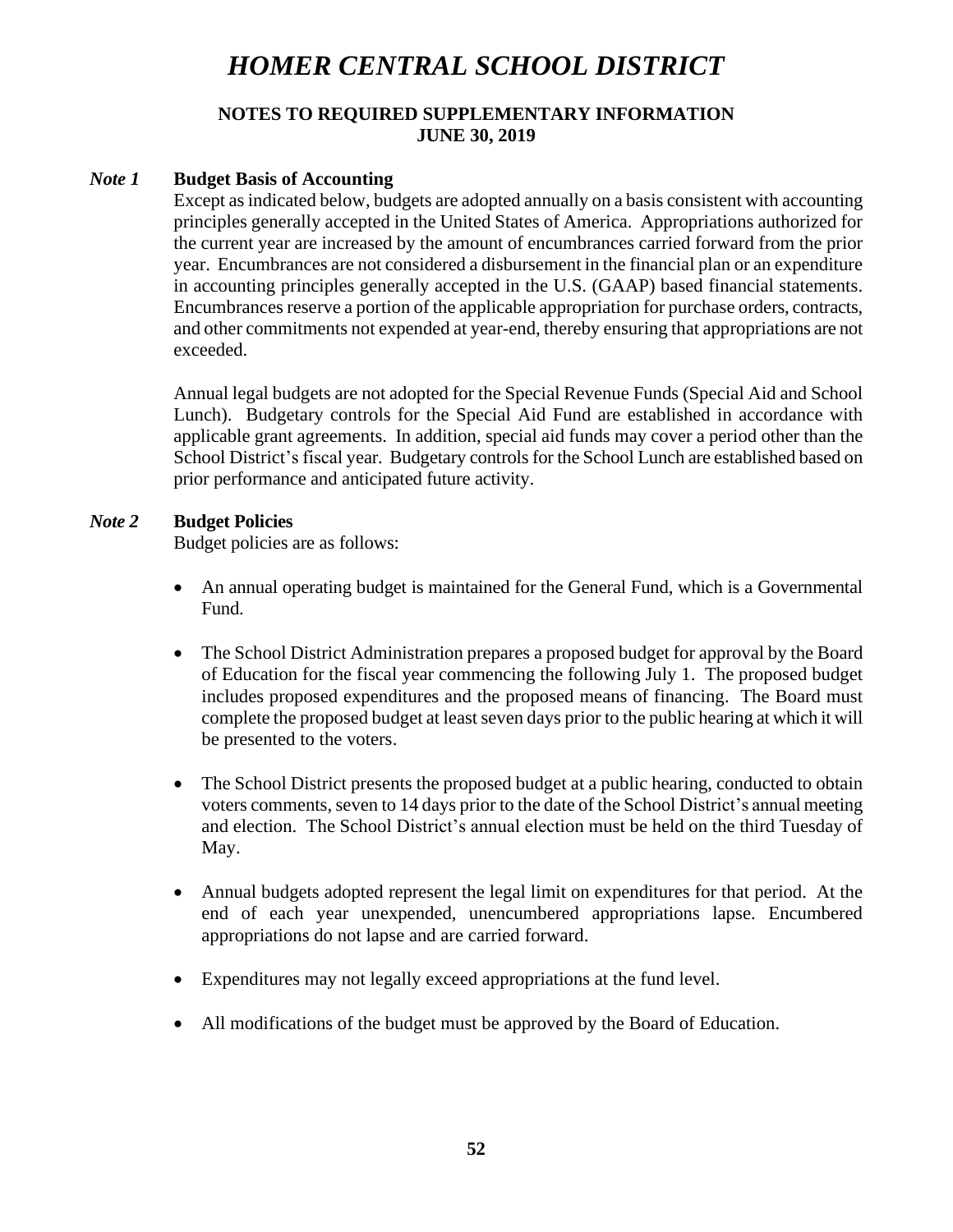## **NOTES TO REQUIRED SUPPLEMENTARY INFORMATION JUNE 30, 2019**

### *Note 2* **Budget Policies - Continued**

• The Board may approve supplemental appropriations, subject to legal restrictions, during the fiscal year where additional revenues or expenditures not involved in the original adopted budget are identified. The following supplemental appropriations occurred during the year:

| <b>Final Budget</b>       | 42,287,908 |
|---------------------------|------------|
| Original Budget           | 42,287,908 |
| Prior Year's Encumbrances | 232,740    |
| <b>Adopted Budget</b>     | 42,055,168 |

### *Note 3* **Reconciliation of the General Fund Budget Basis to GAAP**

No adjustment is necessary to convert the General Fund's excess of expenditures and other uses over revenues and other sources on the GAAP basis to the budget basis as encumbrances are presented in a separate column and are not included in the actual results at June 30, 2019.

*Note 4* **Schedule of Changes in the School District's Total OPEB Liability and Related Ratios** Changes of assumptions and other inputs reflect the effects of changes in the discount rate each period. The following is the discount rates in the current period:

$$
\frac{2019 - 3.51\%}{2018 - 3.87\%}
$$

*Note 5* **Schedules of the School District's Proportionate Share of the Net Pension Asset/Liability**  The Schedules of the School District's Proportionate Share of the Net Pension Asset/Liability, required supplementary information, will present ten years of information as it becomes available from the pension plans.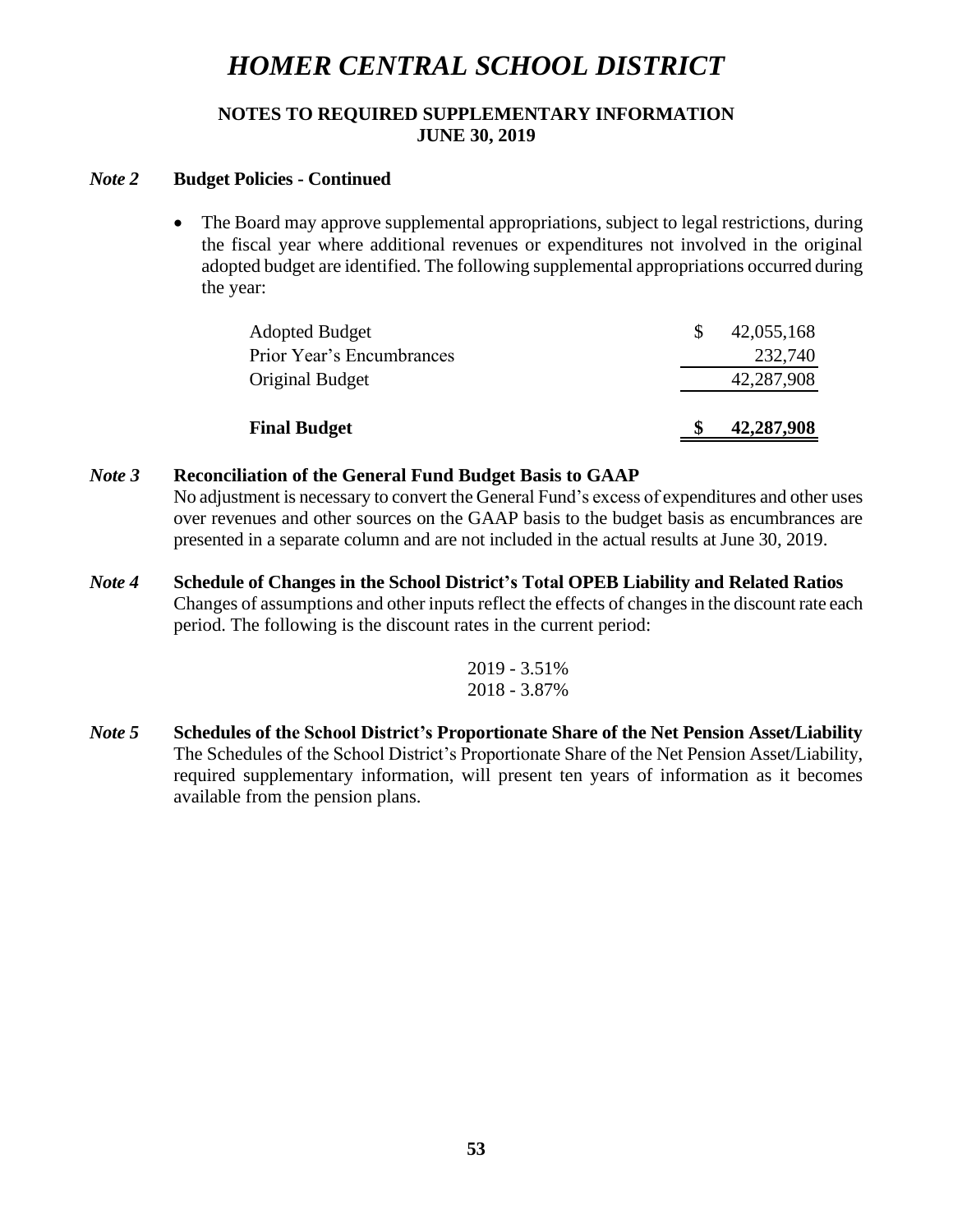## **NOTES TO REQUIRED SUPPLEMENTARY INFORMATION JUNE 30, 2019**

*Note 6* **Schedules of School District Contributions - NYSLRS and NYSTRS Pension Plan and Schedules of the School District's Proportionate Share of the Net Pension Asset/Liability** 

### **NYSLRS**

#### **Changes in Benefit Terms**

There were no significant legislative changes in benefits.

#### **Changes of Assumptions**

There were changes in the economic (investment rate of return, inflation, COLA, and salary scales) and demographic (pensioner mortality and active member decrements) assumptions used in the April 1, 2018 actuarial valuation.

**Methods and Assumptions Used in Calculations of Actuarially Determined Contributions** The April 1, 2018 actuarial valuation determines the employer rates for contributions payable in fiscal year 2019. The following actuarial methods and assumptions were used:

| <b>Actuarial Cost Method</b>     | The System is funded using the Aggregate Cost<br>Method. All unfunded actuarial liabilities are evenly<br>amortized (as a percentage of projected pay) over the<br>remaining worker lifetimes of the valuation cohort. |  |  |  |
|----------------------------------|------------------------------------------------------------------------------------------------------------------------------------------------------------------------------------------------------------------------|--|--|--|
| <b>Asset Valuation Period</b>    | 5-year level smoothing of the difference between the<br>actual gain and the expected gain using the assumed<br>investment rate of return.                                                                              |  |  |  |
| Inflation                        | 2.5%                                                                                                                                                                                                                   |  |  |  |
| <b>Salary Scale</b>              | 3.8% in ERS, indexed by service.                                                                                                                                                                                       |  |  |  |
| <b>Investment Rate of Return</b> | compounded annually, net of investment<br>7.0%<br>expenses, including inflation.                                                                                                                                       |  |  |  |
| Cost of Living Adjustments       | 1.3% annually.                                                                                                                                                                                                         |  |  |  |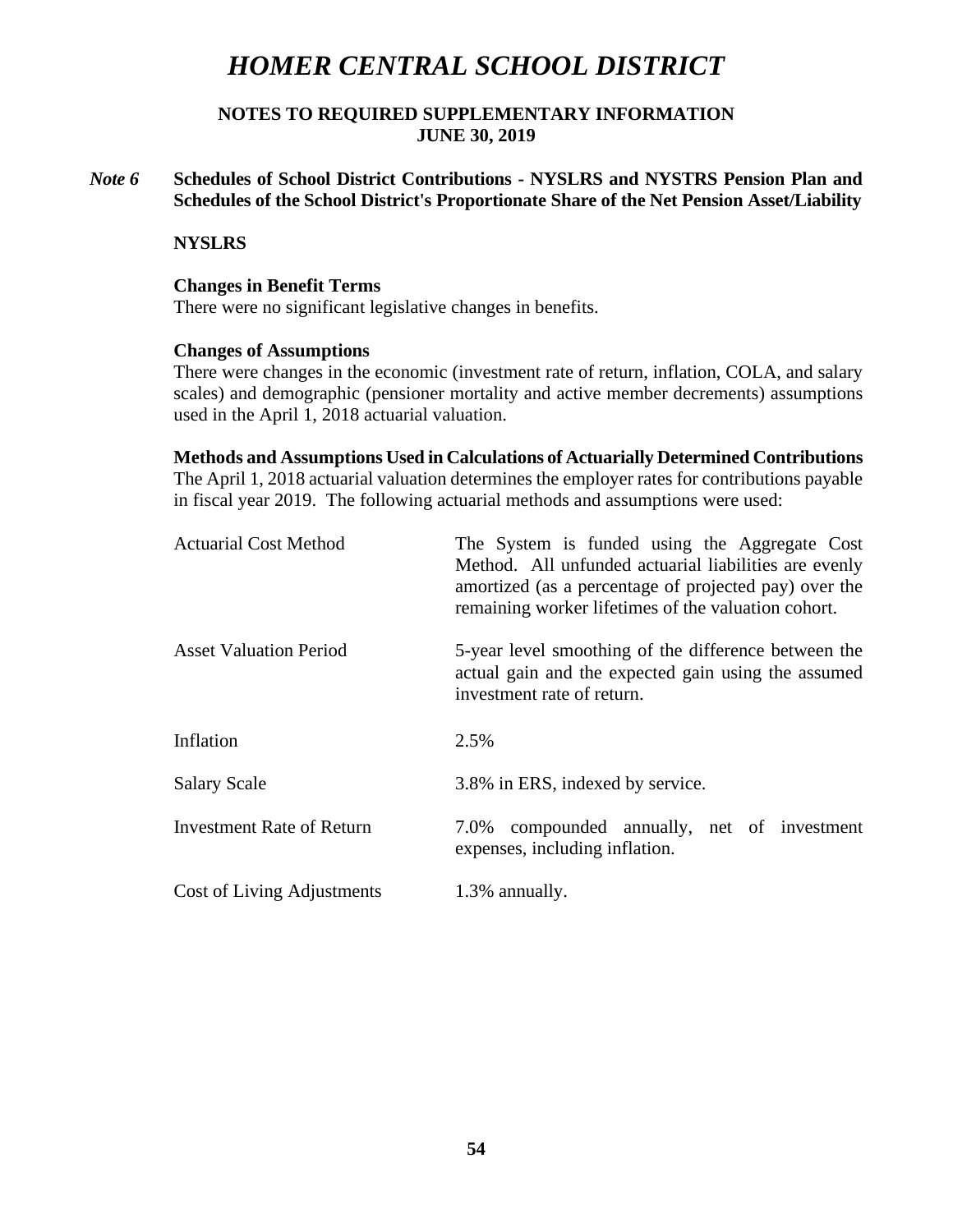**NOTES TO REQUIRED SUPPLEMENTARY INFORMATION JUNE 30, 2019**

*Note 6* **Schedules of School District Contributions - NYSLRS and NYSTRS Pension Plan and Schedules of the School District's Proportionate Share of the Net Pension Asset/Liability - Continued**

#### **NYSTRS**

#### **Changes in Benefit Terms**

Chapter 504 of the Laws of 2009 created a new tier of membership (Tier 5) for members with a date of membership on or after January 1, 2010. The Tier 5 benefit structure represents a reduction in benefits from those of prior tiers and an increase in the required employee contribution rate. The Tier 5 benefit changes were first included in the 2010 actuarial valuation. Chapter 18 of the Laws of 2012 created a new tier of membership (Tier 6) for members who joined on or after April 1, 2012. The Tier 6 benefit formula is slightly less generous than that of Tier 5, and the required employee contribution rate was increased further. The Tier 6 benefit changes were first included in the 2012 actuarial valuation.

#### **Changes of Assumptions**

Actuarial assumptions are revised periodically to more closely reflect actual, as well as anticipated future experience. The actuarial assumptions used in the actuarial valuations prior to 2011 were adopted by the Retirement Board on October 26, 2006. Revised assumptions were adopted by the Retirement Board on October 27, 2011 and first used in the 2011 actuarial valuation. The actuarial assumptions were revised again in 2015. These assumptions were adopted by the Retirement Board on October 29, 2015 and first used in the 2015 actuarial valuation.

The System's valuation rate of interest of 7.5% is effective with the 2015 actuarial valuation. Prior to the 2015 actuarial valuation, the System's valuation rate of interest assumption was 8.0%.

Prior to the 2007 actuarial valuation, the asset valuation method used was a five-year market smoothing for equities, real estate, and alternative investments, based upon book values. The asset valuation method was changed effective with the 2007 actuarial valuation to use a fiveyear phased in deferred recognition, at a rate of 20% per year, of each year's realized and unrealized appreciation in excess of (or less than) an assumed inflationary gain of 3.0%. The asset valuation method was changed again effective with the 2015 actuarial valuation to recognize each year's net investment income/ loss in excess of (or less than) 7.5% at a rate of 20% per year, until fully recognized after five years. For fiscal years ending prior to June 30, 2015, realized and unrealized appreciation in excess of (or less than) the assumed inflationary rate of 3.0% is recognized at a rate of 20% per year, until fully recognized after five years.

Prior to the 2011 actuarial valuation, COLAs were projected to increase at a rate of 1.75% annually. Effective with the 2011 actuarial valuation, COLAs were projected to increase at a rate of 1.625% annually. Effective with the 2015 actuarial valuation, COLAs are projected to increase at a rate of 1.50% annually.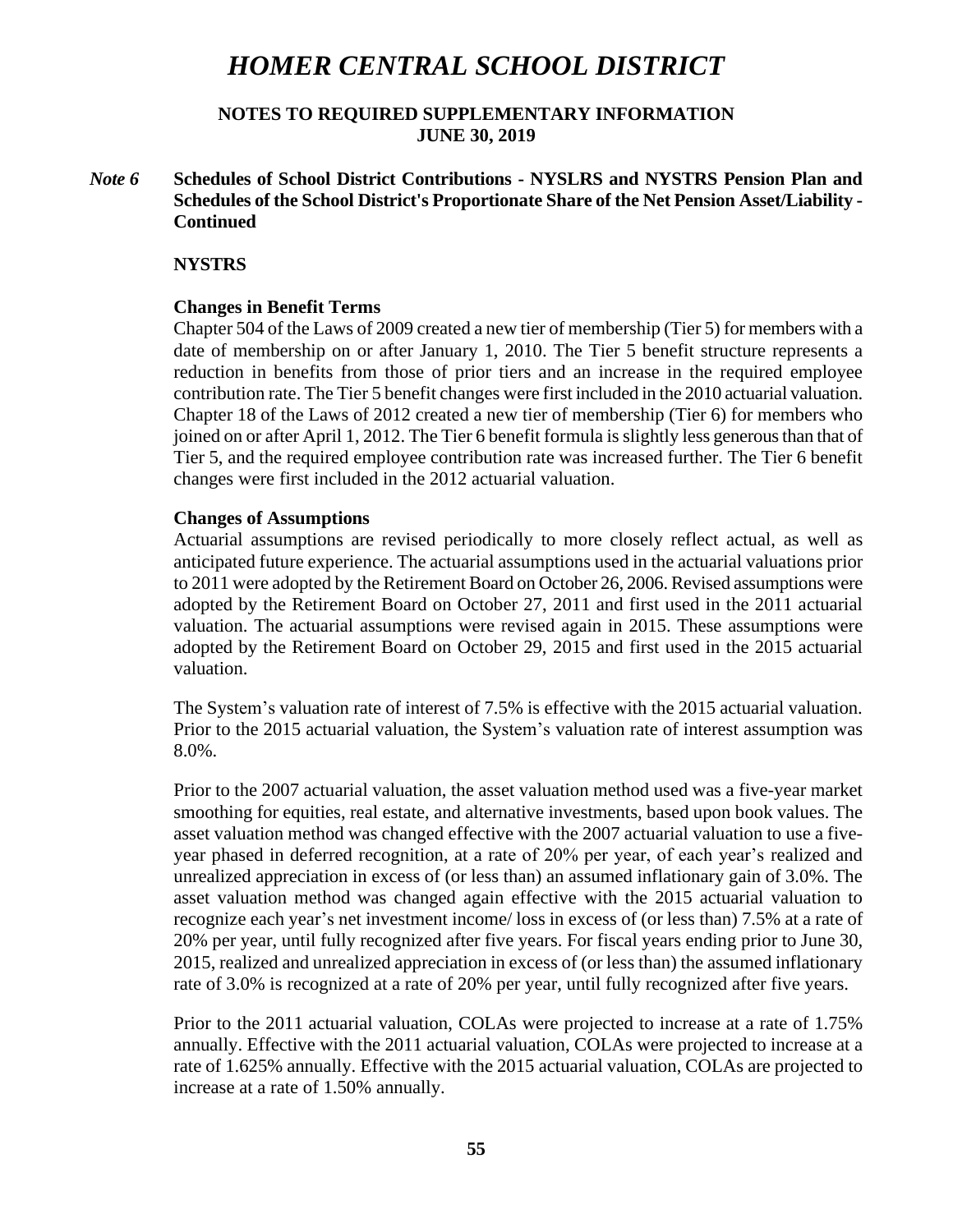**NOTES TO REQUIRED SUPPLEMENTARY INFORMATION JUNE 30, 2019**

*Note 6* **Schedules of School District Contributions - NYSLRS and NYSTRS Pension Plan and Schedules of the School District's Proportionate Share of the Net Pension Asset/Liability - Continued**

#### **NYSTRS - Continued**

**Methods and Assumptions Used in Calculations of Actuarially Determined Contributions** The actuarially determined contribution rates in the Schedule of School District's Contributions are calculated as of June 30, two years prior to the end of the fiscal year in which contributions are reported. Unless otherwise noted above, the following actuarial methods and assumptions were used to determine contribution rates reported in the Schedule of the School District's Contributions.

| <b>Actuarial Cost Method</b>      | The System is funded in accordance with the<br>Aggregate Cost Method, which does not identify nor<br>separately amortize unfunded actuarial liabilities.<br>Costs are determined by amortizing the unfunded<br>present value of benefits over the average future<br>working lifetime of active plan members, which<br>currently for NYSTRS is approximately 13 years. |  |  |
|-----------------------------------|-----------------------------------------------------------------------------------------------------------------------------------------------------------------------------------------------------------------------------------------------------------------------------------------------------------------------------------------------------------------------|--|--|
| <b>Asset Valuation Method</b>     | 5 year phased in deferred recognition of each year's<br>actual gain or loss above (or below) an assumed<br>inflationary gain of 7.5% at a rate of 20.0% per year,<br>until fully recognized after five years.                                                                                                                                                         |  |  |
| Inflation                         | 2.5%                                                                                                                                                                                                                                                                                                                                                                  |  |  |
| <b>Projected Salary Increases</b> | Rates of increase differ based on age and gender.<br>They have been calculated based upon recent<br>NYSTRS member experience.                                                                                                                                                                                                                                         |  |  |
|                                   | <b>Service</b><br>Rate                                                                                                                                                                                                                                                                                                                                                |  |  |
|                                   | $\overline{5}$<br>4.72%                                                                                                                                                                                                                                                                                                                                               |  |  |
|                                   | 3.46%<br>15                                                                                                                                                                                                                                                                                                                                                           |  |  |
|                                   | 25<br>2.37%<br>35<br>1.90%                                                                                                                                                                                                                                                                                                                                            |  |  |
|                                   |                                                                                                                                                                                                                                                                                                                                                                       |  |  |
|                                   |                                                                                                                                                                                                                                                                                                                                                                       |  |  |
| <b>Investment Rate of Return</b>  | 7.5% compounded annually, net of investment<br>expenses, including inflation.                                                                                                                                                                                                                                                                                         |  |  |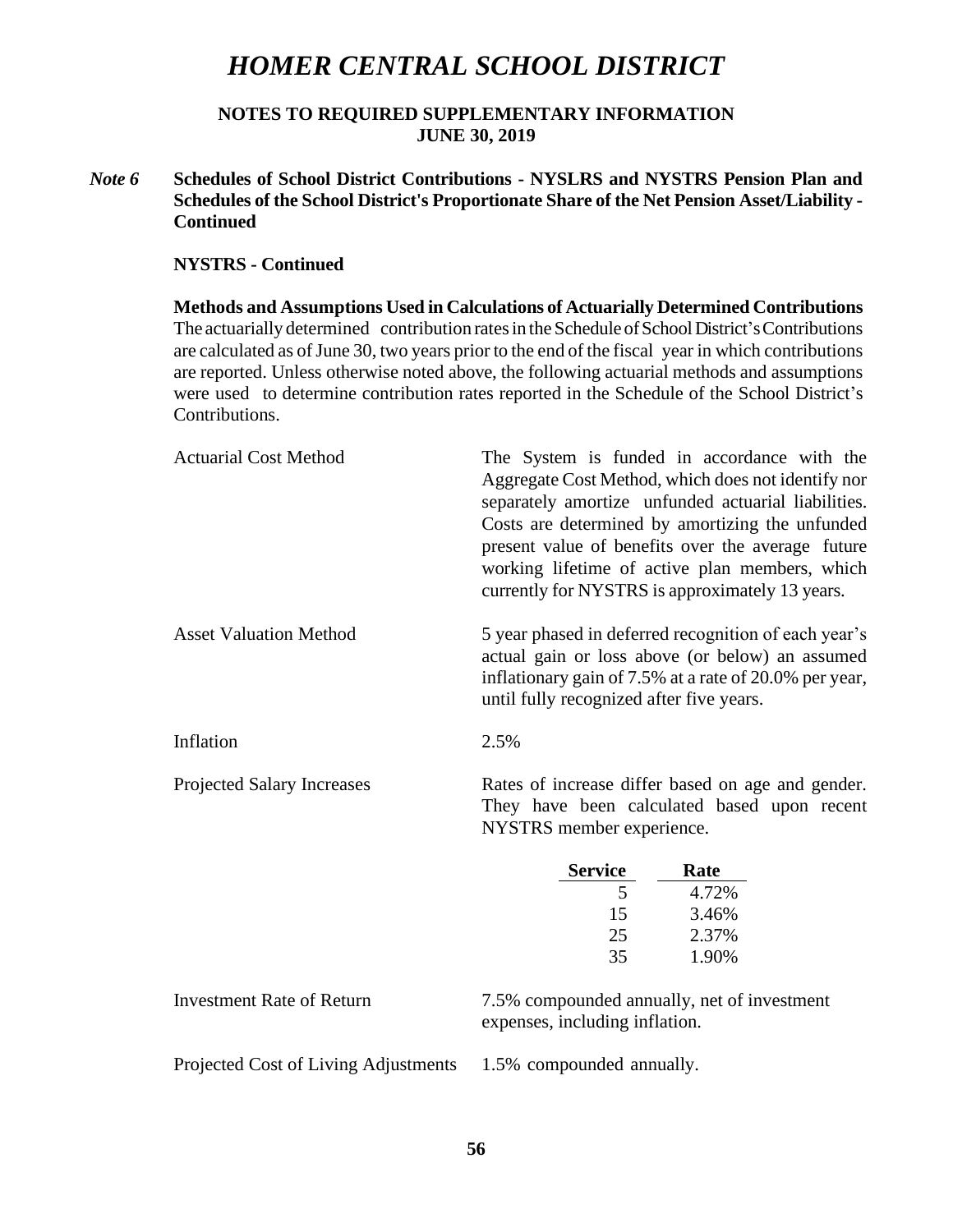# **SCHEDULE OF CHANGE FROM ADOPTED BUDGET TO FINAL BUDGET AND THE REAL PROPERTY TAX LIMIT FOR THE YEAR ENDED JUNE 30, 2019**

| <b>CHANGE FROM ADOPTED BUDGET TO FINAL BUDGET</b>                     |               |                 |
|-----------------------------------------------------------------------|---------------|-----------------|
| <b>Adopted Budget</b>                                                 |               | \$42,055,168    |
| <b>Prior Year's Encumbrances</b>                                      |               | 232,740         |
| Original Budget                                                       |               | 42,287,908      |
| <b>Final Budget</b>                                                   |               | \$42,287,908    |
| <b>§1318 OF REAL PROPERTY TAX LAW LIMIT CALCULATION</b>               |               |                 |
| <b>Next Year's Budget is a Voter Approved Budget</b>                  | \$43,220,650  |                 |
| 2019-2020 Expenditure Budget Maximum Allowed (4% of 2019-2020 Budget) |               | \$<br>1,728,826 |
| General Fund Fund Balance Subject to §1318 of Real Property Tax Law   |               |                 |
| <b>Unrestricted Fund Balance:</b>                                     |               |                 |
| <b>Assigned Fund Balance</b>                                          | \$1,374,881   |                 |
| <b>Unassigned Fund Balance</b>                                        | 1,364,808     |                 |
| <b>Total Unrestricted Fund Balance</b>                                | 2,739,689     |                 |
| Less:                                                                 |               |                 |
| <b>Appropriated Fund Balance</b>                                      | \$<br>680,000 |                 |
| Encumbrances Included in Assigned Fund Balance                        | 694,881       |                 |
| <b>Total Adjustments</b>                                              | 1,374,881     |                 |
| General Fund Fund Balance Subject to §1318 of Real Property Tax Law   |               | 1,364,808       |
| <b>Actual Percentage</b>                                              |               | 3.16%           |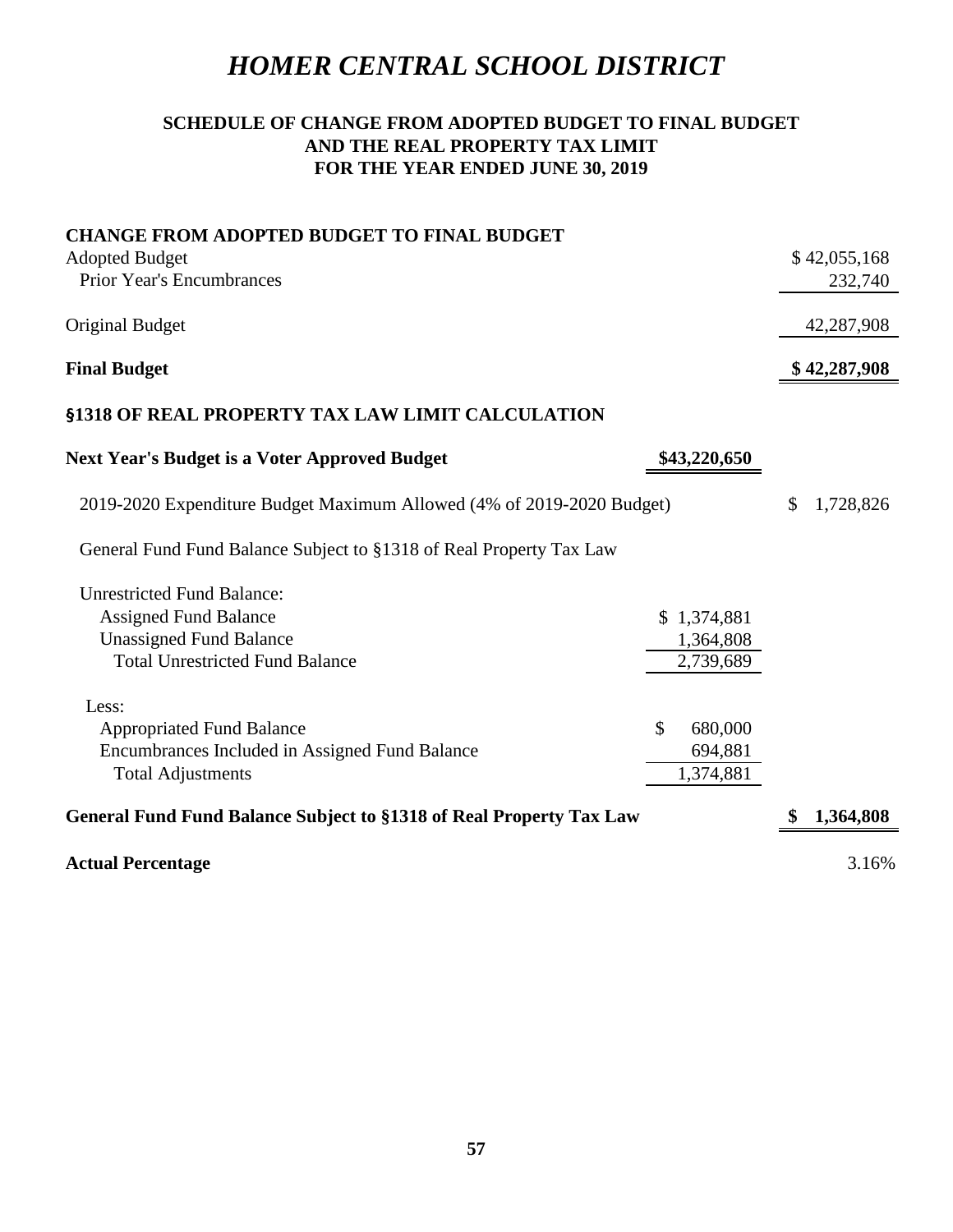# **SCHEDULE OF PROJECT EXPENDITURES CAPITAL PROJECTS FUND FOR THE YEAR ENDED JUNE 30, 2019**

|                                                                       | Original           | <b>Revised</b> | <b>Prior</b>  | <b>Current</b>            |               |
|-----------------------------------------------------------------------|--------------------|----------------|---------------|---------------------------|---------------|
| <b>PROJECT TITLE</b>                                                  | <b>Budget</b>      | <b>Budget</b>  | <b>Years</b>  | Year                      | <b>Total</b>  |
|                                                                       |                    |                |               |                           |               |
| Phase III 02-012                                                      | 900,482<br>\$      | \$900,482      | 438,948<br>\$ | $\boldsymbol{\mathsf{S}}$ | \$<br>438,948 |
| HS Stadium Renovations 002-014                                        | 1,093,545          | 1,093,545      | 36,000        | 875,419                   | 911,419       |
| <b>Bus Garage 5003-010</b>                                            | 100,000            | 100,000        | 97,520        |                           | 97,520        |
| <b>Bus Garage 5003-009</b>                                            | 900,482            | 900,482        | 102741        | 610,820                   | 713,561       |
| <b>Bus Garage 5003-011</b>                                            | 100,000            | 100,000        |               | 96,000                    | 96,000        |
| <b>Unredeemed BAN's</b>                                               |                    |                |               |                           |               |
| <b>Totals</b>                                                         | <u>\$3,094,509</u> | \$3,094,509    | 675,209<br>\$ | \$1,582,239               | \$2,257,448   |
| *Architectural and State Approved Budget Modifications for Subproject |                    |                |               |                           |               |
| Reallocations Not Yet Finalized and Available at this Report Date.    |                    |                |               |                           |               |
|                                                                       |                    |                |               |                           |               |
|                                                                       |                    |                |               |                           |               |
|                                                                       |                    |                |               |                           |               |
|                                                                       |                    |                |               |                           |               |
|                                                                       |                    |                |               |                           |               |
|                                                                       |                    |                |               |                           |               |
|                                                                       |                    |                |               |                           |               |
|                                                                       |                    |                |               |                           |               |
|                                                                       |                    |                |               |                           |               |
|                                                                       |                    |                |               |                           |               |
|                                                                       |                    | 58             |               |                           |               |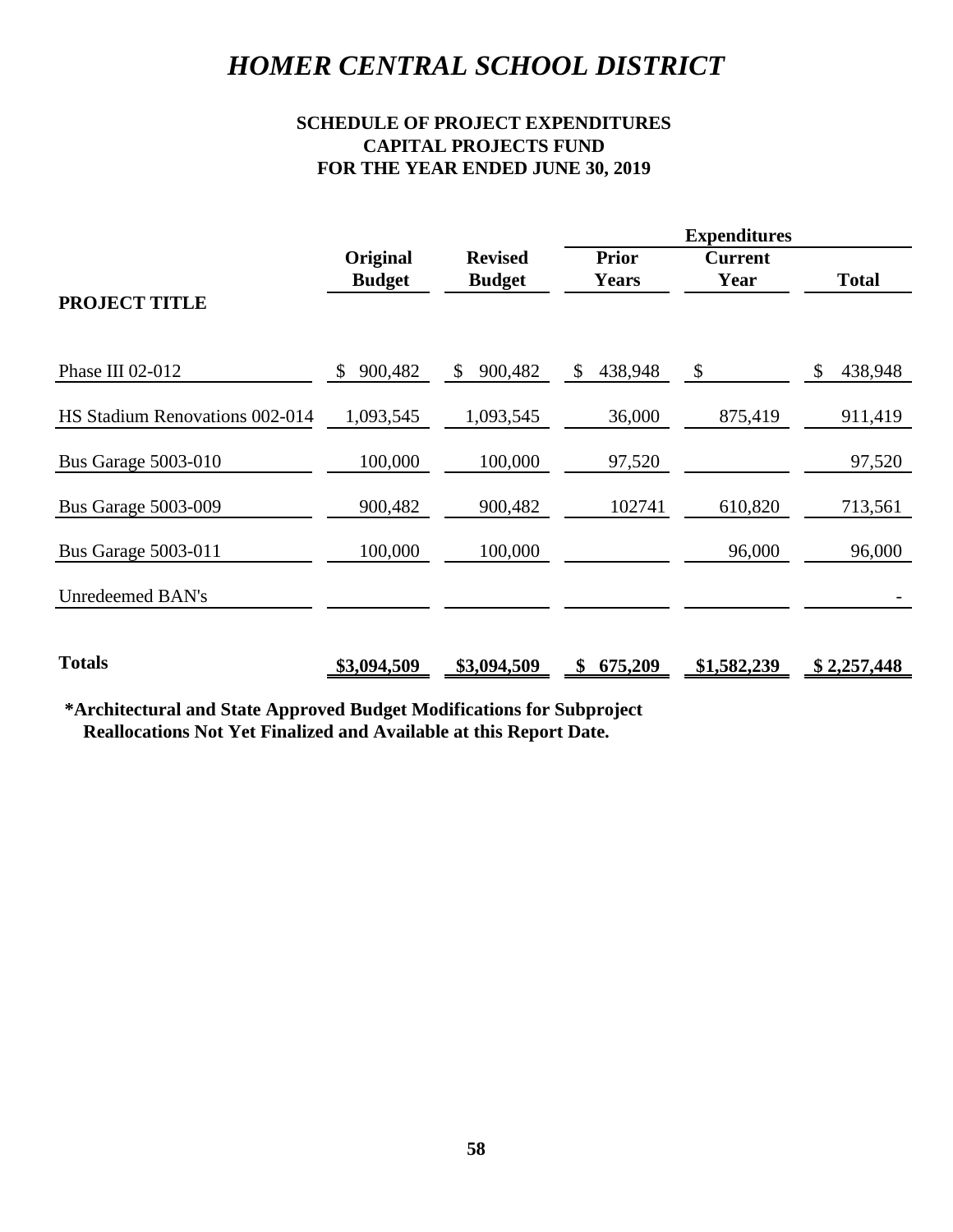|                                     | <b>Methods of Financing</b>              | <b>Fund</b>             |                                                           |                   |  |  |
|-------------------------------------|------------------------------------------|-------------------------|-----------------------------------------------------------|-------------------|--|--|
| <b>Unexpended</b><br><b>Balance</b> | <b>Proceeds of</b><br><b>Obligations</b> | Local<br><b>Sources</b> | <b>Balance (Deficit)</b><br>June 30, 2019<br><b>Total</b> |                   |  |  |
| \$                                  | 315,033<br>\$                            | \$                      | \$<br>315,033                                             | \$<br>(123, 915)  |  |  |
| 182,126                             | 693,545                                  | 400,000                 | 1,093,545                                                 | 182,126<br>$\ast$ |  |  |
| 2,480                               |                                          | 100,000                 | 100,000                                                   | $\ast$<br>2,480   |  |  |
|                                     | 713,561                                  |                         | 713,561                                                   |                   |  |  |
|                                     |                                          | 100,000                 | 100,000                                                   | 4,000<br>∗        |  |  |
|                                     | (693, 545)                               |                         | (693, 545)                                                | (693, 545)        |  |  |
| 184,606                             | \$1,028,594                              | 600,000                 | 1,628,594                                                 | (628, 854)        |  |  |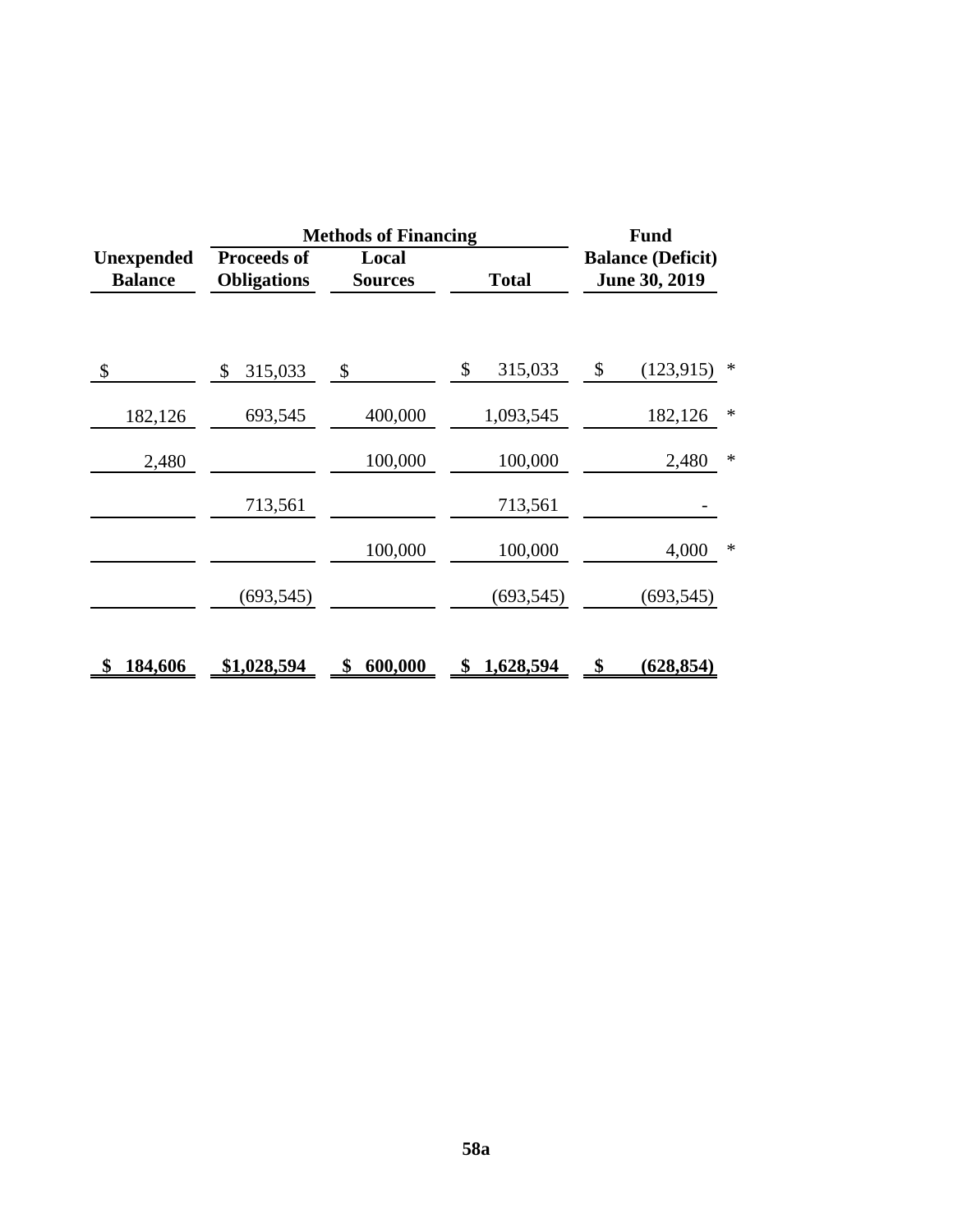# **SCHEDULE OF NET INVESTMENT IN CAPITAL ASSETS FOR THE YEAR ENDED JUNE 30, 2019**

| <b>Capital Assets, Net</b>                                                | \$ 54,768,640 |
|---------------------------------------------------------------------------|---------------|
| Add:<br>Deferred Charges on Defeased Debt                                 | 473,559       |
|                                                                           |               |
| Deduct:                                                                   |               |
| Premium on Bonds                                                          | (3,451,383)   |
| <b>Bond Anticipation Notes</b>                                            | (693, 545)    |
| Short-term Portion of Bonds Payable<br>Long-term Portion of Bonds Payable | (3,145,000)   |
|                                                                           | (20,400,000)  |
| <b>Net Investment in Capital Assets</b>                                   | \$27,552,271  |
|                                                                           |               |
|                                                                           |               |
|                                                                           |               |
|                                                                           |               |
|                                                                           |               |
|                                                                           |               |
|                                                                           |               |
|                                                                           |               |
|                                                                           |               |
|                                                                           |               |
|                                                                           |               |
|                                                                           |               |
|                                                                           |               |
|                                                                           |               |
|                                                                           |               |
|                                                                           |               |
|                                                                           |               |
|                                                                           |               |
|                                                                           |               |
|                                                                           |               |
|                                                                           |               |
|                                                                           |               |
| 59                                                                        |               |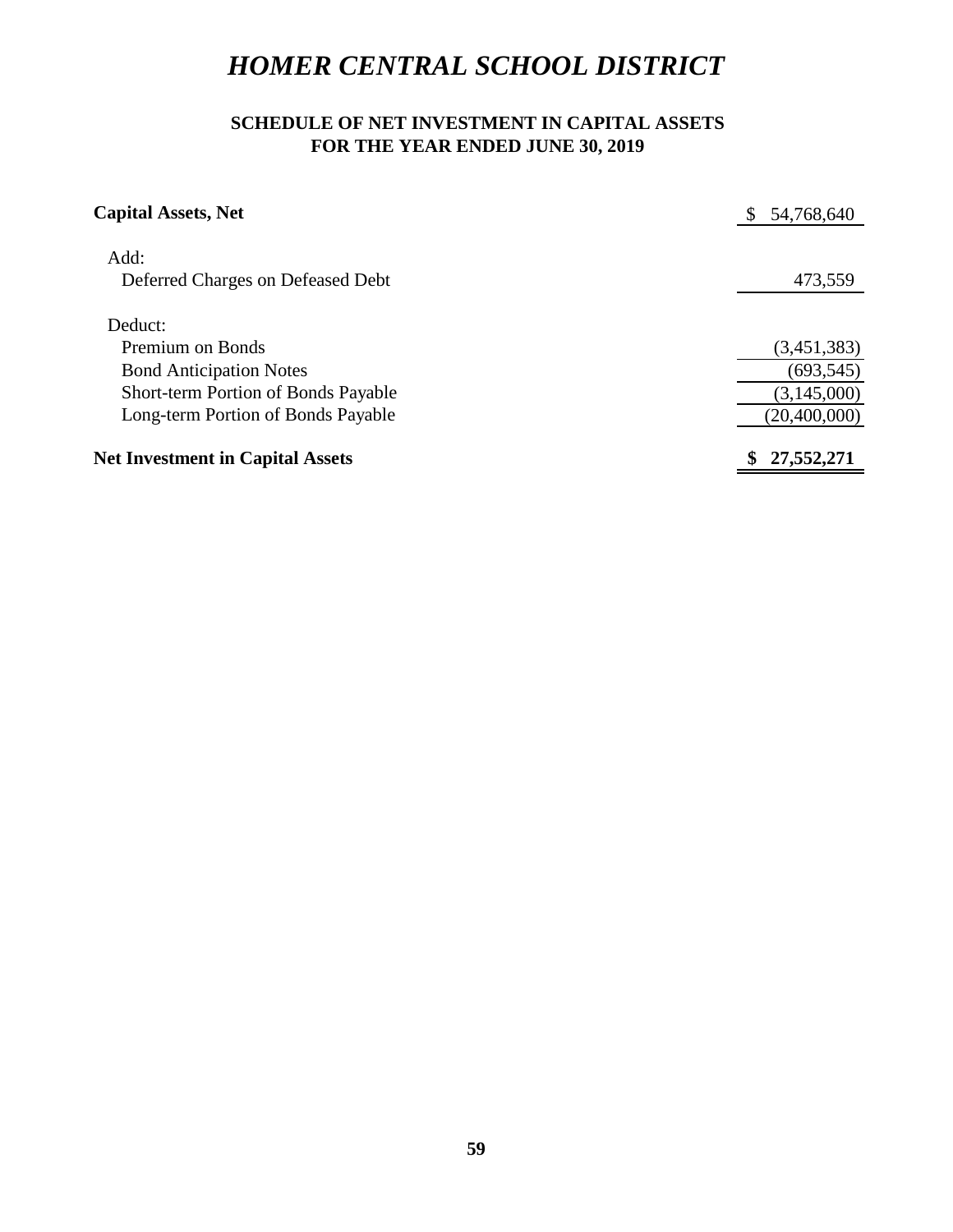# **INDEPENDENT AUDITORS' REPORT ON INTERNAL CONTROL OVER FINANCIAL REPORTING AND ON COMPLIANCE AND OTHER MATTERS BASED ON AN AUDIT OF FINANCIAL STATEMENTS PERFORMED IN ACCORDANCE WITH** *GOVERNMENT AUDITING STANDARDS*

Board of Education Homer Central School District Homer, New York

We have audited, in accordance with the auditing standards generally accepted in the United States of America and the standards applicable to financial audits contained in *Government Auditing Standards*  issued by the Comptroller General of the United States, the financial statements of the governmental activities, each major fund, and the aggregate remaining fund information of Homer Central School District (the School District), as of and for the year ended June 30, 2019, and the related notes to the financial statements, which collectively comprise the School District's basic financialstatements, and have issued our report thereon dated October 9, 2019.

#### **Internal Control Over Financial Reporting**

In planning and performing our audit of the financial statements, we considered the School District's internal control over financial reporting (internal control) to determine the audit procedures that are appropriate in the circumstances for the purpose of expressing our opinions on the financial statements, but not for the purpose of expressing an opinion on the effectiveness of the School District's internal control. Accordingly, we do not express an opinion on the effectiveness of the School District's internal control.

A *deficiency in internal control* exists when the design or operation of a control does not allow management or employees, in the normal course of performing their assigned functions, to prevent, or detect and correct, misstatements on a timely basis. A *material weakness*is a deficiency, or a combination of deficiencies, in internal control, such that there is a reasonable possibility that a material misstatement of the entity's financial statements will not be prevented, or detected and corrected on a timely basis. A *significant deficiency* is a deficiency, or a combination of deficiencies, in internal control that is less severe than a material weakness, yet important enough to merit attention by those charged with governance.

Our consideration of internal control was for the limited purpose described in the first paragraph of this section and was not designed to identify all deficiencies in internal control that might be material weaknesses or, significant deficiencies. Given these limitations, during our audit we did not identify any deficiencies in internal control that we consider to be material weaknesses. However, material weaknesses may exist that have not been identified.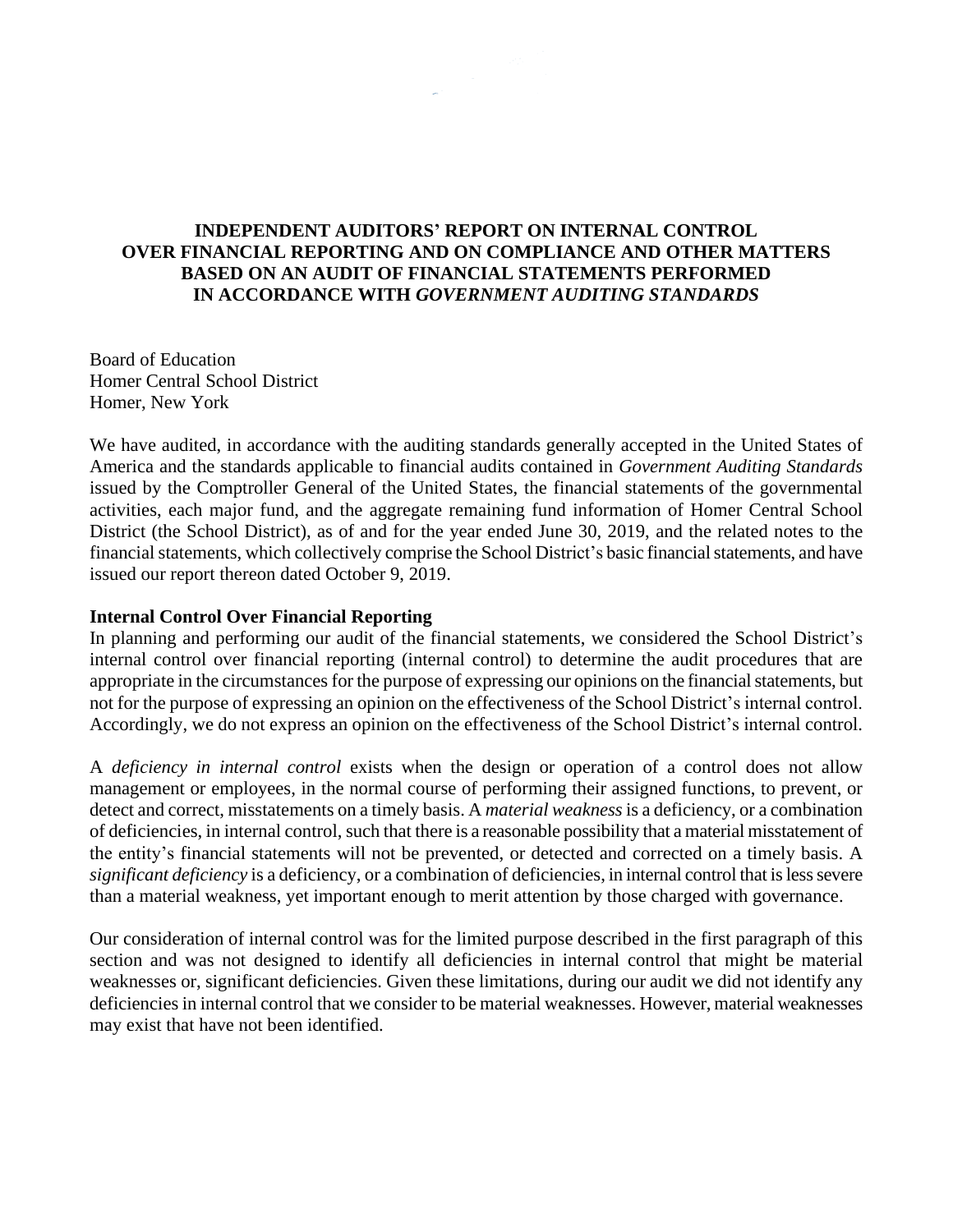## **Compliance and Other Matters**

As part of obtaining reasonable assurance about whether the School District's financial statements are free from material misstatement, we performed tests of its compliance with certain provisions of laws, regulations, contracts, and grant agreements, noncompliance with which could have a direct and material effect on the determination of financial statement amounts. However, providing an opinion on compliance with those provisions was not an objective of our audit, and accordingly, we do not express such an opinion. The results of our tests disclosed no instances of noncompliance or other matters that are required to be reported under *Government Auditing Standards*.

### **Purpose of this Report**

The purpose of this report is solely to describe the scope of our testing of internal control and compliance and the results of that testing, and not to provide an opinion on the effectiveness of the entity's internal control or on compliance. This report is an integral part of an audit performed in accordance with *Government Auditing Standards*in considering the entity's internal control and compliance. Accordingly, this communication is not suitable for any other purpose.

Respectfully Submitted,

nsero r Co. CPA, LLP

Insero & Co. CPAs, LLP Certified Public Accountants

Ithaca, New York October 9, 2019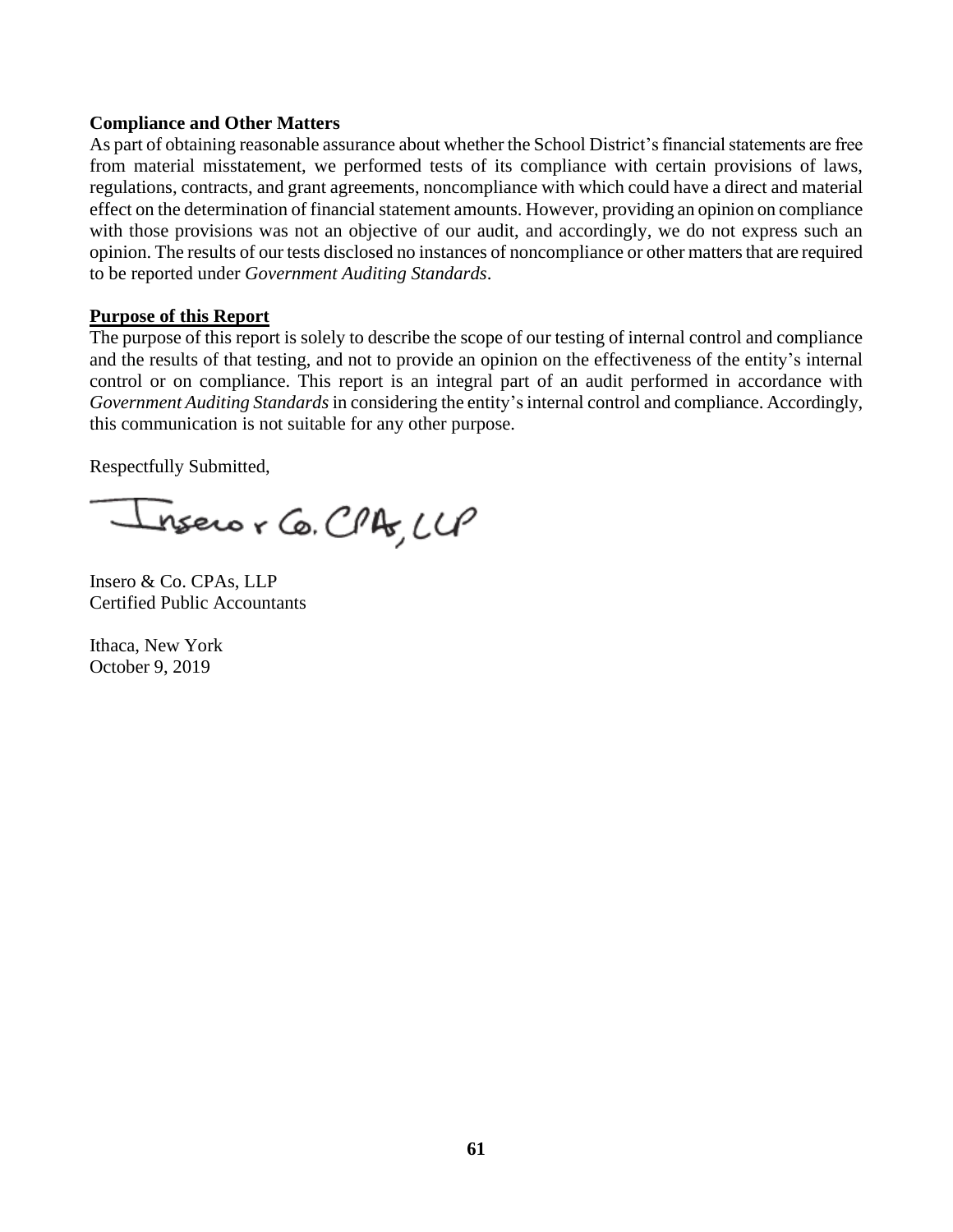

# **INDEPENDENT AUDITORS' REPORT ON COMPLIANCE FOR EACH MAJOR PROGRAM AND ON INTERNAL CONTROL OVER COMPLIANCE REQUIRED BY UNIFORM GUIDANCE**

Board of Education Homer Central School District Homer, New York

# **Report on Compliance for Each Major Federal Program**

We have audited Homer Central School District's (the School District) compliance with the types of compliance requirements described in the *OMB Compliance Supplement* that could have a direct and material effect on each of the School District's major federal programs for the year ended June 30, 2019. The School District's major federal programs are identified in the summary of auditors' results section of the accompanying Schedule of Findings and Questioned Costs.

# *Management's Responsibility*

Management is responsible for compliance with the requirements of laws, regulations, contracts, and grants applicable to its federal programs.

### *Auditors' Responsibility*

Our responsibility is to express an opinion on compliance for each of the School District's major federal programs based on our audit of the types of compliance requirements referred to above. We conducted our audit of compliance in accordance with auditing standards generally accepted in the United States of America; the standards applicable to financial audits contained in *Government Auditing Standards*, issued by the Comptroller General of the United States; and the audit requirements of Title 2 U.S. *Code of Federal Regulations* Part 200, *Uniform Administrative Requirements, Cost Principles, and Audit Requirements for Federal Awards* (Uniform Guidance). Those standards and Uniform Guidance require that we plan and perform the audit to obtain reasonable assurance about whether noncompliance with the types of compliance requirements referred to above that could have a direct and material effect on a major federal program occurred. An audit includes examining, on a test basis, evidence about the School District's compliance with those requirements and performing such other procedures as we considered necessary in the circumstances.

We believe that our audit provides a reasonable basis for our opinion on compliance for each major federal program. However, our audit does not provide a legal determination of the School District's compliance.

# *Opinion on Each Major Federal Program*

In our opinion, the School District, complied, in all material respects, with the compliance requirements referred to above that could have a direct and material effect on each of its major federal programs for the year ended June 30, 2019.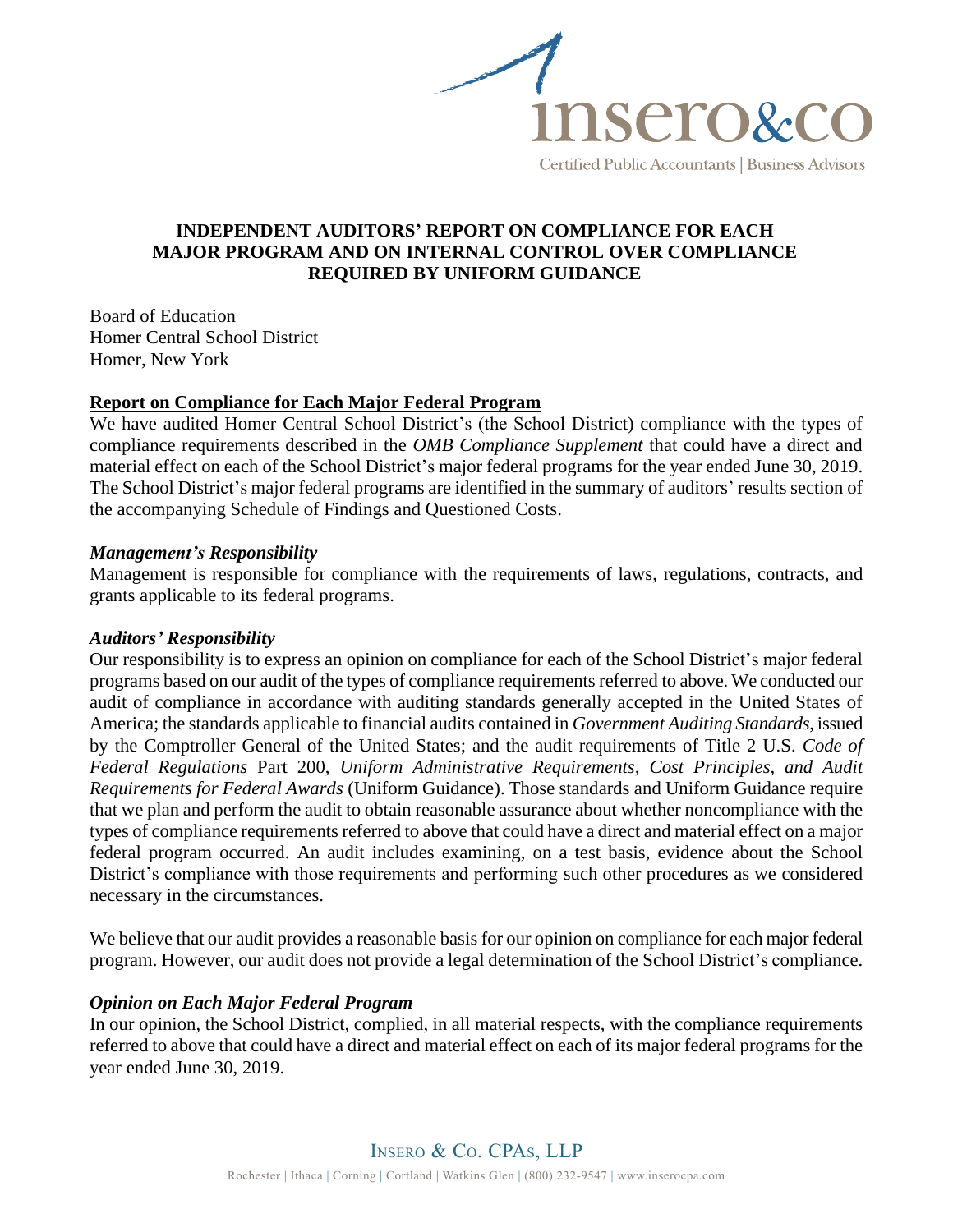# **Report on Internal Control over Compliance**

Management of the School District is responsible for establishing and maintaining effective internal control over compliance with the types of compliance requirements referred to above. In planning and performing our audit of compliance, we considered the School District's internal control over compliance with the types of requirements that could have a direct and material effect on each major federal program to determine the auditing procedures that are appropriate in the circumstances for the purpose of expressing an opinion on compliance for each major federal program and to test and report on internal control over compliance in accordance with Uniform Guidance, but not for the purpose of expressing an opinion on the effectiveness of internal control over compliance. Accordingly, we do not express an opinion on the effectiveness of the School District's internal control over compliance.

A *deficiency in internal control over compliance* exists when the design or operation of a control over compliance does not allow management or employees, in the normal course of performing their assigned functions, to prevent, or detect and correct, noncompliance with a type of compliance requirement of a federal program on a timely basis. A *material weakness in internal control over compliance* is a deficiency, or combination of deficiencies, in internal control over compliance, such that there is a reasonable possibility that material noncompliance with a type of compliance requirement of a federal program will not be prevented, or detected and corrected, on a timely basis. A *significant deficiency in internal control over compliance* is a deficiency, or a combination of deficiencies, in internal control over compliance with a type of compliance requirement of a federal program that is less severe than a material weakness in internal control over compliance, yet important enough to merit attention by those charged with governance.

Our consideration of internal control over compliance was for the limited purpose described in the first paragraph of this section and was not designed to identify all deficiencies in internal control over compliance that might be material weaknesses or significant deficiencies. We did not identify any deficiencies in internal control over compliance that we consider to be material weaknesses. However, material weaknesses may exist that have not been identified.

The purpose of this report on internal control over compliance is solely to describe the scope of our testing of internal control over compliance and the results of that testing based on the requirements of Uniform Guidance. Accordingly, this report is not suitable for any other purpose.

Respectfully Submitted,

Inseror Co. CPA, LLP

Insero & Co. CPAs, LLP Certified Public Accountants

Ithaca, New York October 9, 2019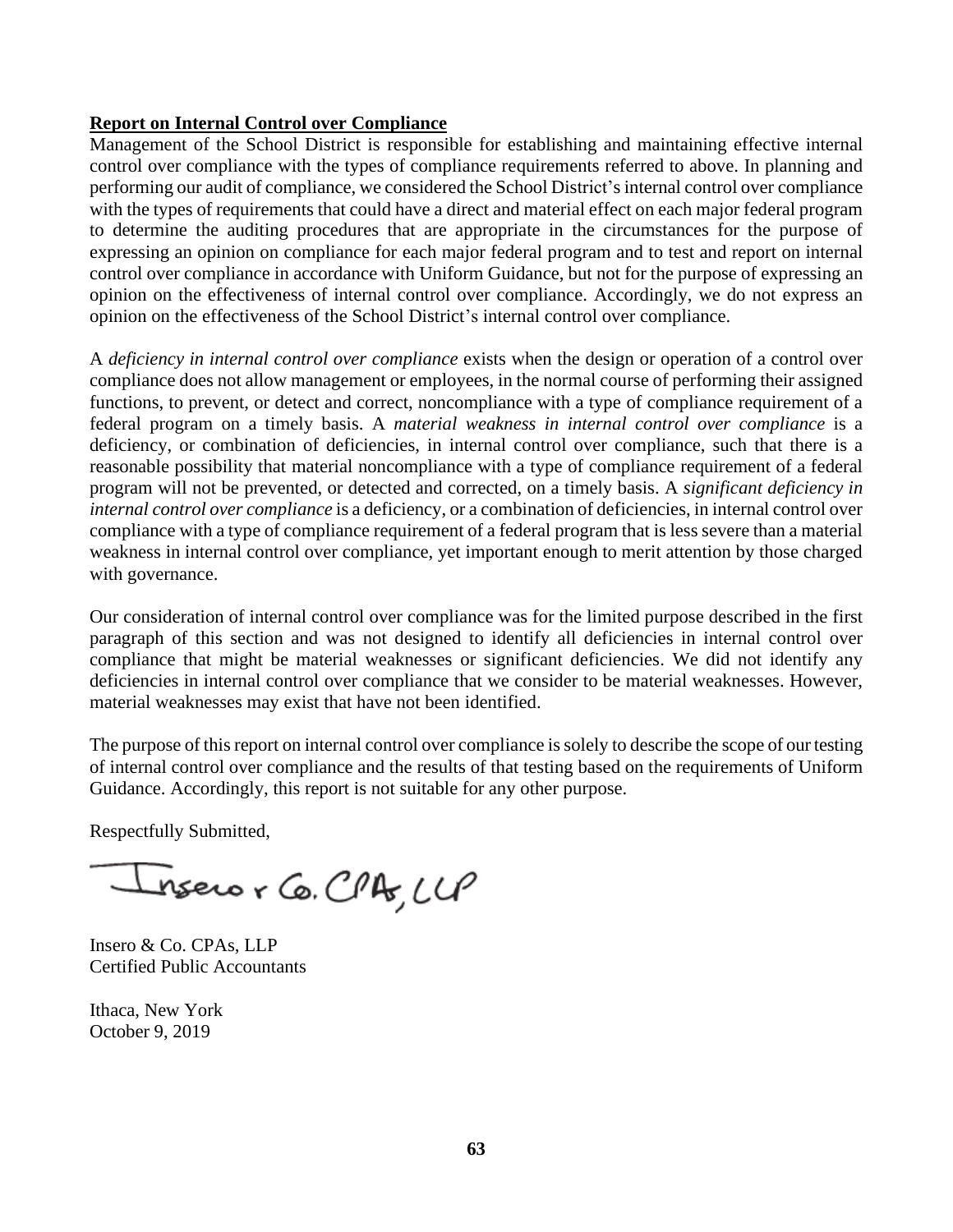#### **SCHEDULE OF EXPENDITURES OF FEDERAL AWARDS FOR THE YEAR ENDED JUNE 30, 2019**

| <b>Federal Grantor/Pass - Through Grantor</b><br><b>Program Title</b> | Federal<br>CFDA# | Pass - Through<br>Grantor# | Pass - Through<br>to Subrecipients | <b>Expenditures</b>      |
|-----------------------------------------------------------------------|------------------|----------------------------|------------------------------------|--------------------------|
| <b>U.S. Department of Education</b>                                   |                  |                            |                                    |                          |
| Passed Through NYS Department of Education:                           |                  |                            |                                    |                          |
| Title I Grants to Local Educational Agencies                          | 84.010           | 0021190570<br>Subtotal     | \$                                 | 385,140<br>\$<br>385,140 |
| <b>Special Education Cluster:</b>                                     |                  |                            |                                    |                          |
| Special Education - Grants to States                                  | 84.027           | 0032190154                 |                                    | 515,025                  |
| <b>Special Education - Preschool Grants</b>                           | 84.173           | 0033190154                 |                                    | 9,275                    |
|                                                                       |                  | Subtotal                   |                                    | 524,300                  |
| <b>Improving Teacher Quality State Grants</b>                         | 84.367           | 0147190570                 |                                    | 9,973                    |
| <b>Improving Teacher Quality State Grants</b>                         | 84.367           | 0147180570                 |                                    | 4,973                    |
|                                                                       |                  | Subtotal                   |                                    | 14,946                   |
| <b>Total Department of Education</b>                                  |                  |                            |                                    | 924,386                  |
| <b>U.S. Department of Agriculture</b>                                 |                  |                            |                                    |                          |
| Passed Through NYS Department of Education:                           |                  |                            |                                    |                          |
| <b>Child Nutrition Cluster:</b>                                       |                  |                            |                                    |                          |
| National School Lunch Program                                         | 10.555           | (1)                        |                                    | 448,745                  |
| School Breakfast Program                                              | 10.553           | (1)                        |                                    | 117,163                  |
| <b>Total U.S. Department of Agriculture</b>                           |                  |                            |                                    | 565,908                  |
| <b>U.S. Department of Homeland Security</b>                           |                  |                            |                                    |                          |
| Disaster Grants - Public Assistance                                   |                  |                            |                                    |                          |
| (Presidentially Declared Disasters)                                   | 97.036           | (1)                        |                                    | 496                      |
| <b>Total U.S. Department of Homeland Security</b>                     |                  |                            |                                    | 496                      |
| <b>Total Expenditures of Federal Awards</b>                           |                  |                            |                                    | 1,490,790                |
|                                                                       |                  |                            |                                    |                          |

(1) Denotes - Unable to Obtain from Pass-Through Entity

*See Notes to Schedule of Expenditures of Federal Awards*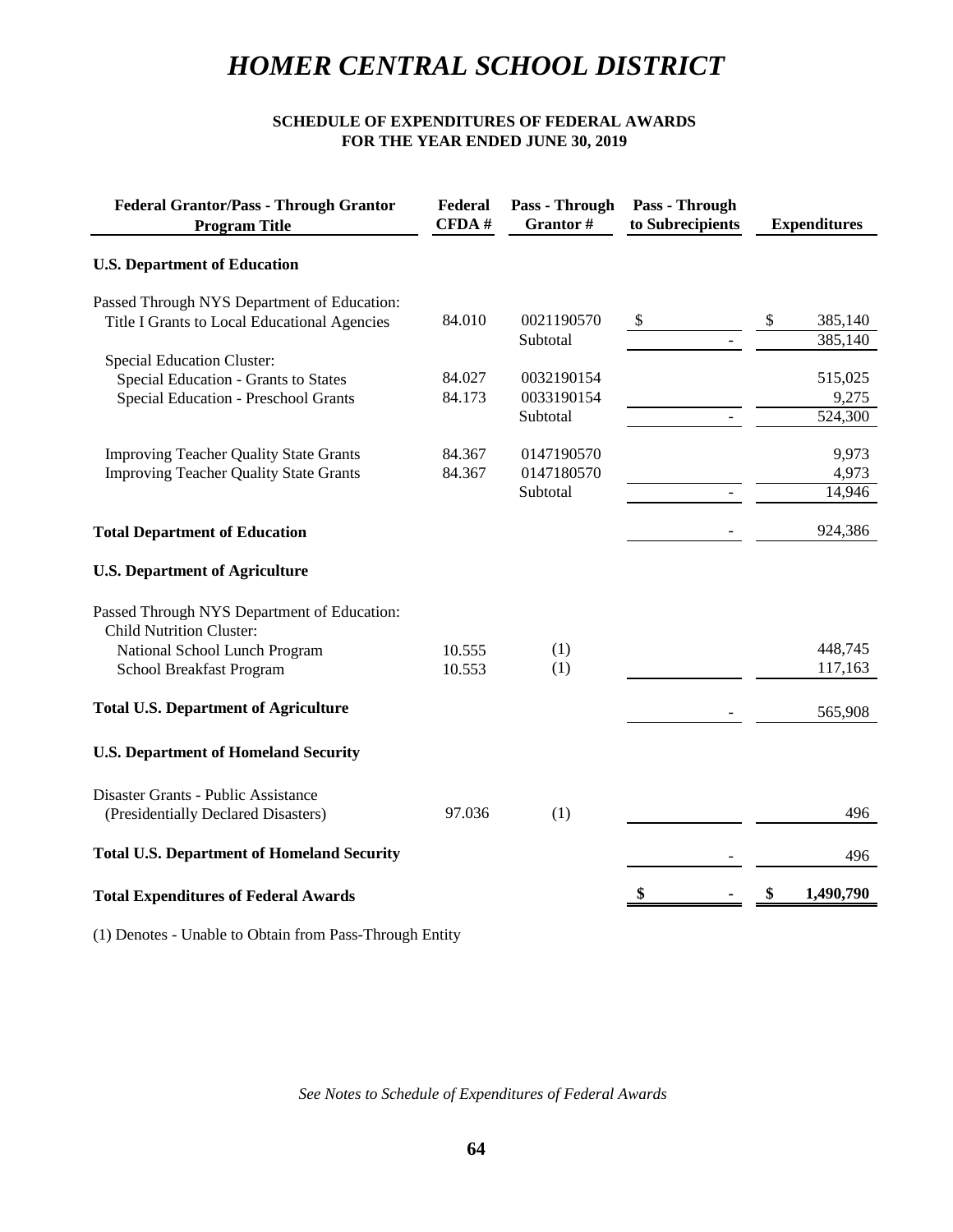## **NOTES TO SCHEDULE OF EXPENDITURES OF FEDERAL AWARDS JUNE 30, 2019**

### *Note 1* **Basis of Presentation**

The accompanying Schedule of Expenditures of Federal Awards presents the activity of all federal awards programs administered by the School District, an entity as defined in Note 1 to the School District's basic financial statements. Federal awards received directly from federal agencies, as well as federal awards passed through from other government agencies, are included on the Schedule of Expenditures of Federal Awards.

### *Note 2* **Basis of Accounting**

The basis of accounting varies by Federal program consistent with the underlying regulations pertaining to each program. The information is presented in accordance with the requirements of Title 2 U.S. *Code of Federal Regulations* (CFR) Part 200, *Uniform Administrative Requirements, Cost Principles, and Audit Requirements for Federal Awards* (Uniform Guidance). Therefore, some amounts presented in this schedule may differ from amounts presented in, or used in preparation of the financial statements.

#### *Note 3* **Indirect Costs**

Indirect costs are included in the reported expenditures to the extent they are included in the federal financial reports used as the source for the data presented. The School District has elected not to use the 10% de minimis indirect cost rate allowed under Uniform Guidance.

#### *Note 4* **Matching Costs**

Matching costs, i.e., the School District's share of certain program costs, are not included in the reported expenditures.

#### *Note 5* **Non-Monetary Federal Program**

The School District is the recipient of a federal award program that does not result in cash receipts or disbursements termed a "non-monetary program." During the year ended June 30, 2019, the School District received \$61,862 worth of commodities under the National School Lunch Program (CFDA #10.555).

#### *Note 6* **Other Disclosures**

No insurance is carried specifically to cover equipment purchased with federal funds. Any equipment purchased with federal funds has only a nominal value, and is covered by the School District's casualty insurance policies. There were no loans or loan guarantees outstanding at year end. No amounts were provided to subrecipients.